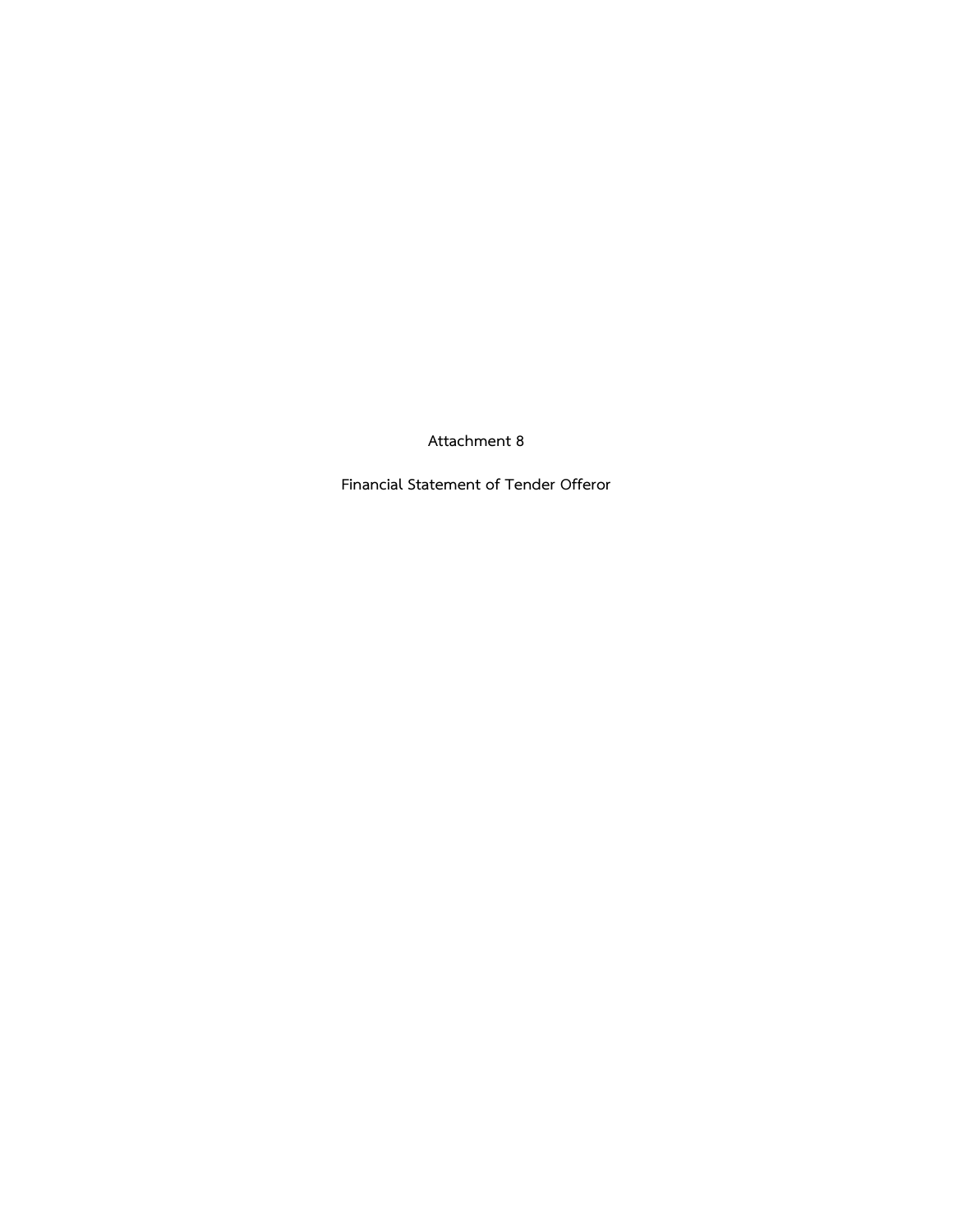

หนังสือรับรองสำเนาถูกต้องของงบการเงิน

วันที่ 7 ลันวาคม 2564

เรียน ลำนักงานคณะกรรมการกำกับหลักทรัพย์และตลาดหลักทรัพย์

เรื่อง การรับรองสำเนาถูกต้องของการเงินสำหรับปีลิ้นสุดวันที่ 31 ธันวาคม 2563 เพื่อเป็นเอกสารสำหรับการประกอบการ ้ ยื่นคำขอให้แบบคำเสนอซื้อหลักทรัพย์ของบริษัท ยูเนี่ยนอุตสาหกรรมสิ่งทอ จำกัด (มหาชน) มีผลบังคับใช้

เพื่อประโยชน์ในการใช้เป็นเอกสารประกอบการยื่นคำขอให้แบบคำเสนอซื้อหลักทรัพย์ของบริษัท ยูเนี่ยน อุตสาหกรรมสิ่งทอ จำกัด (มหาชน) มีผลบังคับใช้ ตามที่ บริษัท สหยูเนี่ยน จำกัด (มหาชน) (บริษัทฯ) ในฐานะผู้ทำคำ เสนอซื้อหลักทรัพย์ทั้งหมดของบริษัท ยูเนี่ยนอุตสาหกรรมสิ่งทอ จำกัด (มหาชน) เพื่อเพิกถอนหลักทรัพย์จากการเป็น หลักทรัพย์จดทะเบียนในตลาดหลักทรัพย์แห่งประเทศไทย จากผู้ถือหุ้นทุกรายของบริษัท ยูเนี่ยนอุตสาหกรรมสิ่งทอ จำกัด (มหาชน) บริษัทฯขอรับรองว่างบการเงินของบริษัท สหยูเนี่ยน จำกัด (มหาชน) สำหรับปีสิ้นสุดวันที่ 31 ธันวาคม 2563 ที่ ผ่านการตรวจสอบจากผู้สอบบัญชีรับอนุญาต จากบริษัท สำนักงาน อิ๋วาย จำกัด ตามที่แนบมานี้เป็นสำเนาที่ถูกต้อง

จึงเรียนมาเพื่อโปรดทราบ

ฑคแสดงความนั<del>บ</del> (กรรมการผู้มีอำนาจลงนาม)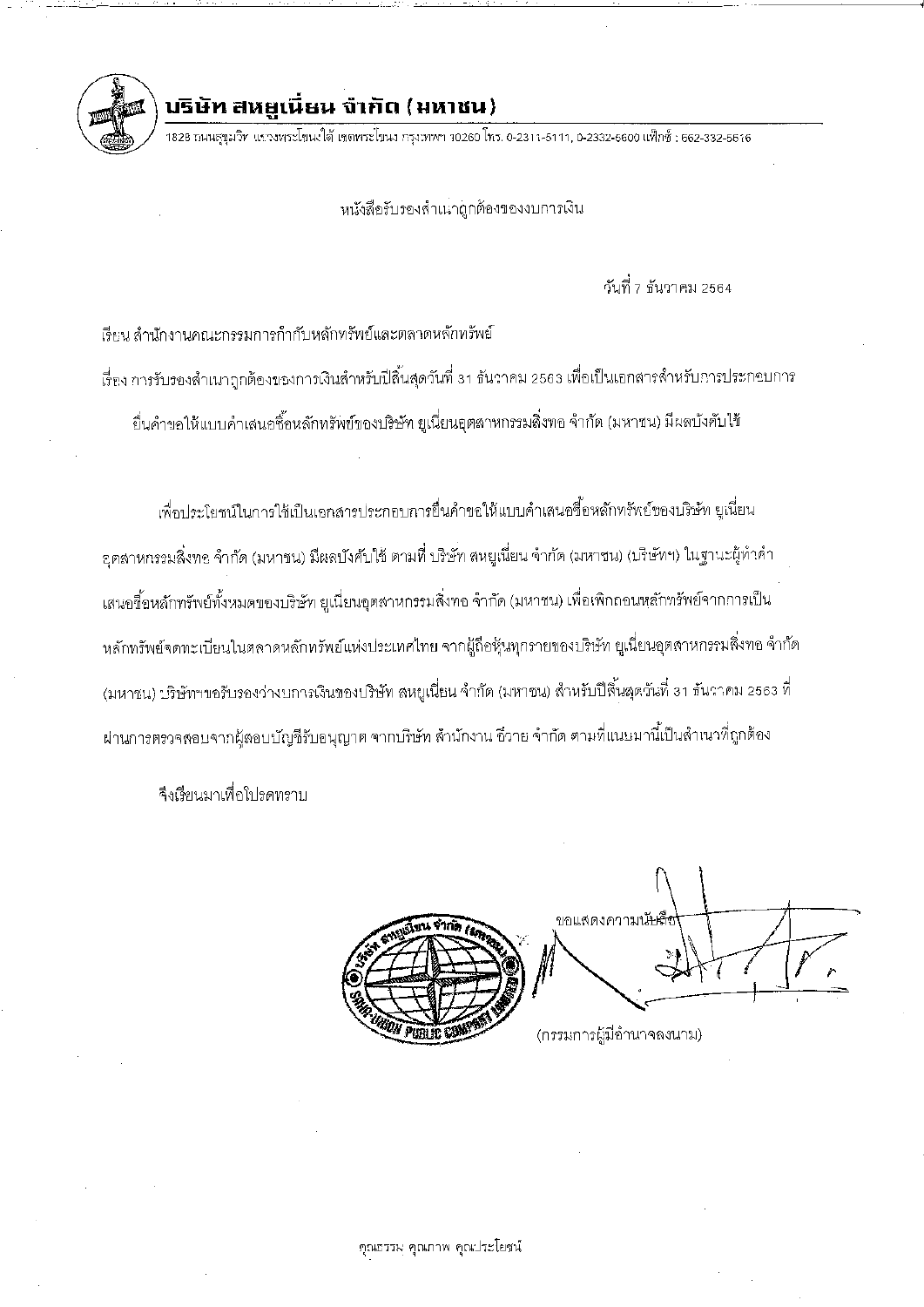Saha-Union Public Company Limited and its subsidiaries Report and consolidated financial statements 31 December 2020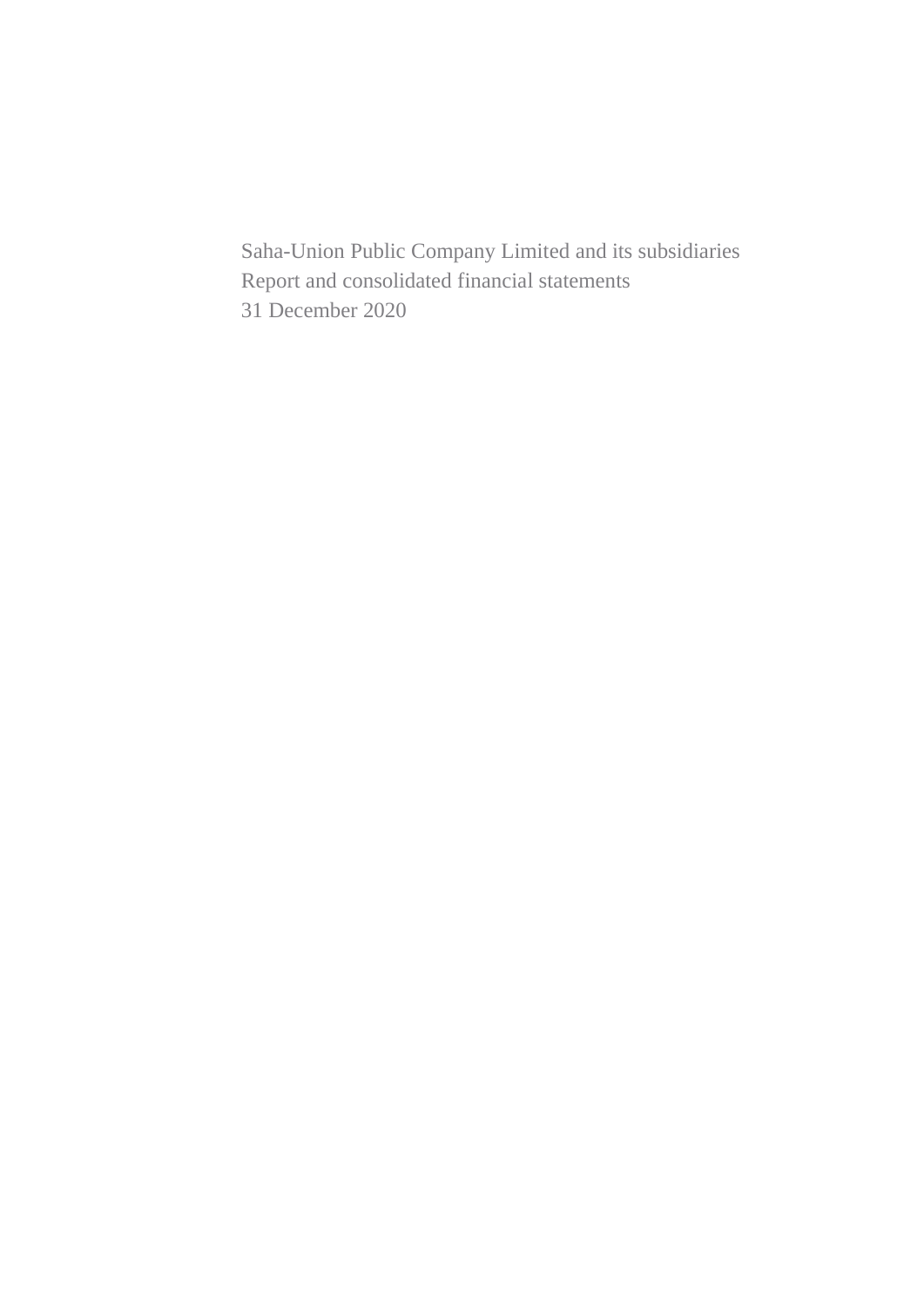# **Independent Auditor's Report**

To the Shareholders of Saha-Union Public Company Limited

# **Opinion**

I have audited the accompanying consolidated financial statements of Saha-Union Public Company Limited and its subsidiaries (the Group), which comprise the consolidated statement of financial position as at 31 December 2020, and the related consolidated statements of income, comprehensive income, changes in shareholders' equity and cash flows for the year then ended, and notes to the consolidated financial statements, including a summary of significant accounting policies, and have also audited the separate financial statements of Saha-Union Public Company Limited for the same period.

In my opinion, the financial statements referred to above present fairly, in all material respects, the financial position of Saha-Union Public Company Limited and its subsidiaries and of Saha-Union Public Company Limited as at 31 December 2020, their financial performance and cash flows for the year then ended in accordance with Thai Financial Reporting Standards.

# **Basis for Opinion**

I conducted my audit in accordance with Thai Standards on Auditing. My responsibilities under those standards are further described in the *Auditor's Responsibilities for the Audit of the Financial Statements* section of my report. I am independent of the Group in accordance with the Code of Ethics for Professional Accountants as issued by the Federation of Accounting Professions as relevant to my audit of the financial statements, and I have fulfilled my other ethical responsibilities in accordance with the Code. I believe that the audit evidence I have obtained is sufficient and appropriate to provide a basis for my opinion.

# **Key Audit Matters**

Key audit matters are those matters that, in my professional judgement, were of most significance in my audit of the financial statements of the current period. These matters were addressed in the context of my audit of the financial statements as a whole, and in forming my opinion thereon, and I do not provide a separate opinion on these matters.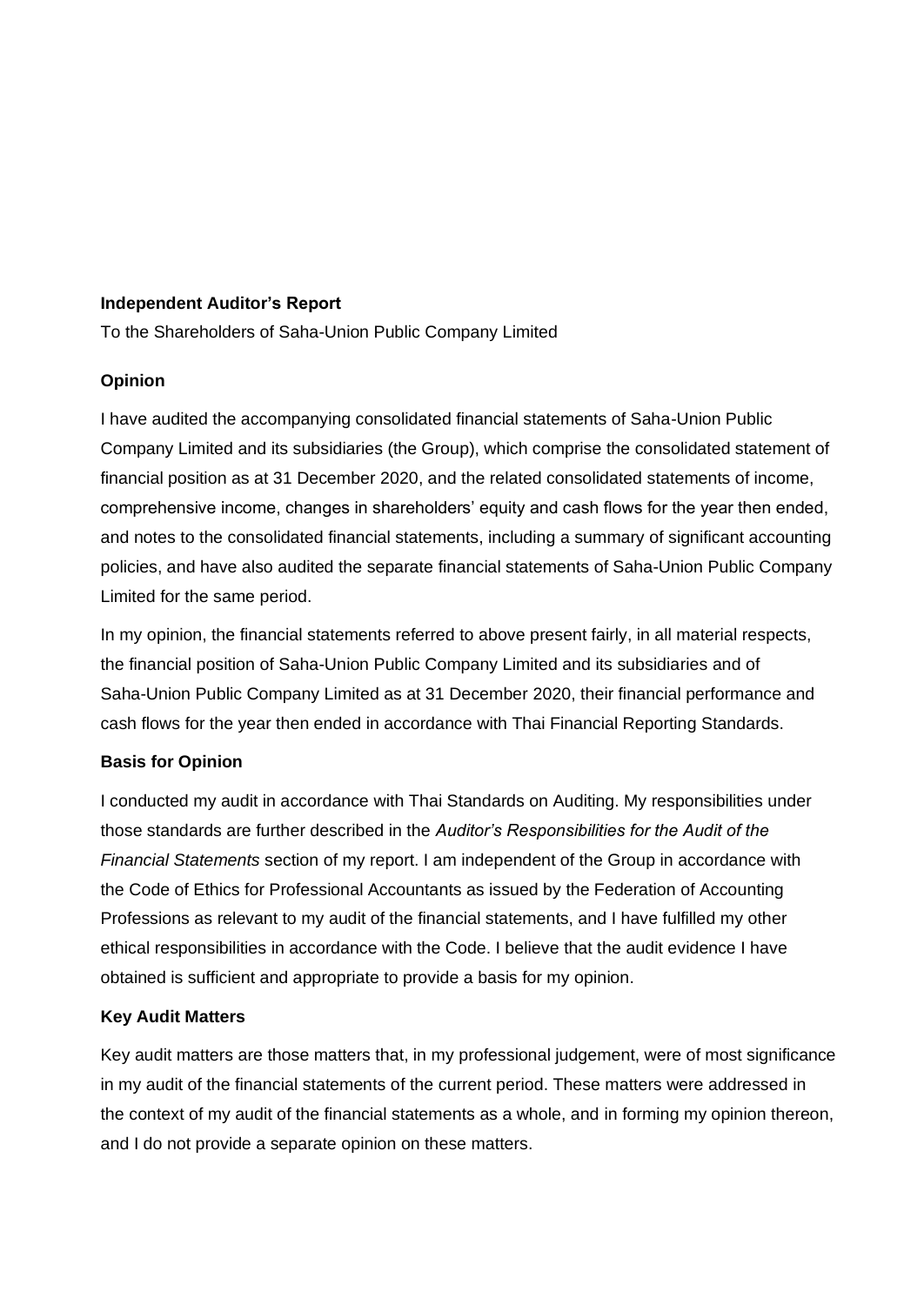I have fulfilled the responsibilities described in the *Auditor's Responsibilities for the Audit of the Financial Statements* section of my report, including in relation to these matters. Accordingly, my audit included the performance of procedures designed to respond to my assessment of the risks of material misstatement of the financial statements. The results of my audit procedures, including the procedures performed to address the matters below, provide the basis for my audit opinion on the accompanying financial statements as a whole.

Key audit matters and how audit procedures respond for each matter are described below.

# **Revenue recognition**

The Group has sales and service income for the year ended 31 December 2020 amounting to Baht 8,728 million, which is significant to the income statement. The Group has a large number of customers and there are a variety of conditions of sale in the agreements made with these customers. There are therefore risks with respect to the amount and timing of revenue recognition.

In examining the revenue recognition of the Group, I assessed and tested the IT system and the internal controls of the Group with respect to the revenue cycle by making enquiry of responsible executives, gaining an understanding of the controls and selecting representative samples to test the operation of the designed controls and with considerations given to testing related to the accuracy and timing of revenue recognition. On a sampling basis, I also examined supporting documents for sales transactions occurring during the year, near the end of the accounting period, with special consideration given to expanding the scope of the examination of supporting documentation for transactions occurring near the end of the accounting period. In addition, I reviewed credit notes issued by the Group after the period-end and performed analytical procedures on disaggregated data to detect possible irregularities in sales transactions throughout the period, particularly for accounting entries made through journal vouchers.

# **Goodwill**

As discussed in Note 20 to the financial statements, as at 31 December 2020, the Group has goodwill amounting to Baht 522 million, which is significant to the statement of financial position. Thus, the assessment of impairment of goodwill is a significant accounting estimate requiring the subsidiary's management to exercise a high degree of judgement in identifying the cash generating units, estimating the cash inflows that are expected to be generated from that group of assets in the future, and setting an appropriate discount rate and long-term growth rate. There are thus risks with respect to the amount of goodwill.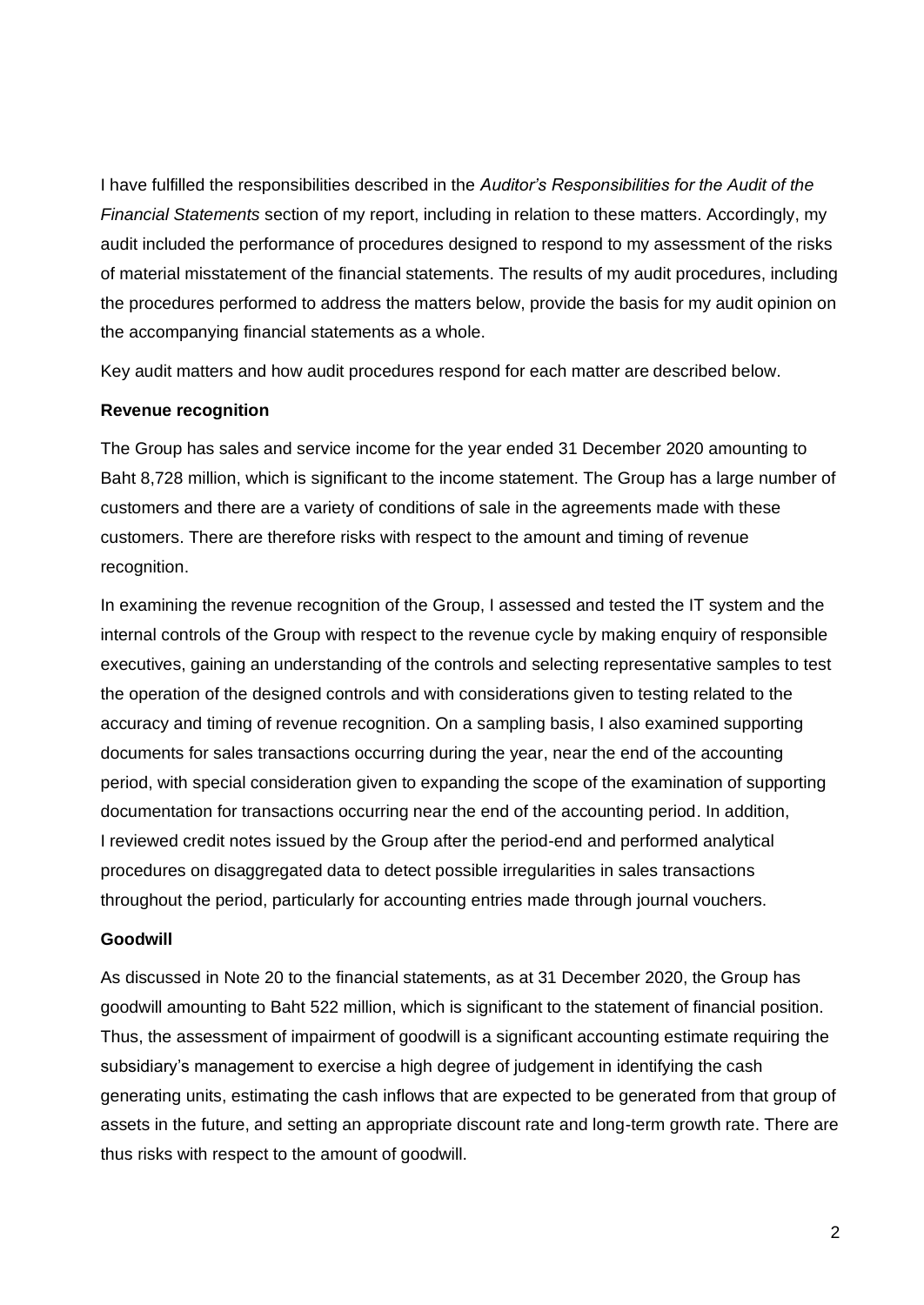I assessed the identification of cash generating units and the financial models selected by the subsidiary's management by gaining an understanding of decision-making process to assess whether the decisions made were consistent with how assets are utilised. In addition, I tested the significant assumptions applied by the subsidiary's management in preparing estimates of the cash flows expected to be realised from the assets, by comparing those assumptions with information from both internal and external sources and comparing past cash flow projections to actual operating results in order to evaluate the exercise of the subsidiary's management judgement in preparing the cash flow projections. I also evaluated the discount rate applied by the subsidiary's management through an analysis of the weighted average finance costs of the subsidiary and of the industry, and I tested the calculation of the realisable value of the goodwill using the selected financial models and considered the impact of changes in key assumptions on those realisable values, especially changes in the discount rate and long-term revenue growth rate. Moreover, I reviewed the disclosures made with respect to the impairment assessment for goodwill.

# **Other Information**

Management is responsible for the other information. The other information comprise the information included in annual report of the Group, but does not include the financial statements and my auditor's report thereon. The annual report of the Group is expected to be made available to me after the date of this auditor's report.

My opinion on the financial statements does not cover the other information and I do not express any form of assurance conclusion thereon.

In connection with my audit of the financial statements, my responsibility is to read the other information and, in doing so, consider whether the other information is materially inconsistent with the financial statements or my knowledge obtained in the audit or otherwise appears to be materially misstated.

When I read the annual report of the Group, if I conclude that there is a material misstatement therein, I am required to communicate the matter to those charged with governance for correction of the misstatement.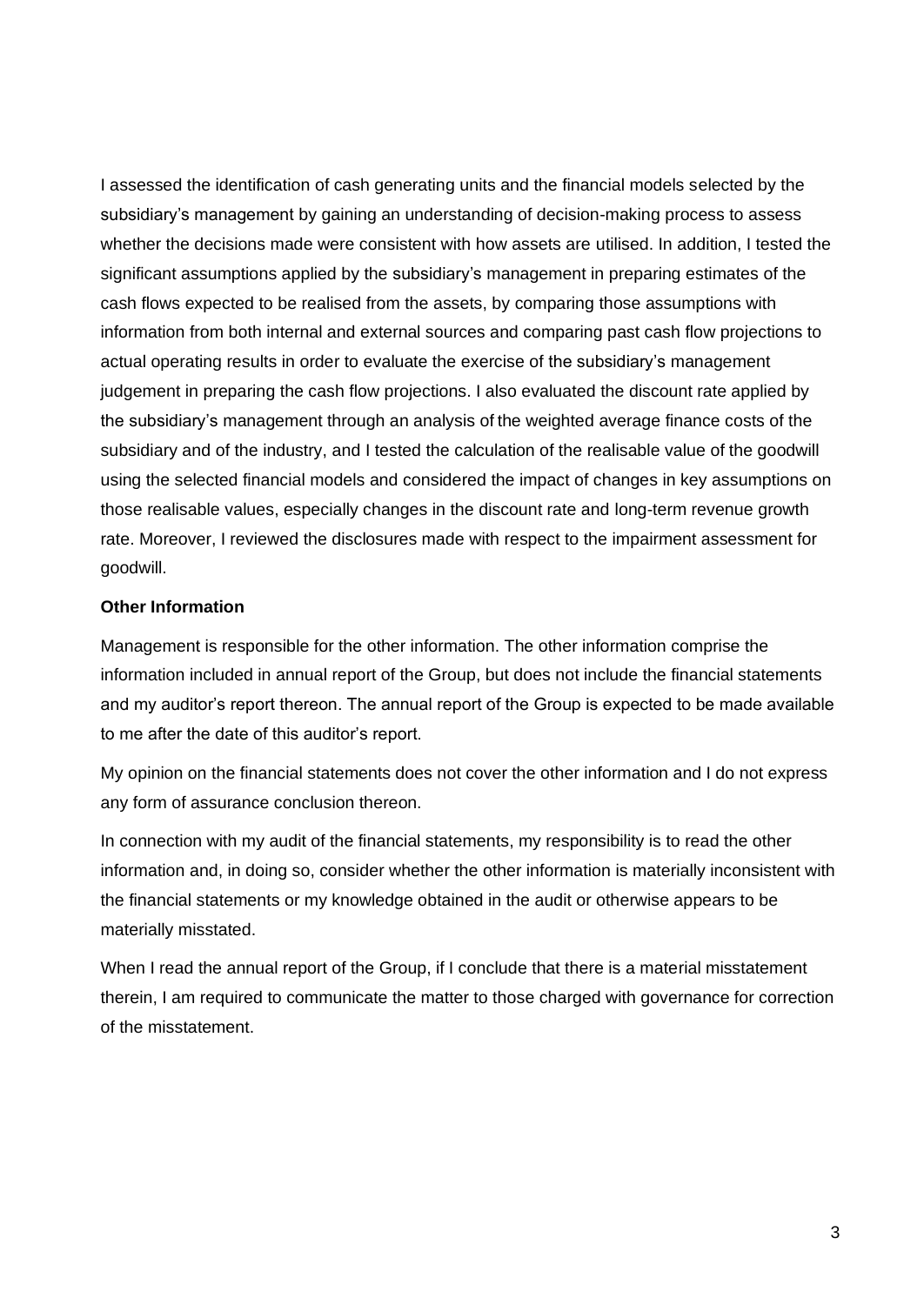# **Responsibilities of Management and Those Charged with Governance for the Financial Statements**

Management is responsible for the preparation and fair presentation of the financial statements in accordance with Thai Financial Reporting Standards, and for such internal control as management determines is necessary to enable the preparation of financial statements that are free from material misstatement, whether due to fraud or error.

In preparing the financial statements, management is responsible for assessing the Group's ability to continue as a going concern, disclosing, as applicable, matters related to going concern and using the going concern basis of accounting unless management either intends to liquidate the Group or to cease operations, or has no realistic alternative but to do so.

Those charged with governance are responsible for overseeing the Group's financial reporting process.

# **Auditor's Responsibilities for the Audit of the Financial Statements**

My objectives are to obtain reasonable assurance about whether the financial statements as a whole are free from material misstatement, whether due to fraud or error, and to issue an auditor's report that includes my opinion. Reasonable assurance is a high level of assurance, but is not a guarantee that an audit conducted in accordance with Thai Standards on Auditing will always detect a material misstatement when it exists. Misstatements can arise from fraud or error and are considered material if, individually or in the aggregate, they could reasonably be expected to influence the economic decisions of users taken on the basis of these financial statements.

As part of an audit in accordance with Thai Standards on Auditing, I exercise professional judgement and maintain professional skepticism throughout the audit. I also:

• Identify and assess the risks of material misstatement of the financial statements, whether due to fraud or error, design and perform audit procedures responsive to those risks, and obtain audit evidence that is sufficient and appropriate to provide a basis for my opinion. The risk of not detecting a material misstatement resulting from fraud is higher than for one resulting from error, as fraud may involve collusion, forgery, intentional omissions, misrepresentations, or the override of internal control.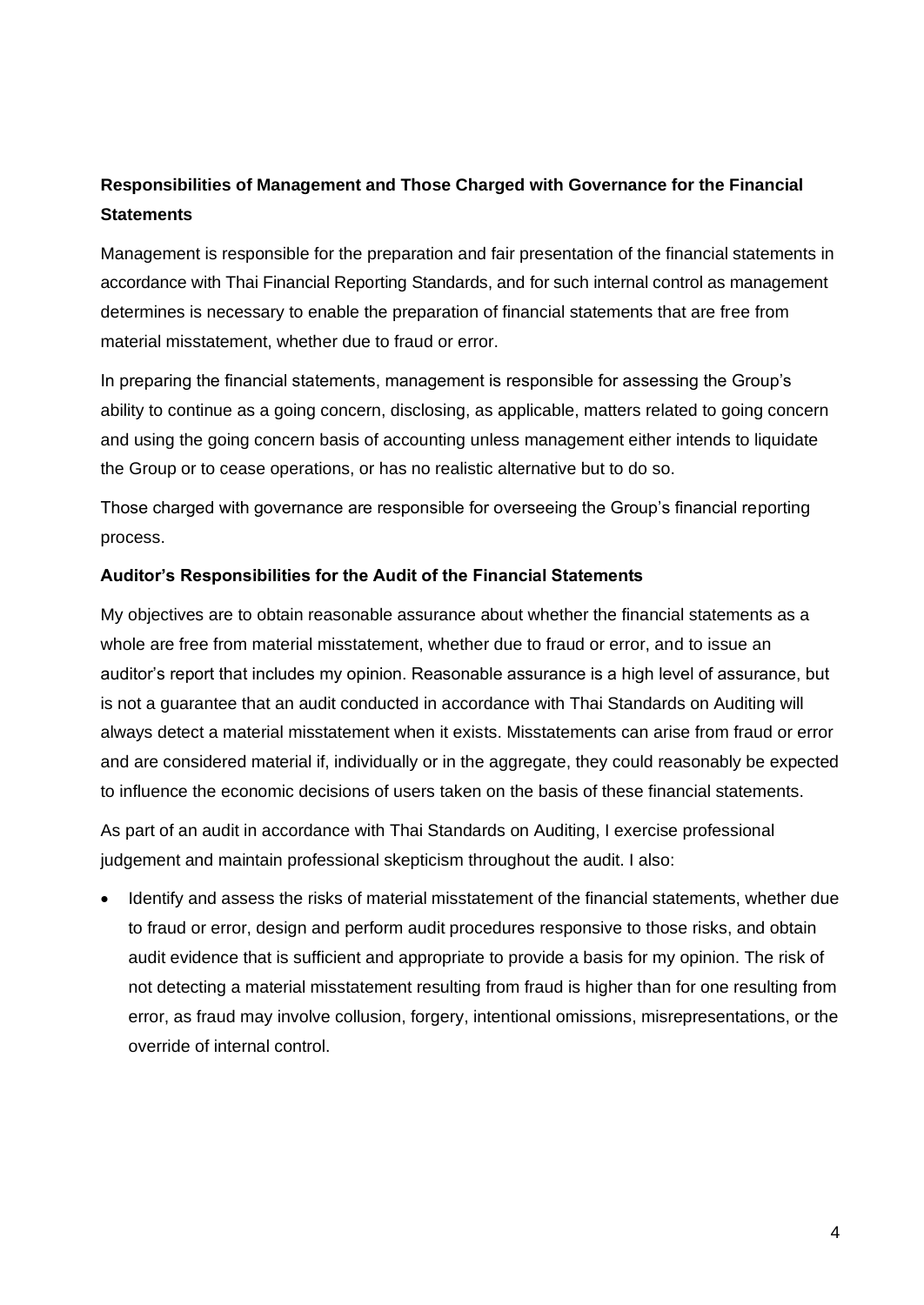- Obtain an understanding of internal control relevant to the audit in order to design audit procedures that are appropriate in the circumstances, but not for the purpose of expressing an opinion on the effectiveness of the Group's internal control.
- Evaluate the appropriateness of accounting policies used and the reasonableness of accounting estimates and related disclosures made by management.
- Conclude on the appropriateness of management's use of the going concern basis of accounting and, based on the audit evidence obtained, whether a material uncertainty exists related to events or conditions that may cast significant doubt on the Group's ability to continue as a going concern. If I conclude that a material uncertainty exists, I am required to draw attention in my auditor's report to the related disclosures in the financial statements or, if such disclosures are inadequate, to modify my opinion. My conclusions are based on the audit evidence obtained up to the date of my auditor's report. However, future events or conditions may cause the Group to cease to continue as a going concern.
- Evaluate the overall presentation, structure and content of the financial statements, including the disclosures, and whether the financial statements represent the underlying transactions and events in a manner that achieves fair presentation.
- Obtain sufficient appropriate audit evidence regarding the financial information of the entities or business activities within the Group to express an opinion on the consolidated financial statements. I am responsible for the direction, supervision and performance of the group audit. I remain solely responsible for my audit opinion.

I communicate with those charged with governance regarding, among other matters, the planned scope and timing of the audit and significant audit findings, including any significant deficiencies in internal control that I identify during my audit.

I also provide those charged with governance with a statement that I have complied with relevant ethical requirements regarding independence, and to communicate with them all relationships and other matters that may reasonably be thought to bear on my independence, and where applicable, related safeguards.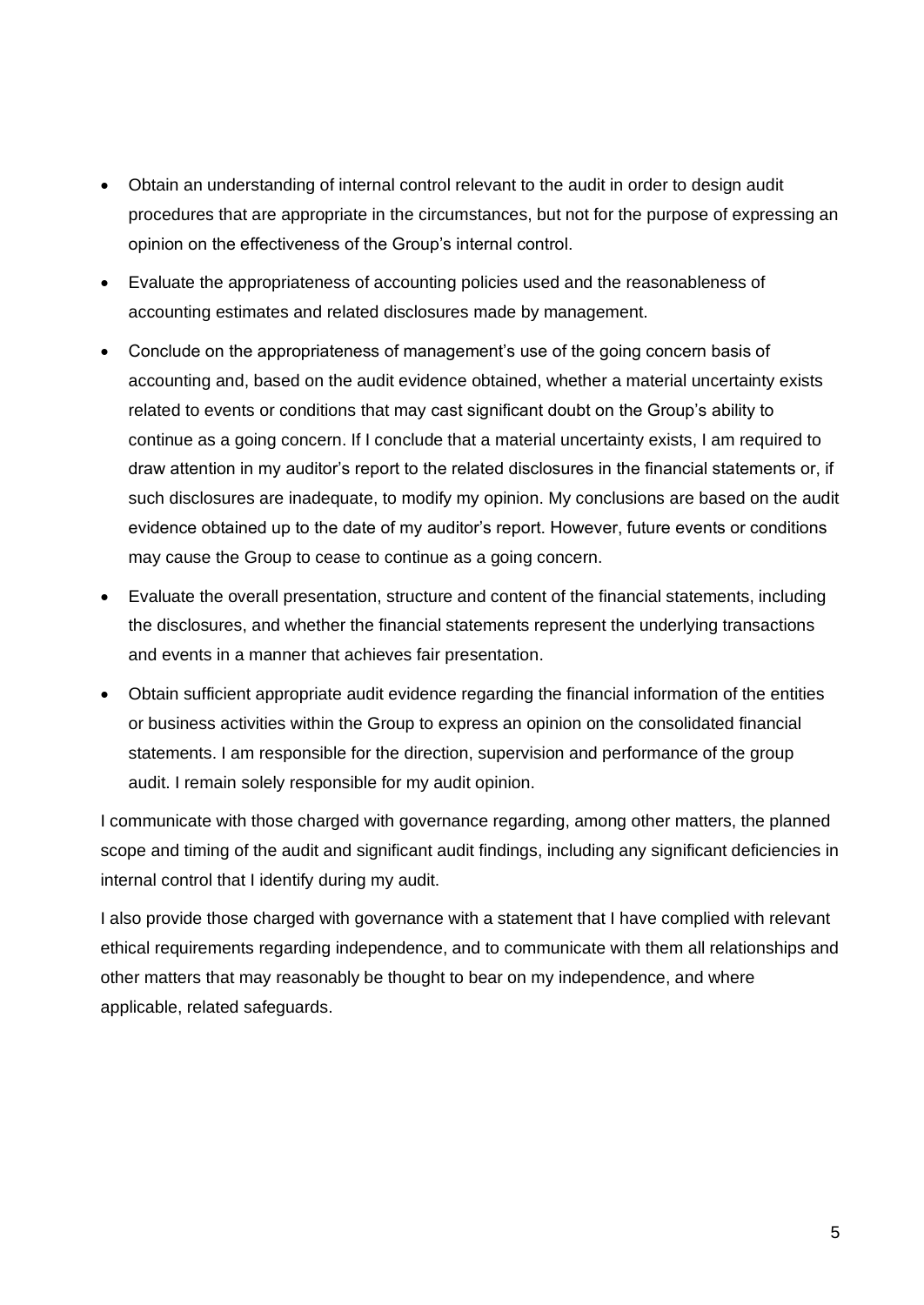From the matters communicated with those charged with governance, I determine those matters that were of most significance in the audit of the financial statements of the current period and are therefore the key audit matters. I describe these matters in my auditor's report unless law or regulation precludes public disclosure about the matter or when, in extremely rare circumstances, I determine that a matter should not be communicated in my report because the adverse consequences of doing so would reasonably be expected to outweigh the public interest benefits of such communication.

I am responsible for the audit resulting in this independent auditor's report.

Khitsada Lerdwana Certified Public Accountant (Thailand) No. 4958

EY Office Limited Bangkok: 25 February 2021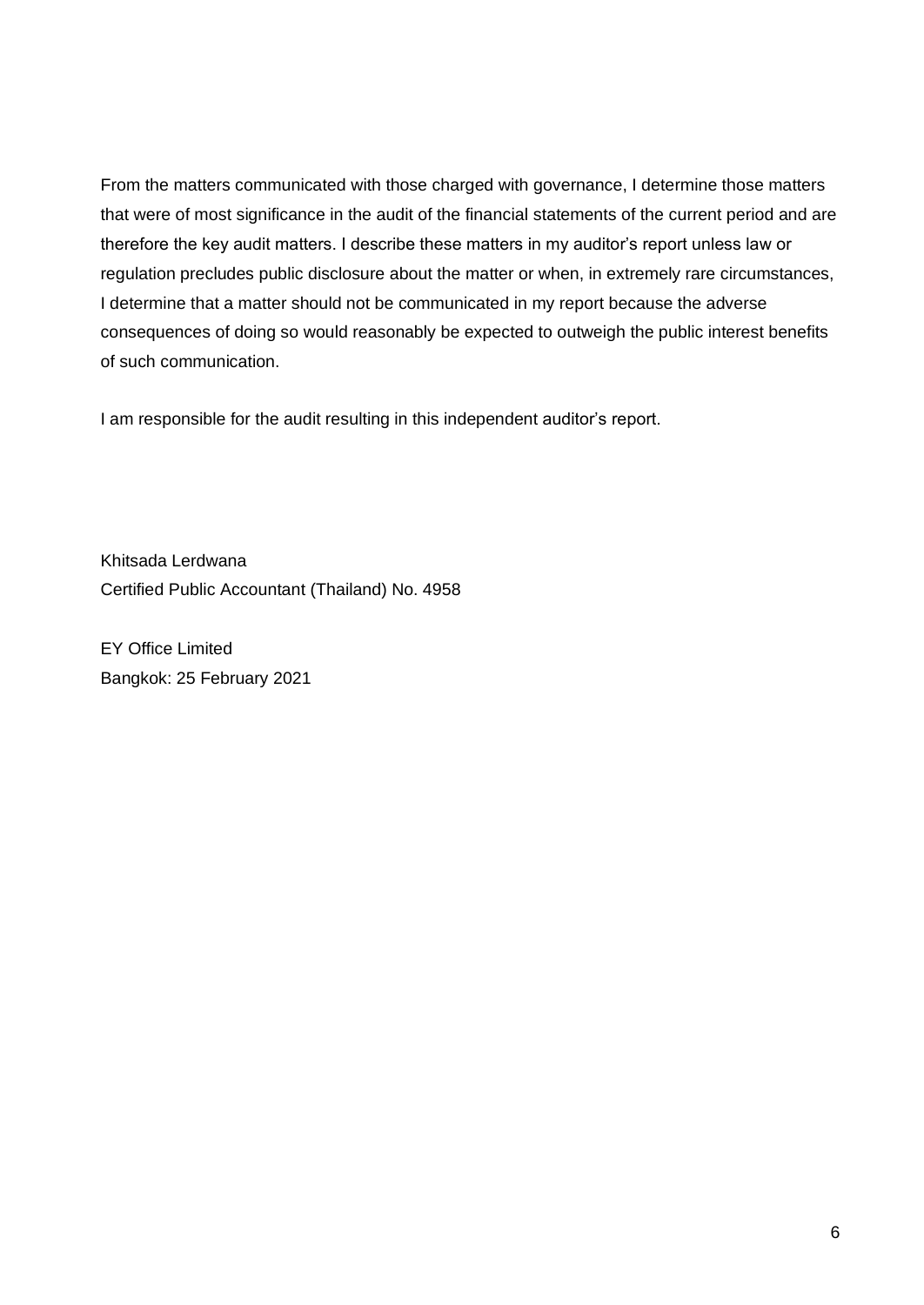### **Statement of financial position**

**As at 31 December 2020**

|                                       |                |                |                                          |                               | (Unit: Baht)   |
|---------------------------------------|----------------|----------------|------------------------------------------|-------------------------------|----------------|
|                                       |                |                | <b>Consolidated financial statements</b> | Separate financial statements |                |
|                                       | <b>Note</b>    | 2020           | 2019                                     | 2020                          | 2019           |
| <b>Assets</b>                         |                |                |                                          |                               |                |
| <b>Current assets</b>                 |                |                |                                          |                               |                |
| Cash and cash equivalents             | $\overline{7}$ | 2,877,160,999  | 2,700,034,677                            | 489,225,894                   | 306,170,093    |
| <b>Current investments</b>            | 11             |                | 1,580,974,527                            |                               |                |
| Trade and other receivables           | 9              | 1,490,376,819  | 1,707,870,623                            | 80,773,280                    | 155,816,848    |
| Inventories                           | 10             | 940,546,509    | 1,018,071,689                            |                               |                |
| Short-term loans to related parties   | 8              |                | 500,000                                  | 568,327,000                   | 463,001,000    |
| Other current financial assets        | 11             | 1,459,712,565  |                                          | 1,545,154                     |                |
| Other current assets                  |                | 360,551,172    | 276,760,471                              | 1,207,062                     | 1,270,320      |
| <b>Total current assets</b>           |                | 7,128,348,064  | 7,284,211,987                            | 1,141,078,390                 | 926,258,261    |
| <b>Non-current assets</b>             |                |                |                                          |                               |                |
| Restricted investments                | 12             | 31,849,126     | 34,585,559                               | 1,000,000                     | 1,000,000      |
| Long-term loans to related party      | 8              |                | 171,972,000                              |                               |                |
| Investments in subsidiaries           | 13             |                |                                          | 10,010,623,269                | 9,928,482,445  |
| Investments in joint ventures         | 14             | 1,931,585,688  | 1,666,306,669                            | 806,918,210                   | 610,223,135    |
| Investments in associates             | 15             | 3,751,181,527  | 3,638,517,270                            | 1,022,733,216                 | 1,079,733,216  |
| Other non-current financial assets    | 16             | 3,287,506,985  |                                          | 2,135,151,001                 |                |
| Other long-term investments           | 16             |                | 2,692,212,723                            |                               | 1,992,298,788  |
| Investment properties                 | 17             | 2,401,996,260  | 2,390,722,643                            | 1,487,748,413                 | 1,494,132,932  |
| Property, plant and equipment         | 18             | 6,154,082,889  | 6,531,731,499                            | 33,011,252                    | 39,071,035     |
| Right-of-use assets                   | 19             | 245,787,459    |                                          |                               |                |
| Goodwill                              | 20             | 521,724,374    | 521,724,374                              |                               |                |
| Intangible assets - computer software |                | 8,784,076      | 8,554,667                                | 4,983,515                     | 5,856,157      |
| Deferred tax assets                   | 30             | 91,459,114     | 76,587,069                               | 3,988,012                     | 2,925,394      |
| Other non-current assets              | 21             | 162,613,655    | 186,455,634                              | 5,261,702                     | 7,011,815      |
| <b>Total non-current assets</b>       |                | 18,588,571,153 | 17,919,370,107                           | 15,511,418,590                | 15,160,734,917 |
| <b>Total assets</b>                   |                | 25,716,919,217 | 25,203,582,094                           | 16,652,496,980                | 16,086,993,178 |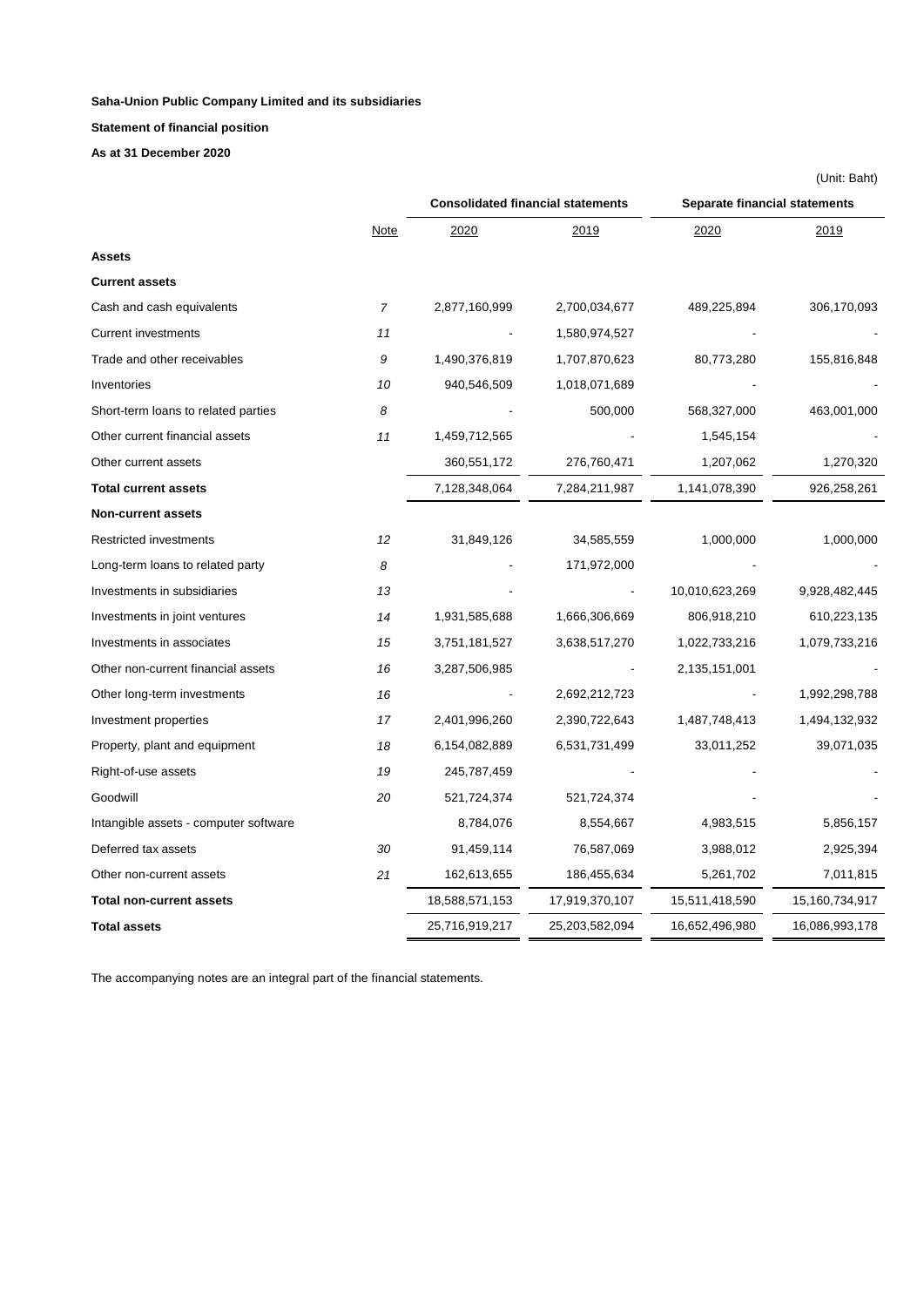### **Statement of financial position (continued)**

**As at 31 December 2020**

|                                              |      |                                          |               |                               | (Unit: Baht) |
|----------------------------------------------|------|------------------------------------------|---------------|-------------------------------|--------------|
|                                              |      | <b>Consolidated financial statements</b> |               | Separate financial statements |              |
|                                              | Note | 2020                                     | 2019          | 2020                          | 2019         |
| Liabilities and shareholders' equity         |      |                                          |               |                               |              |
| <b>Current liabilities</b>                   |      |                                          |               |                               |              |
| Short-term loans from financial institutions | 22   | 84,471,639                               | 231,928,576   |                               |              |
| Short-term loan from related party           | 8    | 10,000,000                               |               |                               |              |
| Trade and other payables                     | 23   | 1,478,995,011                            | 1,479,598,053 | 50,875,987                    | 66,289,204   |
| Current portion of long-term loans           | 24   | 314,867,200                              | 428,620,911   |                               |              |
| Current portion of liabilities under         |      |                                          |               |                               |              |
| finance lease agreements                     |      |                                          | 36,960,739    |                               |              |
| Current portion of lease liabilities         | 19   | 57,892,263                               |               |                               |              |
| Deposits from related parties                | 8    |                                          | 4,000,000     | 422,207,316                   | 356,714,324  |
| Income tax payable                           |      | 41,908,058                               | 37,319,523    |                               |              |
| Other current liabilities                    |      | 87,632,520                               | 91,558,184    | 9,809,642                     | 10,891,827   |
| <b>Total current liabilities</b>             |      | 2,075,766,691                            | 2,309,985,986 | 482,892,945                   | 433,895,355  |
| <b>Non-current liabilities</b>               |      |                                          |               |                               |              |
| Long-term loans, net of current portion      | 24   | 162,577,476                              | 277,791,983   |                               |              |
| Liabilities under finance lease agreements,  |      |                                          |               |                               |              |
| net of current portion                       |      |                                          | 60,285,005    |                               |              |
| Lease liabilities, net of current portion    | 19   | 148,099,233                              |               |                               |              |
| Provision for long-term employee benefits    | 25   | 301,730,636                              | 296,831,823   | 23,821,804                    | 18,508,714   |
| Deferred tax liabilities                     | 30   | 158,595,616                              | 141,858,187   | 163,626,723                   | 135,483,224  |
| Other non-current liabilities                |      | 37,960,942                               | 41,602,819    |                               |              |
| <b>Total non-current liabilities</b>         |      | 808,963,903                              | 818,369,817   | 187,448,527                   | 153,991,938  |
| <b>Total liabilities</b>                     |      | 2,884,730,594                            | 3,128,355,803 | 670,341,472                   | 587,887,293  |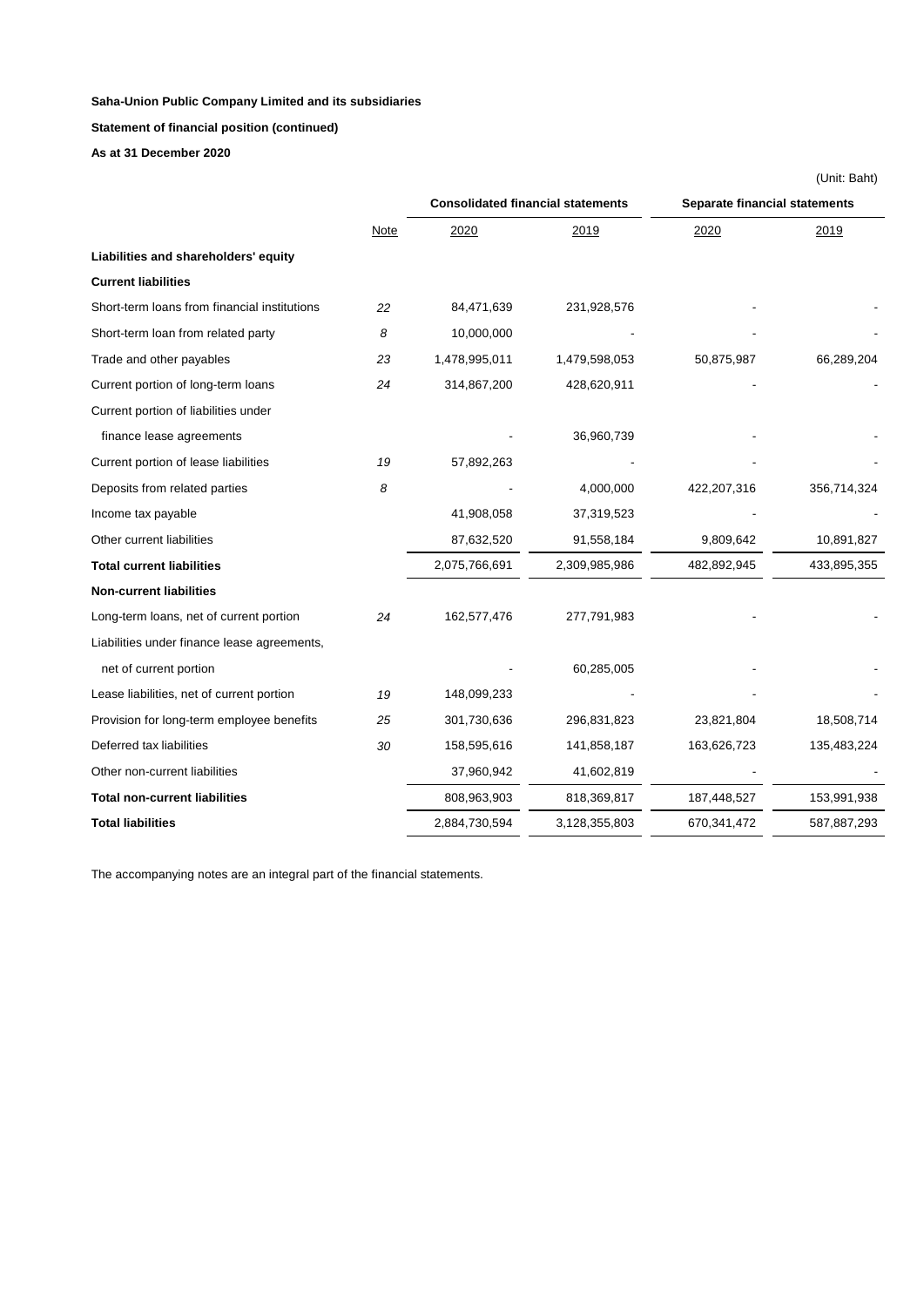### **Statement of financial position (continued)**

**As at 31 December 2020**

|                                               |      |                                          |                |                               | (Unit: Baht)   |
|-----------------------------------------------|------|------------------------------------------|----------------|-------------------------------|----------------|
|                                               |      | <b>Consolidated financial statements</b> |                | Separate financial statements |                |
|                                               | Note | 2020                                     | 2019           | 2020                          | 2019           |
| Shareholders' equity                          |      |                                          |                |                               |                |
| Share capital                                 |      |                                          |                |                               |                |
| Registered                                    |      |                                          |                |                               |                |
| 300,000,000 ordinary shares of Baht 10 each   |      | 3,000,000,000                            | 3,000,000,000  | 3,000,000,000                 | 3,000,000,000  |
| Issued and fully paid                         |      |                                          |                |                               |                |
| 300,000,000 ordinary shares of Baht 10 each   |      | 3,000,000,000                            | 3,000,000,000  | 3,000,000,000                 | 3,000,000,000  |
| Share premium                                 |      | 2,599,000,000                            | 2,599,000,000  | 2,599,000,000                 | 2,599,000,000  |
| Retained earnings                             |      |                                          |                |                               |                |
| Appropriated                                  |      |                                          |                |                               |                |
| Statutory reserve                             | 27   | 980,518,350                              | 979,095,287    | 750,000,000                   | 750,000,000    |
| Other reserve                                 |      | 349,704,147                              | 303,242,076    |                               |                |
| Unappropriated                                |      | 14,212,327,892                           | 13,882,352,822 | 8,978,304,409                 | 8,608,172,987  |
| Other components of shareholders' equity      |      | (69, 147, 127)                           | (465,058,850)  | 654,851,099                   | 541,932,898    |
| Equity attributable to owners of the Company  |      | 21,072,403,262                           | 20,298,631,335 | 15,982,155,508                | 15,499,105,885 |
| Non-controlling interests of the subsidiaries |      | 1,759,785,361                            | 1,776,594,956  |                               |                |
| Total shareholders' equity                    |      | 22,832,188,623                           | 22,075,226,291 | 15,982,155,508                | 15,499,105,885 |
| Total liabilities and shareholders' equity    |      | 25,716,919,217                           | 25,203,582,094 | 16,652,496,980                | 16,086,993,178 |
|                                               |      |                                          |                |                               |                |

- - - -

The accompanying notes are an integral part of the financial statements.

------------------------

Directors

. . . . . . . . . . . . . . .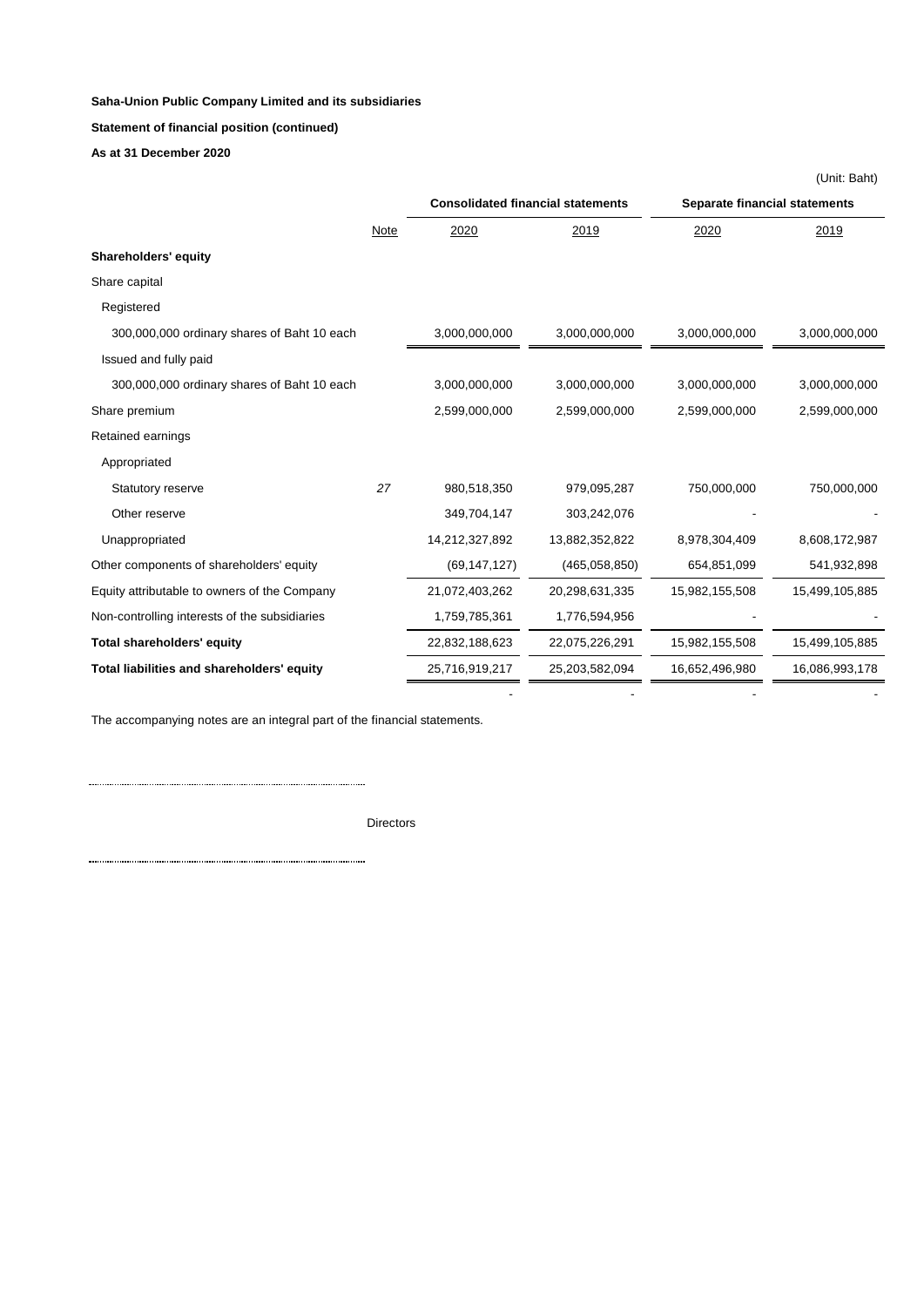#### **Income statement**

**For the year ended 31 December 2020**

|                                                                     |                    |                                          |                 |                               | (Unit: Baht)  |
|---------------------------------------------------------------------|--------------------|------------------------------------------|-----------------|-------------------------------|---------------|
|                                                                     |                    | <b>Consolidated financial statements</b> |                 | Separate financial statements |               |
|                                                                     | <b>Note</b>        | 2020                                     | 2019            | 2020                          | 2019          |
| Revenues                                                            |                    |                                          |                 |                               |               |
| Sales and service income                                            | 33                 | 8,728,119,662                            | 10,150,753,775  | 575,755,600                   | 929,339,998   |
| Dividend income                                                     | 11, 13, 14, 15, 16 | 375,932,978                              | 245,200,610     | 922,601,664                   | 874,480,579   |
| Rental income                                                       |                    | 36,196,619                               | 35,903,201      | 48,389,775                    | 41,992,329    |
| Interest income                                                     |                    | 28,976,496                               | 50,111,022      | 34,107,677                    | 27,049,384    |
| Unrealised gains from revaluation of trading securities             |                    |                                          | 28,014,790      |                               |               |
| Gain on derivatives designated at fair value through profit or loss |                    | 6,844,740                                |                 | 791,898                       |               |
| Other income                                                        |                    | 191,870,848                              | 235,468,780     | 22,448,445                    | 24,906,839    |
| <b>Total revenues</b>                                               |                    | 9,367,941,343                            | 10,745,452,178  | 1,604,095,059                 | 1,897,769,129 |
| <b>Expenses</b>                                                     |                    |                                          |                 |                               |               |
| Cost of sales and services                                          |                    | 7,736,218,494                            | 8,780,622,492   | 566,215,486                   | 919,050,817   |
| Selling and distribution expenses                                   |                    | 268,401,723                              | 279,542,795     | 6,071,764                     | 6,823,920     |
| Administrative expenses                                             |                    | 659,290,317                              | 829,395,694     | 103,341,410                   | 110,981,167   |
| Loss on investments designated at fair value through profit or loss |                    | 195,900,062                              |                 | 430,257                       |               |
| Loss on impairment of property, plant and equipment (reversal)      | 18                 | 45,291,559                               | (7, 773, 876)   |                               |               |
| Loss on impairment of investments                                   |                    |                                          |                 | 78,000,000                    |               |
| Expenses of withholding tax write-off                               |                    | 38,530,973                               | 20,645,029      | 25, 137, 907                  | 20,645,029    |
| <b>Total expenses</b>                                               |                    | 8,943,633,128                            | 9,902,432,134   | 779,196,824                   | 1,057,500,933 |
| <b>Operating profit</b>                                             |                    | 424,308,215                              | 843,020,044     | 824,898,235                   | 840,268,196   |
| Share of profit from investments in joint ventures                  | 14                 | 495,280,579                              | 535,277,391     |                               |               |
| Share of profit (loss) from investments in associates               | 15                 | 116,036,945                              | (12, 741, 445)  |                               |               |
| Finance cost                                                        | 28                 | (43, 160, 838)                           | (29,040,528)    | (2,538,966)                   | (2,373,674)   |
| Profit before income tax income (expenses)                          |                    | 992,464,901                              | 1,336,515,462   | 822,359,269                   | 837,894,522   |
| Income tax income (expenses)                                        | 30                 | (125, 174, 273)                          | (161, 537, 243) | 322,715                       | 858,747       |
| Profit for the year                                                 |                    | 867,290,628                              | 1,174,978,219   | 822,681,984                   | 838,753,269   |
| Profit attributable to                                              |                    |                                          |                 |                               |               |
| Equity holders of the Company                                       |                    | 845,089,726                              | 1,111,991,978   | 822,681,984                   | 838,753,269   |
| Non-controlling interests of the subsidiaries                       |                    | 22,200,902                               | 62,986,241      |                               |               |
|                                                                     |                    | 867,290,628                              | 1,174,978,219   |                               |               |
| Basic earnings per share (Baht)                                     | 31                 |                                          |                 |                               |               |
| Profit attributable to equity holders of the Company                |                    | 2.91                                     | 3.83            | 2.74                          | 2.80          |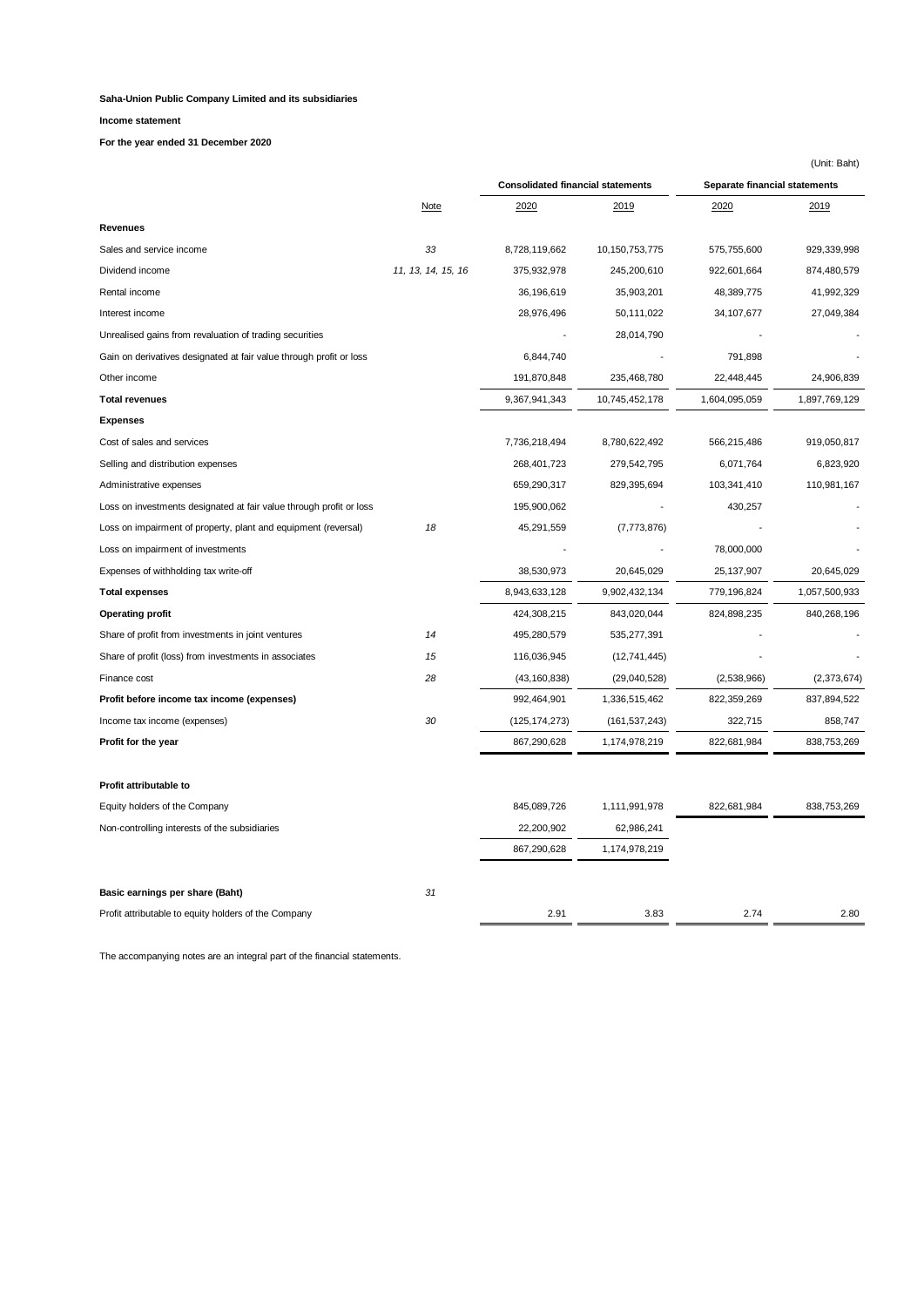### **Statement of comprehensive income**

**For the year ended 31 December 2020**

|                                                                                 |                                          |                 |                               | (Unit: Baht)    |
|---------------------------------------------------------------------------------|------------------------------------------|-----------------|-------------------------------|-----------------|
|                                                                                 | <b>Consolidated financial statements</b> |                 | Separate financial statements |                 |
|                                                                                 | 2020                                     | 2019            | 2020                          | 2019            |
| Profit for the year                                                             | 867,290,628                              | 1,174,978,219   | 822,681,984                   | 838,753,269     |
| Other comprehensive income                                                      |                                          |                 |                               |                 |
| Other comprehensive income to be reclassified                                   |                                          |                 |                               |                 |
| to profit or loss in subsequent periods                                         |                                          |                 |                               |                 |
| Exchange differences on translation of financial statements in foreign currency | 210,084,868                              | -407,839,629    |                               |                 |
| Loss on changes in value of available-for-sale                                  |                                          |                 |                               |                 |
| investments - net of income tax                                                 |                                          | (159, 582, 191) |                               | (117, 833, 748) |
| Share of other comprehensive income from investments in                         |                                          |                 |                               |                 |
| joint ventures and associates - net of income tax                               | 139,468,309                              | (202, 209, 023) |                               |                 |
| Other comprehensive income to be reclassified                                   |                                          |                 |                               |                 |
| to profit or loss in subsequent periods - net of income tax                     | 349,553,177                              | (769, 630, 843) |                               | (117, 833, 748) |
| Other comprehensive income not to be reclassified                               |                                          |                 |                               |                 |
| to profit or loss in subsequent periods                                         |                                          |                 |                               |                 |
| Actuarial gain (loss) - net of income tax                                       | (24, 870, 858)                           | (5,880,667)     | (3,303,818)                   | 1,533,264       |
| Loss on change in value of equity investments designated at fair value          |                                          |                 |                               |                 |
| through other comprehensive income - net of income tax                          | (146, 987, 163)                          |                 | (103,081,799)                 |                 |
| Share of other comprehensive income from investments in                         |                                          |                 |                               |                 |
| joint ventures and associates - net of income tax                               | (12, 448, 214)                           | (41, 129)       |                               |                 |
| Other comprehensive income not to be reclassified                               |                                          |                 |                               |                 |
| to profit or loss in subsequent periods - net of income tax                     | (184, 306, 235)                          | (5,921,796)     | (106, 385, 617)               | 1,533,264       |
| Other comprehensive income for the year                                         | 165,246,942                              | (775, 552, 639) | (106, 385, 617)               | (116, 300, 484) |
| Total comprehensive income for the year                                         | 1,032,537,570                            | 399,425,580     | 716,296,367                   | 722,452,785     |
| Total comprehensive income attributable to                                      |                                          |                 |                               |                 |
| Equity holders of the Company                                                   | 994,012,694                              | 367,448,602     | 716,296,367                   | 722,452,785     |
| Non-controlling interests of the subsidiaries                                   | 38,524,876                               | 31,976,978      |                               |                 |
|                                                                                 | 1,032,537,570                            | 399,425,580     |                               |                 |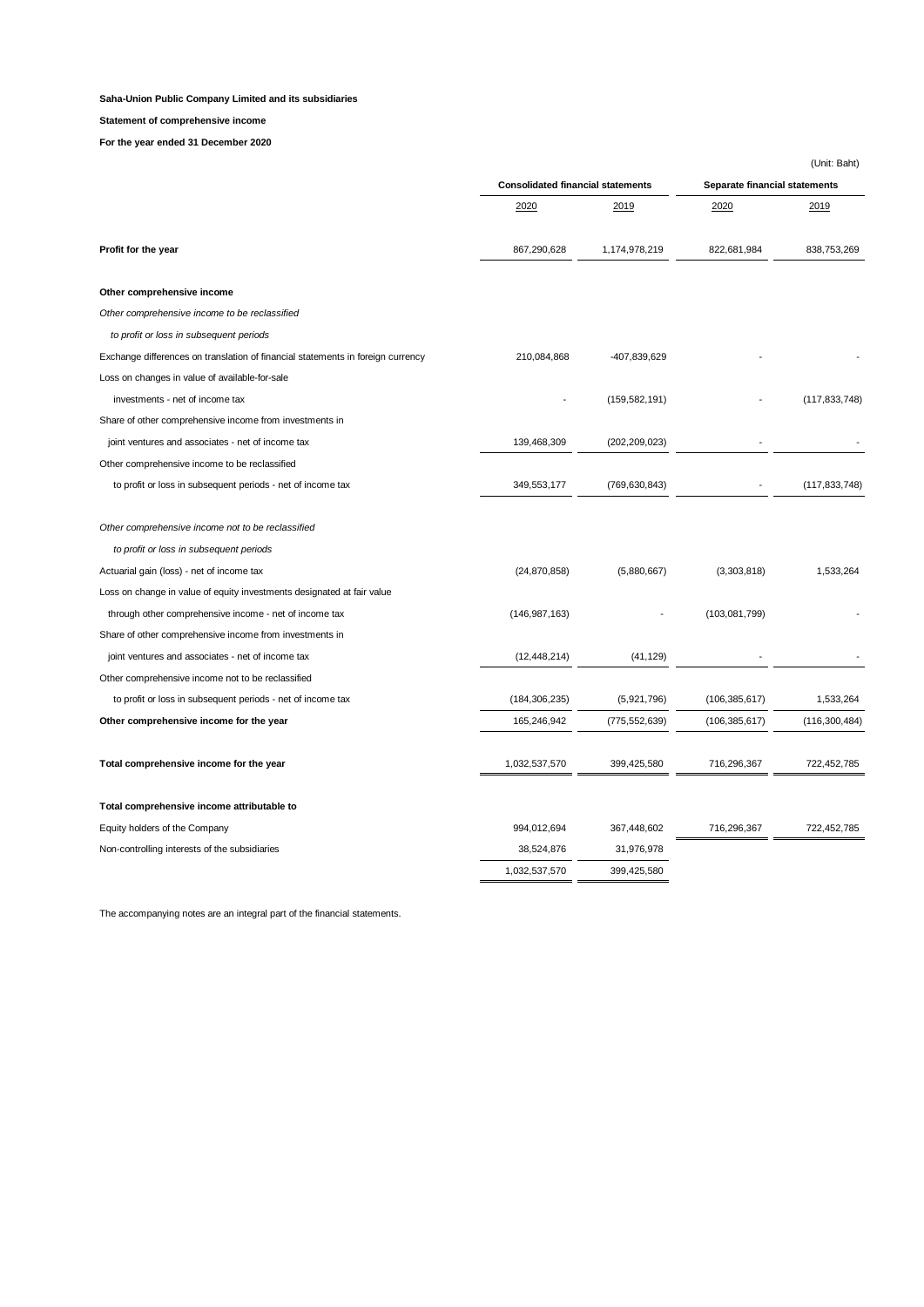#### **Statement of changes in shareholders' equity**

**For the year ended 31 December 2020**

|                                                                   |               |               |                   |                   |                 |                      |                                              | <b>Consolidated financial statements</b> |                            |                  |                          |                 |                     |                 |
|-------------------------------------------------------------------|---------------|---------------|-------------------|-------------------|-----------------|----------------------|----------------------------------------------|------------------------------------------|----------------------------|------------------|--------------------------|-----------------|---------------------|-----------------|
|                                                                   |               |               |                   |                   |                 |                      | Equity attributable to owners of the Company |                                          |                            |                  |                          |                 |                     |                 |
|                                                                   |               |               |                   |                   |                 |                      |                                              |                                          | Other components of equity |                  |                          |                 |                     |                 |
|                                                                   |               |               |                   |                   |                 |                      |                                              |                                          |                            | Other change     |                          |                 |                     |                 |
|                                                                   |               |               |                   |                   |                 |                      |                                              | Other comprehensive income               |                            | by the owners    |                          |                 |                     |                 |
|                                                                   |               |               |                   |                   |                 | Exchange             | Surplus                                      | Gain (loss) on                           |                            |                  |                          |                 |                     |                 |
|                                                                   |               |               |                   |                   |                 | differences on       | on changes                                   | change in value of                       | Share of other             | The Company's    | Total other              | Total equity    | Equity attributable |                 |
|                                                                   | Issued and    |               |                   | Retained earnings |                 | translation of       | in value of                                  | equity investments                       | comprehensive income       | shares held by   | components of            | attributable to | to non-controlling  | Total           |
|                                                                   | paid-up       |               | Appropriated -    | Appropriated -    |                 | financial statements | available-for-sale                           | designated                               | from joint ventures        | the subsidiaries | shareholders'            | owners of       | interests of        | shareholders'   |
|                                                                   | share capital | Share premium | statutory reserve | other reserve     | Unappropriated  | in foreign currency  | investments                                  | at fair value                            | and associates             | (Note 26)        | equity                   | the Company     | the subsidiaries    | equity          |
| Balance as at 1 January 2019                                      | 3,000,000,000 | 2,599,000,000 | 973,612,218       | 265,097,911       | 13,397,843,017  | (357, 906, 366)      | 724,024,460                                  |                                          | 111,468,515                | (234, 404, 410)  | 243,182,199              | 20,478,735,345  | 1,891,971,947       | 22,370,707,292  |
| Profit for the year                                               |               |               |                   |                   | 1,111,991,978   |                      |                                              |                                          |                            |                  |                          | 1,111,991,978   | 62,986,241          | 1,174,978,219   |
| Other comprehensive income for the year                           |               |               |                   |                   | (3,900,327)     | (379, 023, 182)      | (159, 410, 844)                              |                                          | (202, 209, 023)            |                  | (740, 643, 049)          | (744, 543, 376) | (31,009,263)        | (775, 552, 639) |
| Total comprehensive income for the year                           |               |               |                   |                   | 1,108,091,651   | (379, 023, 182)      | (159, 410, 844)                              |                                          | (202, 209, 023)            |                  | (740, 643, 049)          | 367,448,602     | 31,976,978          | 399,425,580     |
| Increase in non-controlling interests of the subsidiaries         |               |               |                   |                   |                 |                      |                                              |                                          |                            |                  |                          |                 | 39,827,986          | 39,827,986      |
| Dividend paid (Note 35)                                           |               |               |                   |                   | (600,000,000)   |                      |                                              |                                          |                            |                  |                          | (600,000,000)   | (187, 181, 955)     | (787, 181, 955) |
| Less: Dividend paid in respect of the Company's shares            |               |               |                   |                   |                 |                      |                                              |                                          |                            |                  |                          |                 |                     |                 |
| held by subsidiaries                                              |               |               |                   |                   | 20,045,388      |                      |                                              |                                          |                            |                  |                          | 20,045,388      |                     | 20,045,388      |
| Dividend paid - net                                               |               |               |                   |                   | (579, 954, 612) |                      |                                              |                                          |                            | $\sim$           | $\sim$                   | (579, 954, 612) | (187, 181, 955)     | (767, 136, 567) |
| Decreased in the Company's shares held by the subsidiaries        |               |               |                   |                   |                 |                      |                                              |                                          |                            | 32,402,000       | 32,402,000               | 32,402,000      |                     | 32,402,000      |
| Unappropriated retained earnings transferred to statutory reserve |               |               | 5,483,069         |                   | (5,483,069)     |                      |                                              |                                          |                            |                  |                          |                 |                     |                 |
| Unappropriated retained earnings transferred to other reserve     |               |               |                   | 38,144,165        | (38, 144, 165)  |                      |                                              |                                          |                            |                  |                          |                 |                     |                 |
| Balance as at 31 December 2019                                    | 3.000.000.000 | 2.599.000.000 | 979.095.287       | 303.242.076       | 13.882.352.822  | (736.929.548)        | 564.613.616                                  |                                          | (90.740.508)               | (202.002.410)    | (465.058.850)            | 20.298.631.335  | 1.776.594.956       | 22.075.226.291  |
|                                                                   |               |               |                   |                   |                 |                      |                                              |                                          |                            |                  |                          |                 |                     |                 |
| Balance as at 1 January 2020                                      | 3,000,000,000 | 2,599,000,000 | 979,095,287       | 303,242,076       | 13,882,352,822  | (736, 929, 548)      | 564,613,616                                  |                                          | (90, 740, 508)             | (202,002,410)    | (465, 058, 850)          | 20,298,631,335  | 1,776,594,956       | 22,075,226,291  |
| Cumulative effect of change in accounting policy                  |               |               |                   |                   |                 |                      |                                              |                                          |                            |                  |                          |                 |                     |                 |
| (Note 4)                                                          |               |               |                   |                   | (2,449,533)     |                      | (564, 613, 616)                              | 780,613,616                              |                            |                  | 216,000,000              | 213,550,467     | 1,413,607           | 214,964,074     |
| Balance as at 1 January 2020 - as restated                        | 3,000,000,000 | 2,599,000,000 | 979,095,287       | 303,242,076       | 13,879,903,289  | (736, 929, 548)      |                                              | 780,613,616                              | (90, 740, 508)             | (202,002,410)    | (249, 058, 850)          | 20,512,181,802  | 1,778,008,563       | 22,290,190,365  |
| Profit for the year                                               |               |               |                   |                   | 845,089,726     |                      |                                              | $\sim$                                   |                            |                  | $\overline{\phantom{a}}$ | 845,089,726     | 22,200,902          | 867,290,628     |
| Other comprehensive income for the year                           |               |               |                   |                   | (30, 274, 244)  | 187,272,185          |                                              | (146,681,081)                            | 138,606,108                | $\sim$           | 179,197,212              | 148,922,968     | 16,323,974          | 165,246,942     |
| Gain on disposals of equity investments                           |               |               |                   |                   | 1,673,264       |                      |                                              | (481,093)                                | (1, 192, 171)              |                  | (1,673,264)              |                 |                     |                 |
| Total comprehensive income for the year                           |               |               |                   |                   | 816,488,746     | 187,272,185          |                                              | (147, 162, 174)                          | 137,413,937                |                  | 177,523,948              | 994,012,694     | 38,524,876          | 1,032,537,570   |
| Decreased in the Company's shares held by the subsidiaries        |               |               |                   |                   |                 |                      |                                              |                                          |                            | 2,387,775        | 2,387,775                | 2,387,775       |                     | 2,387,775       |
| Increase in non-controlling interests of the subsidiaries         |               |               |                   |                   |                 |                      |                                              |                                          |                            |                  |                          |                 | 53,924,174          | 53,924,174      |
| Dividend paid (Note 35)                                           |               |               |                   |                   | (450,000,000)   |                      |                                              |                                          |                            |                  |                          | (450,000,000)   | (110,672,252)       | (560, 672, 252) |
| Less: Dividend paid in respect of the Company's shares            |               |               |                   |                   |                 |                      |                                              |                                          |                            |                  |                          |                 |                     |                 |
| held by subsidiaries                                              |               |               |                   |                   | 13,820,991      |                      |                                              |                                          |                            |                  |                          | 13,820,991      |                     | 13,820,991      |
| Dividend paid - net                                               |               | $\sim$        | $\sim$            |                   | (436, 179, 009) |                      |                                              | $\sim$                                   |                            | $\sim$           | $\sim$                   | (436, 179, 009) | (110, 672, 252)     | (546, 851, 261) |
| Unappropriated retained earnings transferred to statutory reserve |               |               | 1,423,063         |                   | (1,423,063)     |                      |                                              |                                          |                            |                  |                          |                 |                     |                 |
| Unappropriated retained earnings transferred to other reserve     |               |               |                   | 46,462,071        | (46, 462, 071)  |                      |                                              |                                          |                            |                  |                          |                 |                     |                 |
| Balance as at 31 December 2020                                    | 3,000,000,000 | 2,599,000,000 | 980.518.350       | 349,704,147       | 14,212,327,892  | (549, 657, 363)      |                                              | 633,451,442                              | 46,673,429                 | (199, 614, 635)  | (69, 147, 127)           | 21,072,403,262  | 1,759,785,361       | 22,832,188,623  |
|                                                                   |               |               |                   |                   |                 |                      |                                              |                                          |                            |                  |                          |                 |                     |                 |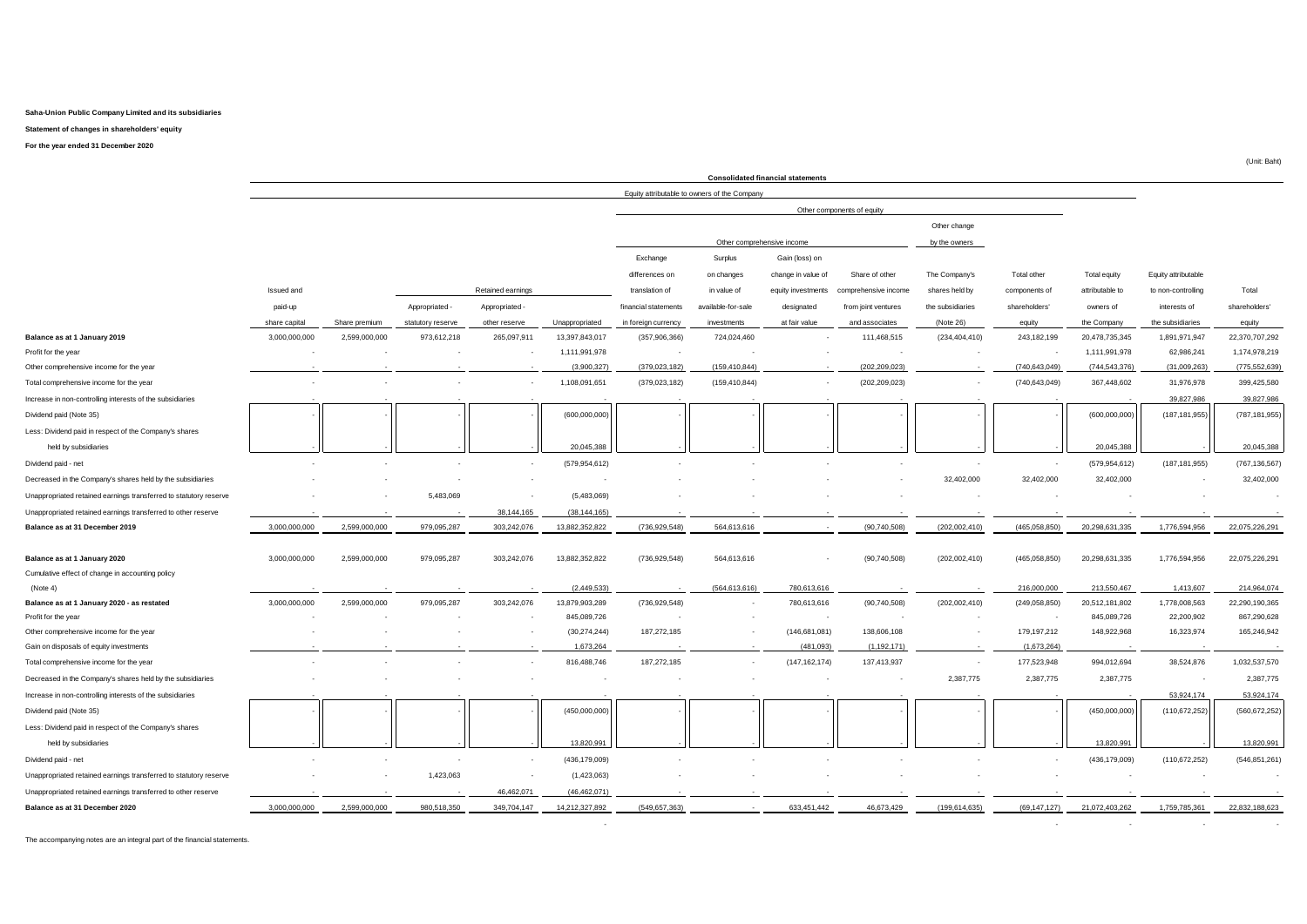**Statement of changes in shareholders' equity (continued)**

**For the year ended 31 December 2020**

|                                                  |               |               |                   |                | Separate financial statements |                           |                      |                 |
|--------------------------------------------------|---------------|---------------|-------------------|----------------|-------------------------------|---------------------------|----------------------|-----------------|
|                                                  |               |               |                   |                |                               | Other component of equity |                      |                 |
|                                                  |               |               |                   |                | Other comprehensive income    |                           |                      |                 |
|                                                  |               |               |                   |                | Surplus                       | Gain (loss) on changes    |                      |                 |
|                                                  | Issued and    |               | Retained earnings |                | on change in value            | in value of equity        | Total other          | Total           |
|                                                  | paid-up       |               | Appropriated -    |                | of available-for-sale         | investments designated    | components of        | shareholders'   |
|                                                  | share capital | Share premium | statutory reserve | Unappropriated | investments                   | at fair value             | shareholders' equity | equity          |
| Balance as at 1 January 2019                     | 3,000,000,000 | 2,599,000,000 | 750,000,000       | 8,367,886,454  | 659,766,646                   |                           | 659,766,646          | 15,376,653,100  |
| Profit for the year                              |               |               |                   | 838,753,269    |                               |                           |                      | 838,753,269     |
| Other comprehensive income for the year          |               |               |                   | 1,533,264      | (117, 833, 748)               |                           | (117, 833, 748)      | (116, 300, 484) |
| Total comprehensive income for the year          |               |               |                   | 840,286,533    | (117, 833, 748)               |                           | (117, 833, 748)      | 722,452,785     |
| Dividend paid (Note 35)                          |               |               |                   | (600,000,000)  |                               |                           |                      | (600,000,000)   |
| Balance as at 31 December 2019                   | 3,000,000,000 | 2,599,000,000 | 750,000,000       | 8,608,172,987  | 541,932,898                   |                           | 541,932,898          | 15,499,105,885  |
|                                                  |               |               |                   |                |                               |                           |                      |                 |
| Balance as at 1 January 2020                     | 3,000,000,000 | 2,599,000,000 | 750,000,000       | 8,608,172,987  | 541,932,898                   |                           | 541,932,898          | 15,499,105,885  |
| Cumulative effect of change in accounting policy |               |               |                   |                |                               |                           |                      |                 |
| (Note 4)                                         |               |               |                   | 753,256        | (541, 932, 898)               | 757,932,898               | 216,000,000          | 216,753,256     |
| Balance as at 1 January 2020 - as restated       | 3,000,000,000 | 2,599,000,000 | 750,000,000       | 8,608,926,243  |                               | 757,932,898               | 757,932,898          | 15,715,859,141  |
| Profit for the year                              |               |               |                   | 822,681,984    |                               |                           |                      | 822,681,984     |
| Other comprehensive income for the year          |               |               |                   | (3,303,818)    |                               | (103,081,799)             | (103,081,799)        | (106, 385, 617) |
| Total comprehensive income for the year          |               |               |                   | 819,378,166    |                               | (103,081,799)             | (103,081,799)        | 716,296,367     |
| Dividend paid (Note 35)                          |               |               |                   | (450,000,000)  |                               |                           |                      | (450,000,000)   |
| Balance as at 31 December 2020                   | 3,000,000,000 | 2,599,000,000 | 750,000,000       | 8,978,304,409  |                               | 654,851,099               | 654,851,099          | 15,982,155,508  |

The accompanying notes are an integral part of the financial statements.

(Unit: Baht)

- 1990 - 1990 - 1990 - 1990 - 1991 - 1992 - 1992 - 1992 - 1992 - 1992 - 1992 - 1992 - 1992 - 1992 - 1992 - 199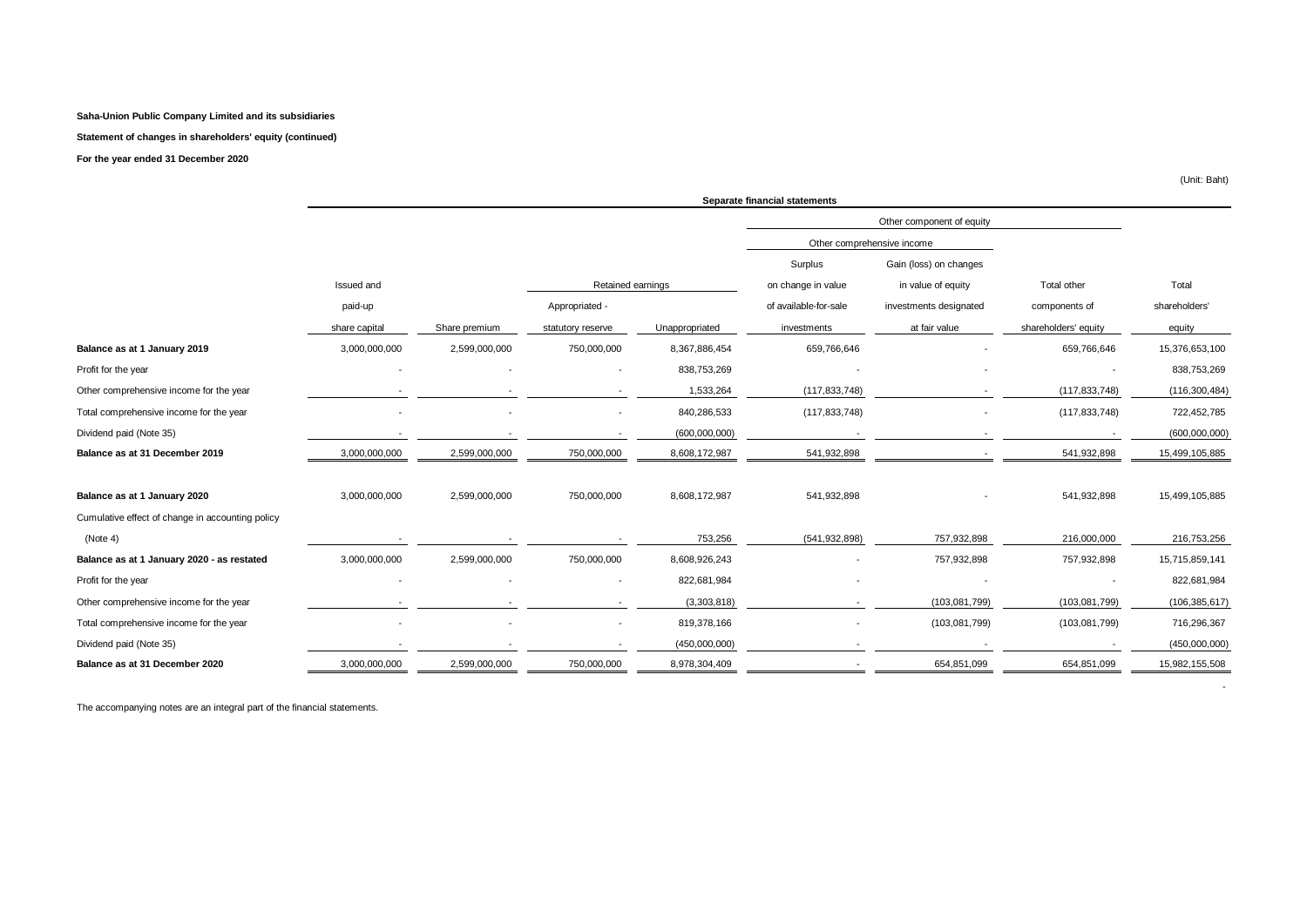### **Cash flow statement**

**For the year ended 31 December 2020**

|                                                                          |                                          |                 |                               | (Unit: Baht)    |
|--------------------------------------------------------------------------|------------------------------------------|-----------------|-------------------------------|-----------------|
|                                                                          | <b>Consolidated financial statements</b> |                 | Separate financial statements |                 |
|                                                                          | 2020                                     | 2019            | <u> 2020</u>                  | 2019            |
| Cash flows from operating activities                                     |                                          |                 |                               |                 |
| Profit before tax                                                        | 992,464,901                              | 1,336,515,462   | 822,359,269                   | 837,894,522     |
| Adjustments to reconcile profit before tax to                            |                                          |                 |                               |                 |
| net cash provided by (paid from) operating activities                    |                                          |                 |                               |                 |
| Depreciation and amortisation                                            | 858,989,683                              | 820,597,690     | 15,433,678                    | 15,121,705      |
| Allowance for doubtful accounts                                          |                                          | 1,993,451       |                               |                 |
| Reversal of allowance for expected credit losses                         | (1,789,694)                              |                 |                               |                 |
| Reversal of allowance for loss on impairment of other non-current assets | (7,000)                                  | (212,000)       | (7,000)                       | (212,000)       |
| Reduction of cost of inventories to net realisable value (reversal)      | (14, 385, 361)                           | 17,665,826      |                               |                 |
| Loss (gain) on disposals/write-off of property, plant and equipment      | 13,078,239                               | 33,767,411      | (229, 879)                    | (97, 144)       |
| Gain on disposals/write-off of investment properties                     | (591, 356)                               | (34, 525)       | (591, 418)                    | (34, 525)       |
| Loss on impairment of property, plant and equipment (reversal)           | 45,291,559                               | (7,773,876)     |                               |                 |
| Reversal of losses on impairment of investment properties                | (1,500,000)                              |                 |                               |                 |
| Loss on impairment of investments                                        |                                          |                 | 78,000,000                    |                 |
| Expenses of withholding tax write-off                                    | 38,530,973                               | 20,645,029      | 25,137,907                    | 20,645,029      |
| Loss on investments designated at fair value through profit or loss      | 195,900,062                              |                 | 430,257                       |                 |
| Unrealised gains from revaluation of trading securities                  |                                          | (28, 014, 790)  |                               |                 |
| Gain on derivatives designated at fair value through profit or loss      | (6,844,740)                              |                 | (791, 898)                    |                 |
| Share of profit from investments in joint ventures                       | (495, 280, 579)                          | (535, 277, 391) |                               |                 |
| Share of loss (profit) from investments in associates                    | (116, 036, 945)                          | 12,741,445      |                               |                 |
| Gain on disposals of investments                                         | (662, 125)                               | (2, 134, 215)   |                               |                 |
| Unrealised loss (gain) on exchange                                       | 4,623,854                                | 6,929,635       | 370,169                       | (275, 902)      |
| Dividend received from investments                                       | (375, 932, 978)                          | (245, 200, 610) | (922, 601, 664)               | (874, 480, 579) |
| Provision for long-term employee benefits                                | 14,013,318                               | 75,935,016      | 1,887,808                     | 5,777,673       |
| Finance income                                                           | (28, 976, 496)                           | (50, 111, 022)  | (34, 107, 677)                | (27, 049, 384)  |
| Finance cost                                                             | 43,160,838                               | 29,040,528      | 2,538,966                     | 2,373,674       |
| Profit (loss) from operating activities before changes in                |                                          |                 |                               |                 |
| operating assets and liabilities                                         | 1,164,046,153                            | 1,487,073,064   | (12, 171, 482)                | (20, 336, 931)  |
| Operating assets (increase) decrease                                     |                                          |                 |                               |                 |
| Trade and other receivables                                              | 197,433,218                              | 215,660,464     | 18,335,148                    | 89,366,495      |
| Inventories                                                              | 91,910,541                               | 89,981,640      |                               | 39,409,906      |
| Other current assets                                                     | (83,783,701)                             | (81, 017, 829)  | 70,258                        | 66,745          |
| Other non-current assets                                                 | (23, 777, 386)                           | 6,758,661       | 36,980                        | (47, 269)       |
| Operating liabilities increase (decrease)                                |                                          |                 |                               |                 |
| Trade and other payables                                                 | 2,262,998                                | (19, 526, 273)  | (13, 287, 213)                | (57,652,041)    |
| Other current liabilities                                                | (3,925,664)                              | 15,185,340      | (1,082,185)                   | 10,030,160      |
| Payment of provision for long-term employee benefits                     | (40, 817, 307)                           |                 |                               |                 |
| Other non-current liabilities                                            |                                          | (9,774,745)     | (704, 491)                    | (2,462,762)     |
| Cash from (used in) operating activities                                 | 2,166,757                                | (407, 251)      |                               |                 |
|                                                                          | 1,305,515,609                            | 1,703,933,071   | (8,802,985)                   | 58,374,303      |
| Cash paid for interest                                                   | (40, 341, 465)                           | (29, 377, 376)  | (4,664,971)                   | (1,543,480)     |
| Cash paid for income tax                                                 | (197, 218, 706)                          | (293, 240, 942) | (28, 119, 895)                | (23,793,392)    |
| Cash refund from income tax                                              | 15,551,586                               | 33,747,128      | 4,861,496                     |                 |
| Net cash from (used in) operating activities                             | 1,083,507,024                            | 1,415,061,881   | (36, 726, 355)                | 33,037,431      |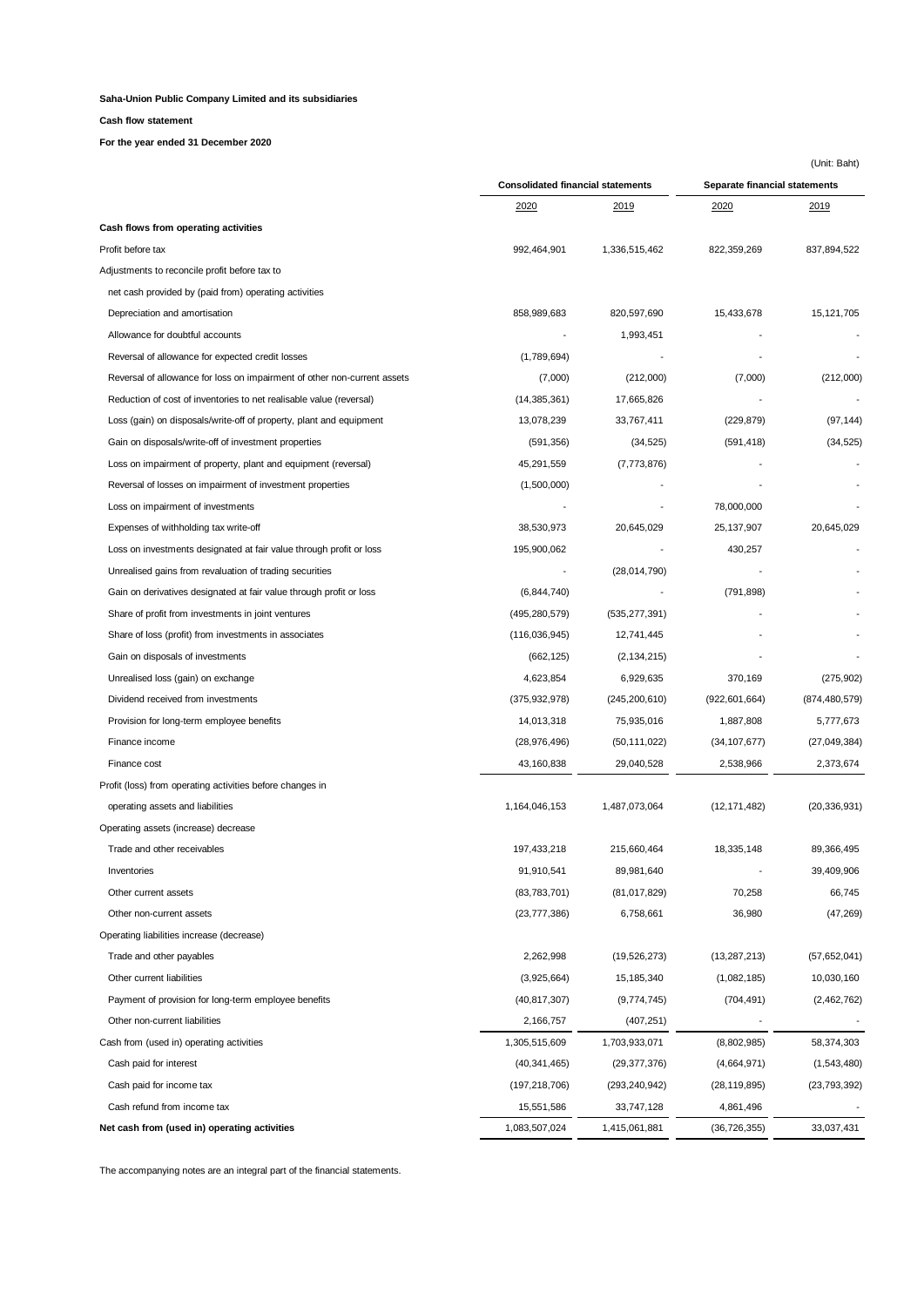### **Cash flow statement (continued)**

**For the year ended 31 December 2020**

|                                                                            | <b>Consolidated financial statements</b> |                    | Separate financial statements |                 |
|----------------------------------------------------------------------------|------------------------------------------|--------------------|-------------------------------|-----------------|
|                                                                            | 2020                                     | 2019               | 2020                          | 2019            |
| Cash flows from investing activities                                       |                                          |                    |                               |                 |
| Decrease (increase) in short-term loans to related parties                 | 500,000                                  |                    | (105, 326, 000)               | (186, 562, 000) |
| Increase in current investments                                            |                                          | (166, 427, 246)    |                               |                 |
| Increase in other current financial assets                                 | (27, 466, 094)                           |                    |                               |                 |
| Decrease in restricted investments                                         | 2,736,433                                | 87,884             |                               |                 |
| Decrease in long-term loans to related party                               | 185,434,000                              |                    |                               |                 |
| Acquisition of investments in subsidiaries                                 |                                          |                    | (128, 137, 624)               | (95, 192, 306)  |
| Acquisition of investment in joint venture                                 | (199, 500, 000)                          |                    | (199, 500, 000)               |                 |
| Acquisition of investments in associates                                   |                                          | (167, 502, 595)    |                               | (192, 740, 035) |
| Acquisition of investments in other long-term investments                  |                                          | (131, 781, 537)    |                               | (3,457,641)     |
| Acquisition of other non-current financial assets                          | (522, 707, 913)                          |                    | (2, 134, 718)                 |                 |
| Proceeds from disposals of property, plant and equipment                   | 12,536,802                               | 5,908,878          | 229,886                       | 98,595          |
| Proceeds from disposals of investment properties                           | 594,425                                  | 41,465             | 594,425                       | 41,465          |
| Proceeds from return of investments in subsidiary                          |                                          |                    | 24,996,800                    |                 |
| Proceeds from return of investments in joint venture                       | 2,804,925                                |                    | 2,804,925                     |                 |
| Cash receipt from disposals of investment in available-for-sale securities |                                          | 19,750,000         |                               |                 |
| Proceeds from disposals of investments                                     | 15,536,173                               |                    |                               |                 |
| Dividend received from investments                                         | 931,769,912                              | 683,867,700        | 979,648,078                   | 817,434,165     |
| Interest income                                                            | 29,276,357                               | 50,588,000         | 33,233,140                    | 25,725,947      |
| Acquisition of investment properties                                       | (28,962,608)                             | (370,322,326)      | (110,001)                     | (358, 435, 000) |
| Acquisition of property, plant and equipment                               | (396, 144, 926)                          | (636, 731, 249)    | (1,906,248)                   | (1,881,850)     |
| Acquisition of computer software                                           | (3, 123, 106)                            | (2,083,187)        | (103, 499)                    | (913, 641)      |
| Net cash from (used in) investing activities                               | 3,284,380                                | (714, 604, 213)    | 604,289,164                   | 4,117,699       |
| Cash flows from financing activities                                       |                                          |                    |                               |                 |
| Decrease in short-term loans from financial institutions                   | (147, 456, 937)                          | (165, 344, 949)    |                               |                 |
| Increase in short-term loan from related party                             | 10,000,000                               |                    |                               |                 |
| Increase (decrease) in deposits from related parties                       | (4,000,000)                              | 4,000,000          | 65,492,992                    | 41,271,537      |
| Cash receipt from disposals of the Company's shares held by subsidiaries   | 2,387,775                                | 32,402,000         |                               |                 |
| Cash receipt for share capital receipt from non-controlling interests      |                                          |                    |                               |                 |
| of the subsidiaries                                                        | 53,924,174                               | 39,827,986         |                               |                 |
| Dividend paid                                                              | (546, 851, 261)                          | (767,136,567)      | (450.000.000)                 | (600,000,000)   |
| Cash receipt from long-term loans                                          | 17,215,259                               | 36,582,692         |                               |                 |
| Repayment of long-term loans                                               | (278, 204, 799)                          | (245,669,096)      |                               |                 |
| Cash paid for liabilities under finance lease agreements                   |                                          | (44, 178, 649)     |                               |                 |
| Payment of principal portion of lease liabilities                          | (54, 612, 347)                           |                    |                               |                 |
| Interest paid of lease liabilities                                         | (7,864,474)                              |                    |                               |                 |
| Net cash used in financing activities                                      | (955, 462, 610)                          | (1, 109, 516, 583) | (384, 507, 008)               | (558, 728, 463) |
| Increase (decrease) in translation adjustments                             | 45,797,528                               | (137, 137, 439)    |                               |                 |
| Net increase (decrease) in cash and cash equivalents                       | 177,126,322                              | (546, 196, 354)    | 183,055,801                   | (521, 573, 333) |
| Cash and cash equivalents at beginning of year                             | 2,700,034,677                            | 3,246,231,031      | 306,170,093                   | 827,743,426     |
| Cash and cash equivalents at end of year                                   | 2,877,160,999                            | 2,700,034,677      | 489,225,894                   | 306,170,093     |
| Supplemental cash flows information                                        |                                          |                    |                               |                 |
| Non-cash transaction                                                       |                                          |                    |                               |                 |
| Purchases of property, plant and equipment for which no cash has been paid | 1,520,453                                | 99,028,375         |                               | 3,483           |
| Purchases of computer software for which no cash has been paid             |                                          | 820,360            |                               | 820,360         |
| Right-of-use assets acquired under lease agreement                         | 117,007,699                              |                    |                               |                 |

(Unit: Baht)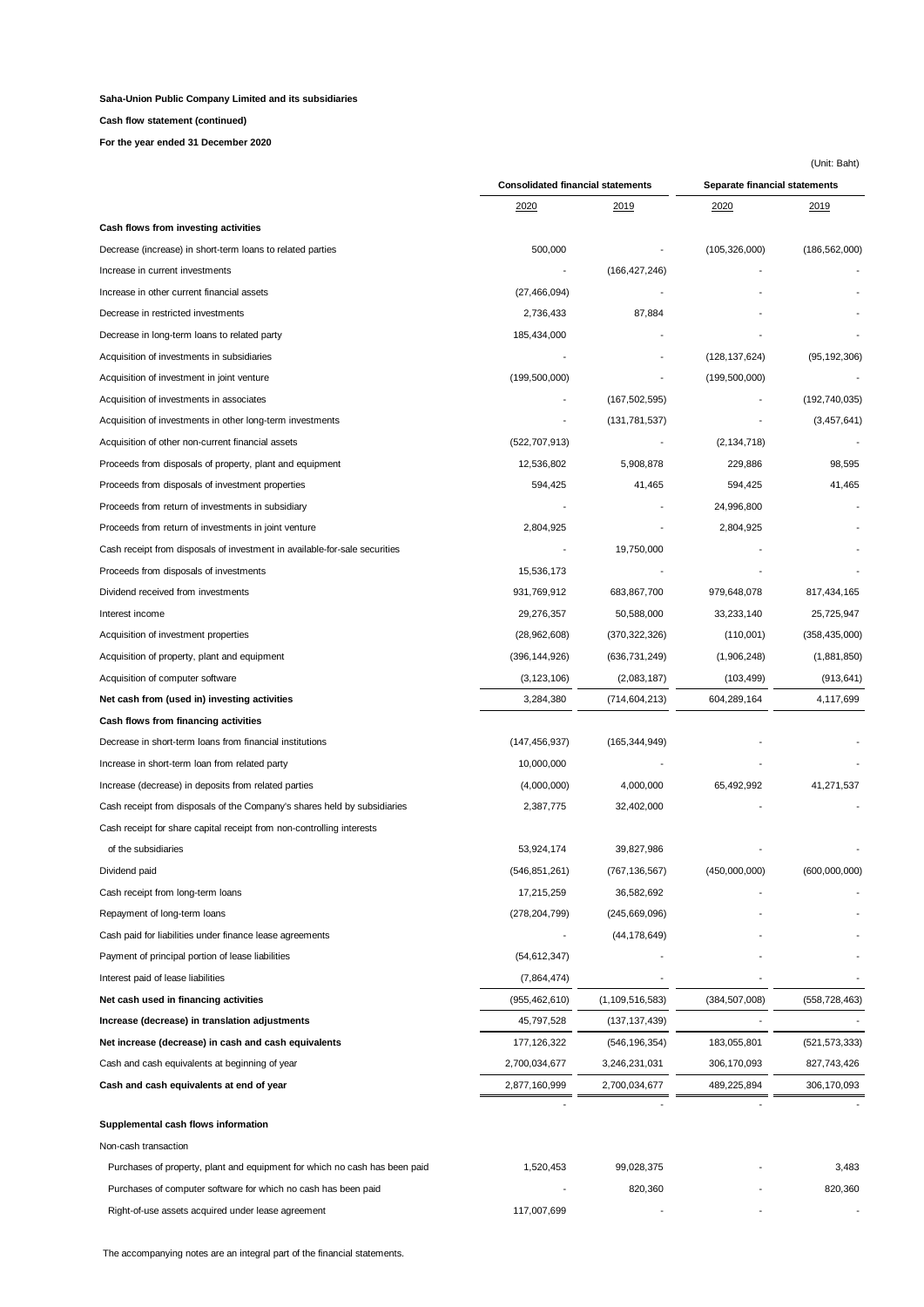# **Saha-Union Public Company Limited and its subsidiaries Notes to consolidated financial statements For the year ended 31 December 2020**

# **1. General information**

# **1.1 Corporate information**

Saha-Union Public Company Limited ("the Company") is a public company incorporated and domiciled in Thailand. The Company is principally engaged in investment, distribution of raw materials and products manufactured by group companies. The registered address of the Company is at 1828 Sukhumvit Road, Phrakanong Tai, Phrakanong, Bangkok.

# **1.2 Coronavirus disease 2019 Pandemic**

The Coronavirus disease 2019 pandemic is adversely impacting most businesses and industries. This situation may bring uncertainties and have an impact on the environment in which the group operates. The Group's management has continuously monitored ongoing developments and assessed the financial impact in respect of the valuation of assets, provisions and contingent liabilities, and has used estimates and judgement in respect of various issues as the situation has evolved.

# **1.3 Corporate information and fundamental accounting assumptions of a subsidiary - Union Textile Industries Public Company Limited**

On 22 December 2020, Union Textile Industries Public Company Limited ("Union Textile") submitted the notification on the Resolutions of the Board of Directors' Meeting No. 12/2020 to The Stock Exchange of Thailand related to the cessation of textile operations (spinning and weaving) and the seeking of a new business. Union Textile's core business is textile business which has incurred loss due to the intense competition in the textile business, the economic downturns in Europe which is the Company main customer and the COVID-19 pandemic that has affected Thailand and other countries worldwide and it is expected that the situation will not improve in the year 2021. Union Textile's management has considered that if the Company continues to operate in the textile business in the future, this will pose a major risk to the shareholders. In this regard, Union Textile has a plan to cease the textile operations (spinning and weaving) within year 2021 and to consider and study the feasibility of investing in new businesses in the future. However, Union Textile still has other income from the lease of land and partial of factory buildings. The subsidiary's management believes that the Company will be able to continue as a going concern. The operating result of textile business is described in Note 32 to the consolidated financial statements.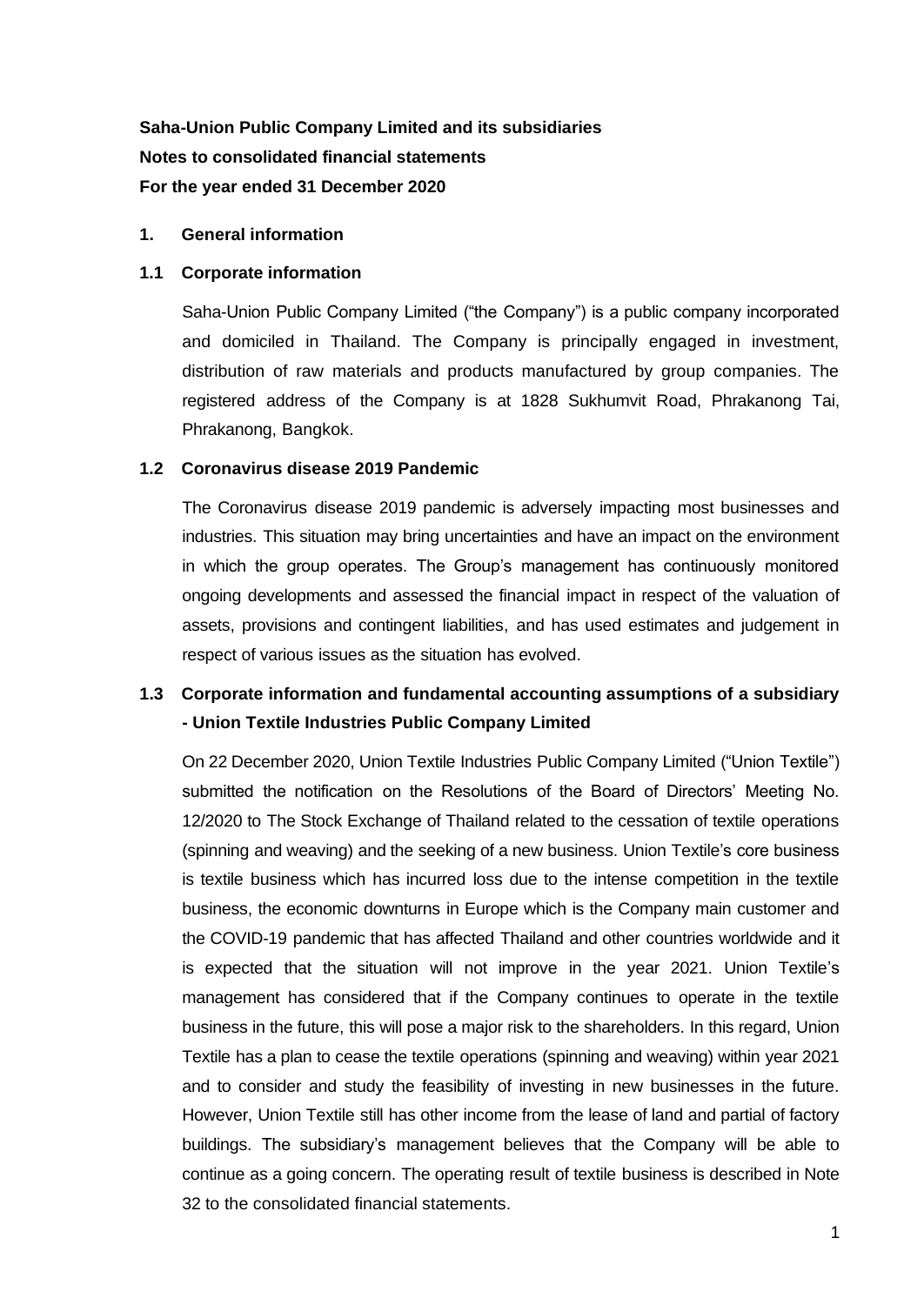# **2. Basis of preparation**

2.1 The financial statements have been prepared in accordance with Thai Financial Reporting Standards enunciated under the Accounting Professions Act B.E. 2547 and their presentation has been made in compliance with the stipulations of the Notification of the Department of Business Development, issued under the Accounting Act B.E. 2543.

The financial statements in Thai language are the official statutory financial statements of the Company. The financial statements in English language have been translated from the Thai language financial statements.

The financial statements have been prepared on a historical cost basis except where otherwise disclosed in the accounting policies.

- 2.2 Basis of consolidation
	- a) The consolidated financial statements include the financial statements of Saha-Union Public Company Limited ("the Company") and the following subsidiary companies ("the subsidiaries"):

|                                          |                           | Country of    |           | Percentage of |
|------------------------------------------|---------------------------|---------------|-----------|---------------|
| Company                                  | Nature of business        | incorporation |           | Shareholding  |
|                                          |                           |               | 2020      | 2019          |
|                                          |                           |               | (percent) | (percent)     |
| <b>Textile business</b>                  |                           |               |           |               |
| Union Textile Industries Plc.            | Manufacture and           | Thailand      | 51.42     | 51.42         |
|                                          | distribution of textiles  |               |           |               |
| Union Garment Co., Ltd.                  | Manufacture and           | Thailand      | 99.99     | 99.99         |
|                                          | distribution of           |               |           |               |
|                                          | garments                  |               |           |               |
| Plastic, rubber and metal business       |                           |               |           |               |
| Union Pioneer Plc.                       | Manufacture and           | Thailand      | 52.73     | 52.73         |
|                                          | distribution of elastic   |               |           |               |
|                                          | products                  |               |           |               |
| Union Plastic Plc.                       | Contract manufacture of   | Thailand      | 49.69     | 49.69         |
|                                          | plastic products,         |               |           |               |
|                                          | manufacture and repair    |               |           |               |
|                                          | of molds                  |               |           |               |
| Union Zojirushi Co., Ltd.                | Manufacture and           | Thailand      | 51.00     | 51.00         |
|                                          | distribution of vacuum    |               |           |               |
|                                          | stainless bottles         |               |           |               |
| Union Stainless Steel Products Co., Ltd. | Manufacture and           | Thailand      | 98.00     | 98.00         |
|                                          | distribution of stainless |               |           |               |
|                                          | steel kitchenware         |               |           |               |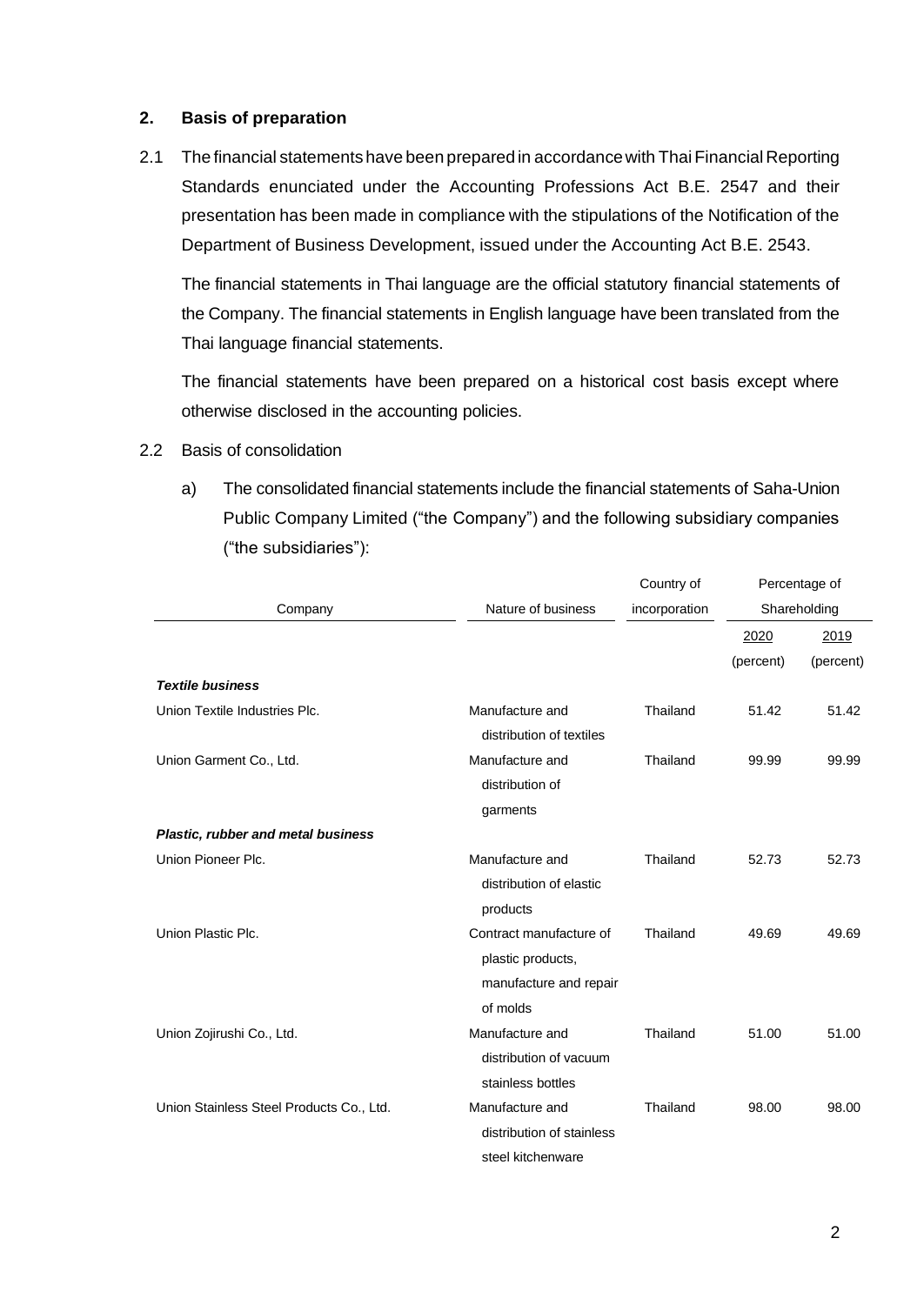|                                                                      |                                                       | Country of    |              | Percentage of |  |
|----------------------------------------------------------------------|-------------------------------------------------------|---------------|--------------|---------------|--|
| Company                                                              | Nature of business                                    | incorporation | Shareholding |               |  |
|                                                                      |                                                       |               | 2020         | 2019          |  |
|                                                                      |                                                       |               | (percent)    | (percent)     |  |
| Plastic, rubber and metal business (continued)                       |                                                       |               |              |               |  |
| Union Rubber Products Corp., Ltd.                                    | Manufacture and<br>distribution of rubber<br>products | Thailand      | 99.99        | 99.99         |  |
| Thai Rubber Enterprise Co., Ltd.                                     | <b>Rubber estates</b>                                 | Thailand      | 50.85        | 50.69         |  |
| <b>Trading business</b>                                              |                                                       |               |              |               |  |
| Computer Union Co., Ltd.                                             | Computer and<br>accessories dealer                    | Thailand      | 98.49        | 98.49         |  |
| Computer Union Systems Co., Ltd.                                     | Computer and                                          | Thailand      | 99.99        | 99.99         |  |
| (99.99 percent owned by Computer Union Co., Ltd.)                    | accessories dealer                                    |               |              |               |  |
| <b>Energy business</b>                                               |                                                       |               |              |               |  |
| Zhejiang Jiashan-Union Cogeneration Co., Ltd.                        | Power generation                                      | China         | 75.96        | 75.96         |  |
| <b>Hotel business</b>                                                |                                                       |               |              |               |  |
| The Royal Hotel Co., Ltd.                                            | Hotel                                                 | Thailand      | 96.38        | 96.26         |  |
| <b>Investment and others business</b>                                |                                                       |               |              |               |  |
| Saha-Union International Ltd.                                        | Investment                                            | Hong Kong     | 99.99        | 99.99         |  |
| Saha-Union Investment (China) Co., Ltd.                              | Investment                                            | China         | 100.00       | 100.00        |  |
| Union Energy (Hong Kong) Co., Ltd.                                   | Investment                                            | Hong Kong     | 100.00       | 100.00        |  |
| (100.00 percent owned by Saha-Union<br>International Ltd.)           |                                                       |               |              |               |  |
| Shanghai Dasity Co., Ltd.                                            | Sales and services                                    | China         | 100.00       | 100.00        |  |
| (100.00 percent owned by Saha-Union Investment<br>(China) Co., Ltd.) |                                                       |               |              |               |  |
| Saha-Union Holding Co., Ltd.                                         | Investment                                            | Thailand      | 99.54        | 99.54         |  |
| Venus Shoes Co., Ltd.                                                | Dormitory rental and<br>services                      | Thailand      | 99.99        | 99.99         |  |
| Union Printing Corp., Ltd.                                           | Rental services                                       | Thailand      | 94.74        | 94.74         |  |
| Union Equity Co., Ltd.                                               | Investment                                            | Thailand      | 99.79        | 99.79         |  |
| Union Shoes Co., Ltd.                                                | <b>Rental services</b>                                | Thailand      | 98.23        | 98.23         |  |
| Union Construction Corp., Ltd.                                       | Real estate development                               | Thailand      | 99.99        | 99.99         |  |
| Saha-Union Property Co., Ltd.                                        | Investment                                            | Thailand      | 99.99        | 99.99         |  |
| Saha-Union Wealth Plus Co., Ltd.                                     | Investment                                            | Thailand      | 99.99        | 99.99         |  |
| Union Nakhon Co., Ltd.                                               | Real estate development                               | Thailand      | 77.49        | 77.49         |  |

- b) The Company is deemed to have control over an investee or subsidiaries if it has rights, or is exposed, to variable returns from its involvement with the investee, and it has the ability to direct the activities that affect the amount of its returns.
- c) Subsidiaries are fully consolidated, being the date on which the Company obtains control, and continue to be consolidated until the date when such control ceases.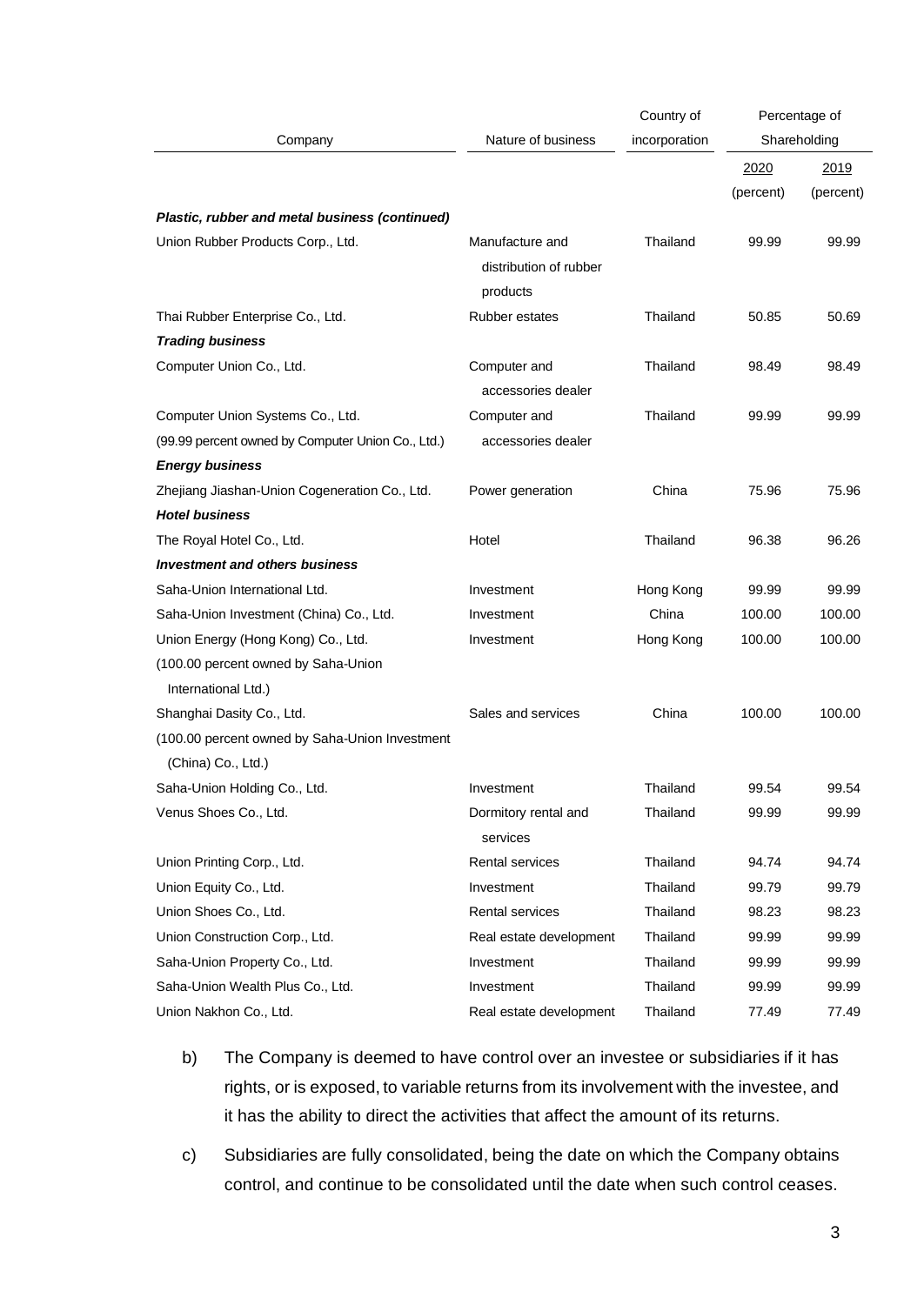- d) The financial statements of the subsidiaries are prepared using the same significant accounting policies as the Company.
- e) The assets and liabilities in the financial statements of overseas subsidiary companies are translated to Baht using the exchange rate prevailing on the end of reporting period, and revenues and expenses translated using monthly average exchange rates. The resulting differences are shown under the caption of "Exchange differences on translation of financial statements in foreign currency" in the statements of changes in shareholders' equity.
- f) Material balances and transactions between the Company and its subsidiary companies have been eliminated from the consolidated financial statements.
- g) Non-controlling interests represent the portion of profit or loss and net assets of the subsidiaries that are not held by the Company and are presented separately in the consolidated profit or loss and within equity in the consolidated statement of financial position.
- 2.3 The separate financial statements present investments in subsidiaries, joint ventures and associates under the cost method.

# **3. New financial reporting standards**

# **a) Financial reporting standards that became effective in the current year**

During the year, the Company and its subsidiaries have adopted the revised (revised 2019) and new financial reporting standards and interpretations which are effective for fiscal years beginning on or after 1 January 2020. These financial reporting standards were aimed at alignment with the corresponding International Financial Reporting Standards with most of the changes directed towards clarifying accounting treatment and providing accounting guidance for users of the standards. The adoption of these financial reporting standards does not have any significant impact on the Company and its subsidiaries' financial statements. However, the new standard involves changes to key principles, which are summarised below.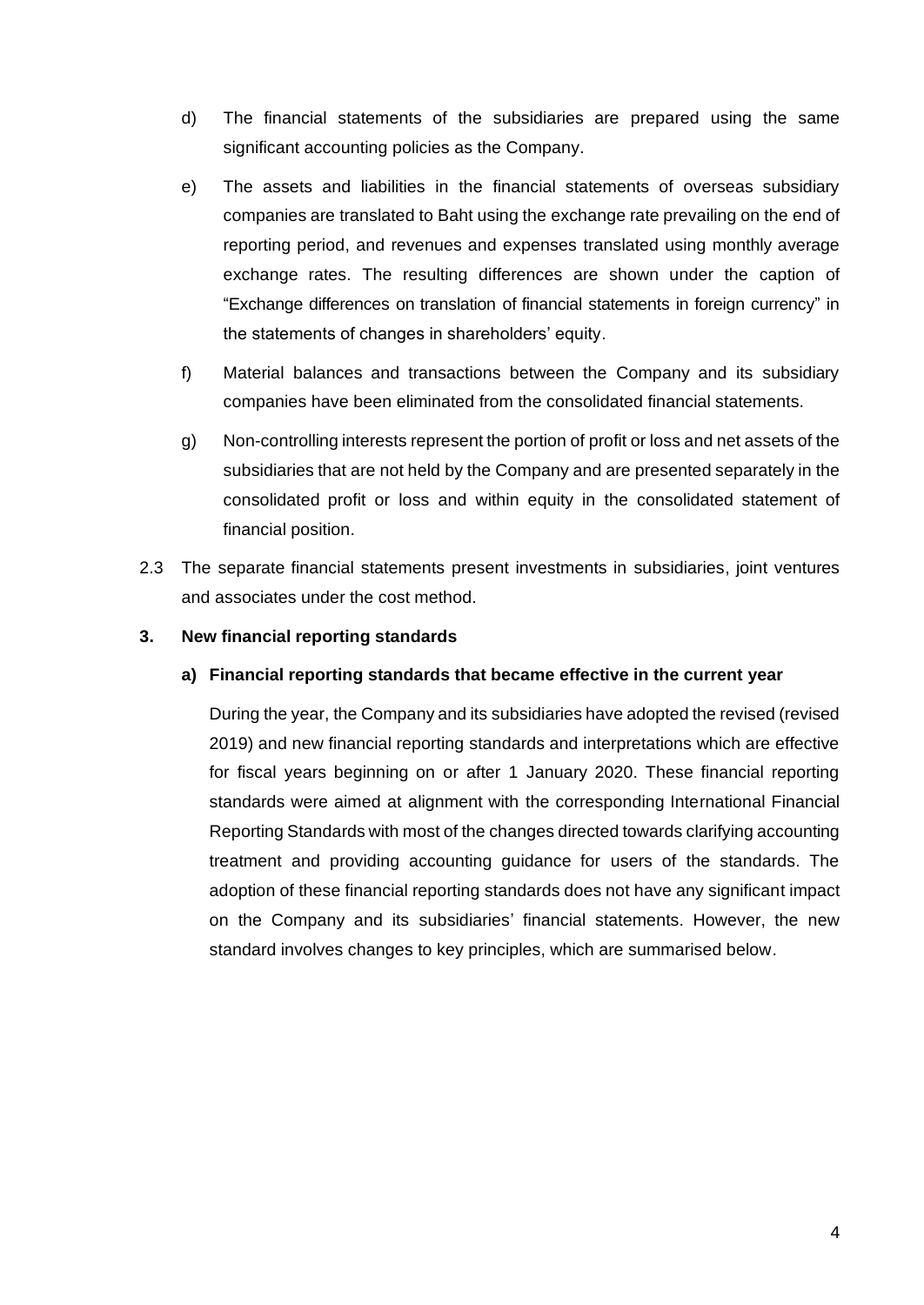# **Financial reporting standards related to financial instruments**

A set of TFRSs related to financial instruments consists of five accounting standards and interpretations, as follows:

Financial reporting standards:

| TFRS <sub>7</sub> | <b>Financial Instruments: Disclosures</b> |
|-------------------|-------------------------------------------|
| TFRS 9            | <b>Financial Instruments</b>              |

Accounting standard:

TAS 32 Financial Instruments: Presentation

Financial Reporting Standard Interpretations:

| TFRIC 16 | Hedges of a Net Investment in a Foreign Operation           |
|----------|-------------------------------------------------------------|
| TFRIC 19 | Extinguishing Financial Liabilities with Equity Instruments |

These TFRSs related to financial instruments make stipulations relating to the classification of financial instruments and their measurement at fair value or amortised cost (taking into account the type of instrument, the characteristics of the contractual cash flows and the Company's business model), calculation of impairment using the expected credit loss method, and hedge accounting. These also include stipulations regarding the presentation and disclosure of financial instruments.

The impact of the adoption of these standards on the Company and its subsidiaries' financial statements is as follows:

*Classification and measurement of investments in equity instruments of non-listed companies*

The Company and its subsidiaries measure investments in equity instruments of non-listed companies at fair value and classifies the investments as financial assets at fair value, through other comprehensive income.

# *Recognition of credit losses*

The Company and its subsidiaries recognise an allowance for expected credit losses on its debt instruments measured at amortised cost and it is no longer necessary for a credit-impaired event to have occurred.

### *Recognition of derivatives*

The Company and its subsidiaries initially recognise derivatives at their fair value on the contract date and subsequently measure them at fair value at the end of each reporting period. Changes in the fair value of derivatives are recognised in profit or loss.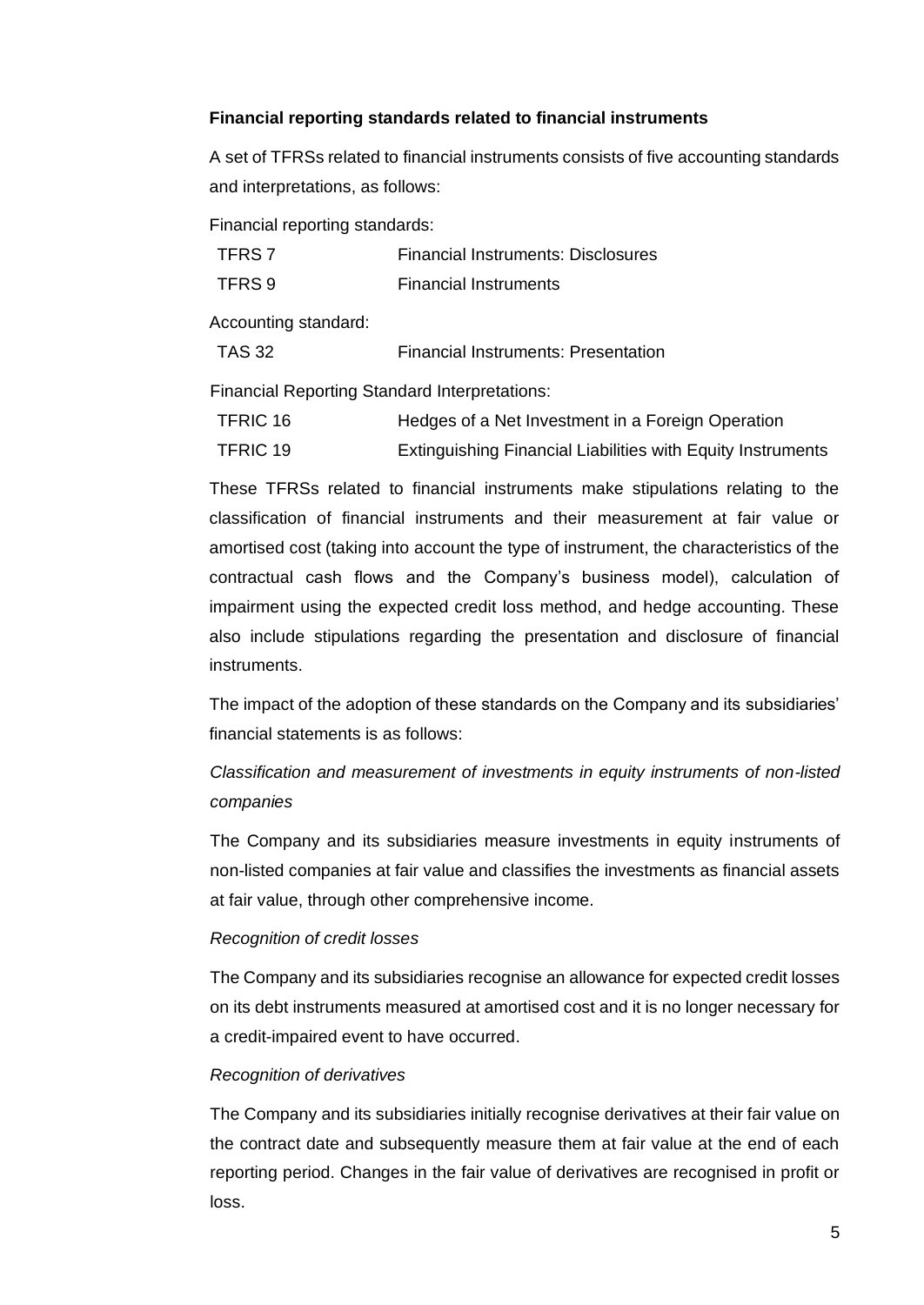The Company and its subsidiaries adopted these financial reporting standards which the cumulative effect is recognised as an adjustment to the retained earnings or other components of shareholders' equity as at 1 January 2020, and the comparative information was not restated.

The cumulative effect of the change is described in Note 4 to the financial statements.

### **TFRS 16 Leases**

TFRS 16 supersedes TAS 17 Leases together with related Interpretations. The standard sets out the principles for the recognition, measurement, presentation and disclosure of leases, and requires a lessee to recognise assets and liabilities for all leases with a term of more than 12 months, unless the underlying asset is low value.

Accounting by lessors under TFRS 16 is substantially unchanged from TAS 17. Lessors will continue to classify leases as either operating or finance leases.

The Company and its subsidiaries adopted these financial reporting standards using the modified retrospective method of initial adoption of which the cumulative effect is recognised as an adjustment to the retained earnings as at 1 January 2020, and the comparative information was not restated.

The cumulative effect of the change is described in Note 4 to the financial statements.

# **Accounting Guidance on Temporary Relief Measures for Accounting Alternatives in Response to the Impact of the COVID-19 Pandemic**

The Federation of Accounting Professions announced Accounting Guidance on Temporary Relief Measures for Accounting Alternatives in Response to the Impact of the COVID-19 Pandemic. Its objectives are to alleviate some of the impacts of applying certain financial reporting standards, and to provide clarification about accounting treatments during the period of uncertainty relating to this situation.

On 22 April 2020, the Accounting Treatment Guidance was announced in the Royal Gazette and it is effective for the financial statements prepared for reporting periods ending between 1 January 2020 and 31 December 2020.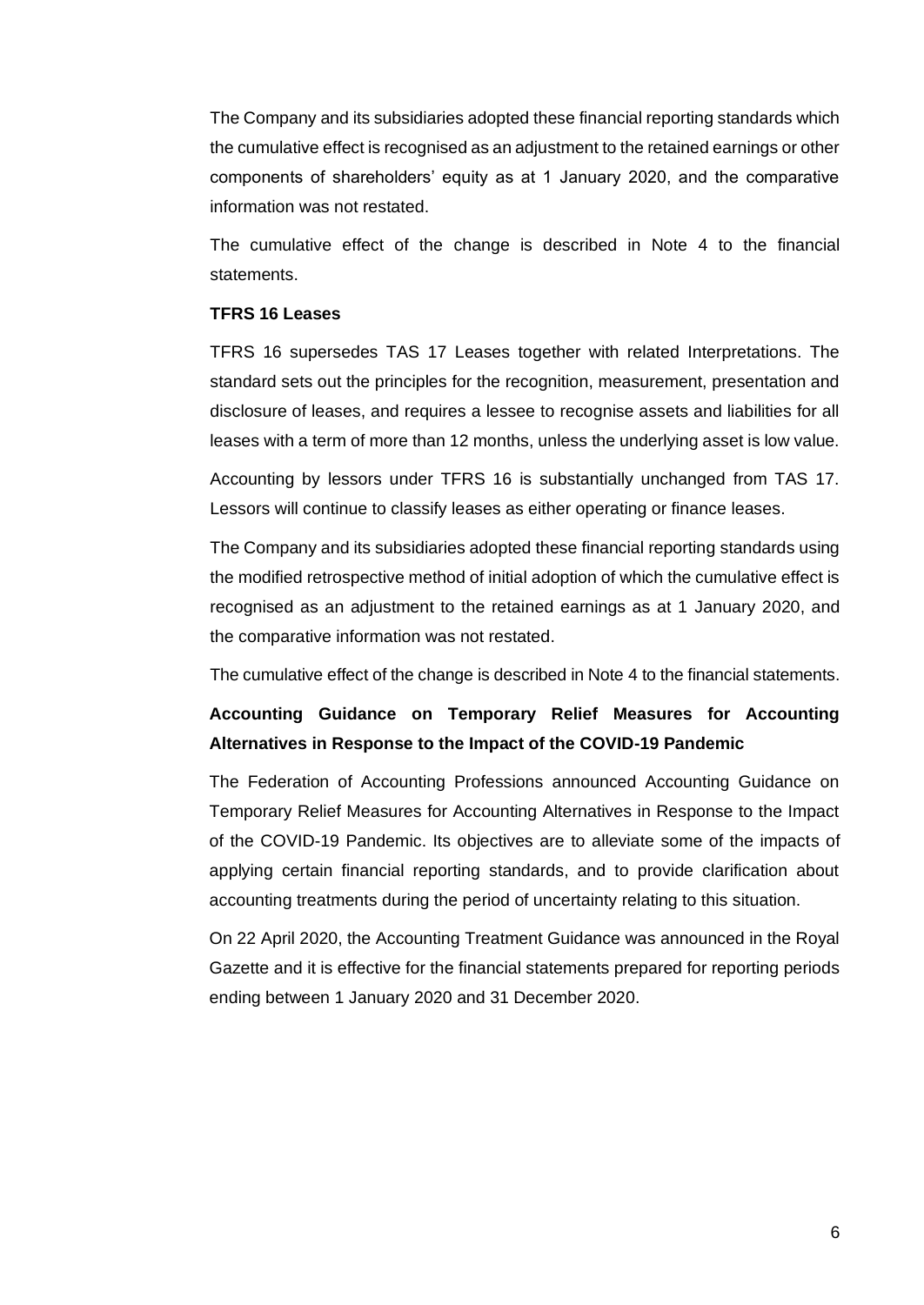During the period from the first quarter to the third quarter of 2020, the Company and its subsidiaries elected to apply the temporary relief measures on accounting alternatives relating to:

- Not to take into account forward-looking information when determining expected credit losses, in cases where the Company and its subsidiaries use a simplified approach to determine expected credit losses.
- To measure the fair value of investments in unquoted equity instruments using the fair value as at 1 January 2020.
- Not to use information relating to the COVID-19 situation that may affect the cash flow forecasts used in testing goodwill for impairment.

In the fourth quarter of 2020, the Company and its subsidiaries have assessed the financial impacts of the uncertainties of the COVID-19 Pandemic on the valuation of assets, provisions and contingent liabilities. As a result, in preparing the financial statements for the year ended 31 December 2020, the Company and its subsidiaries have decided to discontinue application of all temporary relief measures on accounting alternatives with no significant impact on the Company and its subsidiaries' financial statements.

# **b) Financial reporting standards that became effective for fiscal years beginning on or after 1 January 2021**

The Federation of Accounting Professions issued a number of new and revised financial reporting standards and interpretations, which are effective for fiscal years beginning on or after 1 January 2021. These financial reporting standards were aimed at alignment with the corresponding International Financial Reporting Standards with most of the changes directed towards clarifying accounting treatment and providing accounting guidance for users of the standards.

The management of the Company and its subsidiaries have evaluated that these standards do not have any significant impact on the Company and its subsidiaries' financial statements in the year when they are adopted.

# **4. Cumulative effects of changes in accounting policies due to the adoption of new financial reporting standards**

As described in Note 3 to the financial statements, during the current year, the Company and its subsidiaries have adopted financial reporting standards related to financial instruments and TFRS 16. The cumulative effect of initially applying these standards is recognised as an adjustment to retained earnings or other components of shareholders' equity as at 1 January 2020. Therefore, the comparative information was not restated.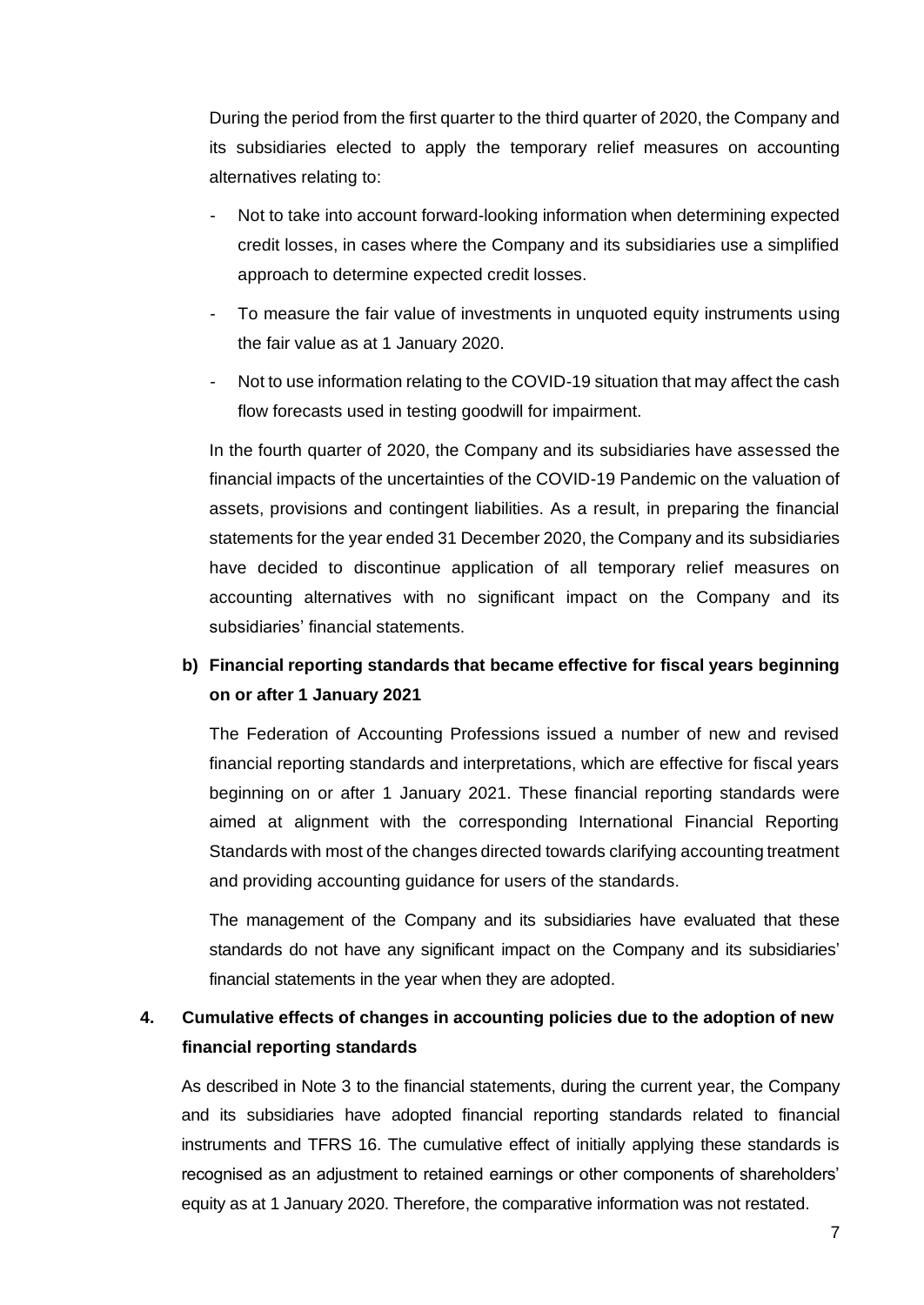The impacts on the beginning balance of statement of financial position of 2020 from changes in accounting policies due to the adoption of these standards are presented as follows:

(Unit: Thousand Baht)

|                                               | Consolidated financial statements |                |           |            |
|-----------------------------------------------|-----------------------------------|----------------|-----------|------------|
|                                               |                                   | The impacts of |           |            |
|                                               |                                   | Financial      |           |            |
|                                               |                                   | reporting      |           |            |
|                                               |                                   | standards      |           |            |
|                                               |                                   | related to     |           |            |
|                                               | 31 December                       | financial      |           | 1 January  |
|                                               | 2019                              | instruments    | TFRS 16   | 2020       |
| <b>Statement of financial position</b>        |                                   |                |           |            |
| <b>Assets</b>                                 |                                   |                |           |            |
| <b>Current assets</b>                         |                                   |                |           |            |
| <b>Current investments</b>                    | 1,580,975                         | (1,580,975)    |           |            |
| Trade and other receivables                   | 1,707,871                         | (8, 289)       |           | 1,699,582  |
| Other current financial assets                |                                   | 1,587,576      |           | 1,587,576  |
|                                               |                                   |                |           |            |
| <b>Non-current assets</b>                     |                                   |                |           |            |
| Other non-current financial assets            |                                   | 2,962,213      |           | 2,962,213  |
| Other long-term investments                   | 2,692,213                         | (2,692,213)    |           |            |
| Property, plant and equipment                 | 6,531,731                         |                | (88, 268) | 6,443,463  |
| Right-of-use assets                           |                                   |                | 191,999   | 191,999    |
| Other non-current assets                      | 186,456                           |                | (56, 510) | 129,946    |
| Liabilities and shareholders' equity          |                                   |                |           |            |
| <b>Current liabilities</b>                    |                                   |                |           |            |
| Trade and other payables                      | 1,479,598                         |                | (3,618)   | 1,475,980  |
| Current portion of liabilities under          |                                   |                |           |            |
| finance lease agreements                      | 36,961                            |                | (36, 961) |            |
| Current portion of lease liabilities          |                                   |                | 45,197    | 45,197     |
| <b>Non-current liabilities</b>                |                                   |                |           |            |
| Liabilities under finance lease               |                                   |                |           |            |
| agreements, net of current portion            | 60,285                            |                | (60, 285) |            |
| Lease liabilities, net of current portion     |                                   |                | 102,888   | 102,888    |
| Deferred tax liabilities                      | 141,858                           | 53,349         |           | 195,207    |
| <b>Shareholders' equity</b>                   |                                   |                |           |            |
| Retained earnings - unappropriated            | 13,882,353                        | (2, 450)       |           | 13,879,903 |
| Other components of shareholders' equity      | (465, 059)                        | 216,000        |           | (249, 059) |
| Non-controlling interests of the subsidiaries | 1,776,595                         | 1,413          |           | 1,778,008  |
|                                               |                                   |                |           |            |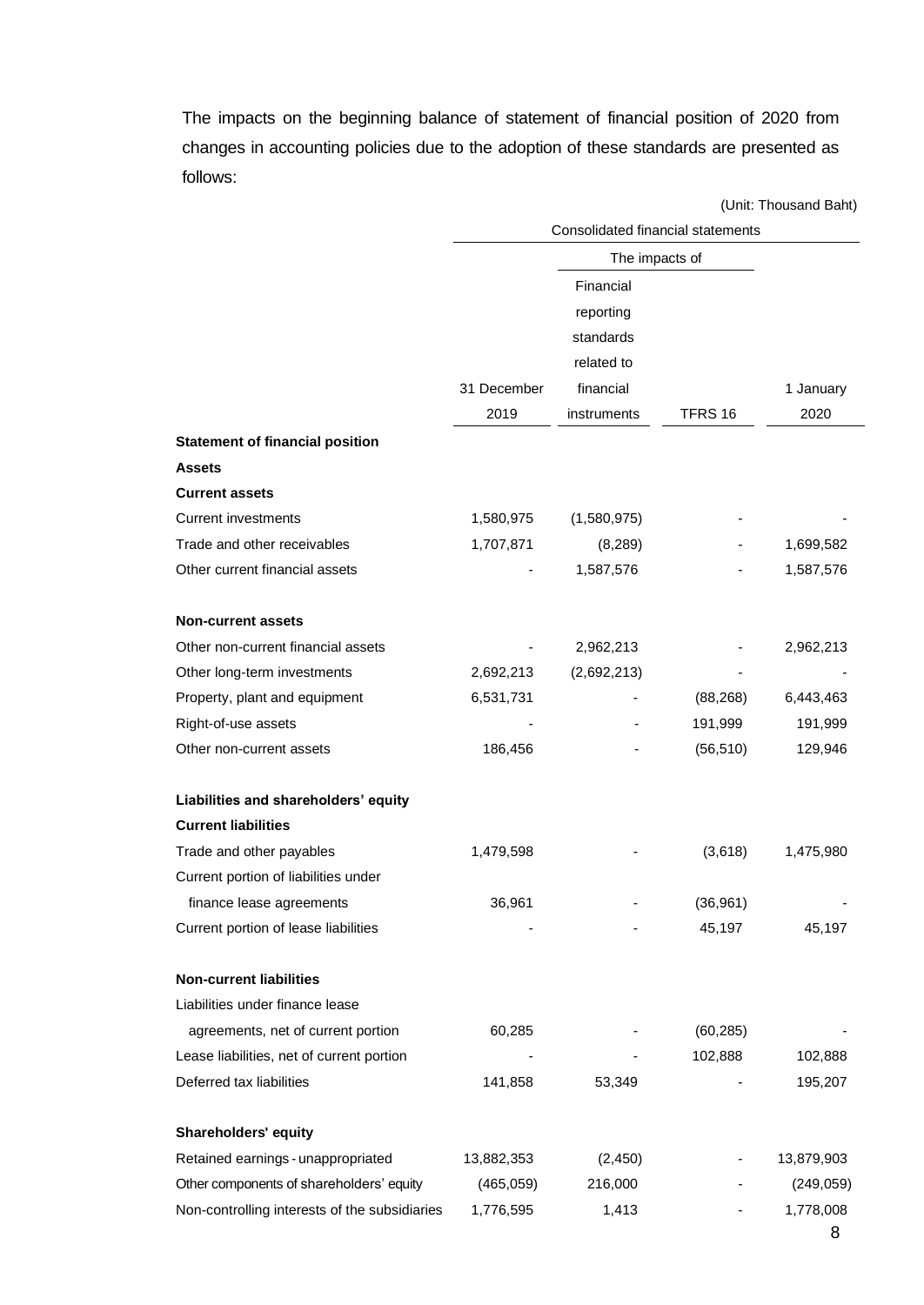(Unit: Thousand Baht)

|                                          | Separate financial statements |                       |                |  |  |
|------------------------------------------|-------------------------------|-----------------------|----------------|--|--|
|                                          |                               | The impacts of        |                |  |  |
|                                          |                               | Financial reporting   |                |  |  |
|                                          |                               | standards related to  |                |  |  |
|                                          | 31 December 2019              | financial instruments | 1 January 2020 |  |  |
| <b>Statement of financial position</b>   |                               |                       |                |  |  |
| <b>Assets</b>                            |                               |                       |                |  |  |
| <b>Current assets</b>                    |                               |                       |                |  |  |
| Other current financial assets           |                               | 753                   | 753            |  |  |
| <b>Non-current assets</b>                |                               |                       |                |  |  |
| Other non-current financial assets       |                               | 2,262,299             | 2,262,299      |  |  |
| Other long-term investments              | 1,992,299                     | (1,992,299)           |                |  |  |
| Liabilities and shareholders' equity     |                               |                       |                |  |  |
| <b>Non-current liabilities</b>           |                               |                       |                |  |  |
| Deferred tax liabilities                 | 135,483                       | 54,000                | 189,483        |  |  |
| <b>Shareholders' equity</b>              |                               |                       |                |  |  |
| Retained earnings - unappropriated       | 8,608,173                     | 753                   | 8,608,926      |  |  |
| Other components of shareholders' equity | 541,933                       | 216,000               | 757,933        |  |  |

# **4.1 Financial instruments**

Details of the impact on retained earnings and other components of shareholders' equity as at 1 January 2020 due to the adoption of financial reporting standards related to financial instruments are presented as follows:

|                                               |                      |               |          | (Unit: Thousand Baht) |
|-----------------------------------------------|----------------------|---------------|----------|-----------------------|
|                                               | Consolidated         |               | Separate |                       |
|                                               | financial statements |               |          | financial statements  |
|                                               |                      | Other         |          | Other                 |
|                                               |                      | components of |          | components of         |
|                                               | Retained             | shareholders' | Retained | shareholders'         |
|                                               | earnings             | equity        | earnings | equity                |
| Fair value measurement of investments in      |                      |               |          |                       |
| equity instruments of non-listed              |                      |               |          |                       |
| companies - net of income tax                 |                      | 216,000       |          | 216,000               |
| Recognition of an allowance for expected      |                      |               |          |                       |
| credit losses on financial assets - net of    |                      |               |          |                       |
| income tax                                    | (3,675)              |               |          |                       |
| Recognition of derivatives at fair value      |                      |               |          |                       |
| through profit or loss - net of income tax    | 2,638                |               | 753      |                       |
| Total                                         | (1,037)              | 216,000       | 753      | 216,000               |
| Non-controlling interests of the subsidiaries | (1, 413)             |               |          |                       |
| Impacts on retained earnings and other        |                      |               |          |                       |
| components of shareholders' equity due        |                      |               |          |                       |
| to the adoption of financial reporting        |                      |               |          |                       |
| standards related to financial instruments    | (2, 450)             | 216,000       | 753      | 216,000               |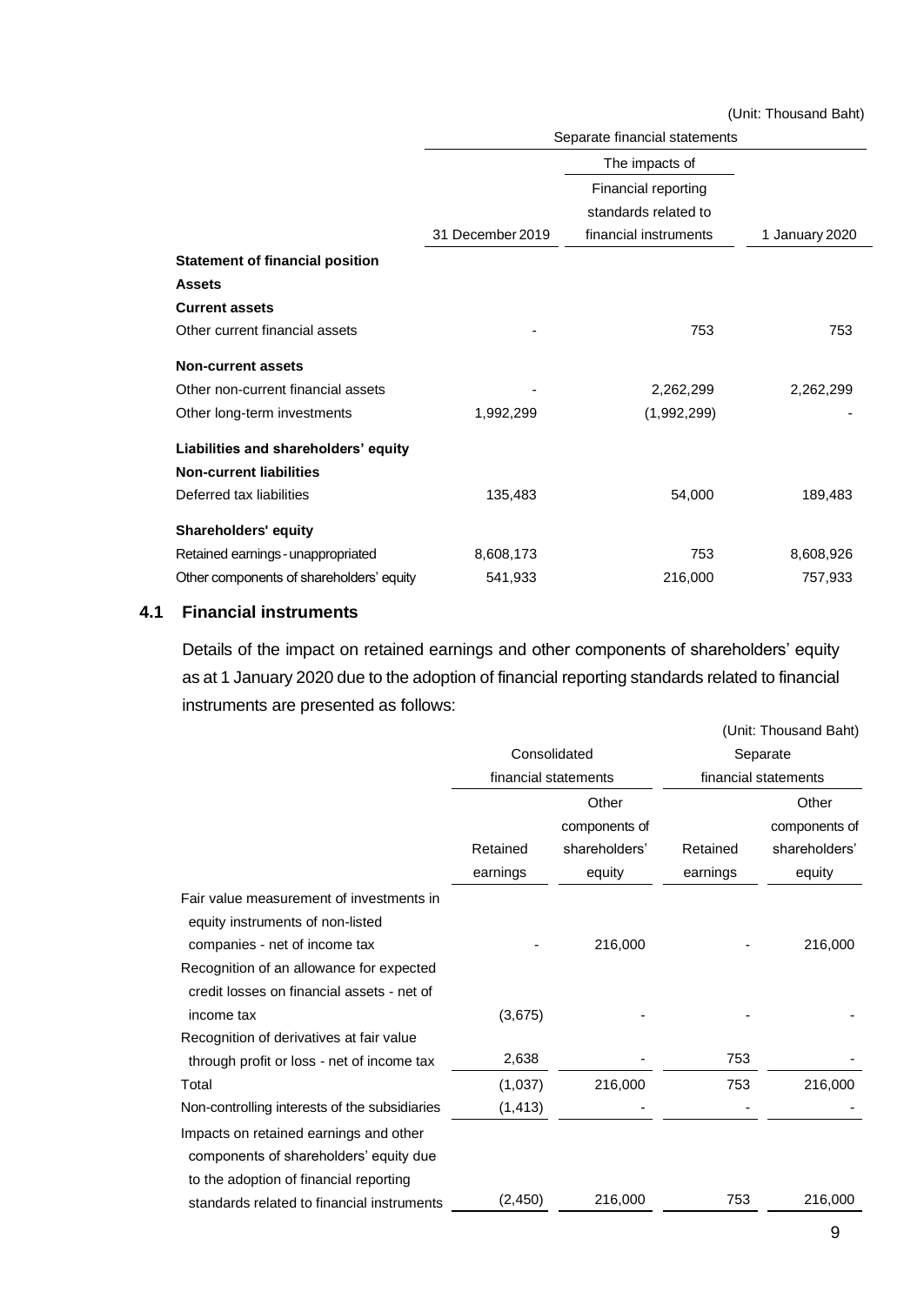The classifications, measurement basis and carrying values of financial assets in accordance with TFRS 9 as at 1 January 2020, and with the carrying amounts under the former basis, are as follows:

(Unit: Thousand Baht)

|                                       | Consolidated financial statements |                    |                                                          |                |           |
|---------------------------------------|-----------------------------------|--------------------|----------------------------------------------------------|----------------|-----------|
|                                       | Carrying amounts                  |                    |                                                          |                |           |
|                                       | under the former basis            |                    | Classification and measurement in accordance with TFRS 9 |                |           |
|                                       |                                   | Fair value through |                                                          |                |           |
|                                       |                                   | Fair value through | other comprehensive                                      |                |           |
|                                       |                                   | profit or loss     | income                                                   | Amortised cost | Total     |
| Financial assets as at 1 January 2020 |                                   |                    |                                                          |                |           |
| Cash and cash equivalents             | 2,700,035                         |                    |                                                          | 2,700,035      | 2,700,035 |
| <b>Current investments</b>            | 1,580,975                         |                    |                                                          |                |           |
| Trade and other receivables           | 1,707,871                         |                    |                                                          | 1,699,582      | 1,699,582 |
| Short-term loans to related parties   | 500                               |                    |                                                          | 500            | 500       |
| Other current financial assets        |                                   | 1,202,564          |                                                          | 385,012        | 1,587,576 |
| <b>Restricted investments</b>         | 34,586                            |                    |                                                          | 34,586         | 34,586    |
| Long-term loans to related party      | 171,972                           |                    |                                                          | 171,972        | 171,972   |
| Other non-current financial assets    |                                   |                    | 2,962,213                                                |                | 2,962,213 |
| Other long-term investments           | 2,692,213                         |                    |                                                          |                |           |
| <b>Total financial assets</b>         | 8,888,152                         | 1,202,564          | 2,962,213                                                | 4,991,687      | 9,156,464 |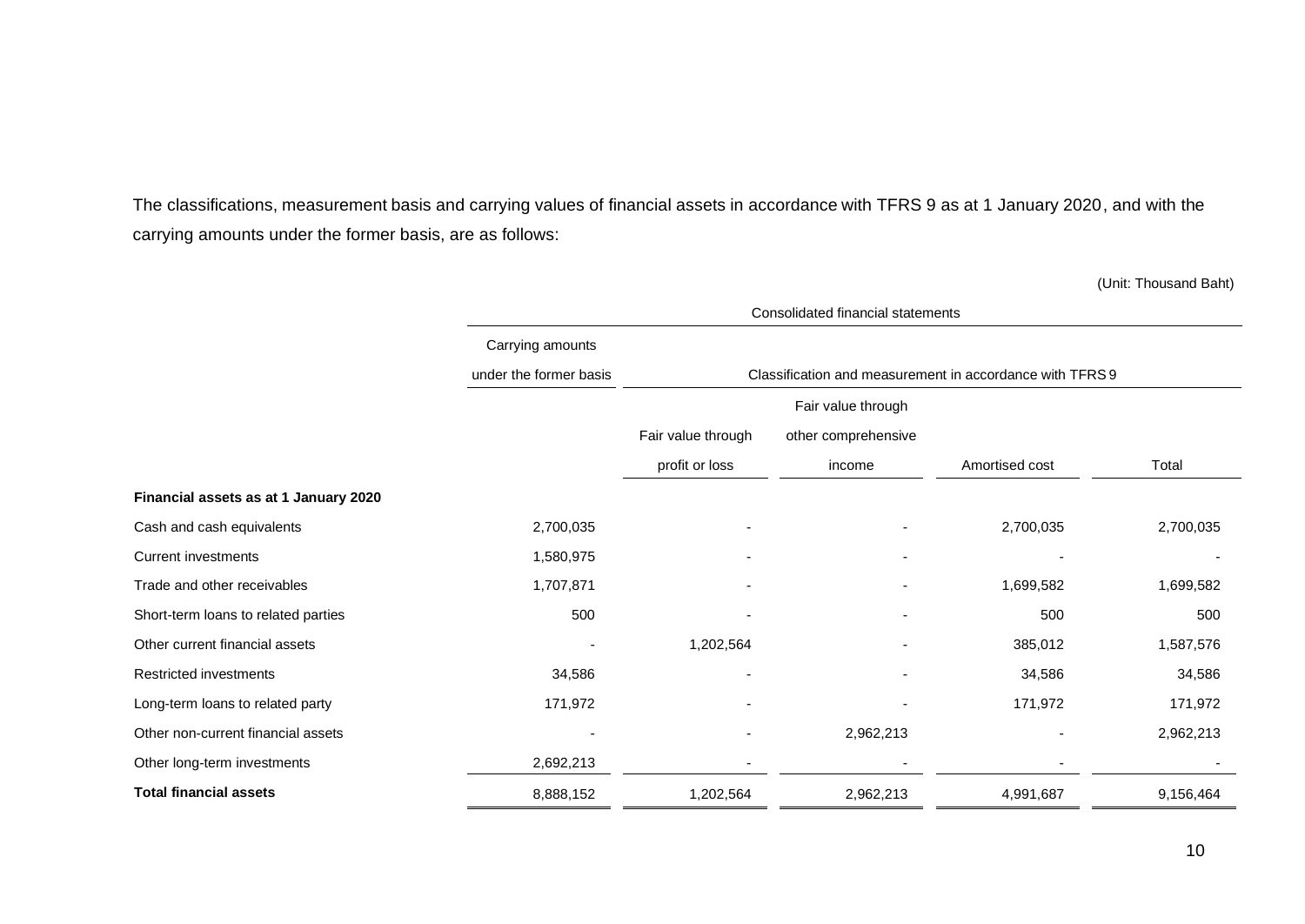(Unit: Thousand Baht)

|                                       | Separate financial statements                                                      |                    |                          |                |           |
|---------------------------------------|------------------------------------------------------------------------------------|--------------------|--------------------------|----------------|-----------|
|                                       | Carrying amounts                                                                   |                    |                          |                |           |
|                                       | under the former basis<br>Classification and measurement in accordance with TFRS 9 |                    |                          |                |           |
|                                       |                                                                                    |                    | Fair value through       |                |           |
|                                       |                                                                                    | Fair value through | other comprehensive      |                |           |
|                                       |                                                                                    | profit or loss     | income                   | Amortised cost | Total     |
| Financial assets as at 1 January 2020 |                                                                                    |                    |                          |                |           |
| Cash and cash equivalents             | 306,170                                                                            |                    |                          | 306,170        | 306,170   |
| Trade and other receivables           | 155,817                                                                            |                    |                          | 155,817        | 155,817   |
| Short-term loans to related party     | 463,001                                                                            |                    |                          | 463,001        | 463,001   |
| Other current financial assets        |                                                                                    | 753                | $\overline{\phantom{a}}$ |                | 753       |
| Restricted investments                | 1,000                                                                              |                    |                          | 1,000          | 1,000     |
| Other non-current financial assets    |                                                                                    |                    | 2,262,299                |                | 2,262,299 |
| Other long-term investments           | 1,992,299                                                                          |                    |                          |                |           |
| <b>Total financial assets</b>         | 2,918,287                                                                          | 753                | 2,262,299                | 925,988        | 3,189,040 |

As at 1 January 2020, the Company and its subsidiaries have not designated any financial liabilities at fair value through profit or loss.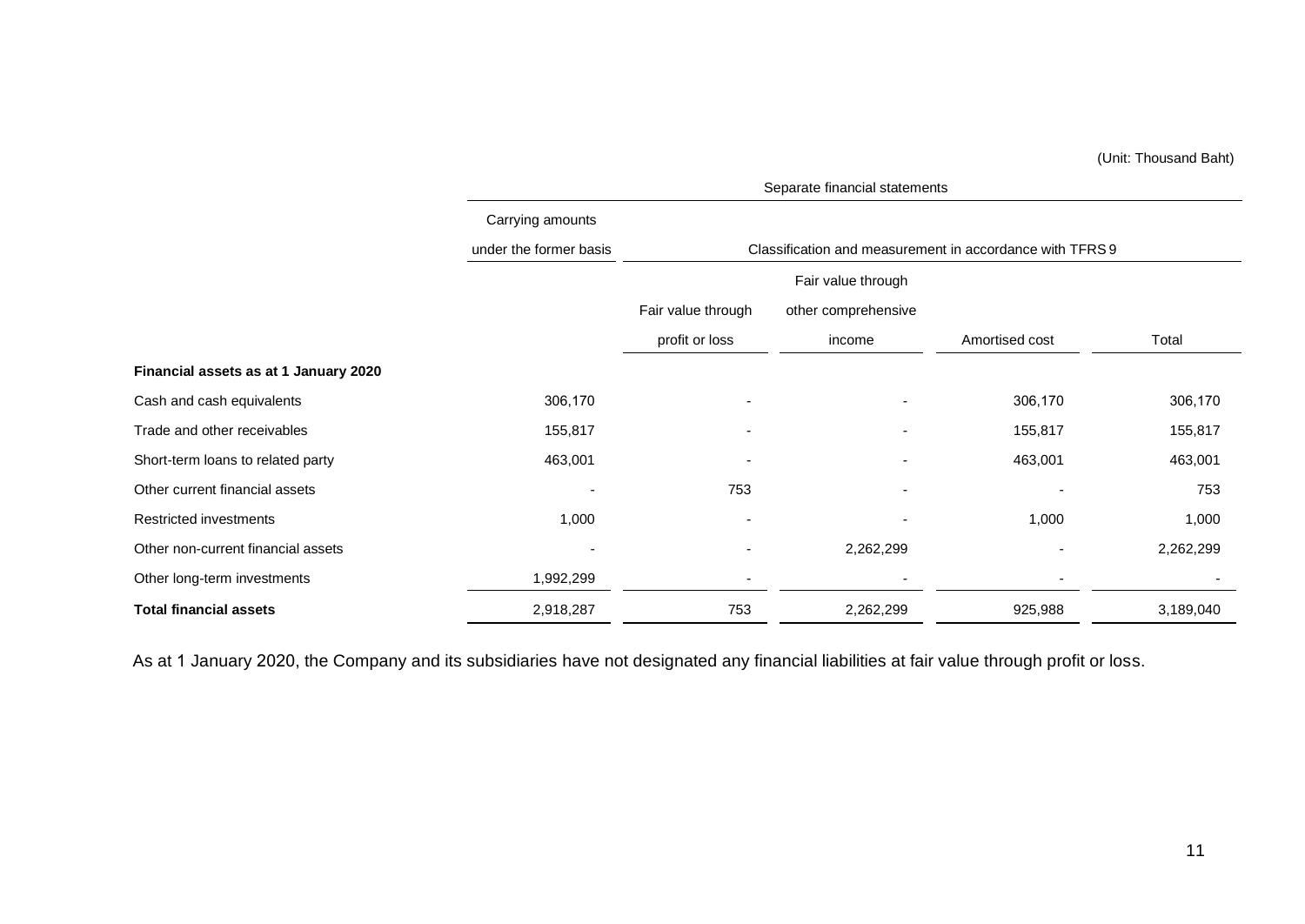### **4.2 Leases**

Upon initial application of TFRS 16 the subsidiaries recognised lease liabilities previously classified as operating leases at the present value of the remaining lease payments, discounted using the subsidiaries' incremental borrowing rate at 1 January 2020. For leases previously classified as finance leases, the subsidiaries recognised the carrying amount of the right-of-use assets and lease liabilities based on the carrying amounts of the lease assets and lease liabilities immediately before the date of initial application of TFRS 16.

|                                                                   | (Unit: Thousand Baht) |
|-------------------------------------------------------------------|-----------------------|
|                                                                   | Consolidated          |
|                                                                   | financial statements  |
| Operating lease commitments as at 31 December 2019                | 47,740                |
| Less: Short-term leases and leases of low-value assets            | (6,907)               |
| Add: Option to extend lease term                                  | 34,250                |
| Less: Contracts reassessed as service agreements                  | (15, 262)             |
| Add: Others                                                       | 3,618                 |
| Less: Deferred interest expenses                                  | (12,600)              |
| Increase in lease liabilities due to TFRS 16 adoption             | 50,839                |
| Liabilities under finance lease agreements as at 31 December 2019 | 97,246                |
| Lease liabilities as at 1 January 2020                            | 148,085               |
| Comprise of:                                                      |                       |
| <b>Current lease liabilities</b>                                  | 45,197                |
| Non-current lease liabilities                                     | 102,888               |
|                                                                   | 148,085               |
|                                                                   |                       |

The adjustments of right-of-use assets due to TFRS 16 adoption as at 1 January 2020 are summarised below.

|                                  | (Unit: Thousand Baht) |
|----------------------------------|-----------------------|
|                                  | Consolidated          |
|                                  | financial statements  |
| Land                             | 70,615                |
| <b>Buildings</b>                 | 25,221                |
| Equipment                        | 88,268                |
| Vehicles                         | 7,895                 |
| <b>Total right-of-use assets</b> | 191,999               |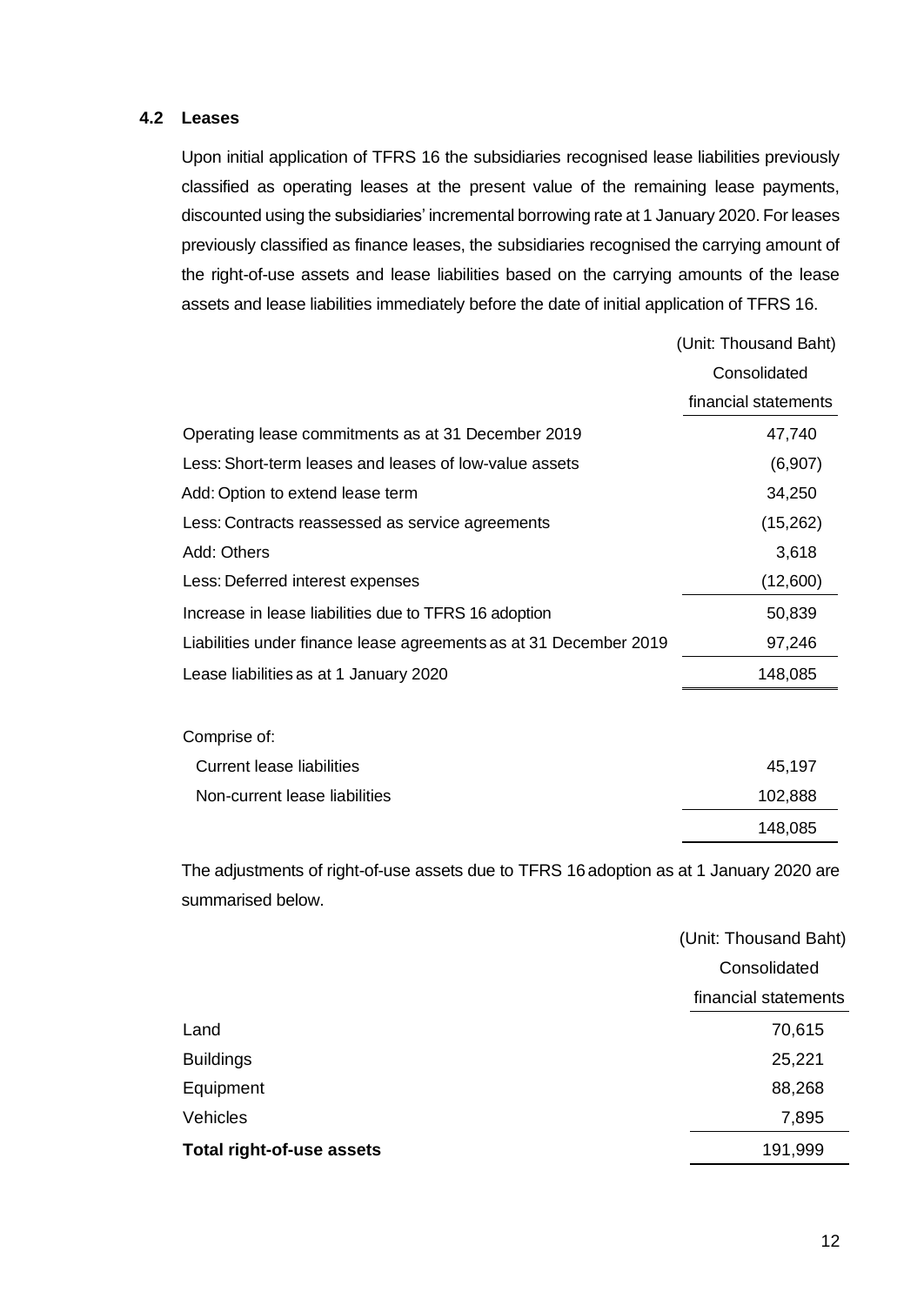# **5. Significant accounting policies**

# **5.1 Revenue and expense recognition**

### *Sales of goods*

Revenue from sale of goods is recognised at the point in time when control of the asset is transferred to the customer, generally upon delivery of the goods. Revenue is measured at the amount of the consideration received or receivable, excluding value added tax, of goods supplied after deducting returns and discounts.

### *Rendering of services*

Service revenue is recognised at a point in time upon completion of the service.

### *Revenues from hotel operations*

Revenues from hotel operations, which are a part of service revenues, consisted of room rental revenues, food and beverage sales and other related services which represented with invoiced value (excluding value added tax) for delivered products and services revenues after deducting discounts and adding service charges.

### *Dividends*

Dividends are recognised when the right to receive the dividends is established.

### *Interest income*

Interest income is calculated using the effective interest method and recognised on an accrual basis.

# *Rental income*

Rental income is recognised on an accrual basis based on the contract period.

### *Finance cost*

Interest expense from financial liabilities at amortised cost is calculated using the effective interest method and recognised on an accrual basis.

### **5.2 Cash and cash equivalents**

Cash and cash equivalents consist of cash in hand and at banks, and all highly liquid investments with an original maturity of three months or less and not subject to withdrawal restrictions.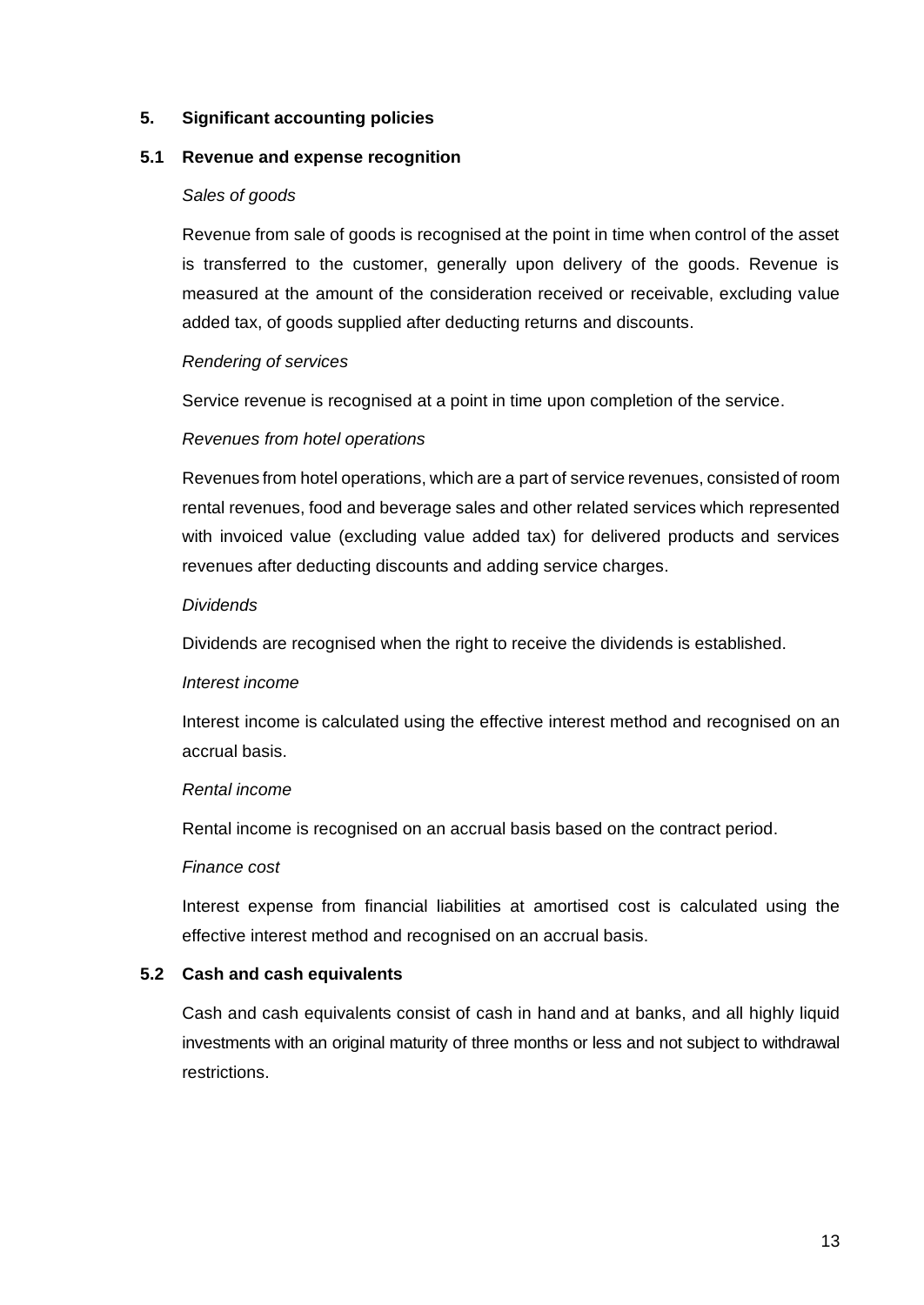# **5.3 Inventories**

Finished goods, semi products and work in process are valued at the lower of cost (under the average/ first-in, first-out method) and net realisable value. The cost of inventories is measured using the standard cost method, which approximates actual cost and includes all production costs and attributable factory overheads.

Raw materials, chemicals, spare parts and factory supplies are valued at the lower of cost (under the average/ first-in, first-out method) and net realisable value and are charged to production costs whenever consumed.

# **5.4 Investments in subsidiaries, joint ventures and associates**

Investments in joint ventures and associates are accounted for in the consolidated financial statements using the equity method.

Investments in subsidiaries, joint ventures and associates are accounted for in the separate financial statements using the cost method less allowance for impairment.

# **5.5 Investment properties**

Investment properties are measured initially at cost, including transaction costs. Subsequent to initial recognition, investment properties are stated at cost less accumulated depreciation and allowance for loss on impairment.

Depreciation of investment properties are calculated by reference to their costs on the straight-line basis over the following estimated useful lives:

| <b>Buildings</b>                      | $\overline{\phantom{a}}$ | 20 years      |
|---------------------------------------|--------------------------|---------------|
| Land improvement awaiting development | $\blacksquare$           | $5, 20$ years |
| <b>Facilities</b>                     | $\overline{\phantom{0}}$ | 5 years       |

Depreciation of investment properties is included in determining income.

No depreciation is provided on land and assets under construction which are classified as investment properties.

On disposal of investment properties, the difference between the net disposal proceeds and the carrying amount of the asset is recognised in profit or loss in the year when the asset is derecognised.

# **5.6 Property, plant and equipment/Depreciation**

Land is stated at cost. Buildings and equipment are stated at cost less accumulated depreciation and allowance for loss on impairment of assets.

Depreciation of plant and equipment is calculated by reference to their costs on the straight-line basis over the following estimated useful lives: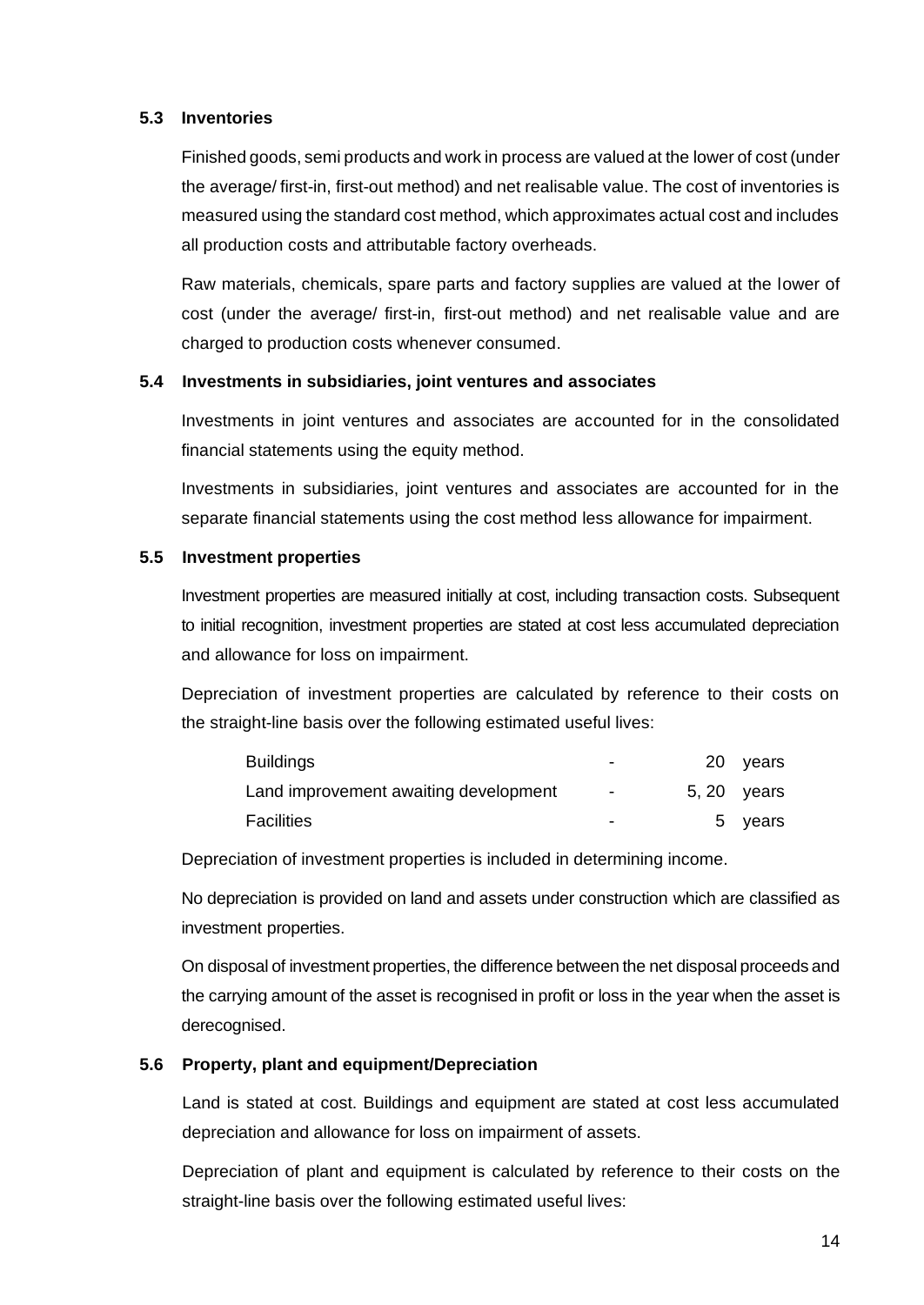| <b>Buildings</b>                     |   | 20           | years |
|--------------------------------------|---|--------------|-------|
| Land improvement                     |   | 5, 10, 20    | years |
| Machinery and equipment              |   | 3, 5, 10, 20 | years |
| Molds                                |   | 5            | years |
| Building improvements and facilities | - | 5            | years |
| Furniture and fixtures               |   | 3, 5, 10     | vears |
| Motor vehicles                       |   | 5, 10        | years |
| Computers                            |   | 3, 5         | vears |
| Power plants                         |   | 5, 10, 25    | vears |

Depreciation of machinery and equipment of a subsidiary acquired in the year 2015, is calculated by reference to its net book value on a double-declining basis, over the useful lives of 10 years.

Depreciation is included in determining income.

No depreciation is provided on land and assets under construction.

An item of property, plant and equipment is derecognised upon disposal or when no future economic benefits are expected from its use or disposal. Any gain or loss arising on disposal of an asset is included in profit or loss when the asset is derecognised.

# **5.7 Intangible assets - Computer software**

Computer Software of the Company and its subsidiaries is recognised at cost. Following the initial recognition, Computer Software is carried at cost less any accumulated amortisation and any accumulated impairment losses (if any).

Computer Software with finite lives, which has an estimated useful life of three and five years, is amortised on a systematic basis over the economic useful life and tested for impairment whenever there is an indication that the computer software may be impaired. The amortisation period and the amortisation method of such computer software is reviewed at least at each financial year end. The amortisation expense is charged to profit or loss.

No amortisation is provided on computer software in progress.

# **5.8 Goodwill**

Goodwill is initially recorded at cost, which equals to the excess of cost of business combination over the fair value of the net assets acquired. If the fair value of the net assets acquired exceeds the cost of business combination, the excess is immediately recognised as gain in profit or loss.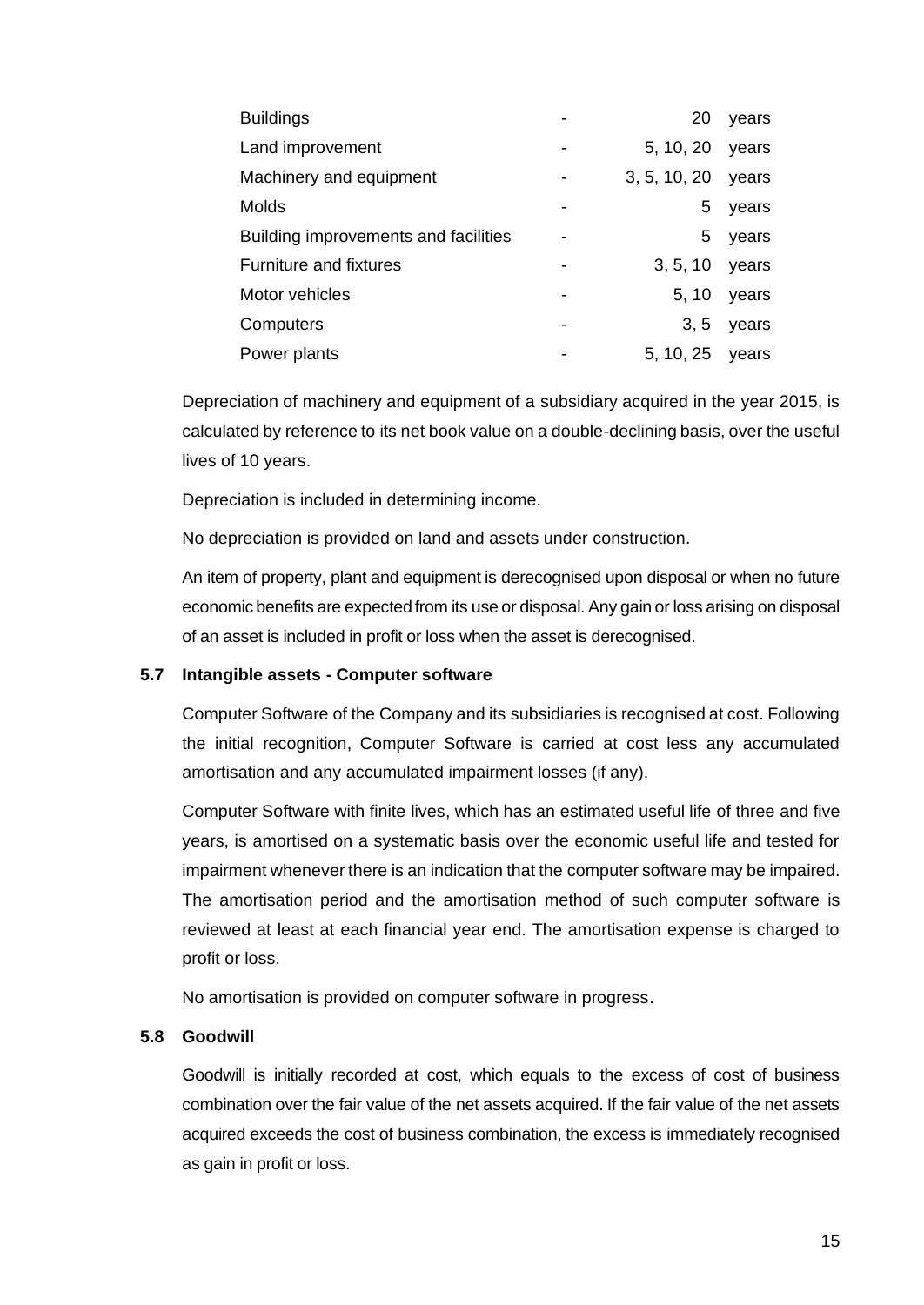Goodwill is carried at cost less any accumulated impairment losses (if any). Goodwill is tested for impairment annually and when circumstances indicate that the carrying value may be impaired.

For the purpose of impairment testing, goodwill acquired in a business combination is allocated to each of the subsidiary's cash generating units that are expected to benefit from the synergies of the combination. The subsidiary estimates the recoverable amount of each cash-generating unit to which the goodwill relates. Where the recoverable amount of the cashgenerating unit is less than the carrying amount, an impairment loss is recognised in profit or loss. Impairment losses relating to goodwill cannot be reversed in future periods.

# **5.9 Leases**

At inception of contract, the subsidiaries assess whether a contract is, or contains, a lease. A contract is, or contains, a lease if the contract conveys the right to control the use of an identified asset for a period of time in exchange for consideration.

# **The subsidiaries as a lessee**

# *Accounting policies adopted since 1 January 2020*

The subsidiaries applied a single recognition and measurement approach for all leases, except for short-term leases and leases of low-value assets. At the commencement date of the lease (i.e. the date the underlying asset is available for use), the subsidiaries recognise right-of-use assets representing the right to use underlying assets and lease liabilities based on lease payments.

### *Right-of-use assets*

Right-of-use assets are measured at cost, less accumulated depreciation, any accumulated impairment losses (if any), and adjusted for any remeasurement of lease liabilities. The cost of right-of-use assets includes the amount of lease liabilities initially recognised, initial direct costs incurred, and lease payments made at or before the commencement date of the lease less any lease incentives received.

Depreciation of right-of-use assets are calculated by reference to their costs, on the straight-line basis over the shorter of their estimated useful lives and the lease term.

| Land             | 10, 14 years |               |
|------------------|--------------|---------------|
| <b>Buildings</b> |              | $5, 10$ years |
| Equipment        |              | 1, 6 years    |
| Vehicles         |              | 4,5 years     |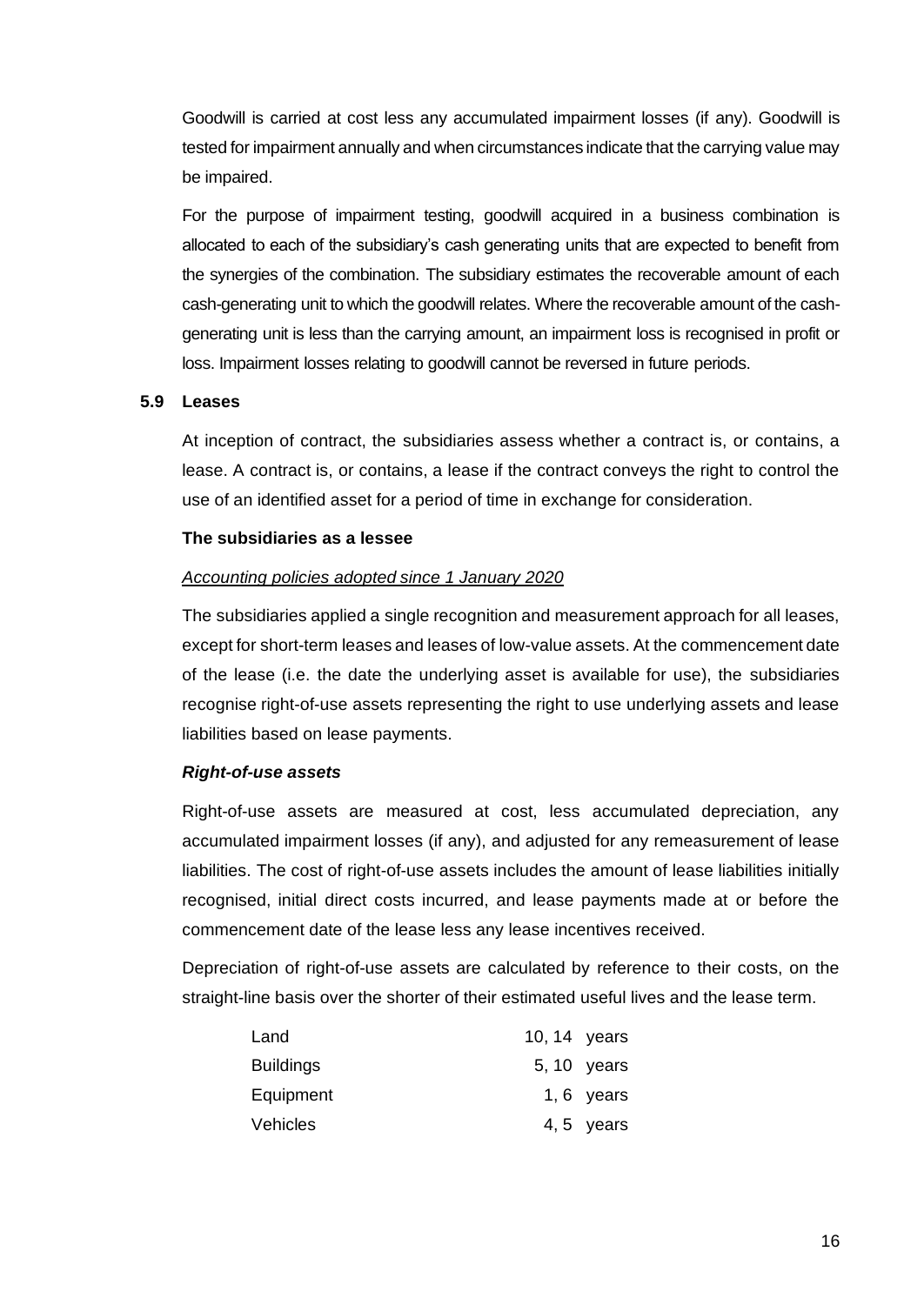If ownership of the leased asset is transferred to the Group at the end of the lease term or the cost reflects the exercise of a purchase option, depreciation is calculated using the estimated useful life of the asset.

# *Lease liabilities*

Lease liabilities are measured at the present value of the lease payments to be made over the lease term.

The subsidiaries discounted the present value of the lease payments by the interest rate implicit in the lease or the subsidiaries' incremental borrowing rate. After the commencement date, the amount of lease liabilities is increased to reflect the accretion of interest and reduced for the lease payments made. In addition, the carrying amount of lease liabilities is remeasured if there is a change in the lease term, a change in the lease payments or a change in the assessment of an option to purchase the underlying asset.

# *Short-term leases and leases of low-value assets*

A lease that has a lease term less than or equal to 12 months from commencement date or a lease of low-value assets is recognised as expenses on a straight-line basis over the lease term.

# *Accounting policies adopted before 1 January 2020*

Leases of equipment which transfer substantially all the risks and rewards of ownership are classified as finance leases. Finance leases are capitalised at the lower of the fair value of the leased assets and the present value of the minimum lease payments. The outstanding rental obligations, net of finance charges, are included in long-term payables, while the interest element is charged to profit or loss over the lease period. The equipment acquired under finance leases is depreciated over the shorter of the useful life of the asset and the lease period.

Leases of property, plant or equipment which do not transfer substantially all the risks and rewards of ownership are classified as operating leases. Operating lease payments are recognised as an expense in profit or loss on a straight-line basis over the lease term.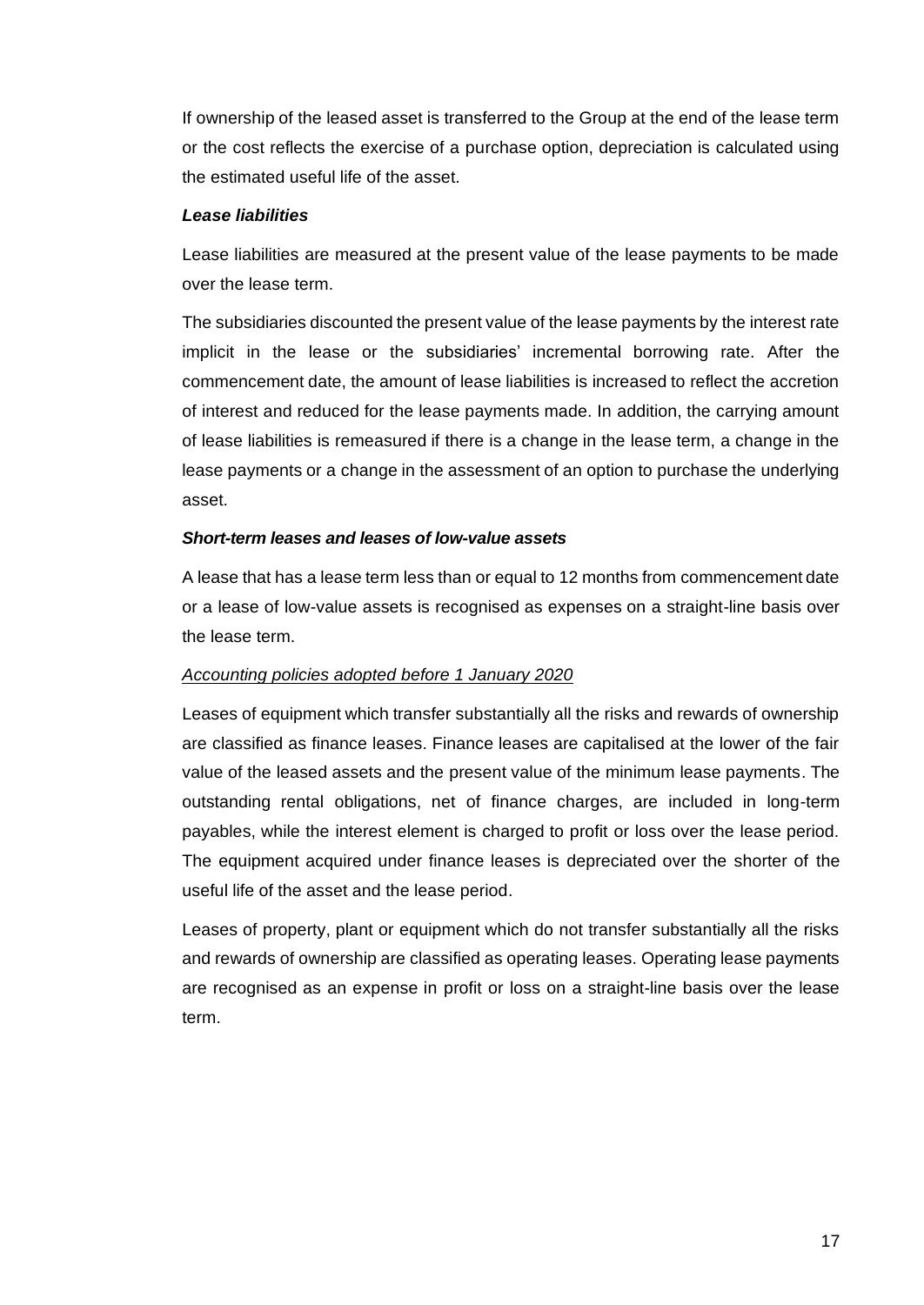### **5.10 Related party transactions**

Related parties comprise enterprises and individuals that control, or are controlled by, the Company and its subsidiaries, whether directly or indirectly, or which are under common control with the Company and its subsidiaries.

They also include associated companies and individuals which directly or indirectly own a voting interest in the Company and its subsidiaries that gives them significant influence over the Company and its subsidiaries, key management personnel, directors, and officers with authority in the planning and direction of the Company and its subsidiaries' operations.

### **5.11 Foreign currencies**

The consolidated and separate financial statements are presented in Baht, which is also the Company's functional currency. Items of each entity included in the consolidated financial statements are measured using the functional currency of that entity.

Transactions in foreign currencies are translated into Baht at the exchange rate ruling at the date of the transaction. Monetary assets and liabilities denominated in foreign currencies are translated into Baht at the exchange rate ruling at the end of reporting period, with the exception of those covered by forward exchange contracts, which are translated at the contracted rates.

Gains and losses on exchange are included in determining income.

### **5.12 Impairment of assets**

At the end of each reporting period, the Company and its subsidiaries perform impairment reviews in respect of the property, plant and equipment, investment properties, investments and include intangible assets and other non-current assets whenever events or changes in circumstances indicate that an asset may be impaired and also carries out annual impairment reviews in respect of goodwill. An impairment loss is recognised when the recoverable amount of an asset, which is the higher of the asset's fair value less costs to sell and its value in use, is less than the carrying amount. In determining value in use, the estimated future cash flows are discounted to their present value using a pre-tax discount rate that reflects current market assessments of the time value of money and the risks specific to the asset. In determining fair value less costs to sell, an appropriate valuation model is used. These calculations are corroborated by a valuation model that, based on information available, reflects the amount that the Company could obtain from the disposal of the asset in an arm's length transaction between knowledgeable, willing parties, after deducting the costs of disposal.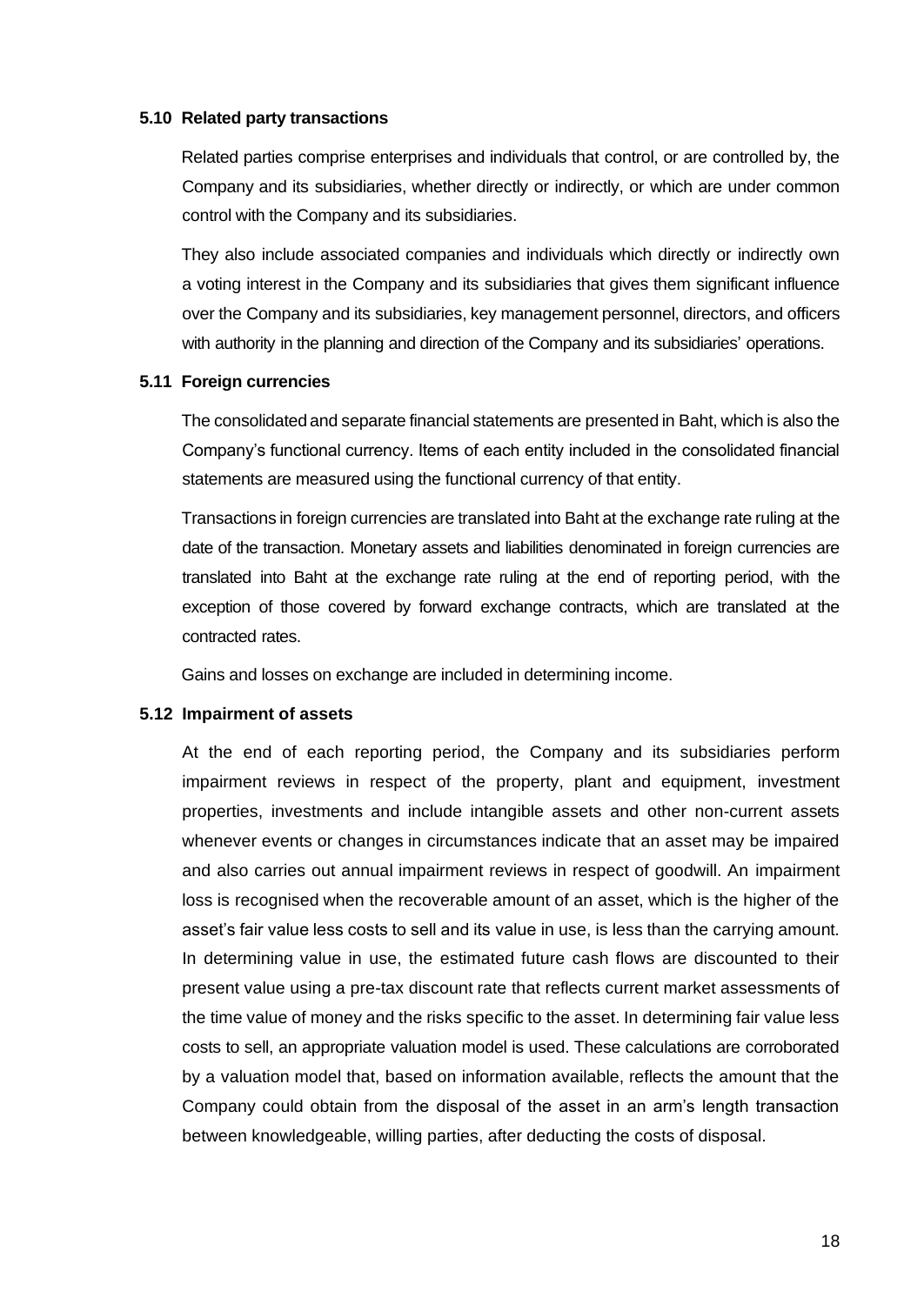An impairment loss is recognised in profit or loss.

In the assessment of asset impairment if there is any indication that previously recognised impairment losses may no longer exist or may have decreased, the Company and its subsidiaries estimate the asset's recoverable amount. A previously recognised impairment loss is reversed only if there has been a change in the assumptions used to determine the asset's recoverable amount since the last impairment loss was recognised. The increased carrying amount of the asset attributable to a reversal of an impairment loss shall not exceed the carrying amount that would have been determined had no impairment loss been recognised for the asset in prior years. Such reversal is recognised in profit or loss.

## **5.13 Employee benefits**

### *Short-term employee benefits*

Salaries, wages, bonuses and contributions to the social security fund are recognised as expenses when incurred.

## *Post-employment benefits*

## *Defined contribution plans*

The Company and its subsidiaries and their employees have jointly established a provident fund. The fund is monthly contributed by employees and by the Company and its subsidiaries. The fund's assets are held in a separate trust fund and the Company and its subsidiaries' contributions are recognised as expenses when incurred.

## *Defined benefit plans*

The Company and its subsidiaries have obligations in respect of the severance payments it must make to employees upon retirement under labor law and resignation fund plan. The Company and its subsidiaries treat these severance payment obligations as a defined benefit plan.

The obligation under the defined benefit plan is determined by a professionally qualified independent actuary based on actuarial techniques, using the projected unit credit method.

Actuarial gains and losses arising from post-employment benefits are recognised immediately in other comprehensive income.

Past service cost are recognised in profit or loss on the earlier of the date of the plan amendment or curtailment and the date that the Company recognises restructuringrelated costs.

Defined benefit liability (asset) is the present value of the defined benefit obligation less the fair value of plan assets which are available to pay the employee benefits obligation directly.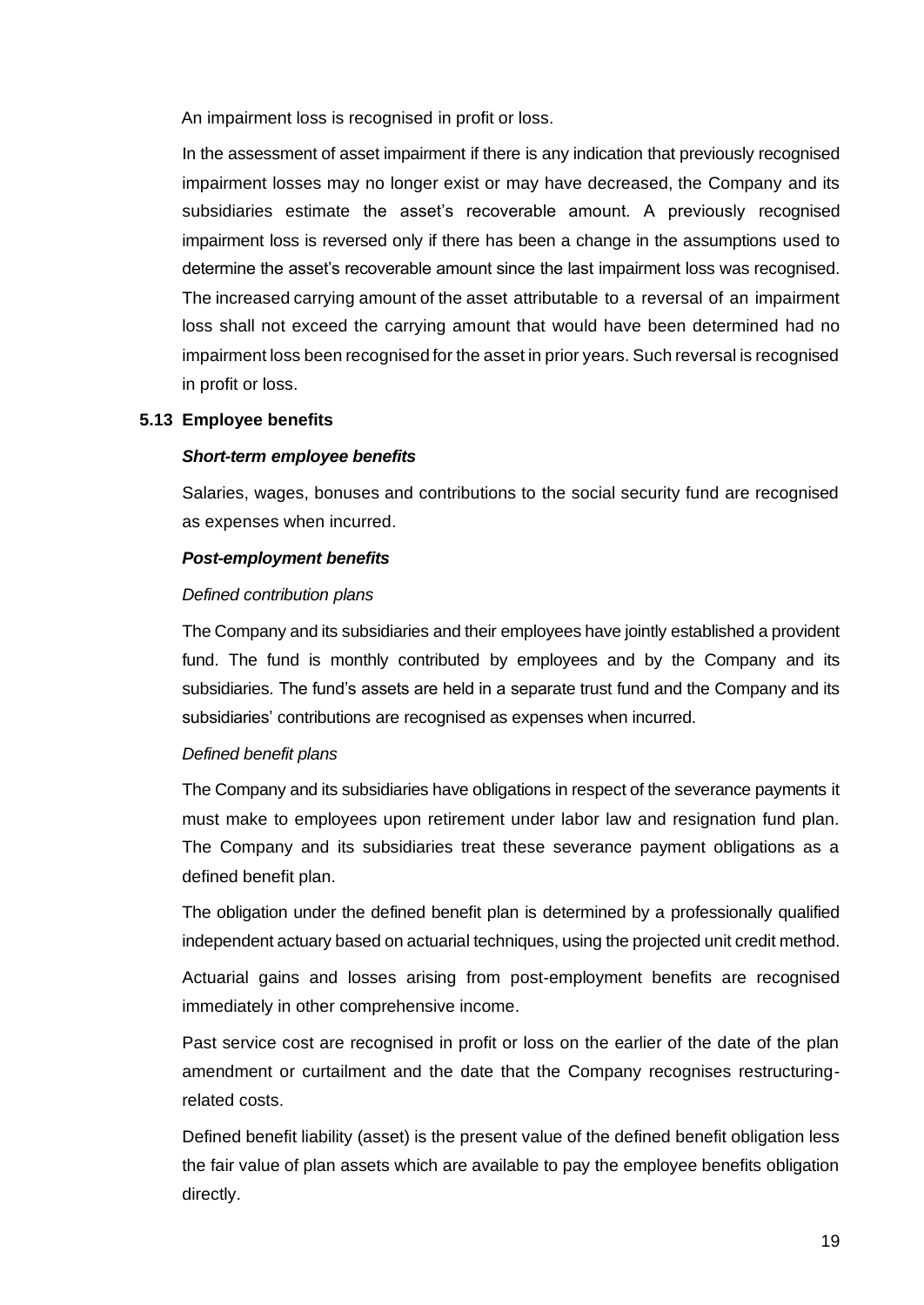Plan assets are assets held by a long-term employee benefit fund. They are not available to the Company and its subsidiaries' creditors and cannot be returned to the Company and its subsidiaries, except the portion which reference to the provident fund's rules. The Company and its subsidiaries measure the fair value of plan assets by using market price and, in case that plan assets are debt instruments in active market, the Company and its subsidiaries measure them by using quoted price.

#### **5.14 Provisions**

Provisions are recognised when the Company and its subsidiaries have a present obligation as a result of a past event, it is probable that an outflow of resources embodying economic benefits will be required to settle the obligation, and a reliable estimate can be made of the amount of the obligation.

#### **5.15 Income tax**

Income tax expense represents the sum of corporate income tax currently payable and deferred tax.

#### **Current tax**

Current income tax is provided in the accounts at the amount expected to be paid to the taxation authorities, based on taxable profits determined in accordance with tax legislation.

Overseas subsidiaries calculate corporate income tax in accordance with tax rates mandated under the tax law of those countries.

#### **Deferred tax**

Deferred income tax is provided on temporary differences between the tax bases of assets and liabilities and their carrying amounts at the end of each reporting period, using the tax rates enacted at the end of the reporting period.

The Company and its subsidiaries recognise deferred tax liabilities for all taxable temporary differences while they recognise deferred tax assets for all deductible temporary differences and tax losses carried forward to the extent that it is probable that future taxable profit will be available against which such deductible temporary differences and tax losses carried forward can be utilised.

At each reporting date, the Company and its subsidiaries review and reduce the carrying amount of deferred tax assets to the extent that it is no longer probable that sufficient taxable profit will be available to allow all or part of the deferred tax asset to be utilised.

The Company and its subsidiaries record deferred tax directly to shareholders' equity if the tax relates to items that are recorded directly to shareholders' equity.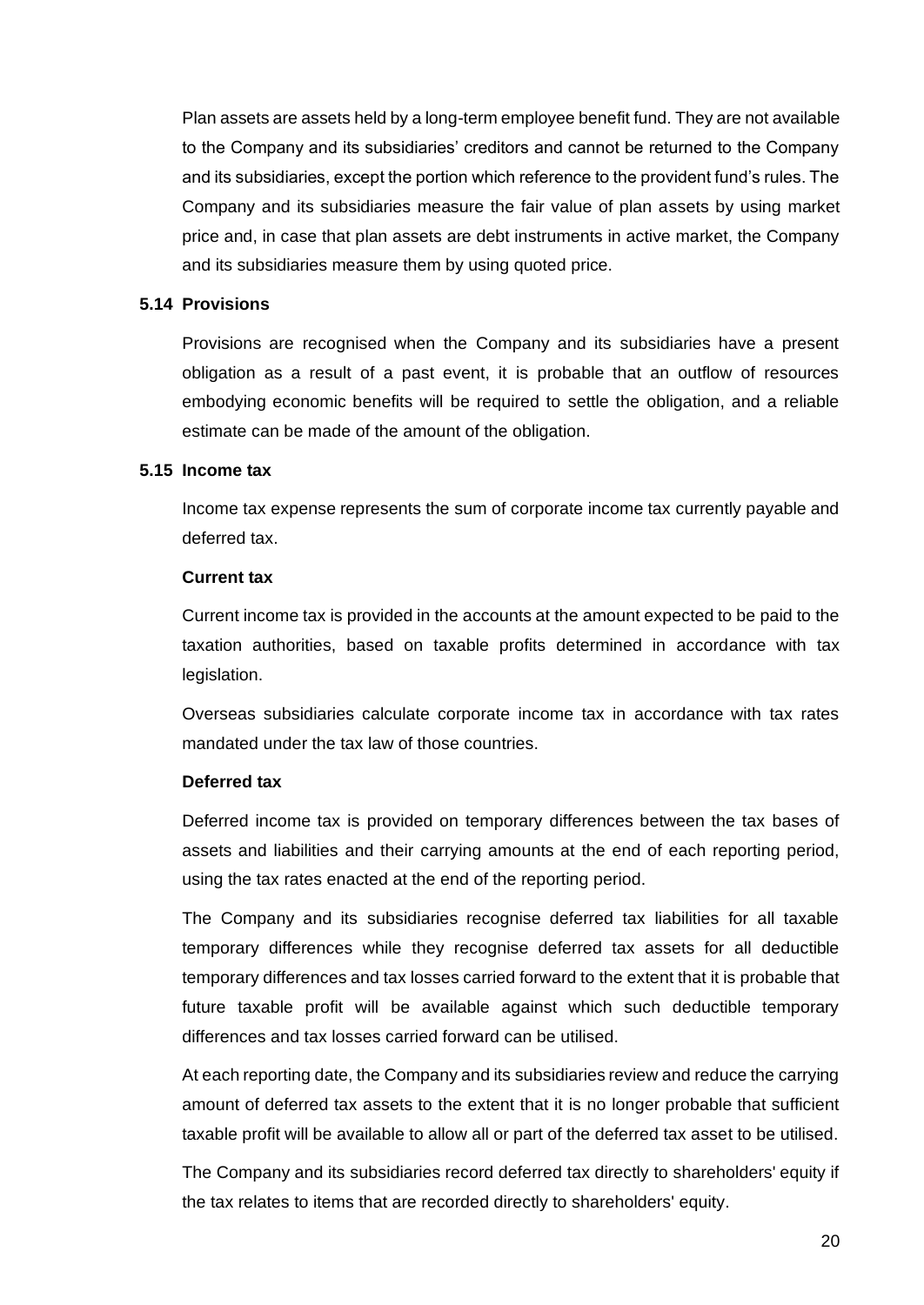### **5.16 Financial instruments**

### *Accounting policies adopted since 1 January 2020*

The Company and its subsidiaries initially measure financial assets at their fair value. However, trade receivables, that do not contain a significant financing component, are measured at the transaction price as disclosed in the accounting policy relating to revenue recognition.

### **Classification and measurement of financial assets**

Financial assets are classified, at initial recognition, as to be subsequently measured at amortised cost, fair value through other comprehensive income ("FVOCI"), or fair value through profit or loss ("FVTPL"). The classification of financial assets at initial recognition is driven by the Company and its subsidiarie' business model for managing the financial assets and the contractual cash flows characteristics of the financial assets.

## *Financial assets at amortised cost*

The subsidiaries measure financial assets at amortised cost if the financial asset is held in order to collect contractual cash flows and the contractual terms of the financial asset give rise on specified dates to cash flows that are solely payments of principal and interest on the principal amount outstanding.

Financial assets at amortised cost are subsequently measured using the effective interest rate ("EIR") method and are subject to impairment. Gains and losses are recognised in profit or loss when the asset is derecognised, modified or impaired.

## *Financial assets designated at FVOCI (equity instruments)*

Upon initial recognition, the Company and its subsidiaries can elect to irrevocably classify their equity investments which are not held for trading as equity instruments designated at FVOCI. The classification is determined on an instrument-by-instrument basis.

Gains and losses recognised in other comprehensive income on these financial assets are never recycled to profit or loss.

Dividends are recognised as other income in profit or loss, except when the dividends clearly represent a recovery of part of the cost of the financial asset, in which case, the gains are recognised in other comprehensive income.

Equity instruments designated at FVOCI are not subject to impairment assessment.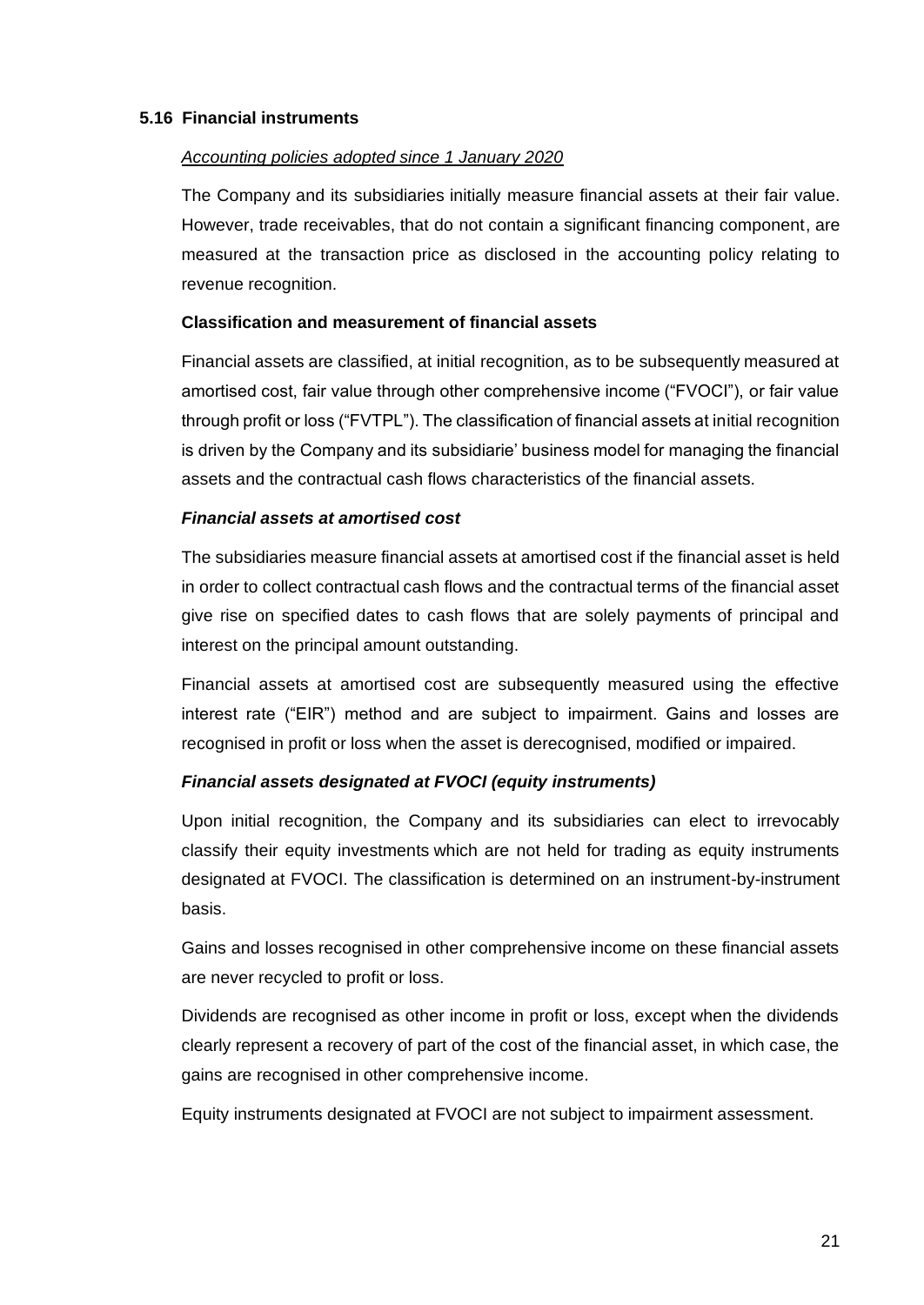### *Financial assets at FVTPL*

Financial assets measured at FVTPL are carried in the statement of financial position at fair value with net changes in fair value recognised in profit or loss.

These financial assets include derivatives, security investments held for trading, equity investments which the Company and its subsidiaries have not irrevocably elected to classify at FVOCI and financial assets with cash flows that are not solely payments of principal and interest.

Dividends on listed equity investments are recognised as other income in profit or loss.

### **Classification and measurement of financial liabilities**

Except for derivative liabilities, at initial recognition the Company and its subsidiaries' financial liabilities are recognised at fair value net of transaction costs and classified as liabilities to be subsequently measured at amortised cost using the EIR method. Gains and losses are recognised in profit or loss when the liabilities are derecognised as well as through the EIR amortisation process. In determining amortised cost, the Company and its subsidiaries take into account any fees or costs that are an integral part of the EIR. The EIR amortisation is included in finance costs in profit or loss.

### **Derecognition of financial instruments**

A financial asset is primarily derecognised when the rights to receive cash flows from the asset have expired or have been transferred and either the Company and its subsidiaries have transferred substantially all the risks and rewards of the asset, or the Company and its subsidiaries have neither transferred nor retained substantially all the risks and rewards of the asset but has transferred control of the asset.

A financial liability is derecognised when the obligation under the liability is discharged or cancelled or expires. When an existing financial liability is replaced by another from the same lender on substantially different terms, or the terms of an existing liability are substantially modified, such an exchange or modification is treated as the derecognition of the original liability and the recognition of a new liability. The difference in the respective carrying amounts is recognised in profit or loss.

### **Impairment of financial assets**

For trade receivables, the Company and its subsidiaries apply a simplified approach in calculating ECLs. Therefore, the Company and its subsidiaries do not track changes in credit risk, but instead recognises a loss allowance based on lifetime ECLs at each reporting date. It is based on its historical credit loss experience and adjusted for forwardlooking factors specific to the debtors and the economic environment.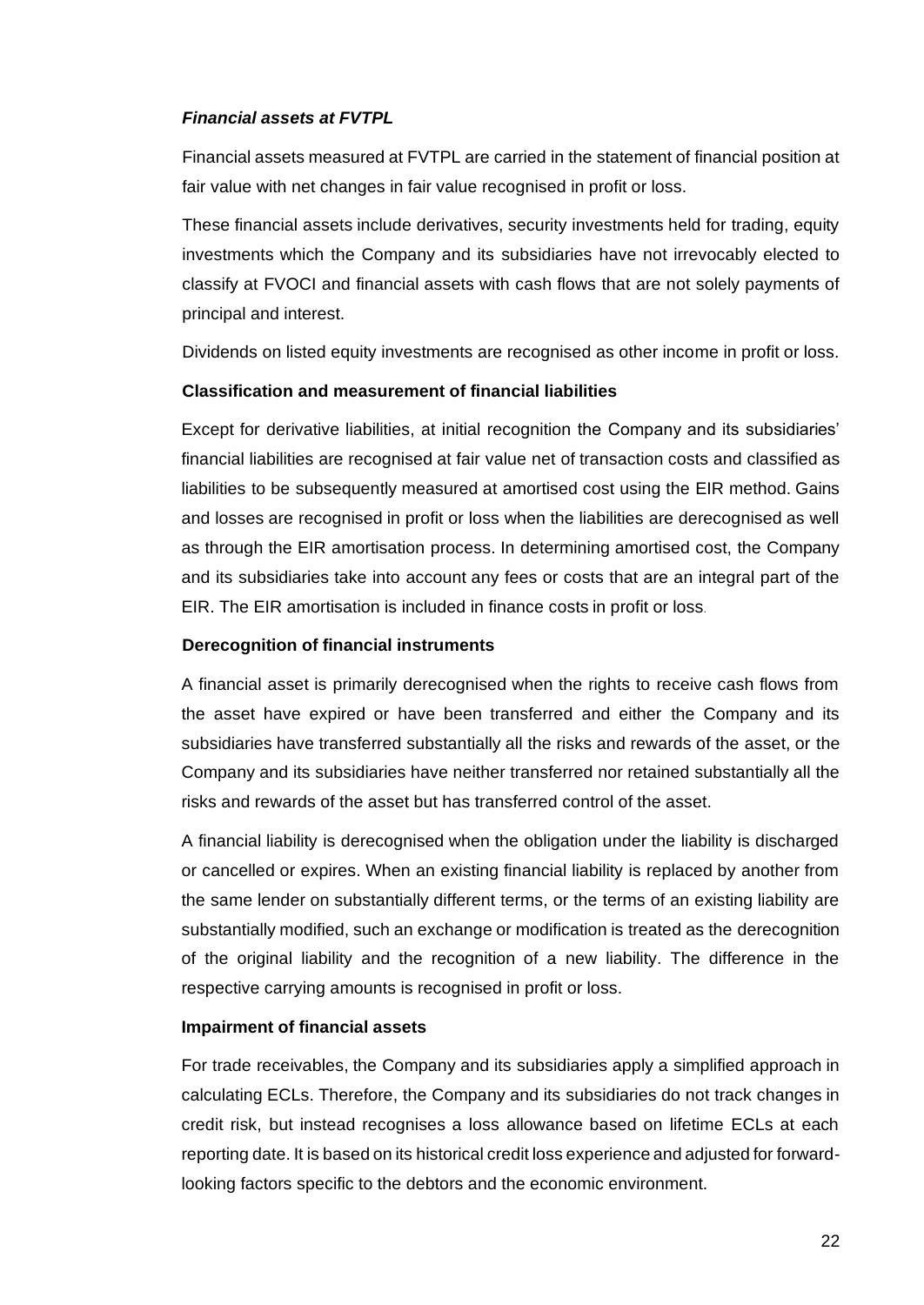A financial asset is written off when there is no reasonable expectation of recovering the contractual cash flows.

## *Accounting policies adopted before 1 January 2020*

## **Trade accounts receivable**

Trade accounts receivable are stated at the net realisable value. Allowance for doubtful accounts is provided for the estimated losses that may be incurred in collection of receivables. The allowance is generally based on collection experience and analysis of debt aging.

## **Investments**

- a) Investments in securities held for trading are stated at fair value. Changes in the fair value of these securities are recorded in profit or loss.
- b) Investments in available-for-sale securities are stated at fair value. Changes in the fair value of these securities are recorded in other comprehensive income and will be recorded in profit or loss when the securities are sold.
- c) Investments in debt securities, both due within one year and expected to be held to maturity, are recorded at amortised cost. The premium/discount on debt securities is amortised/accreted by the effective interest rate method with the amortised/accreted amount presented as an adjustment to the interest income.
- d) Investments in non-marketable equity securities, which the Company and its subsidiaries classify as other investments, are stated at cost net of allowance for impairment loss (if any).

The fair value of marketable securities is based on the latest bid price of the last working day of the year. The fair value of debt instruments is determined based on yield rates quoted by the Thai Bond Market Association. The fair value of unit trusts is determined from their net asset value.

The weighted average method is used for computation of the cost of investments.

On disposal of an investment, the difference between net disposal proceeds and the carrying amount of the investment is recognised in profit or loss.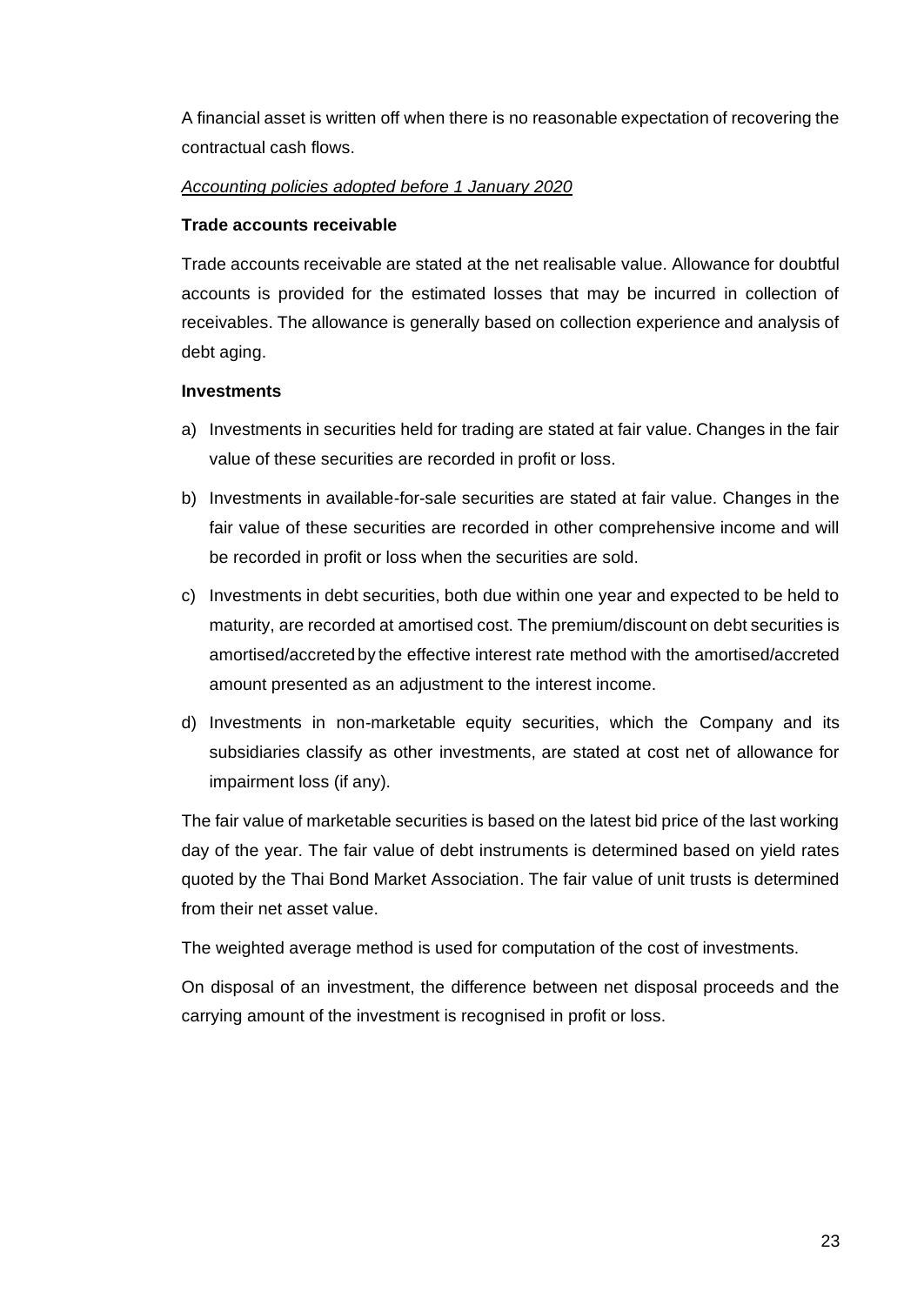#### **5.17 Derivatives**

The Company and its subsidiaries use derivatives, such as forward currency contracts, to hedge its foreign currency risks.

Derivatives are initially recognised at fair value on the date on which a derivative contract is entered into and are subsequently remeasured at fair value. The subsequent changes are recognised in profit or loss. Derivatives are carried as financial assets when the fair value is positive and as financial liabilities when the fair value is negative.

Derivatives are presented as non-current assets or non-current liabilities if the remaining maturity of the instrument is more than 12 months and it is not due to be realised or settled within 12 months. Other derivatives are presented as current assets or current liabilities.

### **5.18 Fair value measurement**

Fair value is the price that would be received to sell an asset or paid to transfer a liability in an orderly transaction between buyer and seller (market participants) at the measurement date. The Company and its subsidiaries apply a quoted market price in an active market to measure their assets and liabilities that are required to be measured at fair value by relevant financial reporting standards. Except in case of no active market of an identical asset or liability or when a quoted market price is not available, the Company and its subsidiaries measure fair value using valuation technique that are appropriate in the circumstances and maximises the use of relevant observable inputs related to assets and liabilities that are required to be measured at fair value.

All assets and liabilities for which fair value is measured or disclosed in the financial statements are categorised within the fair value hierarchy into three levels based on categorise of input to be used in fair value measurement as follows:

- Level 1 Use of quoted market prices in an observable active market for such assets or liabilities
- Level 2 Use of other observable inputs for such assets or liabilities, whether directly or indirectly
- Level 3 Use of unobservable inputs such as estimates of future cash flows

At the end of each reporting period, the Company and its subsidiaries determine whether transfers have occurred between levels within the fair value hierarchy for assets and liabilities held at the end of the reporting period that are measured at fair value on a recurring basis.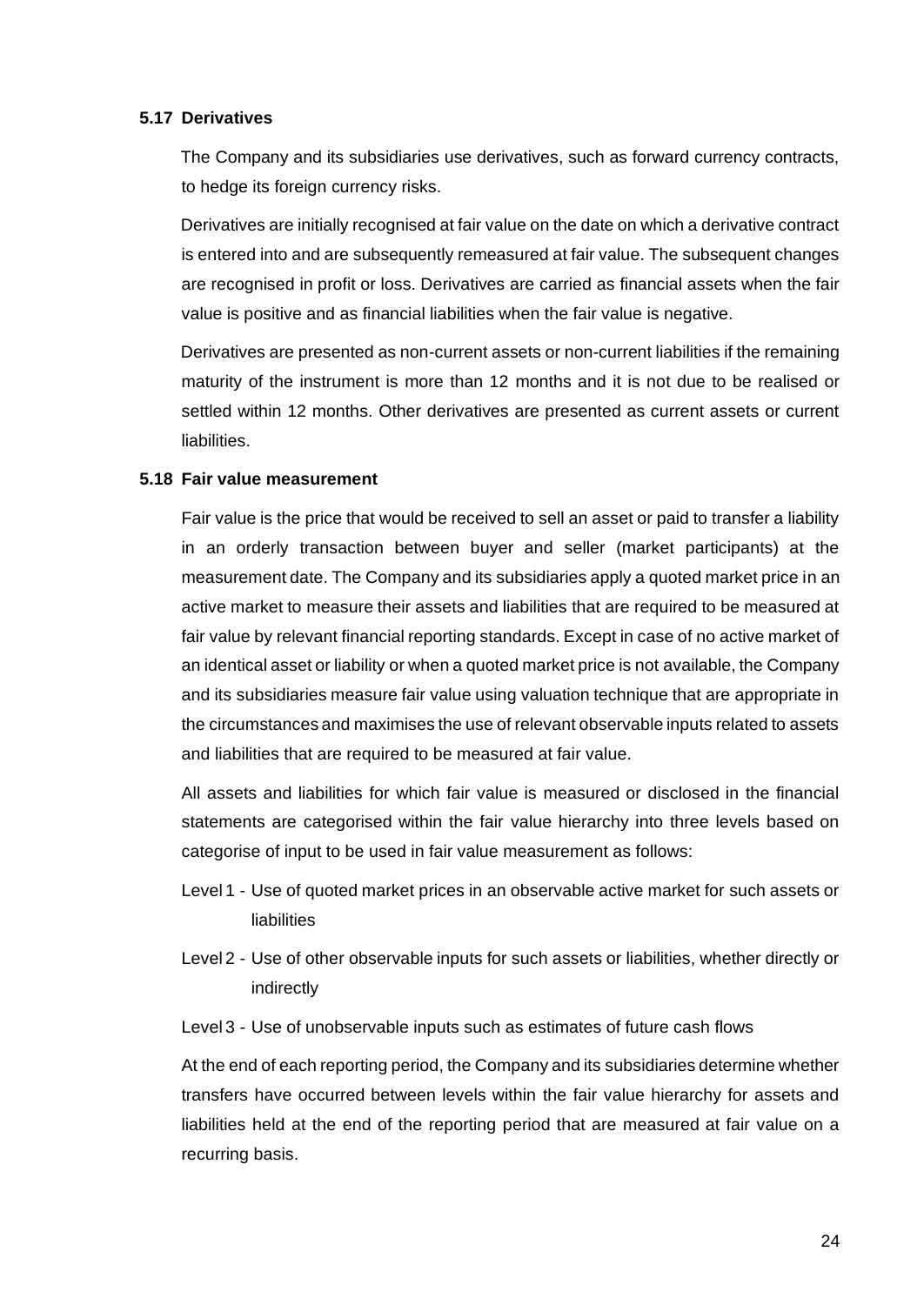### **6. Significant accounting judgements and estimates**

The preparation of financial statements in conformity with financial reporting standards at times requires management to make subjective judgements and estimates regarding matters that are inherently uncertain. These judgements and estimates affect reported amounts and disclosures; and actual results could differ from these estimates. Significant judgements and estimates are as follows:

## **Allowance for expected credit losses of trade receivables**

In determining an allowance for expected credit losses of trade receivables, the management needs to make judgement and estimates based upon, among other things, past collection history, aging profile of outstanding debts and the forecast economic condition for groupings of various customer segments with similar credit risks. The Company and its subsidiaries' historical credit loss experience and forecast economic conditions may also not be representative of whether a customer will actually default in the future.

## **Fair value of financial instruments**

In determining the fair value of financial instruments recognised in the statement of financial position that are not actively traded and for which quoted market prices are not readily available, the management exercise judgement, using a variety of valuation techniques and models. The input to these models is taken from observable markets, and includes consideration of credit risk liquidity, correlation and longer-term volatility of financial instruments. Change in assumptions about these factors could affect the fair value recognised in the statement of financial position and disclosures of fair value hierarchy.

### **Property, plant and equipment, and investment properties/Depreciation**

In determining depreciation of plant and equipment, and investment properties, the management is required to make estimates of the useful lives and residual values of those assets and to review estimate useful lives and residual values when there are any changes.

In addition, the management is required to review property, plant and equipment, and investment properties for impairment on a periodical basis and record impairment losses when it is determined that their recoverable amount is lower than the carrying amount. This requires judgements regarding forecast of future revenues and expenses relating to the assets subject to the review.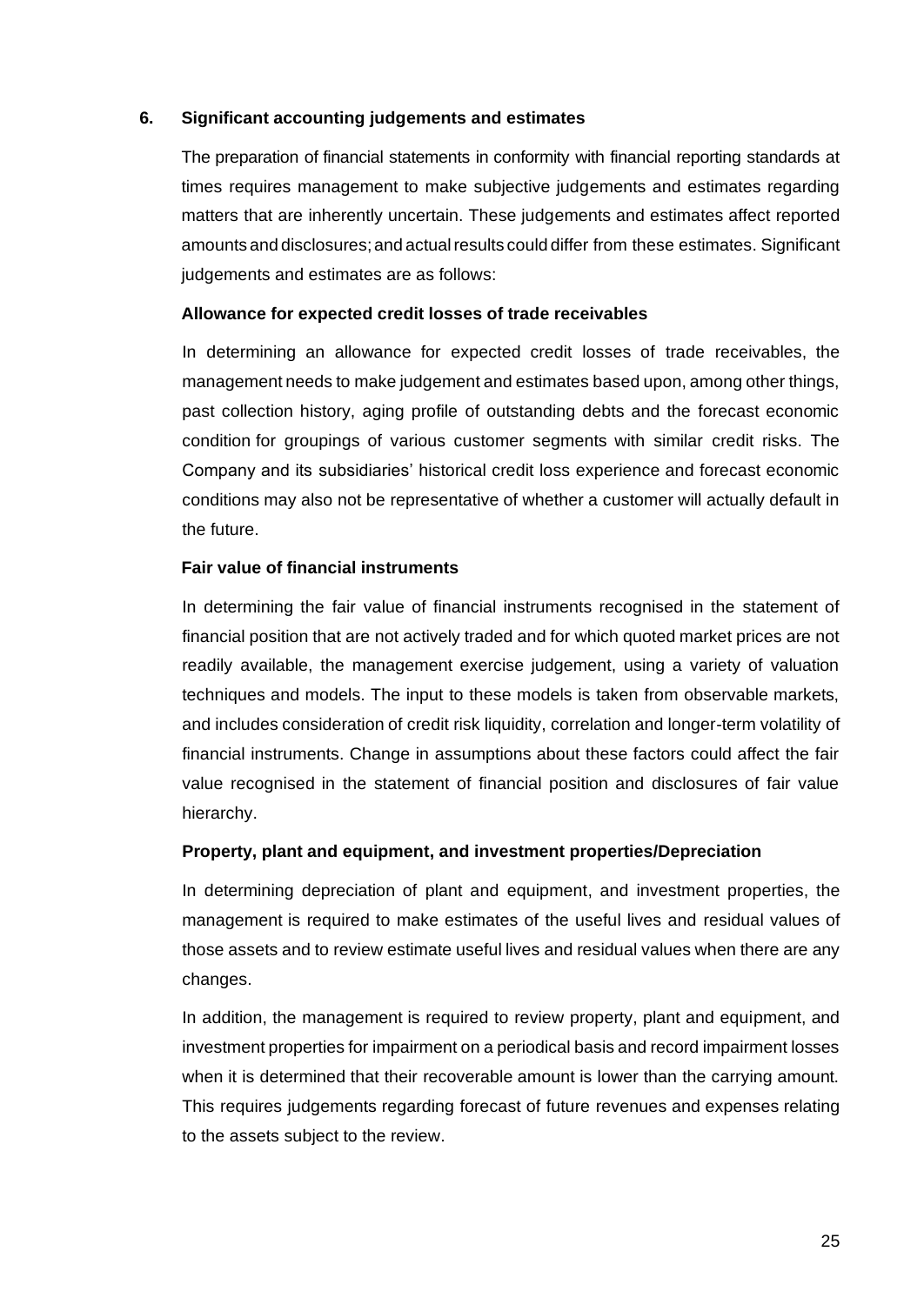### **Goodwill**

The initial recognition and measurement of goodwill, and subsequent impairment testing, require management to make estimates of cash flows to be generated by the asset or the cash generating units and to choose a suitable discount rate in order to calculate the present value of those cash flows.

### **Deferred tax assets**

Deferred tax assets are recognised for deductible temporary differences and unused tax losses to the extent that it is probable that taxable profit will be available against which the temporary differences and losses can be utilised. Significant management judgement is required to determine the amount of deferred tax assets that can be recognised, based upon the likely timing and level of estimate future taxable profits.

#### **Post-employment benefits under defined benefit plans**

The obligation under the defined benefit plan is determined based on actuarial techniques. Such determination is made based on various assumptions, including discount rate, future salary increase rate, mortality rate and staff turnover rate.

|                                 |                                   |           |                               | (Unit: Thousand Baht) |
|---------------------------------|-----------------------------------|-----------|-------------------------------|-----------------------|
|                                 | Consolidated financial statements |           | Separate financial statements |                       |
|                                 | 2020                              | 2019      | 2020                          | 2019                  |
| Cash                            | 1,265                             | 1.500     | 110                           | 65                    |
| Bank deposits                   | 2,795,965                         | 2,501,862 | 489,116                       | 306,105               |
| <b>Bonds</b>                    | 79,931                            | 196,673   |                               |                       |
| Total cash and cash equivalents | 2,877,161                         | 2,700,035 | 489,226                       | 306,170               |

#### **7. Cash and cash equivalents**

As at 31 December 2020, bank deposits in saving accounts, fixed deposits and bonds carried interests between 0.01 and 0.45 percent per annum (2019: between 0.01 and 2.11 percent per annum).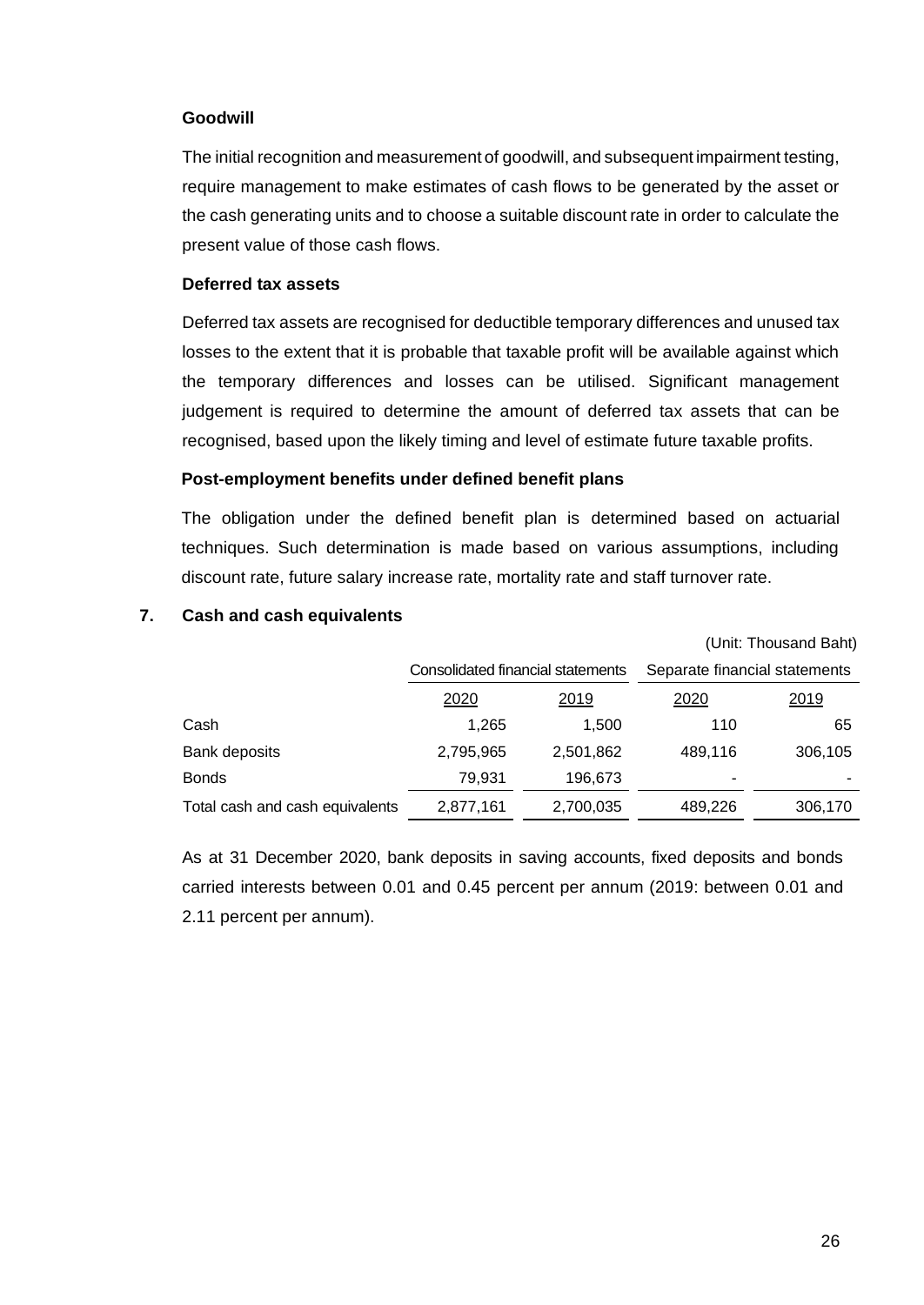### **8. Related party transactions**

During the years, the Company and its subsidiaries had significant business transactions with related parties. Such transactions, which are summarised below, arose in the ordinary course of business and were concluded on commercial terms and bases agreed upon between the Company, its subsidiaries and those related parties.

#### **Consolidated financial statements**

|                                     | For the years ended |      |                                          |
|-------------------------------------|---------------------|------|------------------------------------------|
|                                     | 31 December         |      | Pricing policy                           |
|                                     | 2020                | 2019 |                                          |
| Transactions with joint ventures    |                     |      |                                          |
| Sales of merchandise                | 46                  | 61   | Cost plus margin                         |
| Service income                      | 1                   | 1    | Contract price                           |
| Rental income                       | 3                   | 3    | Contract price                           |
| Purchases of merchandise            | 14                  | 19   | Resale price reduced by a margin         |
| Short-term lendings                 |                     | 1    | Interest rate with reference to the loan |
| (weighted average from outstanding  |                     |      | interest rate of local commercial bank   |
| balances at month end)              |                     |      | and China                                |
| <b>Transactions with associates</b> |                     |      |                                          |
| Sales of merchandise                | 107                 | 83   | Cost plus margin                         |
| Service income                      | 3                   | 3    | Contract price                           |
| Rental income                       | 5                   | 3    | Contract price                           |
| Short-term loans                    | 4                   |      | Interest rate with reference to the loan |
| (weighted average from outstanding  |                     |      | interest rate of local commercial bank   |
| balances at month end)              |                     |      |                                          |
| Purchases of merchandise            | 392                 | 431  | Resale price reduced by a margin         |
| Long-term lendings                  | 127                 | 180  | Interest rate with reference to the loan |
| (weighted average from outstanding  |                     |      | interest rate of commercial bank         |
| balances at month end)              |                     |      | in China                                 |
| Interest income                     | 9                   | 12   | Interest rate with reference to the loan |
|                                     |                     |      | interest rate of commercial bank         |
|                                     |                     |      | in China                                 |
| Deposits                            | 2                   | 1    | Interest rate with reference to the      |
| (weighted average from outstanding  |                     |      | deposit interest rate of local           |
| balances at month end)              |                     |      | commercial bank                          |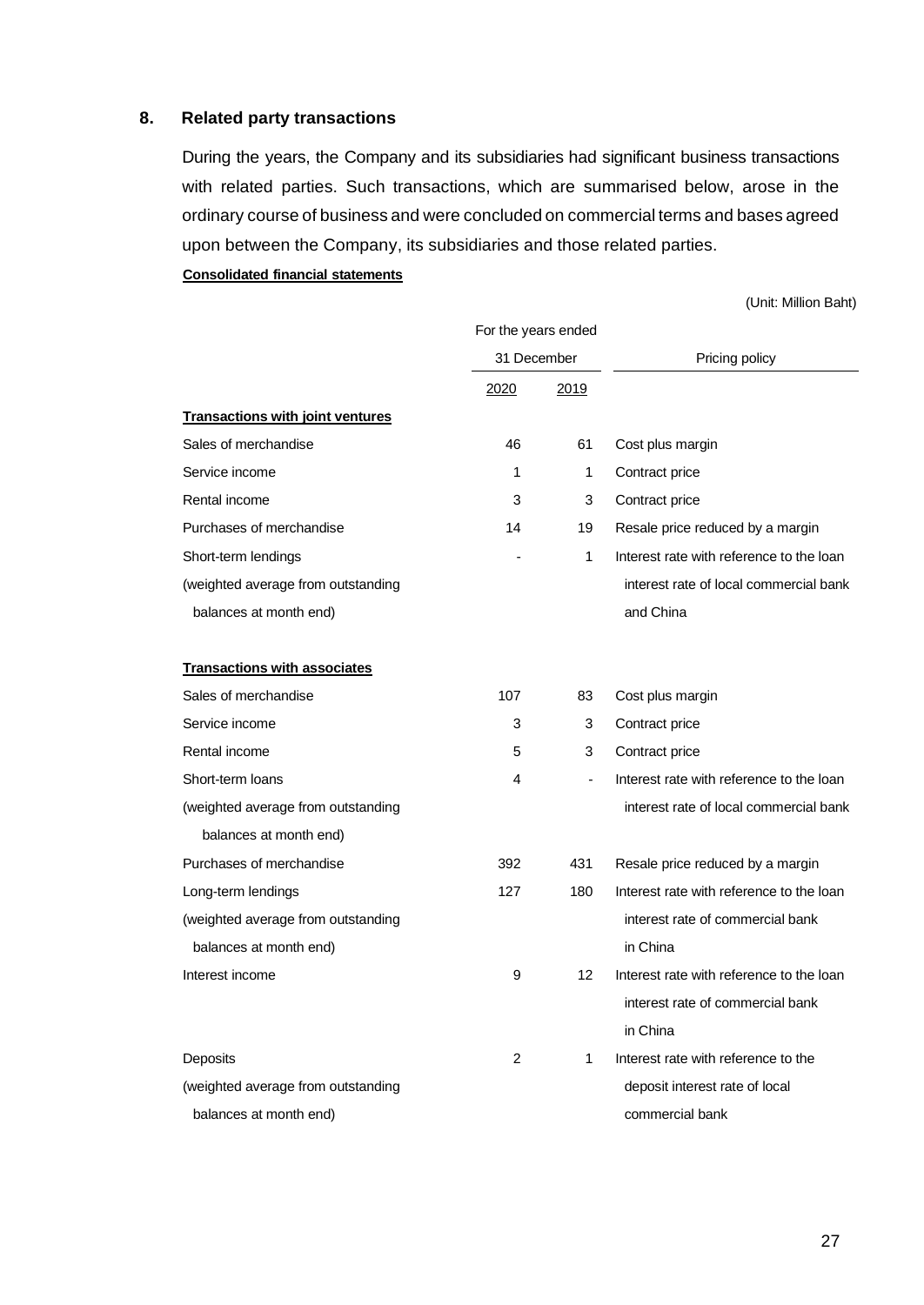#### **Separate financial statements**

|                                         | For the years ended |             |                                          |
|-----------------------------------------|---------------------|-------------|------------------------------------------|
|                                         | 31 December         |             | Pricing policy                           |
|                                         | 2020                | <u>2019</u> |                                          |
| <b>Transactions with subsidiaries</b>   |                     |             |                                          |
| Sales of merchandise                    | 182                 | 491         | Cost plus margin                         |
| Service income                          | 5                   | 5           | Contract price                           |
| Rental income                           | 37                  | 37          | Contract price                           |
| Short-term lendings                     | 591                 | 335         | Interest rate with reference to the loan |
| (weighted average from outstanding      |                     |             | interest rate of local commercial bank   |
| balances at month end)                  |                     |             |                                          |
| Interest income                         | 34                  | 22          | Interest rate with reference to the loan |
|                                         |                     |             | interest rate of local commercial bank   |
| Deposits                                | 394                 | 337         | Interest rate with reference to the      |
| (weighted average from outstanding      |                     |             | deposit interest rate of local           |
| balances at month end)                  |                     |             | commercial bank                          |
| Finance cost                            | 3                   | 3           | Interest rate with reference to the      |
|                                         |                     |             | deposit interest rate of local           |
|                                         |                     |             | commercial bank                          |
| <b>Transactions with joint ventures</b> |                     |             |                                          |
| Rental income                           | 3                   | 3           | Contract price                           |
| <b>Transactions with associates</b>     |                     |             |                                          |
| Sales of merchandise                    | 14                  | 13          | Cost plus margin                         |
| Purchases of merchandise                | 373                 | 421         | Resale price reduced by a margin         |
| Deposits                                | 2                   | 1           | Interest rate with reference to the      |
| (weighted average from outstanding      |                     |             | deposit interest rate of local           |
| balances at month end)                  |                     |             | commercial bank                          |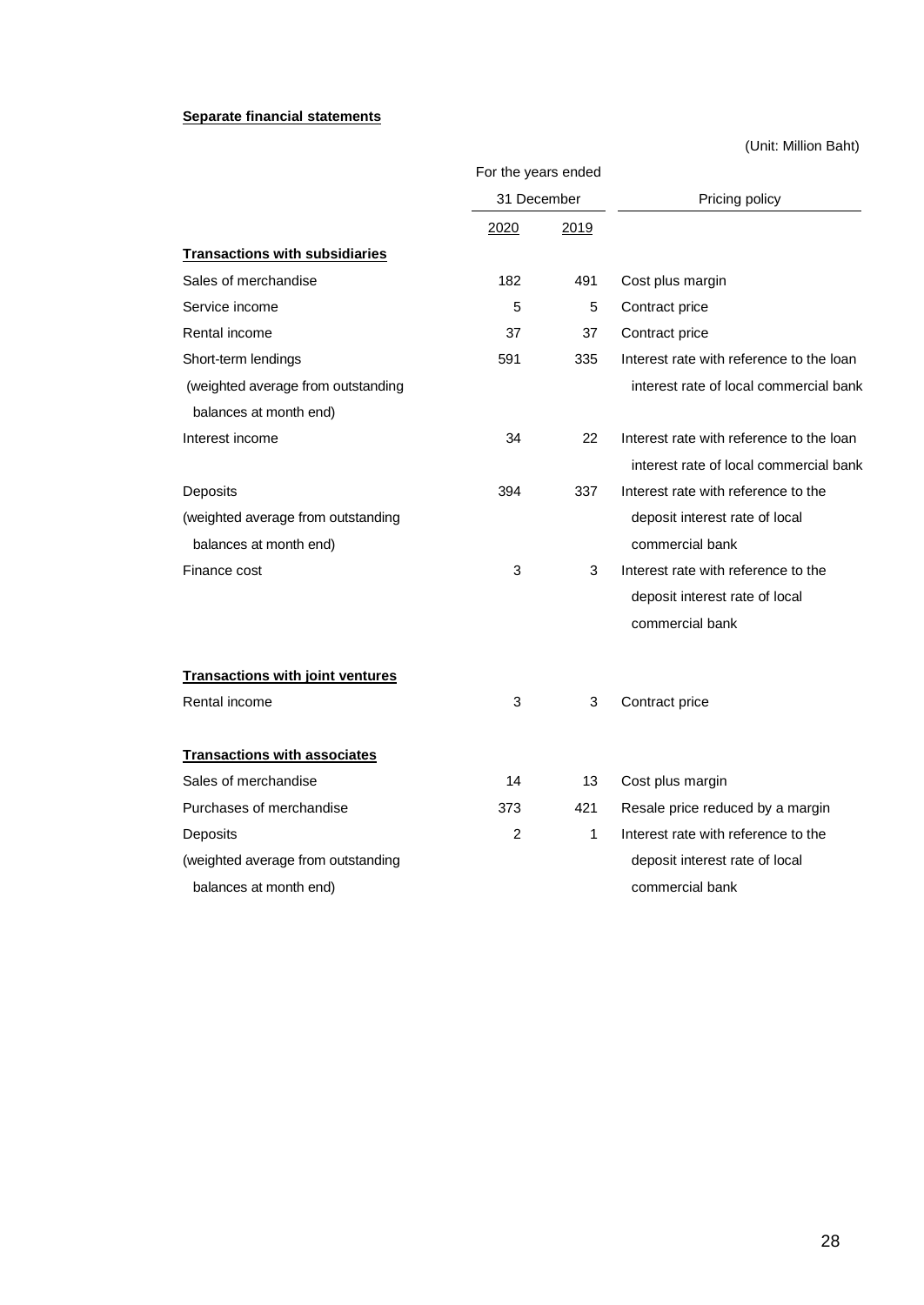The balances of the accounts as at 31 December 2020 and 2019 between the Company, its subsidiaries and those related parties are as follows:

|                                                        |                      |        |                      | (Unit: Thousand Baht) |  |
|--------------------------------------------------------|----------------------|--------|----------------------|-----------------------|--|
|                                                        | Consolidated         |        | Separate             |                       |  |
|                                                        | financial statements |        | financial statements |                       |  |
|                                                        | 2020                 | 2019   | 2020                 | 2019                  |  |
| Trade and other receivables - related parties (Note 9) |                      |        |                      |                       |  |
| <b>Trade receivables</b>                               |                      |        |                      |                       |  |
| Subsidiaries                                           |                      |        | 41,806               | 52,078                |  |
| Joint ventures                                         | 8,887                | 9,301  |                      |                       |  |
| Associates                                             | 9,722                | 9,653  | 1,418                |                       |  |
| Related companies (related by shareholding)            |                      | 177    |                      |                       |  |
| Total trade receivables - related parties              | 18,609               | 19,131 | 43,224               | 52,078                |  |
| <b>Other receivables</b>                               |                      |        |                      |                       |  |
| Subsidiary                                             |                      |        |                      | 57,046                |  |
| Total other receivables - related party                |                      |        |                      | 57,046                |  |
| Total trade and other receivables - related parties    | 18,609               | 19,131 | 43,224               | 109,124               |  |
| Trade payables - related parties (Note 23)             |                      |        |                      |                       |  |
| Joint venture                                          | 2,847                | 3,267  |                      |                       |  |
| Associates                                             | 29,706               | 34,100 | 27,955               | 32,591                |  |
| Related companies (related by shareholding)            | 56                   |        |                      |                       |  |
| Total trade payables - related parties                 | 32,609               | 37,367 | 27,955               | 32,591                |  |
| <b>Deposits from related parties</b>                   |                      |        |                      |                       |  |
| Subsidiaries                                           |                      |        | 422,207              | 352,714               |  |
| Associate                                              |                      | 4,000  |                      | 4,000                 |  |
| Total deposits from related parties                    |                      | 4,000  | 422,207              | 356,714               |  |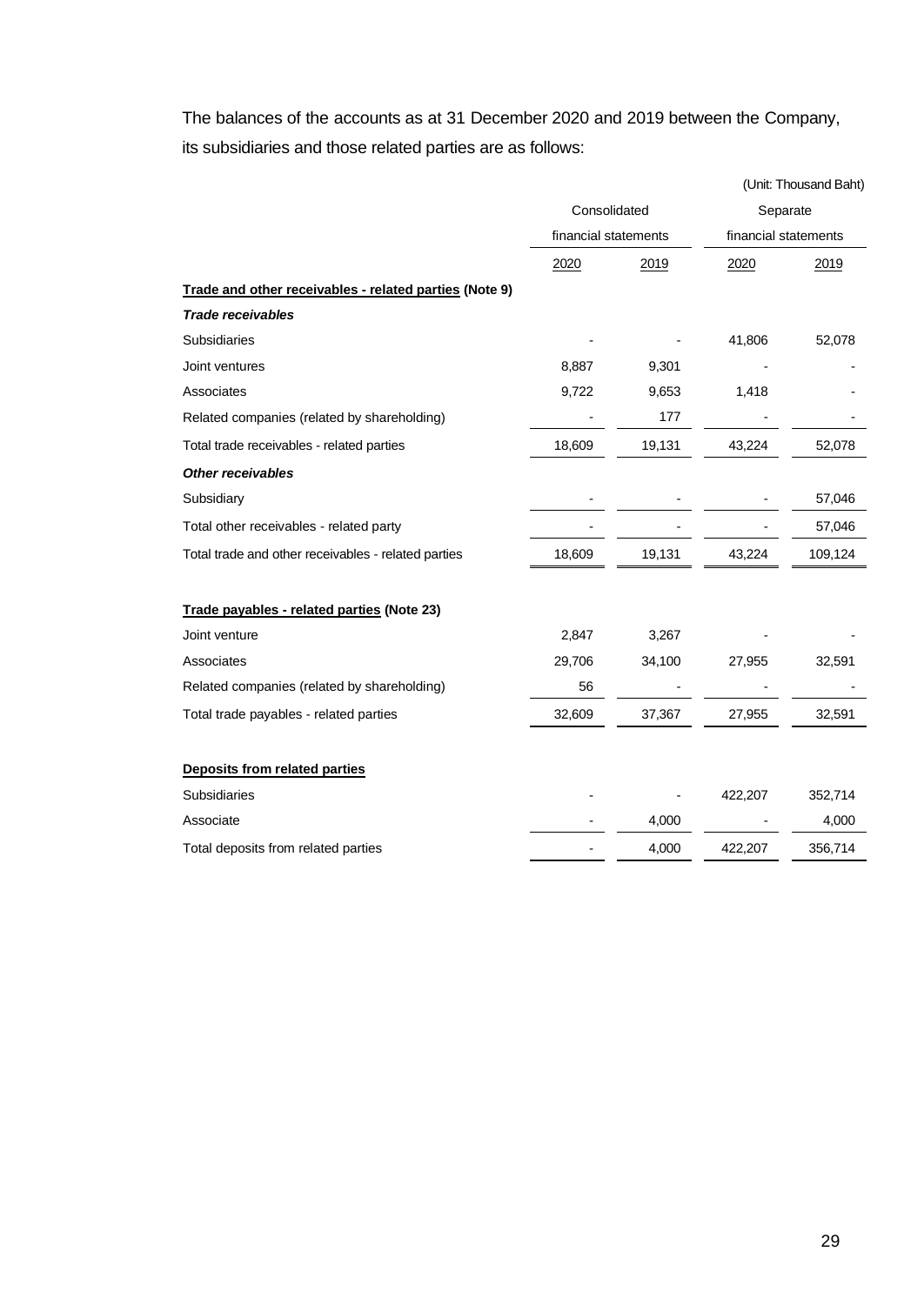#### Short-term loans to related parties

As at 31 December 2020 and 2019, the balances of short-term loans between the Company, its subsidiaries and those related parties and the movement are as follows:

|                                                 |                                   |                 |             | (Unit: Thousand Baht) |  |
|-------------------------------------------------|-----------------------------------|-----------------|-------------|-----------------------|--|
|                                                 | Consolidated financial statements |                 |             |                       |  |
|                                                 | Balance                           |                 |             | Balance               |  |
|                                                 | as at                             | Decrease        | Translation | as at                 |  |
|                                                 | 31 December 2019                  | during the year | adjustments | 31 December 2020      |  |
| Short-term loans to related parties             |                                   |                 |             |                       |  |
| <b>Joint ventures</b>                           |                                   |                 |             |                       |  |
| Yunnan Energy Luliang-Union Cogeneration        |                                   |                 |             |                       |  |
| Co., Ltd.                                       | 5,374                             |                 | 378         | 5,752                 |  |
| Soldev Co., Ltd.                                | 500                               | (500)           |             |                       |  |
| Total                                           | 5,874                             | (500)           | 378         | 5,752                 |  |
| Less: Allowance for expected credit losses      |                                   |                 |             |                       |  |
| (2019: Allowance for doubtful accounts)         | (5, 374)                          |                 | (378)       | (5,752)               |  |
| Total short-term loans to related parties - net | 500                               | (500)           |             |                       |  |
|                                                 |                                   |                 |             |                       |  |

(Unit: Thousand Baht)

|                                         | Separate financial statements |                 |                 |                  |  |
|-----------------------------------------|-------------------------------|-----------------|-----------------|------------------|--|
|                                         | Balance                       |                 |                 | Balance          |  |
|                                         | as at                         | Increase        | Decrease        | as at            |  |
|                                         | 31 December 2019              | during the year | during the year | 31 December 2020 |  |
| Short-term loans to related party       |                               |                 |                 |                  |  |
| <b>Subsidiary</b>                       |                               |                 |                 |                  |  |
| Computer Union Co., Ltd.                | 463.001                       | 2,715,000       | (2,609,674)     | 568,327          |  |
| Total short-term loans to related party | 463,001                       | 2,715,000       | (2,609,674)     | 568,327          |  |

#### Long-term loans to related party

As at 31 December 2020 and 2019, the balances of long-term loans between a subsidiary and a related party and the movements are as follows:

|                                        |                  |                                   |             | (Unit: Thousand Baht) |
|----------------------------------------|------------------|-----------------------------------|-------------|-----------------------|
|                                        |                  | Consolidated financial statements |             |                       |
|                                        | Balance          |                                   |             | Balance               |
|                                        | as at            | Decrease                          | Translation | as at                 |
|                                        | 31 December 2019 | during the year                   | adjustments | 31 December 2020      |
| Long-term loans to related party       |                  |                                   |             |                       |
| Associate                              |                  |                                   |             |                       |
| Zhuji-Union Real Estate Co., Ltd.      | 171,972          | (185, 434)                        | 13.462      |                       |
| Total long-term loans to related party | 171,972          | (185, 434)                        | 13,462      |                       |
|                                        |                  |                                   |             |                       |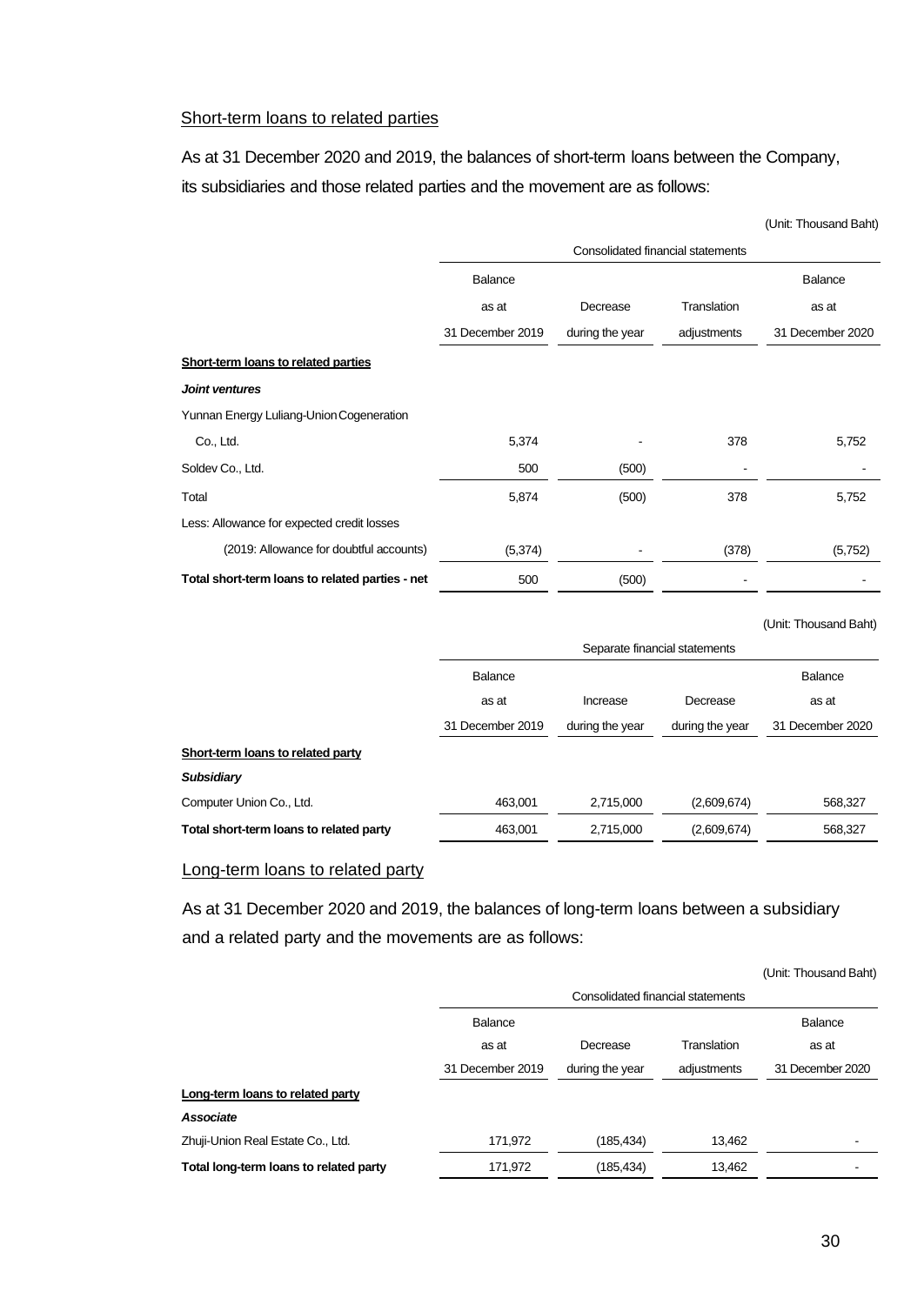Set out below is the movement in the allowance for expected credit losses of loans to related parties.

|                         | (Unit: Thousand Baht) |  |
|-------------------------|-----------------------|--|
|                         | Consolidated          |  |
|                         | financial statements  |  |
| As at 1 January 2020    | 5,374                 |  |
| Translation adjustments | 378                   |  |
| As at 31 December 2020  | 5,752                 |  |

## Short-term loan from related party

As at 31 December 2020 and 2019, the balances of short-term loan between a subsidiary and a related party and the movements are as follows:

|                                          | (Unit: Thousand Baht)                      |                 |                  |  |  |  |
|------------------------------------------|--------------------------------------------|-----------------|------------------|--|--|--|
|                                          | Consolidated financial statements          |                 |                  |  |  |  |
|                                          | Balance as at<br>Balance as at<br>Increase |                 |                  |  |  |  |
|                                          | 31 December 2019                           | during the year | 31 December 2020 |  |  |  |
| Short-term loan from related party       |                                            |                 |                  |  |  |  |
| <b>Associate</b>                         |                                            |                 |                  |  |  |  |
| Union Thread Industries Co., Ltd.        |                                            | 10,000          | 10,000           |  |  |  |
| Total short-term loan from related party |                                            | 10,000          | 10,000           |  |  |  |
|                                          |                                            |                 |                  |  |  |  |

Directors and management's benefits

During the year ended 31 December 2020 and 2019, the Company and its subsidiaries had employee benefit expenses payable to their directors and management as below.

|                              |              |                      |                      | (Unit: Million Baht) |
|------------------------------|--------------|----------------------|----------------------|----------------------|
|                              | Consolidated |                      | Separate             |                      |
|                              |              | financial statements | financial statements |                      |
|                              | 2020         | 2019                 | 2020                 | 2019                 |
| Short-term employee benefits | 127          | 127                  | 23                   | 22                   |
| Post-employment benefits     | 5            | 6                    | -                    |                      |
| Total                        | 132          | 133                  | 23                   | 23                   |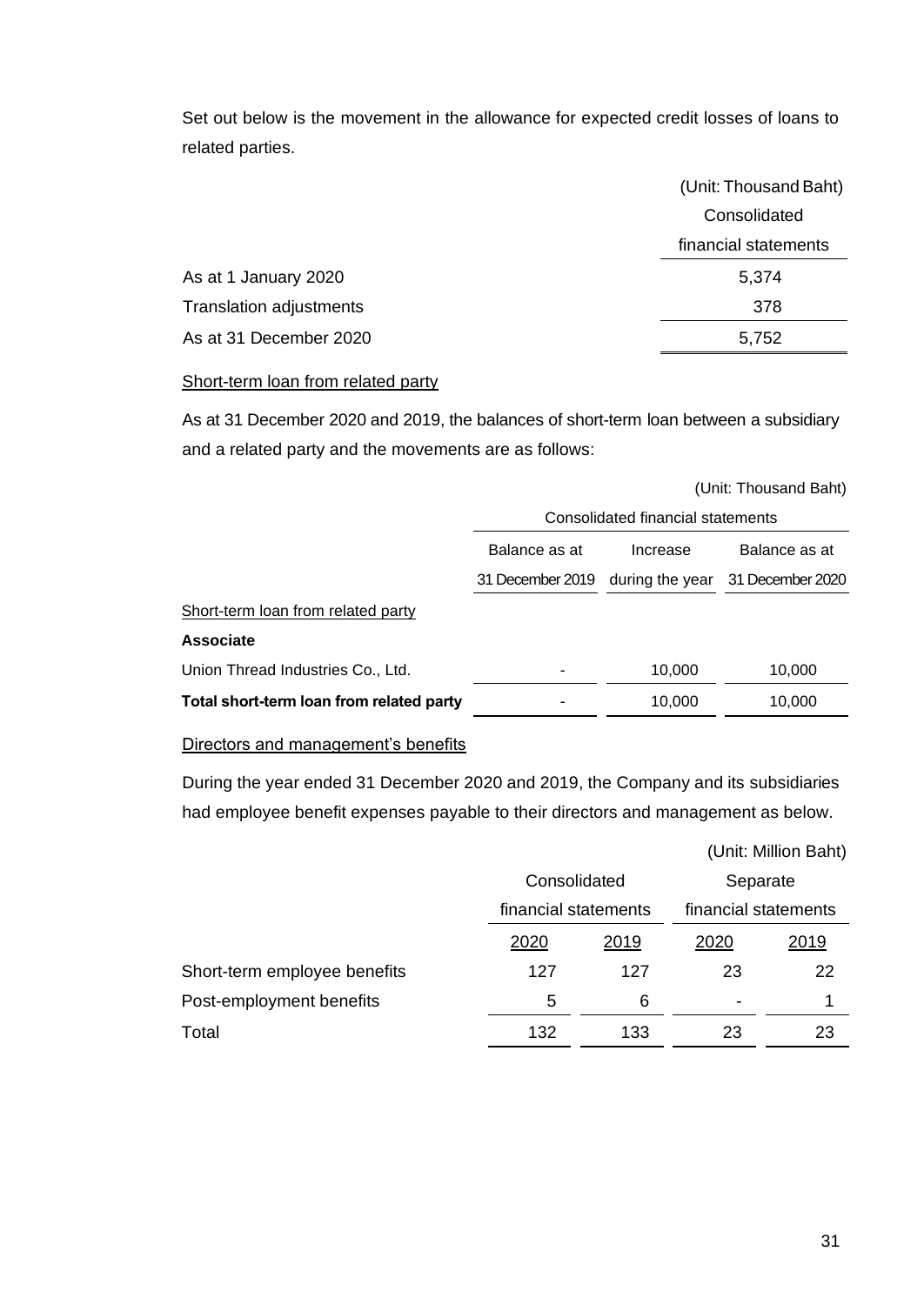#### **9. Trade and other receivables**

|                                                  |                                      |           |                                  | (Unit: Thousand Baht) |
|--------------------------------------------------|--------------------------------------|-----------|----------------------------------|-----------------------|
|                                                  | Consolidated<br>financial statements |           | Separate<br>financial statements |                       |
|                                                  |                                      |           |                                  |                       |
|                                                  | 2020                                 | 2019      | 2020                             | 2019                  |
| Trade receivables - related parties (Note 8)     |                                      |           |                                  |                       |
| Aged on the basis of due dates                   |                                      |           |                                  |                       |
| Not yet due                                      | 17,451                               | 18,905    | 43,224                           | 52,078                |
| Past due                                         |                                      |           |                                  |                       |
| Up to 3 months                                   | 616                                  | 226       |                                  |                       |
| 3 - 6 months                                     | 107                                  |           |                                  |                       |
| $6 - 12$ months                                  | 435                                  |           |                                  |                       |
| Total trade receivables - related parties        | 18,609                               | 19,131    | 43,224                           | 52,078                |
| Trade receivables - unrelated parties            |                                      |           |                                  |                       |
| Aged on the basis of due dates                   |                                      |           |                                  |                       |
| Not yet due                                      | 978,037                              | 1,162,086 | 19,141                           | 28,608                |
| Past due                                         |                                      |           |                                  |                       |
| Up to 3 months                                   | 325,880                              | 238,714   |                                  |                       |
| 3 - 6 months                                     | 31,701                               | 39,695    |                                  |                       |
| $6 - 12$ months                                  | 14,775                               | 21,358    |                                  |                       |
| Over 12 months                                   | 23,300                               | 19,068    |                                  |                       |
| Total                                            | 1,373,693                            | 1,480,921 | 19,141                           | 28,608                |
| Less: Allowance for expected credit losses       |                                      |           |                                  |                       |
| (2019: Allowance for doubtful accounts)          | (15,046)                             | (12, 301) |                                  |                       |
| Total trade receivables - unrelated parties, net | 1,358,647                            | 1,468,620 | 19,141                           | 28,608                |
| Total trade receivables - net                    | 1,377,256                            | 1,487,751 | 62,365                           | 80,686                |
| Other receivables                                |                                      |           |                                  |                       |
| Dividend receivables - related party (Note 8)    |                                      |           |                                  | 57,046                |
| Input tax refundable                             | 44,694                               | 103,107   | 7,608                            | 7,001                 |
| Import duty refundable                           | 403                                  | 763       |                                  |                       |
| Accrued income                                   | 14,741                               | 31,761    | 7,612                            | 7,473                 |
| Prepaid corporate income tax                     | 29,209                               | 39,046    | 2,982                            | 3,148                 |
| Others                                           | 24,074                               | 45,443    | 206                              | 463                   |
| Total other receivables                          | 113,121                              | 220,120   | 18,408                           | 75,131                |
| Total trade and other receivables - net          | 1,490,377                            | 1,707,871 | 80,773                           | 155,817               |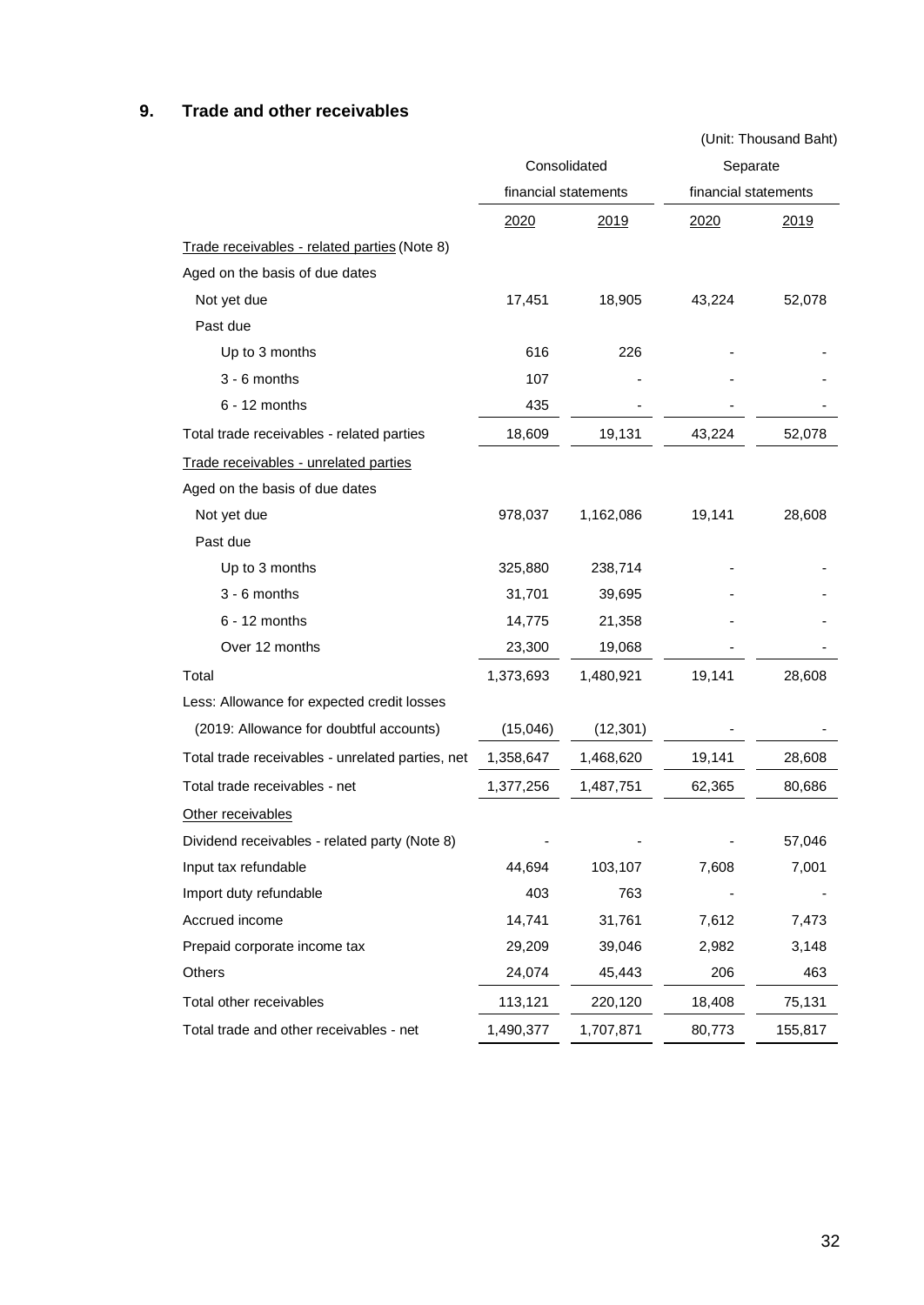Set out below is the movement in the allowance for expected credit losses of trade receivables.

|                                      | (Unit: Thousand Baht) |
|--------------------------------------|-----------------------|
|                                      | Consolidated          |
|                                      | financial statements  |
| As at 1 January 2020                 | 12,301                |
| Provision for expected credit losses | 2.745                 |
| As at 31 December 2020               | 15,046                |

## **10. Inventories**

(Unit: Thousand Baht)

|                                     | Consolidated financial statements |             |                      |             |                   |           |  |  |  |  |
|-------------------------------------|-----------------------------------|-------------|----------------------|-------------|-------------------|-----------|--|--|--|--|
|                                     |                                   |             |                      |             |                   |           |  |  |  |  |
|                                     |                                   | Cost        | net realisable value |             | Inventories - net |           |  |  |  |  |
|                                     | 2020                              | <u>2019</u> | <u>2020</u>          | <u>2019</u> | 2020              | 2019      |  |  |  |  |
| Finished goods                      | 505,489                           | 356,642     | (21, 569)            | (25, 294)   | 483,920           | 331,348   |  |  |  |  |
| Semi products                       | 12,516                            | 14,500      | (483)                | (347)       | 12,033            | 14,153    |  |  |  |  |
| Work in process                     | 57,984                            | 97,806      | (1,533)              | (3, 173)    | 56,451            | 94,633    |  |  |  |  |
| Raw materials                       | 252,052                           | 398,435     | (4,216)              | (8,320)     | 247,836           | 390,115   |  |  |  |  |
| Packing materials                   | 17,075                            | 29,608      | (1,368)              | (1, 130)    | 15,707            | 28,478    |  |  |  |  |
| Spare parts and factory<br>supplies | 100,715                           | 123,351     | (52, 602)            | (57, 892)   | 48,113            | 65,459    |  |  |  |  |
| Goods in transit                    | 76,487                            | 93,886      |                      |             | 76,487            | 93,886    |  |  |  |  |
| Total                               | 1,022,318                         | 1,114,228   | (81, 771)            | (96, 156)   | 940,547           | 1,018,072 |  |  |  |  |

During the current year, the subsidiaries reduced cost of inventories by Baht 22 million (2019: Baht 44 million) to reflect the net realisable value. This was included in cost of sales. In addition, the subsidiaries reversed the write-down of cost of inventories by Baht 36 million (2019: Baht 28 million) and reduced the amount of inventories recognised as expenses during the year.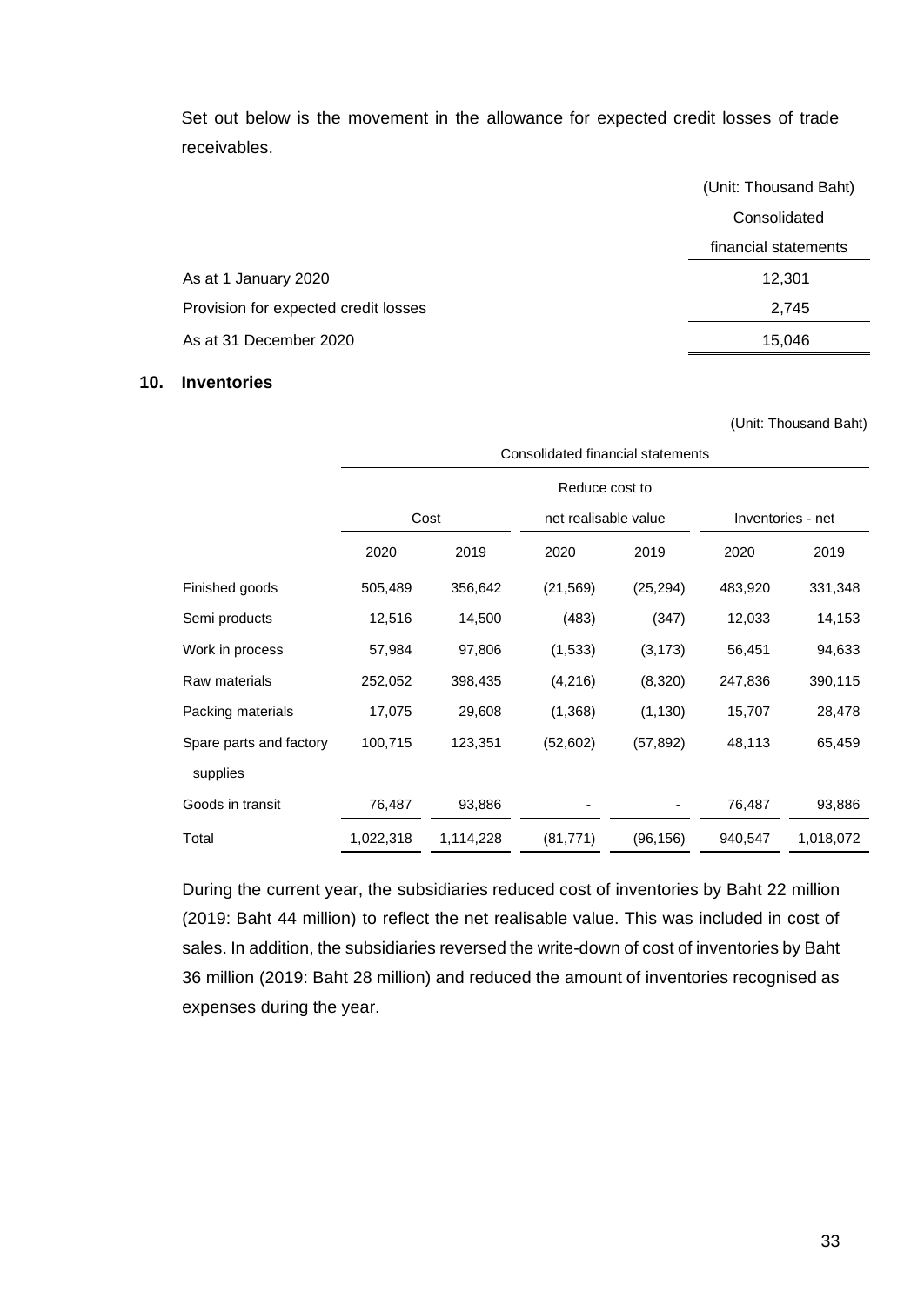### **11. Other current financial assets/Current investments**

11.1 As at 31 December 2020, the balances of other current financial assets are as follows:

(Unit: Thousand Baht)

|                                            | 31 December 2020     |                      |
|--------------------------------------------|----------------------|----------------------|
|                                            | Consolidated         | Separate             |
|                                            | financial statements | financial statements |
| Debt instruments at amortised cost         |                      |                      |
| <b>Fixed deposits</b>                      | 335,776              |                      |
| <b>Bonds</b>                               | 70,896               |                      |
| Total debt instruments at amortised cost   | 406,672              |                      |
| <b>Financial assets at FVTPL</b>           |                      |                      |
| Overseas listed equity investments         | 1,043,558            |                      |
| Derivative assets (Note 38.1)              | 9,483                | 1,545                |
| Total financial assets at FVTPL            | 1,053,041            | 1,545                |
| Total other current financial assets - net | 1,459,713            | 1,545                |
|                                            |                      |                      |

As at 31 December 2020, bonds and the fixed bank deposits with an original maturity within one year carried interests between 0.33 and 0.63 percent per annum.

During the year 2020, the subsidiaries received dividends amounting to Baht 31 million.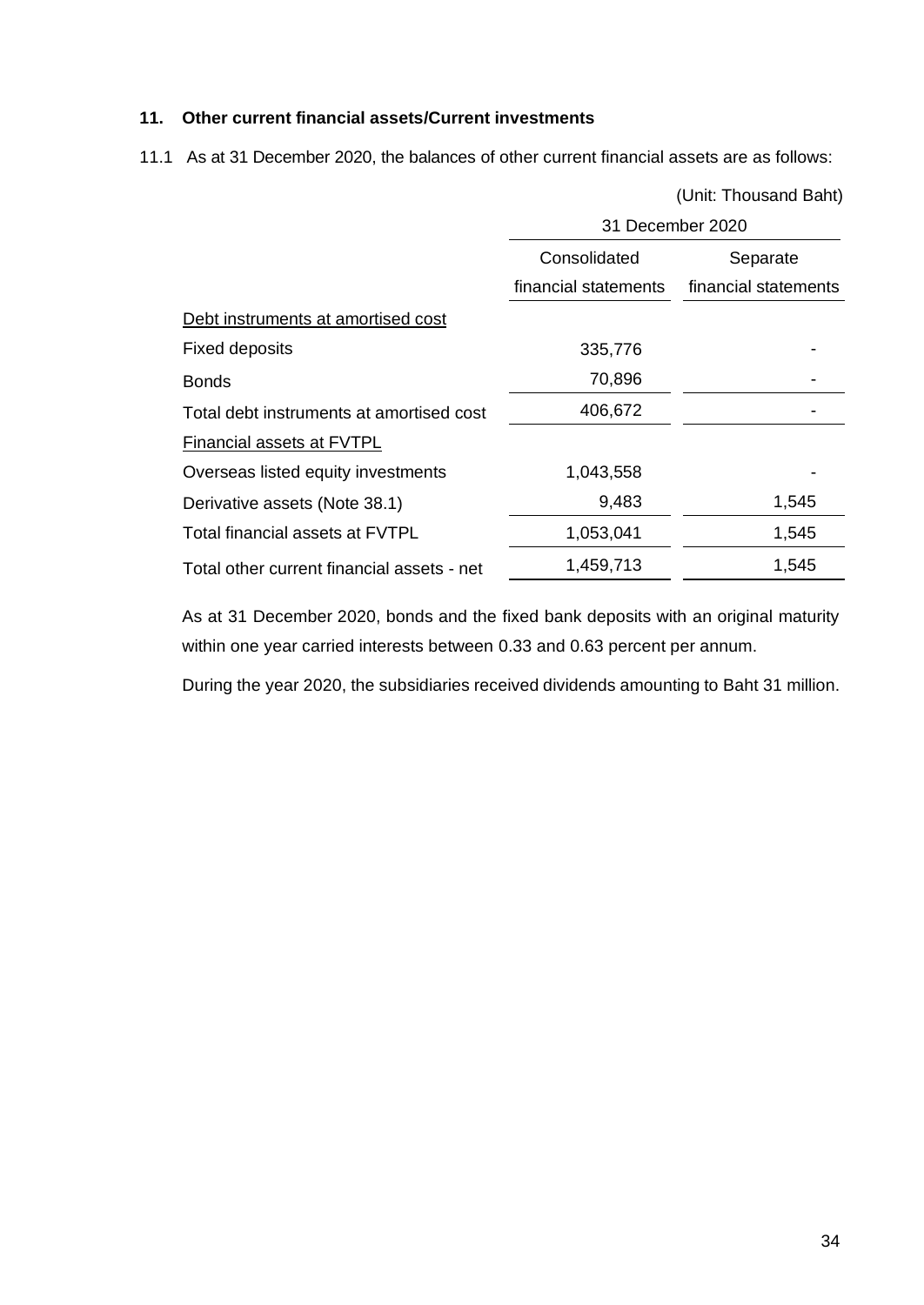11.2 As at 31 December 2019, the balances of current investments are as follows:

|                                                               |                      | (Unit: Thousand Baht) |
|---------------------------------------------------------------|----------------------|-----------------------|
|                                                               | 31 December 2019     |                       |
|                                                               | Consolidated         |                       |
|                                                               | financial statements |                       |
|                                                               | Cost/                |                       |
|                                                               | Book value           | Fair value            |
| <b>Trading securities</b>                                     |                      |                       |
| Overseas marketable equity securities                         | 1,179,444            | 1,195,963             |
| Unrealised gains from revaluation of investments              | 23,906               |                       |
| <b>Translation adjustments</b>                                | (7, 387)             |                       |
| <b>Total trading securities - net</b>                         | 1,195,963            |                       |
| Debt securities held to maturity - current portion            |                      |                       |
| <b>Bonds</b>                                                  | 43,794               |                       |
| Total debt securities held to maturity - current portion      | 43,794               |                       |
| Fixed bank deposits with an original maturity within one year |                      |                       |
| Fixed deposits of commercial bank                             | 341,218              |                       |
| Total fixed bank deposits with an original maturity           |                      |                       |
| within one year                                               | 341,218              |                       |
| <b>Current investments - net</b>                              | 1,580,975            |                       |
|                                                               |                      |                       |

As at 31 December 2019, bonds and the fixed bank deposits with an original maturity within one year carried interests between 1.16 and 1.65 percent per annum.

During the year 2019, the subsidiaries have gains on disposals of current investments amounting to Baht 2 million and received dividends amounting to Baht 37 million.

### **12. Restricted investments**

These represent bank deposits and the bonds of the Company and its subsidiaries which pledged with the local banks to guarantee electricity use.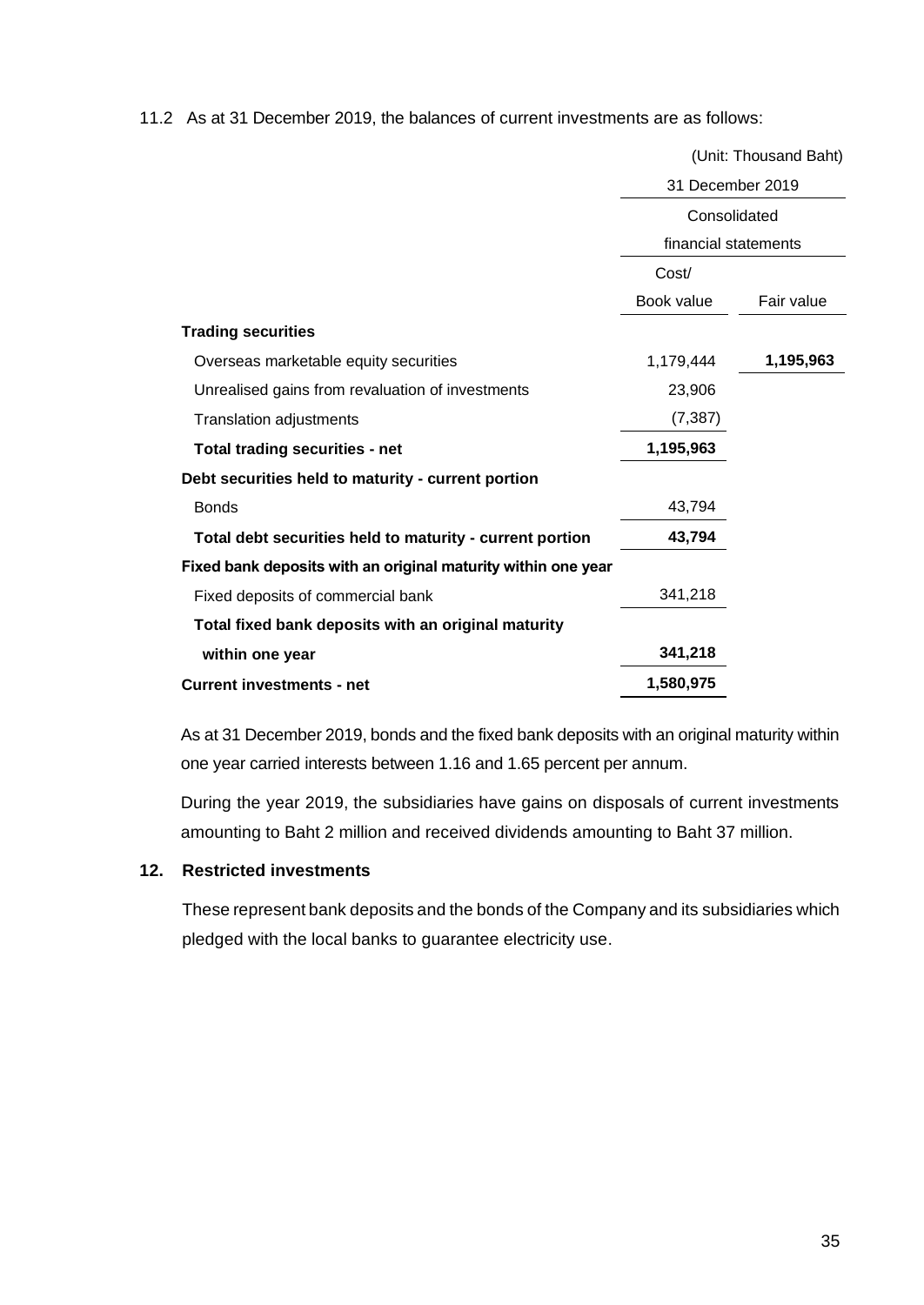## **13. Investments in subsidiaries**

# 13.1 Details of investments in subsidiaries as presented in separate financial statements are as follows:

|                                           |                       |          |              |       |         |         |                   | (Unit: Thousand Baht) |
|-------------------------------------------|-----------------------|----------|--------------|-------|---------|---------|-------------------|-----------------------|
|                                           |                       |          | Shareholding |       |         |         | Dividend received |                       |
| Company                                   | Paid-up capital       |          | percentage   |       | Cost    |         | during the year   |                       |
|                                           | 2020                  | 2019     | 2020         | 2019  | 2020    | 2019    | 2020              | 2019                  |
|                                           | (Million              | (Million | (%)          | (%)   |         |         |                   |                       |
|                                           | Baht)                 | Baht)    |              |       |         |         |                   |                       |
|                                           | (Except for other     |          |              |       |         |         |                   |                       |
|                                           | specified currencies) |          |              |       |         |         |                   |                       |
| <b>Textile business</b>                   |                       |          |              |       |         |         |                   |                       |
| Union Textile Industries Plc.             | 600                   | 600      | 49.88        | 49.88 | 321,181 | 321,181 |                   |                       |
| Union Garment Co., Ltd.                   | 25                    | 50       | 99.99        | 99.99 | 45,348  | 70,345  |                   |                       |
|                                           |                       |          |              |       | 366,529 | 391,526 |                   |                       |
| <b>Plastic, rubber and metal business</b> |                       |          |              |       |         |         |                   |                       |
| Union Pioneer Plc.                        | 75                    | 75       | 48.96        | 48.96 | 53,084  | 53,084  | 477               | 8,849                 |
| Union Plastic Plc.                        | 250                   | 250      | 49.52        | 49.52 | 235,433 | 235,433 |                   |                       |
| Union Zojirushi Co., Ltd.                 | 600                   | 600      | 51.00        | 51.00 | 306,659 | 306,659 | 38,556            | 113,220               |
| Union Stainless Steel Products Co., Ltd.  | 40                    | 40       | 98.00        | 98.00 | 52,411  | 52,411  | 8,820             | 35,280                |
| Union Rubber Products Corp., Ltd.         | 20                    | 20       | 99.99        | 99.99 | 16,111  | 16,111  |                   |                       |
| Thai Rubber Enterprise Co., Ltd.          | 32                    | 32       | 50.85        | 50.69 | 17,307  | 17,179  | 486               |                       |
|                                           |                       |          |              |       | 681,005 | 680,877 | 48,339            | 157,349               |
| <b>Trading business</b>                   |                       |          |              |       |         |         |                   |                       |
| Computer Union Co., Ltd.                  | 100                   | 100      | 98.49        | 98.49 | 103,571 | 103,571 | 98,486            | 121,137               |
|                                           |                       |          |              |       | 103,571 | 103,571 | 98,486            | 121,137               |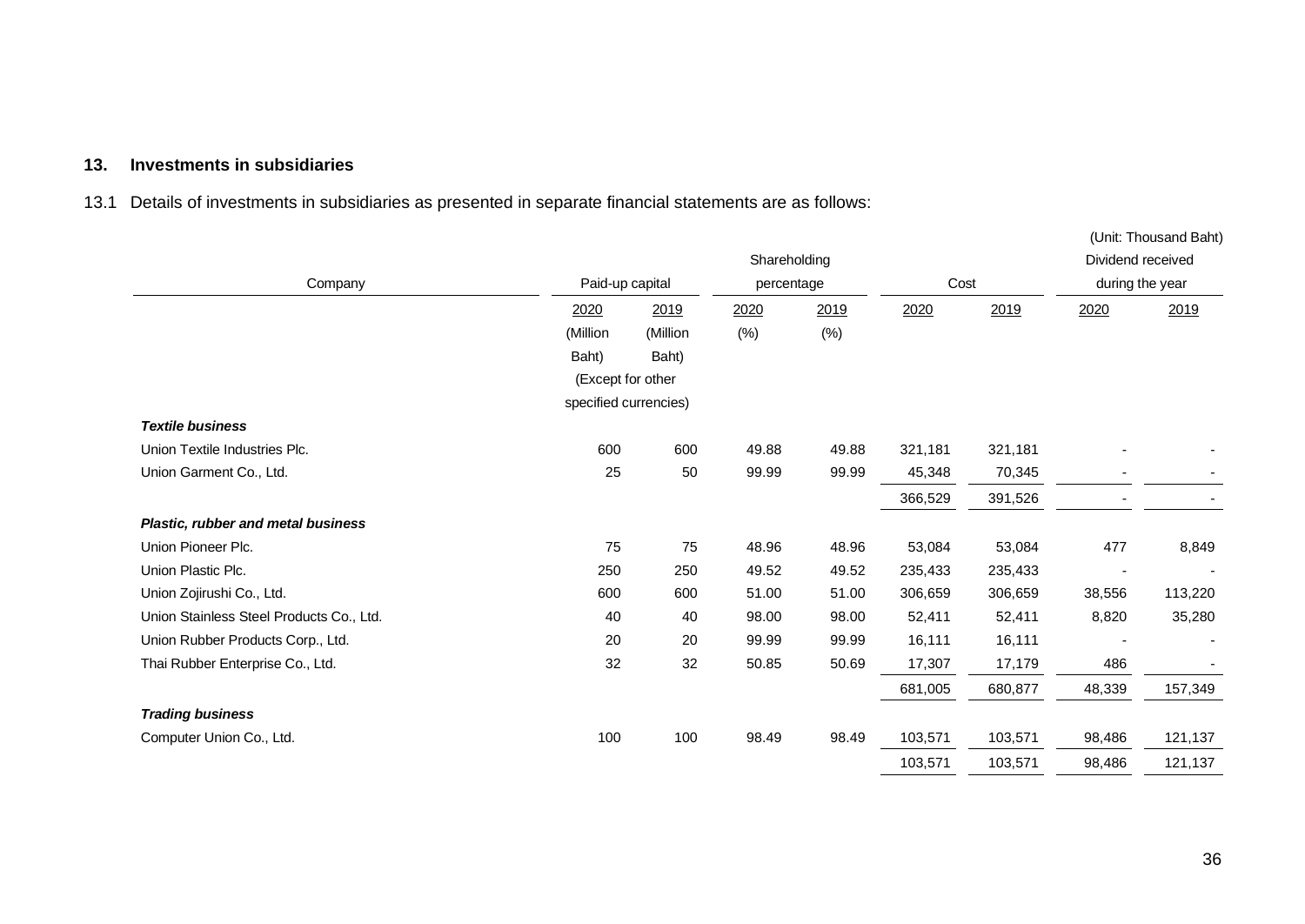|                                               |                       |          |        |              |           |           |                   | (Unit: Thousand Baht) |
|-----------------------------------------------|-----------------------|----------|--------|--------------|-----------|-----------|-------------------|-----------------------|
|                                               |                       |          |        | Shareholding |           |           | Dividend received |                       |
| Company                                       | Paid-up capital       |          |        | percentage   |           | Cost      | during the year   |                       |
|                                               | 2020                  | 2019     | 2020   | 2019         | 2020      | 2019      | 2020              | 2019                  |
|                                               | (Million              | (Million | (% )   | $(\%)$       |           |           |                   |                       |
|                                               | Baht)                 | Baht)    |        |              |           |           |                   |                       |
|                                               | (Except for other     |          |        |              |           |           |                   |                       |
|                                               | specified currencies) |          |        |              |           |           |                   |                       |
| <b>Energy business</b>                        |                       |          |        |              |           |           |                   |                       |
| Zhejiang Jiashan-Union Cogeneration Co., Ltd. | 37                    | 30       | 56.93  | 56.93        | 726,355   | 598,345   | 167,909           | 158,318               |
|                                               | (Million USD)         |          |        |              |           |           |                   |                       |
|                                               |                       |          |        |              | 726,355   | 598,345   | 167,909           | 158,318               |
| <b>Hotel business</b>                         |                       |          |        |              |           |           |                   |                       |
| The Royal Hotel Co., Ltd.                     | 3,000                 | 3,000    | 96.00  | 96.00        | 2,880,000 | 2,880,000 |                   |                       |
|                                               |                       |          |        |              | 2,880,000 | 2,880,000 |                   |                       |
| <b>Investment and others business</b>         |                       |          |        |              |           |           |                   |                       |
|                                               |                       |          |        |              |           |           |                   |                       |
| Saha-Union International Ltd.                 | 405                   | 405      | 99.99  | 99.99        | 1,907,801 | 1,907,801 |                   |                       |
|                                               | (Million HKD)         |          |        |              |           |           |                   |                       |
| Saha-Union Investment (China) Co., Ltd.       | 45                    | 45       | 100.00 | 100.00       | 1,572,809 | 1,572,809 |                   |                       |
|                                               | (Million USD)         |          |        |              |           |           |                   |                       |
| Saha-Union Holding Co., Ltd.                  | 1,300                 | 1,300    | 99.54  | 99.54        | 1,294,019 | 1,294,019 |                   |                       |
| Venus Shoes Co., Ltd.                         | 72                    | 72       | 76.00  | 76.00        | 44,007    | 44,007    | 4,378             |                       |
| Union Printing Corp., Ltd.                    | 30                    | 30       | 94.74  | 94.74        | 29,466    | 29,466    |                   |                       |
| Union Equity Co., Ltd.                        | 160                   | 160      | 99.79  | 99.79        | 159,771   | 159,771   |                   |                       |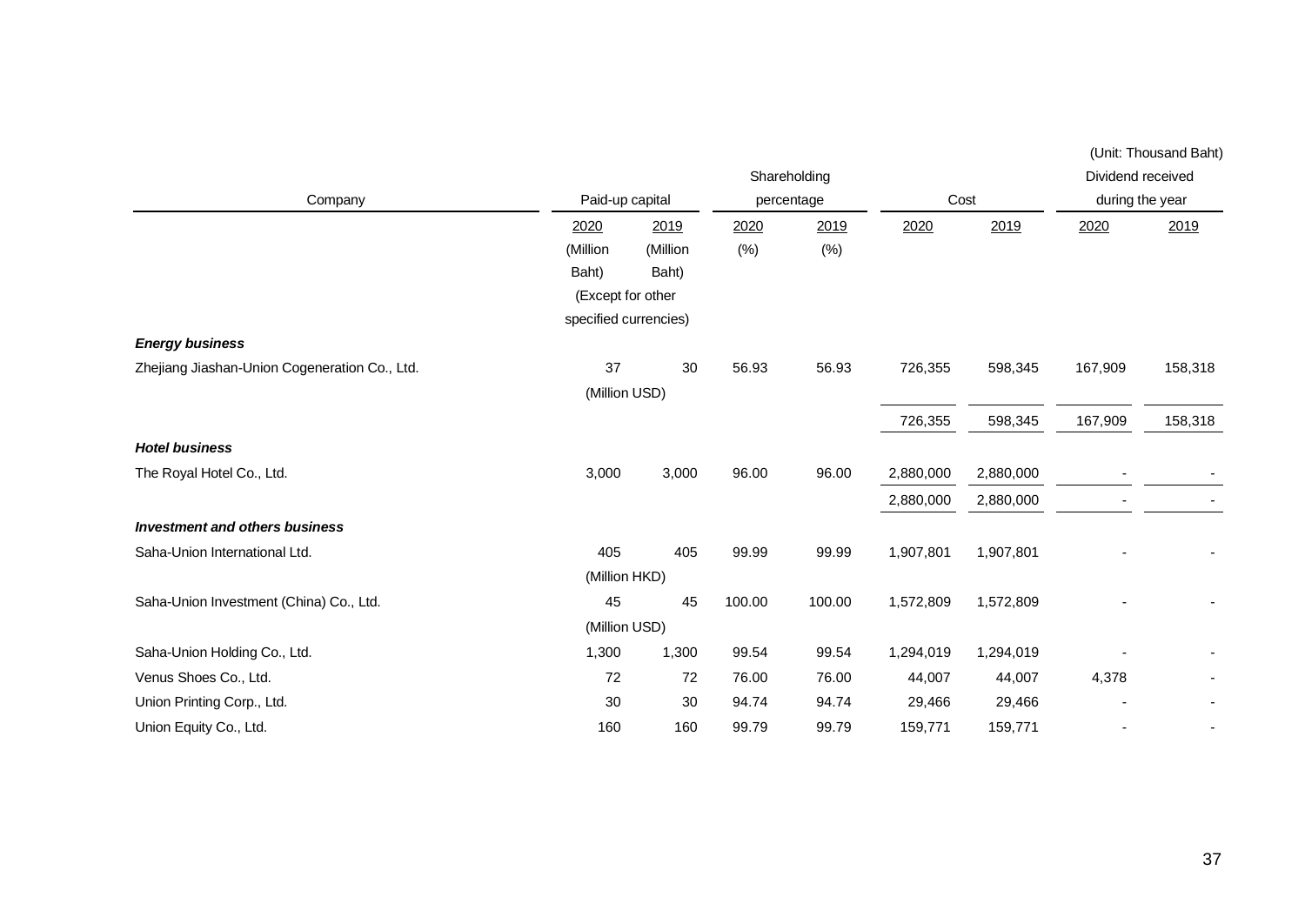|                                                               |                       |          |            |              |            |            |                                      | (Unit: Thousand Baht) |
|---------------------------------------------------------------|-----------------------|----------|------------|--------------|------------|------------|--------------------------------------|-----------------------|
|                                                               |                       |          |            | Shareholding |            |            | Dividend received<br>during the year |                       |
| Company                                                       | Paid-up capital       |          | percentage |              | Cost       |            |                                      |                       |
|                                                               | 2020                  | 2019     | 2020       | 2019         | 2020       | 2019       | 2020                                 | 2019                  |
|                                                               | (Million              | (Million | (%)        | (% )         |            |            |                                      |                       |
|                                                               | Baht)                 | Baht)    |            |              |            |            |                                      |                       |
|                                                               | (Except for other     |          |            |              |            |            |                                      |                       |
|                                                               | specified currencies) |          |            |              |            |            |                                      |                       |
| Investment and others business (continued)                    |                       |          |            |              |            |            |                                      |                       |
| Union Shoes Co., Ltd.                                         | 24                    | 24       | 61.91      | 61.91        | 22,087     | 22,087     | $\overline{\phantom{a}}$             | 3,095                 |
| Union Construction Corp., Ltd.                                | 600                   | 600      | 62.49      | 62.49        | 375,457    | 375,457    | $\overline{\phantom{0}}$             |                       |
| Saha-Union Property Co., Ltd.                                 | 125                   | 125      | 99.99      | 99.99        | 125,000    | 125,000    |                                      |                       |
| Saha-Union Wealth Plus Co., Ltd.                              | 125                   | 125      | 99.99      | 99.99        | 125,000    | 125,000    |                                      |                       |
| Union Nakhon Co., Ltd.                                        | 210                   | 210      | 75.00      | 75.00        | 157,499    | 157,499    | $\overline{\phantom{0}}$             |                       |
|                                                               |                       |          |            |              | 5,812,916  | 5,812,916  | 4,378                                | 3,095                 |
| <b>Total</b>                                                  |                       |          |            |              | 10,570,376 | 10,467,235 | 319,112                              | 439,899               |
| Less: Allowance for impairment of investments in subsidiaries |                       |          |            |              | (559, 753) | (538, 753) |                                      |                       |
| Total investments in subsidiaries - net                       |                       |          |            |              | 10,010,623 | 9,928,482  |                                      |                       |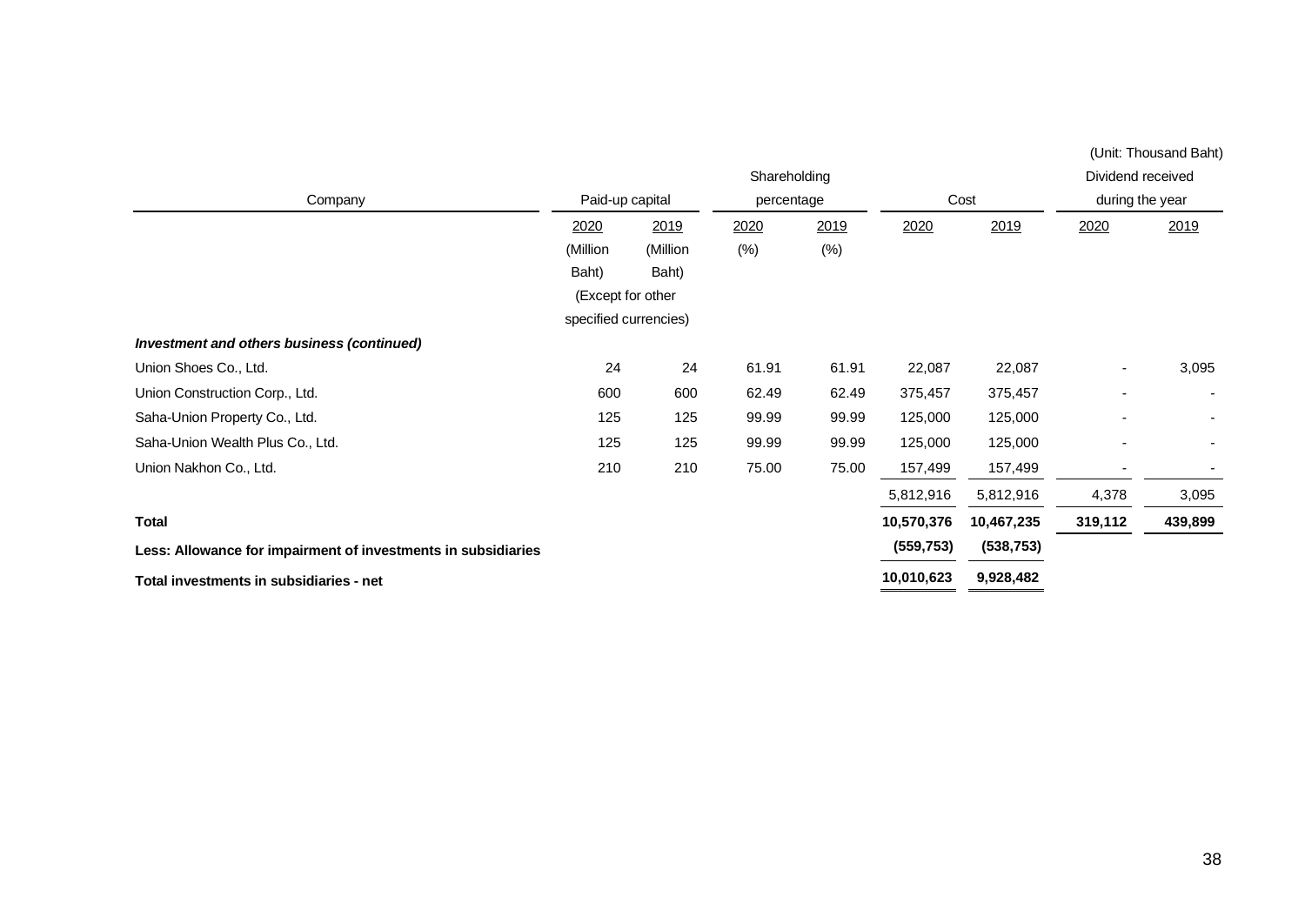# 13.2 Details of investments in subsidiaries that have material non-controlling interests

|                                               | Proportion of equity |                           |      |                           | Profit/loss allocated to |                           | Dividend paid to |                           |  |
|-----------------------------------------------|----------------------|---------------------------|------|---------------------------|--------------------------|---------------------------|------------------|---------------------------|--|
|                                               | interest held by     |                           |      | Accumulated balance of    |                          | non-controlling interests |                  | non-controlling interests |  |
| Company                                       |                      | non-controlling interests |      | non-controlling interests |                          | during the year           | during the year  |                           |  |
|                                               | 2020                 | 2019                      | 2020 | 2019                      | 2020                     | 2019                      | 2020             | 2019                      |  |
|                                               | (%)                  | $(\%)$                    |      |                           |                          |                           |                  |                           |  |
| Union Textile Industries Plc.                 | 48.58                | 48.58                     | 38   | 51                        | (19)                     | (27)                      |                  |                           |  |
| Union Pioneer Plc.                            | 47.27                | 47.27                     | 141  | 113                       | 32                       |                           |                  | 9                         |  |
| Union Plastic Plc.                            | 50.31                | 50.31                     | (25) | (13)                      | (31)                     | (36)                      |                  |                           |  |
| Union Zojirushi Co., Ltd.                     | 49.00                | 49.00                     | 198  | 241                       | (1)                      | 38                        | 37               | 109                       |  |
| Zhejiang Jiashan-Union Cogeneration Co., Ltd. | 24.04                | 24.04                     | 84   | 95                        | 37                       | 80                        | 71               | 67                        |  |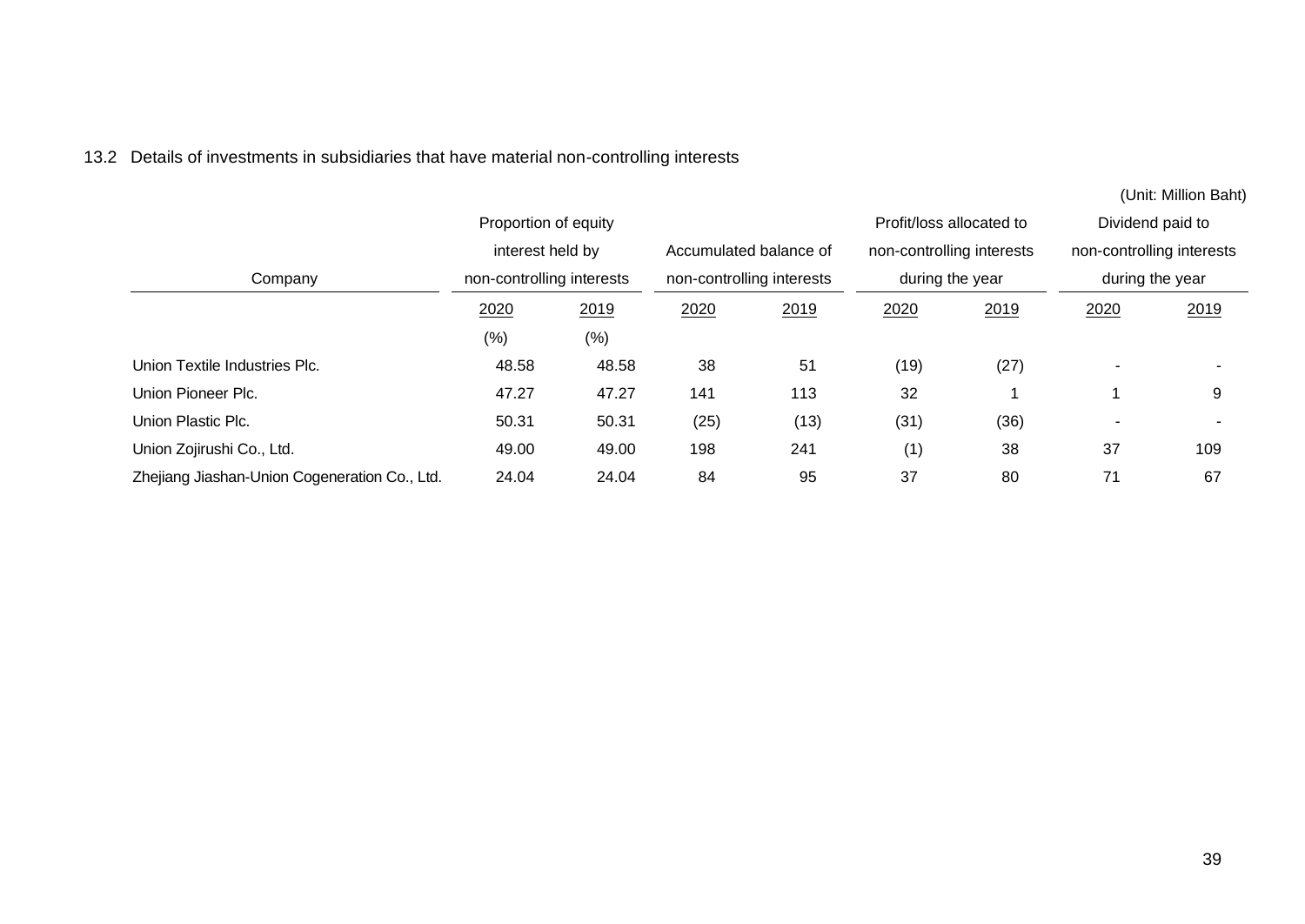# 13.3 Summarised financial information that based on amounts before inter-company elimination about subsidiaries that have material non-controlling.

## **Summarised information about financial position**

(Unit: Million Baht)

|                            |      |                               |                    |      |      | As at 31 December  |       |                           |       |                        |  |
|----------------------------|------|-------------------------------|--------------------|------|------|--------------------|-------|---------------------------|-------|------------------------|--|
|                            |      |                               |                    |      |      |                    |       |                           |       | Zhejiang Jiashan-Union |  |
|                            |      | Union Textile Industries Plc. | Union Pioneer Plc. |      |      | Union Plastic Plc. |       | Union Zojirushi Co., Ltd. |       | Cogeneration Co., Ltd. |  |
|                            | 2020 | 2019                          | 2020               | 2019 | 2020 | 2019               | 2020  | 2019                      | 2020  | 2019                   |  |
| Current assets             | 458  | 438                           | 440                | 353  | 307  | 377                | 399   | 613                       | 564   | 621                    |  |
| Non-current assets         | 747  | 725                           | 121                | 97   | 323  | 251                | 1,050 | 1,292                     | 1,723 | 1,668                  |  |
| <b>Current liabilities</b> | 104  | 32                            | 75                 | 56   | 105  | 112                | 346   | 657                       | 470   | 640                    |  |
| Non-current liabilities    | 85   | 80                            | 81                 | 48   | 46   | 51                 | 109   | 157                       | 326   | 335                    |  |

## **Summarised information about comprehensive income**

|                            |                               |      |                    |      | For the year ended 31 December |      |                           |       |                        |                        |
|----------------------------|-------------------------------|------|--------------------|------|--------------------------------|------|---------------------------|-------|------------------------|------------------------|
|                            |                               |      |                    |      |                                |      |                           |       |                        | Zhejiang Jiashan-Union |
|                            | Union Textile Industries Plc. |      | Union Pioneer Plc. |      | Union Plastic Plc.             |      | Union Zojirushi Co., Ltd. |       | Cogeneration Co., Ltd. |                        |
|                            | 2020                          | 2019 | 2020               | 2019 | 2020                           | 2019 | 2020                      | 2019  | 2020                   | 2019                   |
| Revenue                    | 471                           | 750  | 693                | 563  | 546                            | 713  | 2,151                     | 2,931 | 1,197                  | 1,572                  |
| Profit (loss)              | (38)                          | 96   | 67                 |      | (26)                           | (35) | (20)                      | 76    | 153                    | 331                    |
| Other comprehensive income | (89)                          | (2)  | (7)                | (3)  | (23)                           |      |                           |       | 95                     | (114)                  |
| Total comprehensive income | (127)                         | 94   | 60                 | (2)  | (49)                           | (35) | (20)                      | 76    | 248                    | 217                    |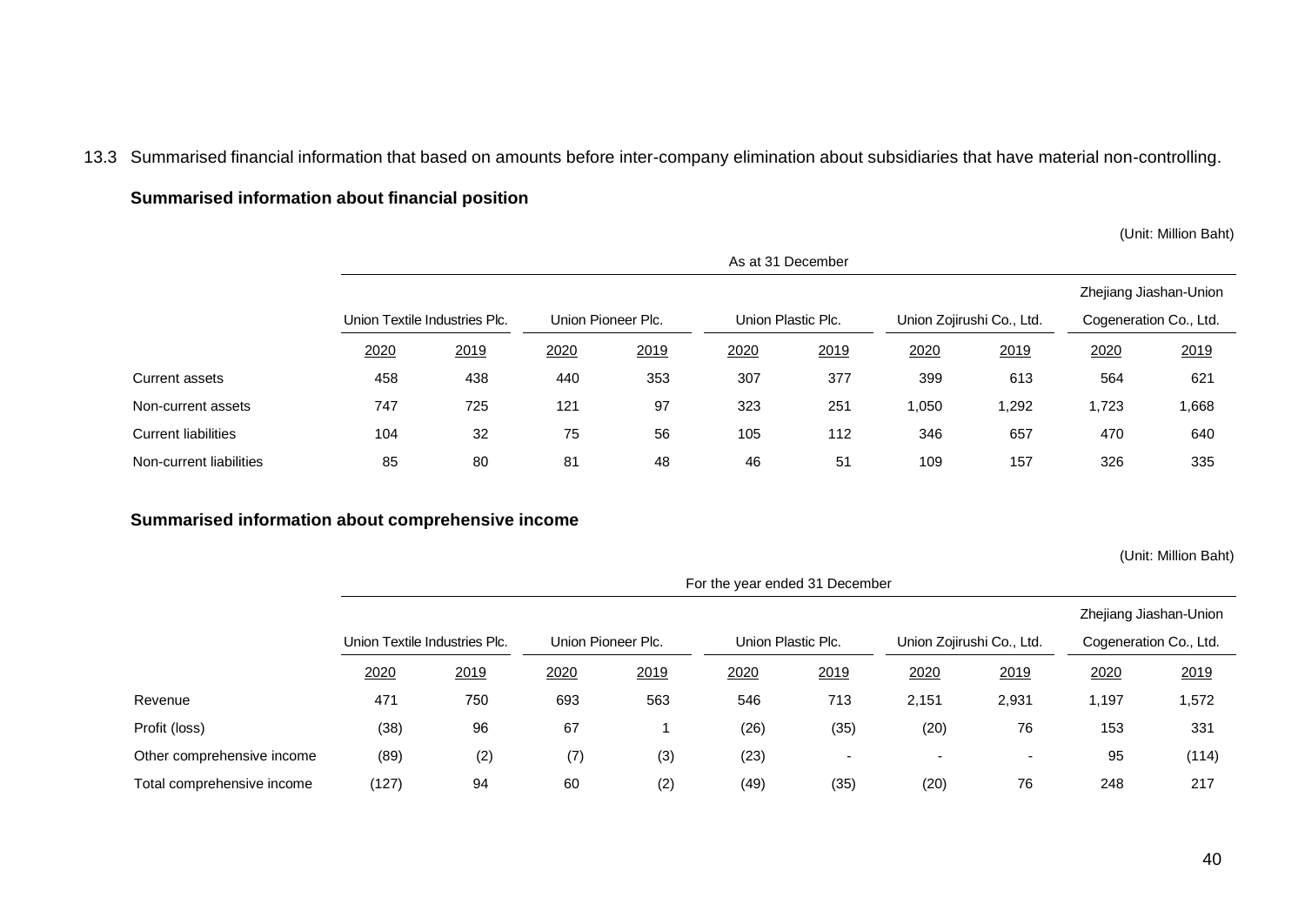## **Summarised information about cash flow**

|                             |                               | For the year ended 31 December |                    |      |                    |                          |                           |       |                        |       |  |
|-----------------------------|-------------------------------|--------------------------------|--------------------|------|--------------------|--------------------------|---------------------------|-------|------------------------|-------|--|
|                             |                               | Zhejiang Jiashan-Union         |                    |      |                    |                          |                           |       |                        |       |  |
|                             | Union Textile Industries Plc. |                                | Union Pioneer Plc. |      | Union Plastic Plc. |                          | Union Zojirushi Co., Ltd. |       | Cogeneration Co., Ltd. |       |  |
|                             | 2020                          | 2019                           | 2020               | 2019 | 2020               | 2019                     | 2020                      | 2019  | 2020                   | 2019  |  |
| Cash flow from (used in)    |                               |                                |                    |      |                    |                          |                           |       |                        |       |  |
| operating activities        | 188                           | (34)                           | 78                 | 50   | (38)               | (29)                     | 455                       | 529   | 315                    | 621   |  |
| Cash flow from (used in)    |                               |                                |                    |      |                    |                          |                           |       |                        |       |  |
| investing activities        | (193)                         | 26                             | (49)               | (5)  | (19)               | (77)                     | (81)                      | (138) | (163)                  | (242) |  |
| Cash flow used in financing |                               |                                |                    |      |                    |                          |                           |       |                        |       |  |
| activities                  |                               |                                | (5)                | (18) |                    | $\overline{\phantom{a}}$ | (374)                     | (391) | (148)                  | (364) |  |
| Net increase (decrease) in  |                               |                                |                    |      |                    |                          |                           |       |                        |       |  |
| cash and cash equivalents   | (5)                           | (8)                            | 24                 | 27   | (57)               | (106)                    |                           |       | 4                      | 15    |  |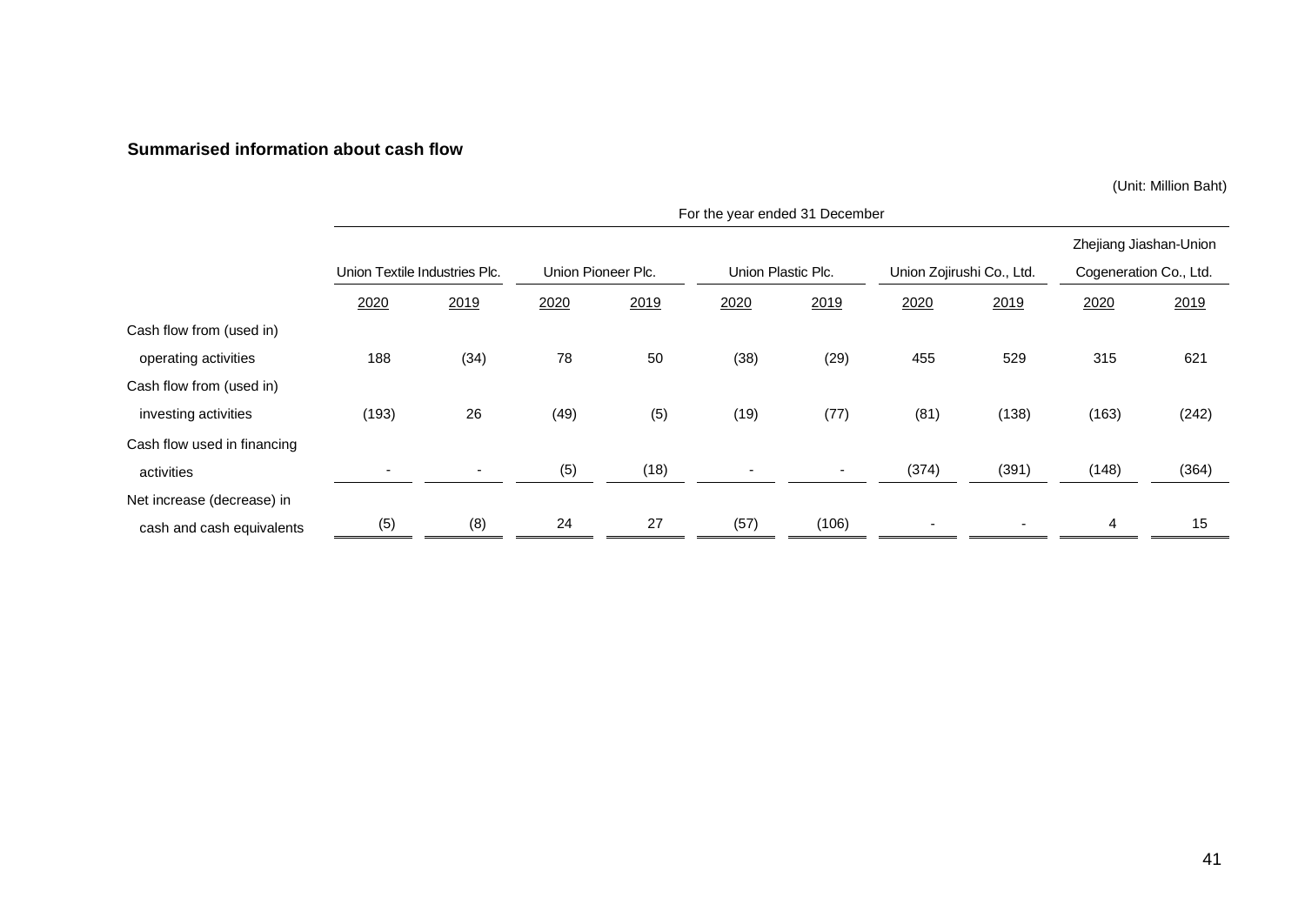During the current year, there were the following significant changes in the investments in subsidiaries accounts.

### *Increase in share capital*

On 27 May 2020, the meeting of Board of Directors of Zhejiang Jiashan-Union Cogeneration Co., Ltd. approved to increase share capital totaling USD 7 million. As a result, the registered and paid-up share capital will increase to USD 37 million and this was registered on 20 July 2020. The Company pay for the share subscription in proportion to existing investments totaling Baht 128 million.

## *Decrease in share capital*

On 1 July 2020, the meeting of Extraordinary General Meeting of Union Garment Co., Ltd. approved to decrease share capital of Baht 50 million (500,000 ordinary shares of Baht 100 per share), to Baht 25 million (500,000 ordinary shares of Baht 50 per share). As a result, the paid-up share capital will decrease to Baht 25 million. The Company received for the deducted share subscription in proportion to existing investments totaling Baht 25 million on 18 August 2020.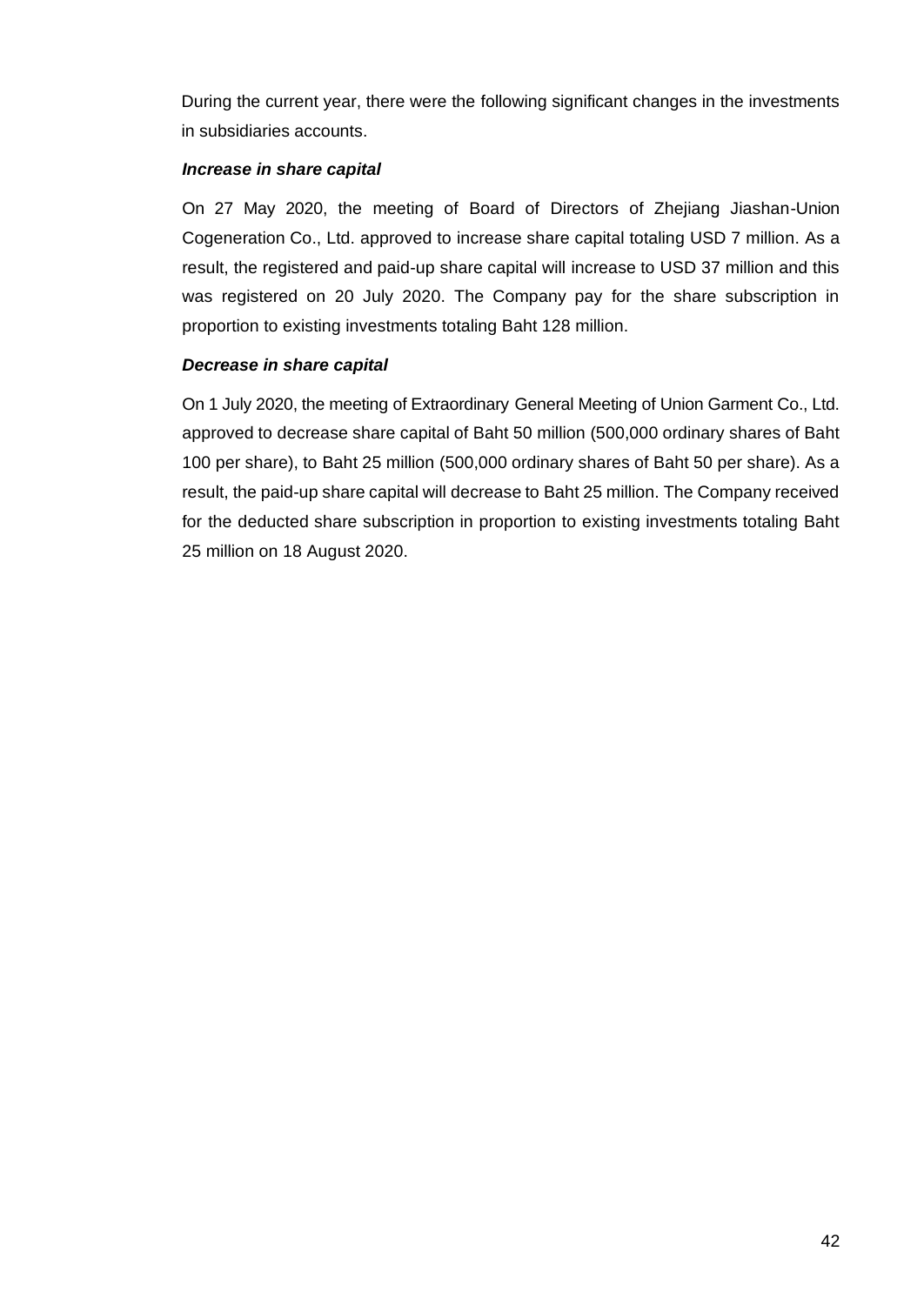## **14. Investments in joint ventures**

## 14.1 Details of investments in joint ventures:

Investments in joint ventures represent investments in entities which are jointly controlled by the Company and other companies. Details of these investments are as follows:

#### **Consolidated financial statements**

|                                                                     |                                          |               |                         |       |           |           |                           | (Unit: Thousand Baht) |
|---------------------------------------------------------------------|------------------------------------------|---------------|-------------------------|-------|-----------|-----------|---------------------------|-----------------------|
|                                                                     |                                          | Country of    |                         |       |           |           | Carrying amounts based on |                       |
| Company                                                             | Nature of business                       | incorporation | Shareholding percentage |       | Cost      |           | equity method             |                       |
|                                                                     |                                          |               | 2020                    | 2019  | 2020      | 2019      | 2020                      | 2019                  |
|                                                                     |                                          |               | (% )                    | (% )  |           |           |                           |                       |
| <b>Textile business</b>                                             |                                          |               |                         |       |           |           |                           |                       |
| Zhejiang Saha-Union Feilun Thread Industries                        | Contract manufacture and distribution of | China         | 57.57                   | 57.57 | 640,940   | 640,940   |                           |                       |
| Co., Ltd.                                                           | textile products                         |               |                         |       |           |           |                           |                       |
|                                                                     |                                          |               |                         |       | 640,940   | 640,940   |                           |                       |
| Plastic, rubber and metal business                                  |                                          |               |                         |       |           |           |                           |                       |
| Union Nifco Co., Ltd.                                               | Manufacture and distribution of plastic  | Thailand      | 50.00                   | 50.00 | 51,559    | 51,559    | 217,615                   | 246,671               |
|                                                                     | parts and molds                          |               |                         |       |           |           |                           |                       |
|                                                                     |                                          |               |                         |       | 51,559    | 51,559    | 217,615                   | 246,671               |
| <b>Energy business</b>                                              |                                          |               |                         |       |           |           |                           |                       |
| Shaoxing Shangyu Hangzhou-Union Cogeneration Power generation       |                                          | China         | 50.00                   | 50.00 | 748,523   | 748,523   | 1,313,544                 | 1,214,301             |
| Co., Ltd.                                                           |                                          |               |                         |       |           |           |                           |                       |
| Yunnan Energy Luliang-Union Cogeneration Co., Ltd. Power generation |                                          | China         | 50.00                   | 50.00 | 445,914   | 445,914   |                           |                       |
|                                                                     |                                          |               |                         |       | 1,194,437 | 1,194,437 | 1,313,544                 | 1,214,301             |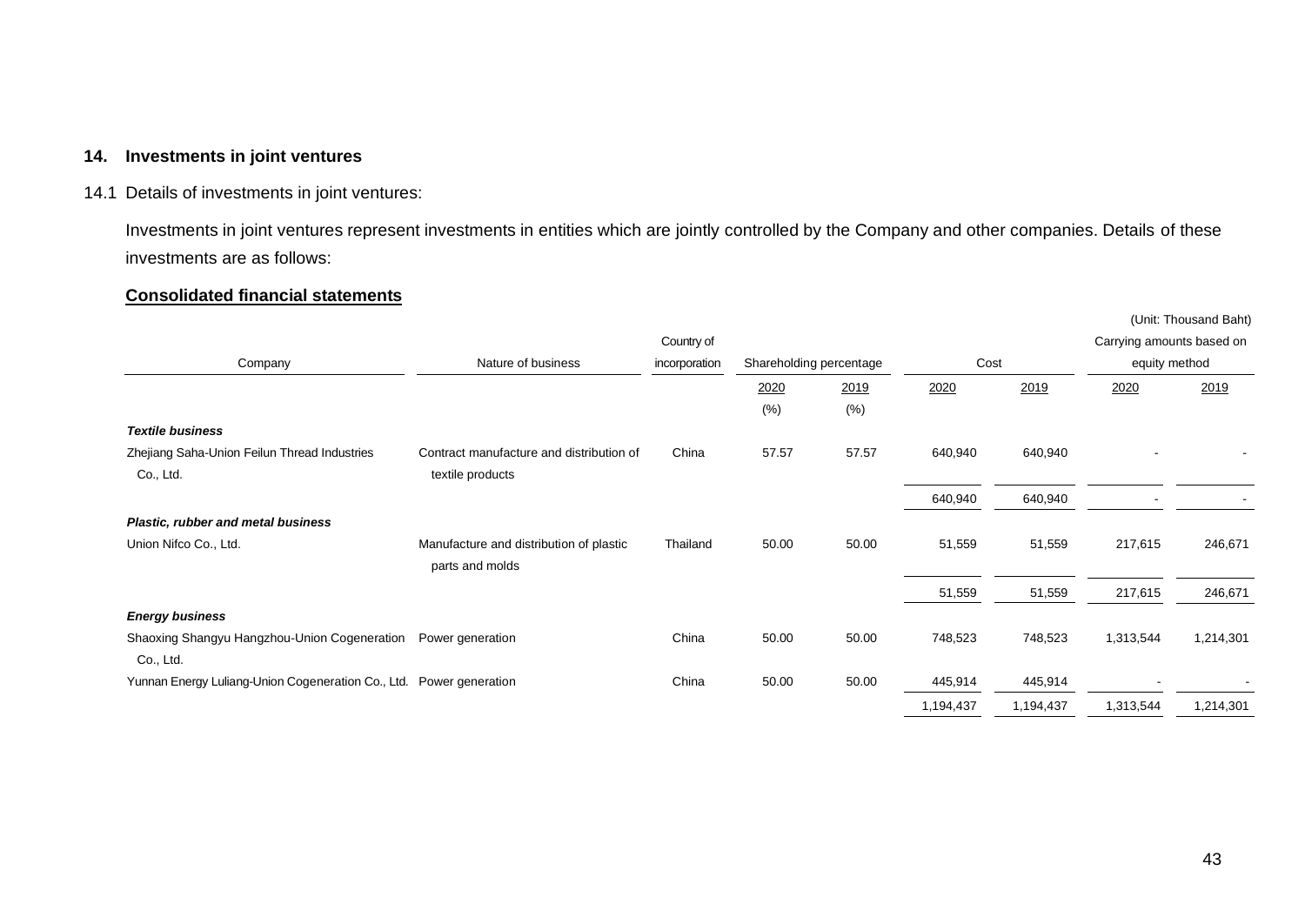|                                     |                                                  |               |       |                         |           |           |                           | (Unit: Thousand Baht) |  |
|-------------------------------------|--------------------------------------------------|---------------|-------|-------------------------|-----------|-----------|---------------------------|-----------------------|--|
|                                     |                                                  | Country of    |       |                         |           |           | Carrying amounts based on |                       |  |
| Company                             | Nature of business                               | incorporation |       | Shareholding percentage |           | Cost      |                           | equity method         |  |
|                                     |                                                  |               | 2020  | 2019                    | 2020      | 2019      | 2020                      | 2019                  |  |
|                                     |                                                  |               | (% )  | (% )                    |           |           |                           |                       |  |
| <b>Hospital business</b>            |                                                  |               |       |                         |           |           |                           |                       |  |
| Sukhumvit 62 Medical Ltd.           | Hospital                                         | Thailand      | 41.83 | 47.21                   | 400,000   | 200,500   | 398,016                   | 200,089               |  |
|                                     |                                                  |               |       |                         | 400,000   | 200,500   | 398,016                   | 200,089               |  |
| Investment and others business      |                                                  |               |       |                         |           |           |                           |                       |  |
| Soldev Co., Ltd.                    | Develop and distribution of computer<br>software | Thailand      | 61.00 | 61.00                   | 2,210     | 2,210     |                           |                       |  |
|                                     |                                                  |               |       |                         | 2,210     | 2,210     |                           |                       |  |
| Liquidation                         |                                                  |               |       |                         |           |           |                           |                       |  |
| Union Universe Co., Ltd.            | Distributor of Grand Slam shirts                 | Thailand      | 49.87 | 49.87                   | 946       | 3,751     | 2,411                     | 5,246                 |  |
|                                     |                                                  |               |       |                         | 946       | 3,751     | 2,411                     | 5,246                 |  |
| Total investments in joint ventures |                                                  |               |       |                         | 2,290,092 | 2,093,397 | 1,931,586                 | 1,666,307             |  |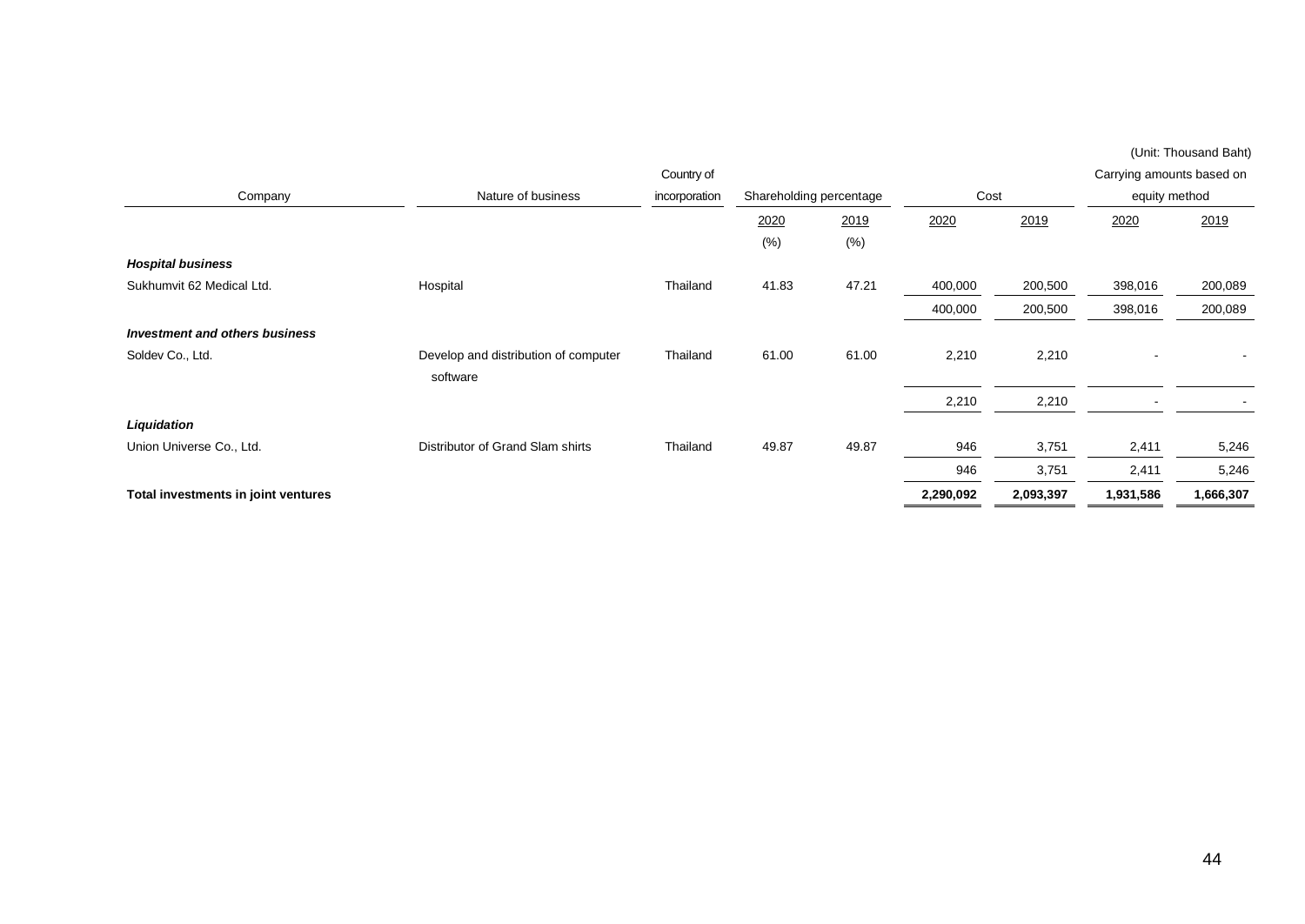## **Separate financial statements**

(Unit: Thousand Baht)

|                                           |                                  |               |                         |       | Allowance for impairment of |           | Carrying amounts based on |                          |                   |         |
|-------------------------------------------|----------------------------------|---------------|-------------------------|-------|-----------------------------|-----------|---------------------------|--------------------------|-------------------|---------|
| Company                                   | Nature of business               | incorporation | Shareholding percentage |       | Cost                        |           | investments               |                          | cost method - net |         |
|                                           |                                  |               | 2020                    | 2019  | 2020                        | 2019      | 2020                      | 2019                     | 2020              | 2019    |
|                                           |                                  |               | (% )                    | (% )  |                             |           |                           |                          |                   |         |
| <b>Textile business</b>                   |                                  |               |                         |       |                             |           |                           |                          |                   |         |
| Zhejiang Saha-Union Feilun Thread         | Contract manufacture and         | China         | 39.59                   | 39.59 | 452,337                     | 452,337   | (452, 337)                | (452, 337)               |                   |         |
| Industries Co., Ltd.                      | distribution of textile products |               |                         |       |                             |           |                           |                          |                   |         |
|                                           |                                  |               |                         |       | 452,337                     | 452,337   | (452, 337)                | (452, 337)               |                   |         |
| Plastic, rubber and metal business        |                                  |               |                         |       |                             |           |                           |                          |                   |         |
| Union Nifco Co., Ltd.                     | Manufacture and distribution of  | Thailand      | 30.00                   | 30.00 | 31,556                      | 31,556    |                           | $\blacksquare$           | 31,556            | 31,556  |
|                                           | plastic parts and molds          |               |                         |       |                             |           |                           |                          |                   |         |
|                                           |                                  |               |                         |       | 31,556                      | 31,556    |                           | $\overline{\phantom{a}}$ | 31,556            | 31,556  |
| <b>Energy business</b>                    |                                  |               |                         |       |                             |           |                           |                          |                   |         |
| Shaoxing Shangyu Hangzhou-Union           | Power generation                 | China         | 25.00                   | 25.00 | 374,416                     | 374,416   |                           |                          | 374,416           | 374,416 |
| Cogeneration Co., Ltd.                    |                                  |               |                         |       |                             |           |                           |                          |                   |         |
| Yunnan Energy Luliang-Union Cogeneration  | Power generation                 | China         | 40.00                   | 40.00 | 417,271                     | 417,271   | (417, 271)                | (417, 271)               |                   |         |
| Co., Ltd.                                 |                                  |               |                         |       |                             |           |                           |                          |                   |         |
|                                           |                                  |               |                         |       | 791,687                     | 791,687   | (417, 271)                | (417, 271)               | 374,416           | 374,416 |
| <b>Hospital business</b>                  |                                  |               |                         |       |                             |           |                           |                          |                   |         |
| Sukhumvit 62 Medical Ltd.                 | Hospital                         | Thailand      | 41.83                   | 47.21 | 400,000                     | 200,500   |                           | $\overline{\phantom{a}}$ | 400,000           | 200,500 |
|                                           |                                  |               |                         |       | 400,000                     | 200,500   |                           | $\blacksquare$           | 400,000           | 200,500 |
| Liquidation                               |                                  |               |                         |       |                             |           |                           |                          |                   |         |
| Union Universe Co., Ltd.                  | Distributor of Grand Slam shirts | Thailand      | 49.87                   | 49.87 | 946                         | 3,751     |                           | $\blacksquare$           | 946               | 3,751   |
|                                           |                                  |               |                         |       | 946                         | 3,751     |                           | $\blacksquare$           | 946               | 3,751   |
| Total investments in joint ventures - net |                                  |               |                         |       | 1,676,526                   | 1,479,831 | (869, 608)                | (869, 608)               | 806,918           | 610,223 |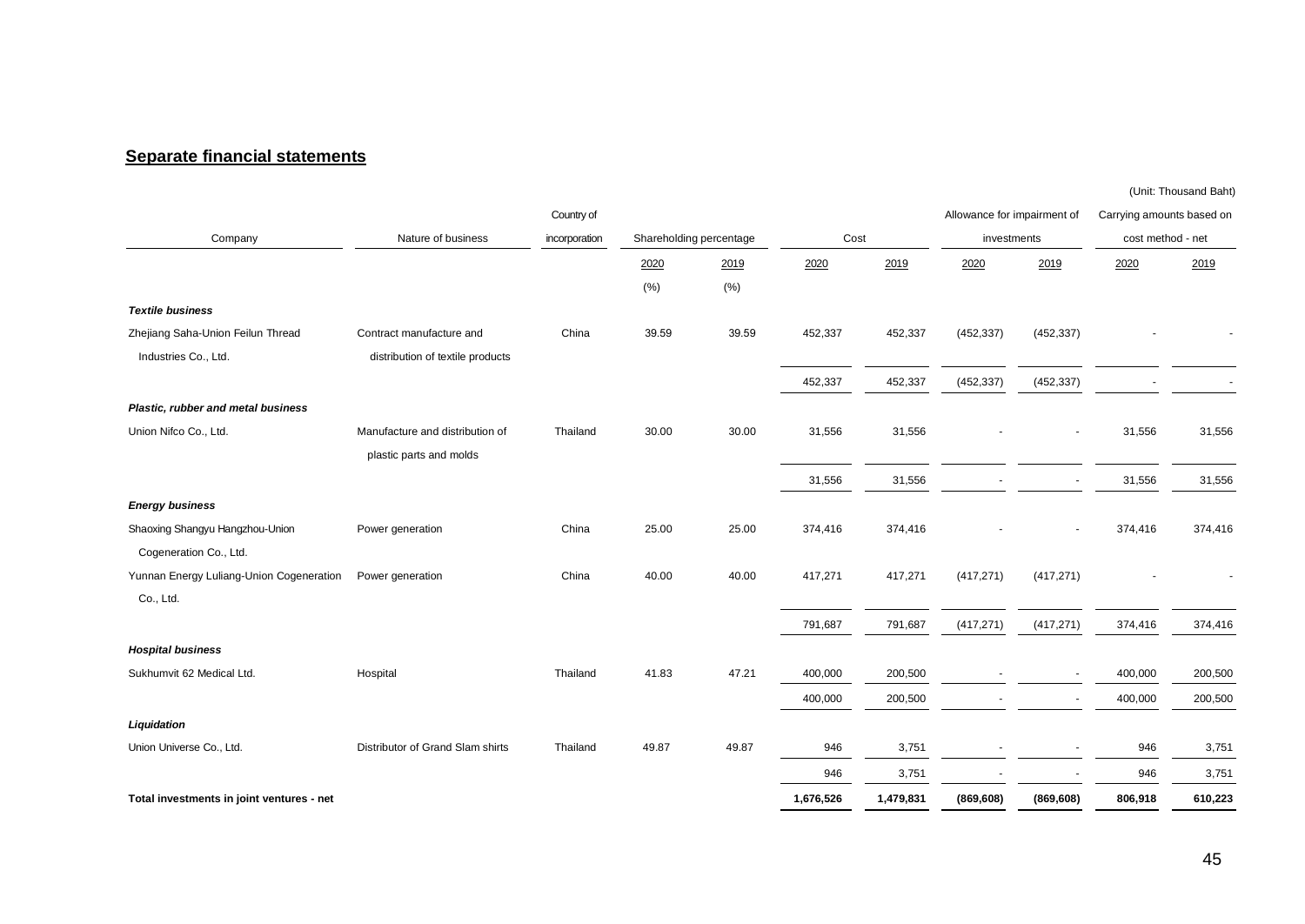## 14.2 Share of comprehensive income and dividend received

During the years, the Company recognised its share of comprehensive income from investments in the joint ventures in the consolidated financial statements and dividend income in the separate financial statements as follows:

|          |         |                                                                               |                                          |                                                                                              | (Unit: Thousand Baht)                              |  |
|----------|---------|-------------------------------------------------------------------------------|------------------------------------------|----------------------------------------------------------------------------------------------|----------------------------------------------------|--|
|          |         |                                                                               |                                          |                                                                                              |                                                    |  |
|          |         |                                                                               |                                          |                                                                                              |                                                    |  |
|          |         |                                                                               |                                          |                                                                                              |                                                    |  |
|          |         |                                                                               |                                          | during the year                                                                              |                                                    |  |
| 2020     | 2019    | 2020                                                                          | 2019                                     | 2020                                                                                         | 2019                                               |  |
|          |         |                                                                               |                                          |                                                                                              |                                                    |  |
| 67,838   | 92,563  | (6, 145)                                                                      | 98                                       | 54,454                                                                                       | 55,174                                             |  |
| 67,838   | 92,563  | (6, 145)                                                                      | 98                                       | 54,454                                                                                       | 55,174                                             |  |
|          |         |                                                                               |                                          |                                                                                              |                                                    |  |
| 430,641  | 443,091 | 87,871                                                                        | (120, 311)                               | 211,877                                                                                      | 143,731                                            |  |
| 430,641  | 443,091 | 87,871                                                                        | (120, 311)                               | 211,877                                                                                      | 143,731                                            |  |
|          |         |                                                                               |                                          |                                                                                              |                                                    |  |
| (1, 573) | (459)   |                                                                               |                                          |                                                                                              |                                                    |  |
| (1, 573) | (459)   |                                                                               |                                          |                                                                                              |                                                    |  |
|          |         |                                                                               |                                          |                                                                                              |                                                    |  |
| (1,615)  | 82      |                                                                               |                                          |                                                                                              |                                                    |  |
| (1,615)  | 82      |                                                                               |                                          |                                                                                              |                                                    |  |
|          |         |                                                                               |                                          |                                                                                              |                                                    |  |
| (10)     |         |                                                                               |                                          | 19                                                                                           |                                                    |  |
| (10)     |         |                                                                               |                                          | 19                                                                                           |                                                    |  |
| 495,281  | 535,277 | 81,726                                                                        | (120, 213)                               | 266,350                                                                                      | 198,905                                            |  |
|          |         | Share of profit/loss from<br>investments in joint ventures<br>during the year | <b>Consolidated financial statements</b> | Share of other comprehensive<br>income from investments in<br>joint ventures during the year | Separate financial statements<br>Dividend received |  |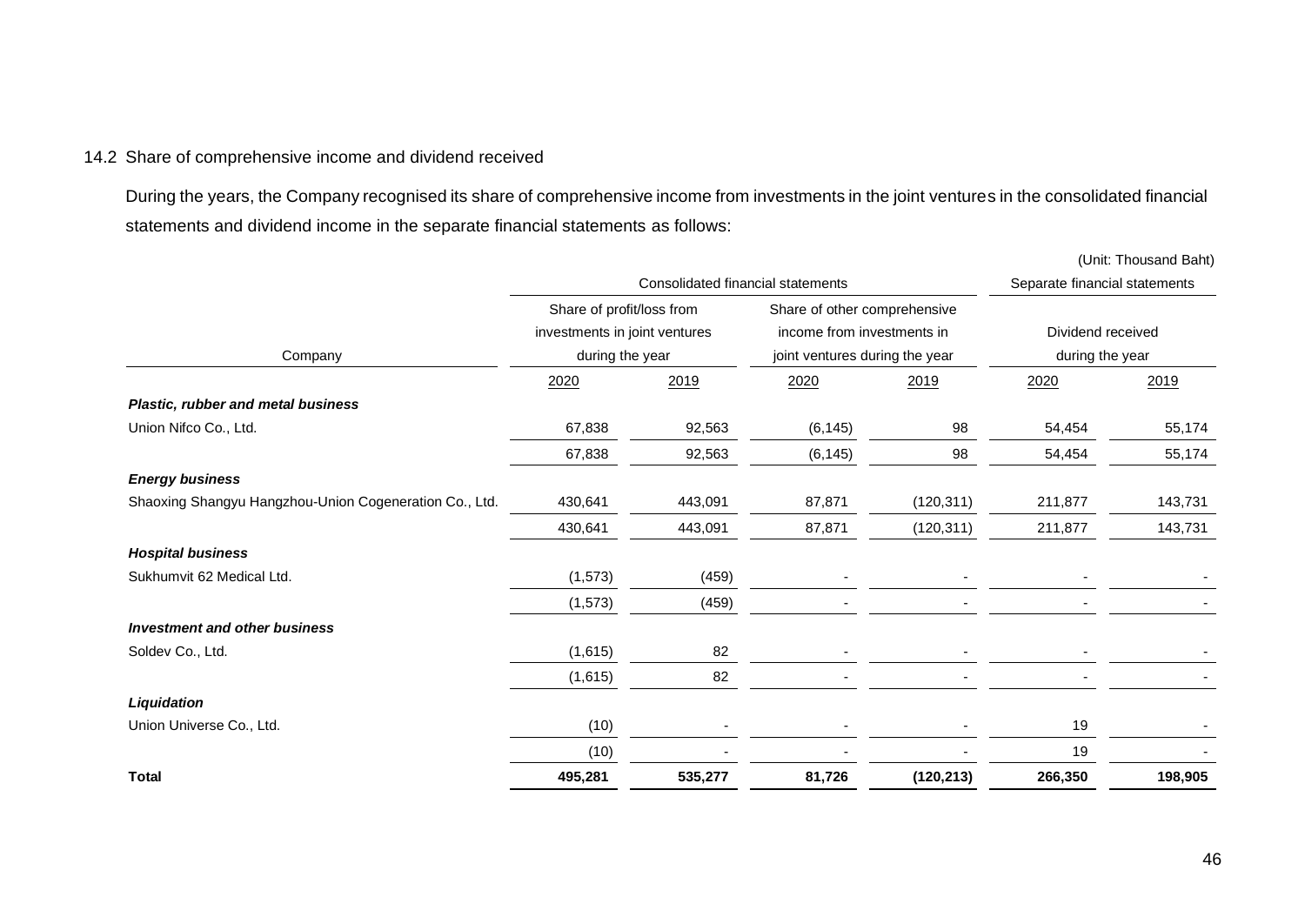#### 14.3 Summarised financial information about material joint ventures

#### **Summarised information about financial position**

|                                    |                       |       |                        |       | (Unit: Million Baht) |       |  |  |
|------------------------------------|-----------------------|-------|------------------------|-------|----------------------|-------|--|--|
|                                    |                       |       | Shaoxing Shangyu       |       |                      |       |  |  |
|                                    |                       |       | Hangzhou-Union         |       | Sukhumvit 62         |       |  |  |
| Financial position                 | Union Nifco Co., Ltd. |       | Cogeneration Co., Ltd. |       | Medical Ltd.         |       |  |  |
|                                    | 2020                  | 2019  | 2020                   | 2019  | 2020                 | 2019  |  |  |
| <b>Current assets</b>              | 565                   | 609   | 1,265                  | 1,089 | 310                  | 80    |  |  |
| Non-current assets                 | 161                   | 161   | 2,277                  | 2,228 | 685                  | 358   |  |  |
| <b>Current liabilities</b>         | 227                   | 218   | 907                    | 856   | 36                   | 10    |  |  |
| Non-current liabilities            | 64                    | 58    |                        | 25    | $\overline{7}$       |       |  |  |
| <b>Net assets</b>                  | 435                   | 494   | 2,635                  | 2,436 | 952                  | 428   |  |  |
| Shareholding percentage (%)        | 50.00                 | 50.00 | 50.00                  | 50.00 | 41.83                | 47.21 |  |  |
| <b>Share of net assets</b>         | 218                   | 247   | 1,318                  | 1,218 | 398                  | 202   |  |  |
| Elimination entries                |                       |       | (4)                    | (4)   |                      | (2)   |  |  |
| Carrying amounts of joint ventures |                       |       |                        |       |                      |       |  |  |
| based on equity method             | 218                   | 247   | 1,314<br>1,214         |       | 398                  | 200   |  |  |

### **Summarised information about comprehensive income**

|                            |                       |       | Shaoxing Shangyu       |       |              |      |  |
|----------------------------|-----------------------|-------|------------------------|-------|--------------|------|--|
|                            |                       |       | Hangzhou-Union         |       | Sukhumvit 62 |      |  |
| Comprehensive income       | Union Nifco Co., Ltd. |       | Cogeneration Co., Ltd. |       | Medical Ltd. |      |  |
|                            | 2020                  | 2019  | 2020                   | 2019  | 2020         | 2019 |  |
| Revenue                    | 948                   | 1.173 | 3.744                  | 3,836 |              | 2    |  |
| Profit (loss)              | 135                   | 185   | 861                    | 886   | (4)          | (1)  |  |
| Other comprehensive income | (12)                  | ۰     | 176                    | (241) |              |      |  |
| Total comprehensive income | 123                   | 185   | 1.037                  | 645   | (4)          | (1)  |  |

#### *Additional call up in share capital*

During the year, Sukhumvit 62 Medical Ltd. approved the second and the third call for payment of the remaining share capital of Baht 25 per share, totaling Baht 209.31 million per time. As a result, the registered and paid-up share capital will increase to Baht 847.25 million. The Company pay for the share subscription in proportion to existing investments totaling Baht 199.5 million on 27 February 2020 and 31 August 2020.

In the fourth quarter, the Extraordinary General Meeting of Shareholders of Sukhumvit 62 Medical Ltd. No. 1/2020, approved an increase in the registered share capital amounting to Baht 109 million. The Company had no intention of paying for the share capital, resulting in the slight decrease in the shareholding percentage.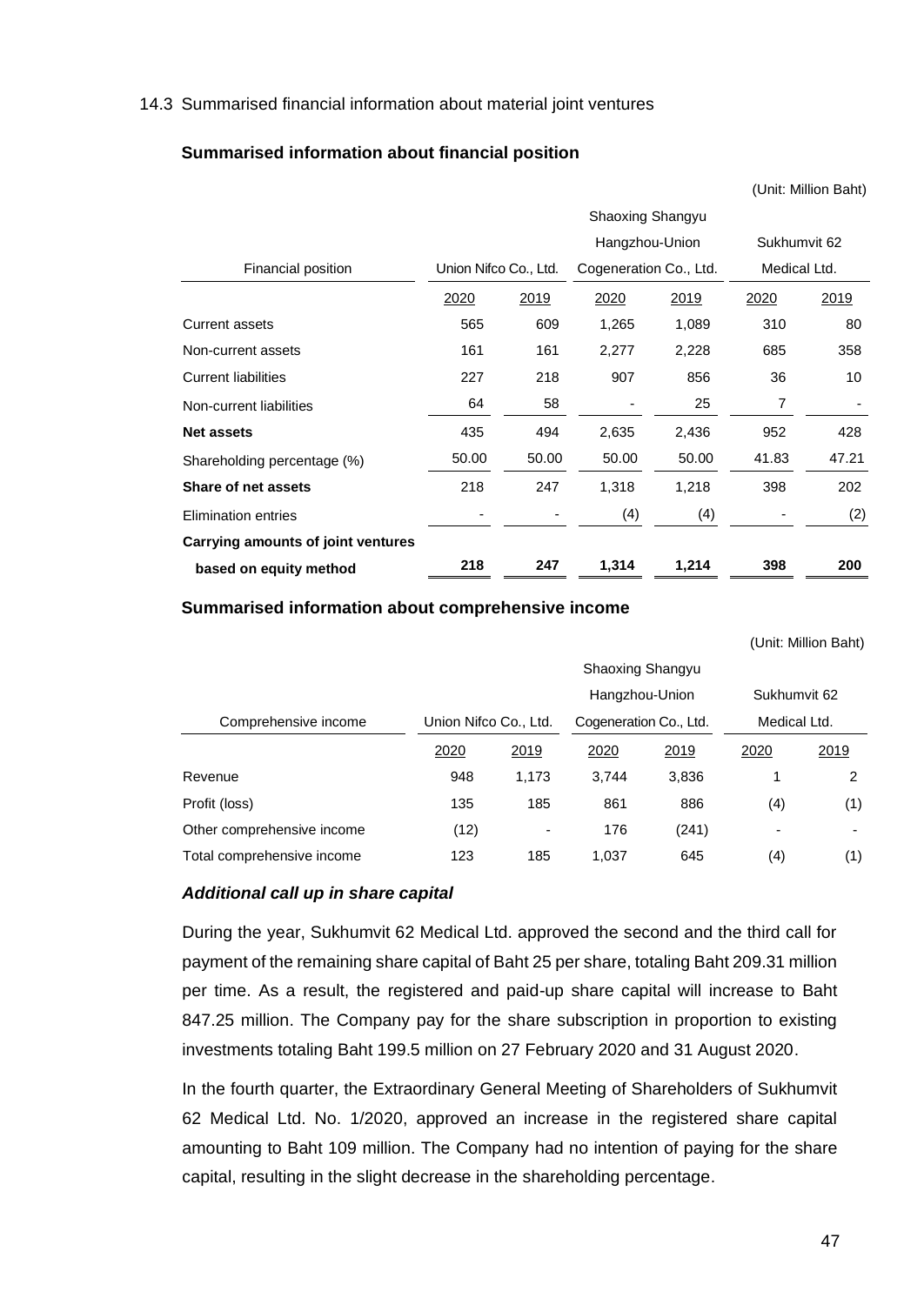#### **15. Investments in associates**

#### 15.1 Details of material associates:

#### **Consolidated financial statements**

#### Company Company Nature of business Country of incorporation Shareholding percentage Cost Carrying amounts based on equity method 2020 2019 2020 2019 2020 2019  $(%)$  (%) *Textile business* Union Spinning Mills Co., Ltd. Co., Ltd. Manufacture and distribution of thread Thailand 51.99 51.99 46,563 46,563 67,879 77,510 Others (3 companies) 2,550 2,550 83,003 74,493 49,113 49,113 150,882 152,003 *Plastic, rubber and metal business* Union Thai-Nichiban Co., Ltd. Manufacture of adhesive paper, corrugated adhesive paper, clear tape and OPP tape Thailand 40.29 40.29 19,320 19,320 174,491 172,240 19,320 19,320 174,491 172,240 *Hospital business* Navavej International Plc. Hospital Thailand 30.00 405,000 405,000 326,584 353,210 405,000 405,000 326,584 353,210 *Investment and others business* Taixing Union Zond Chemicals Co., Ltd. Manufacture of Phthalic anhydride and Fumaric acid and associated products China 29.65 29.65 273,029 273,029 207,811 216,678 Jiangsu Zhonglian-Union Carpet Co., Ltd. **Manufacture of automotive carpets** China 35.00 35.00 353,054 353,054 250,757 226,280 Uni-Fibre Co., Ltd. Investment Thailand 62.35 62.35 79,598 79,598 747,507 748,022 Union Thread Industries Co., Ltd. Investment Thailand 36.89 35.99 51,861 51,861 906,652 870,448 Union Industries Corp., Ltd. **Investment and real estate rental** Thailand 29.46 29.46 43,328 43,328 499,967 475,910

48

(Unit: Thousand Baht)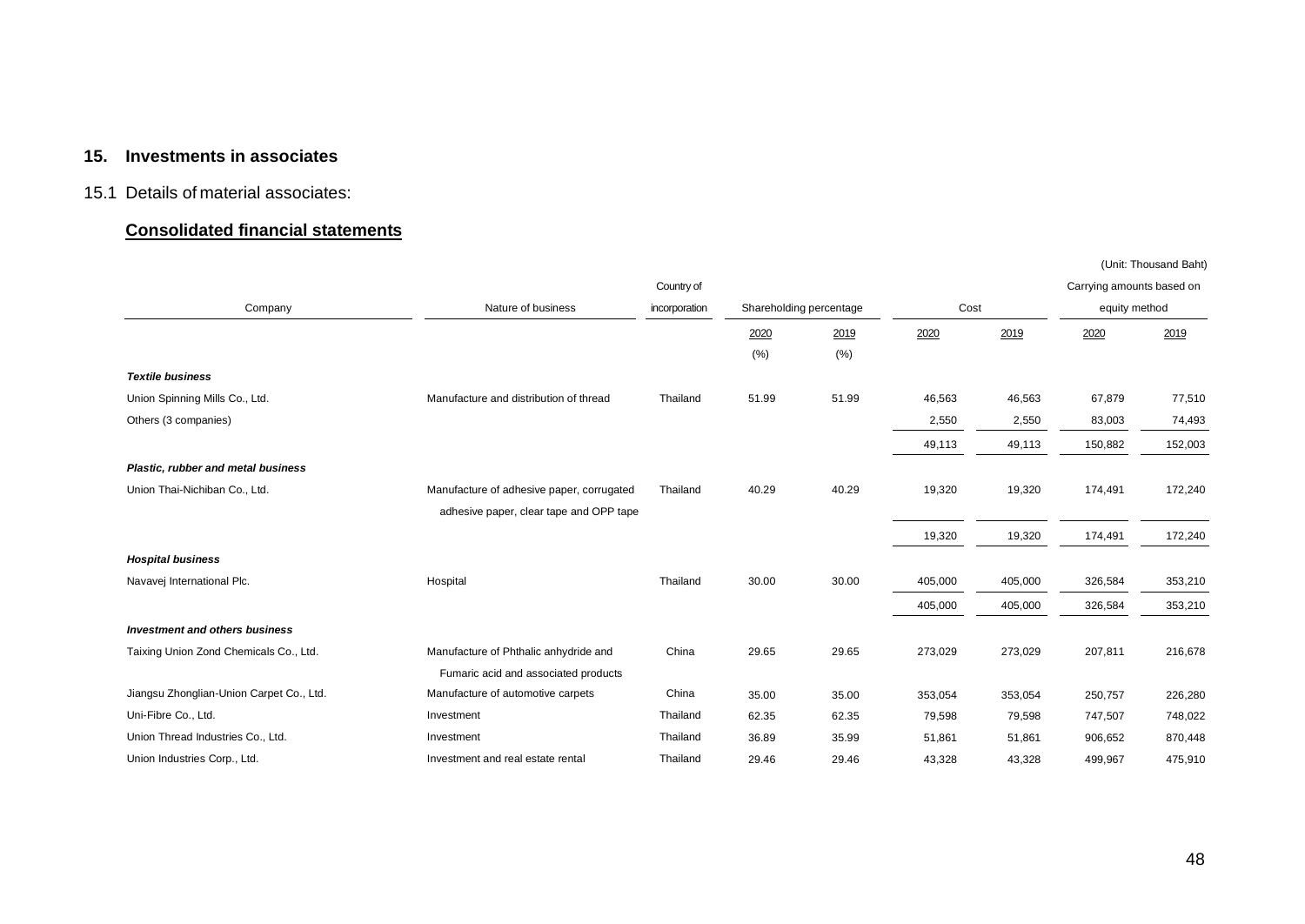|                                                            |                    | Country of    |                          |       |           |                          | Carrying amounts based on |           |
|------------------------------------------------------------|--------------------|---------------|--------------------------|-------|-----------|--------------------------|---------------------------|-----------|
| Company                                                    | Nature of business | incorporation | Shareholding percentage  |       | Cost      |                          | equity method             |           |
|                                                            |                    |               | 2020                     | 2019  | 2020      | 2019                     | 2020                      | 2019      |
|                                                            |                    |               | (% )                     | (% )  |           |                          |                           |           |
| Investment and others business (continued)                 |                    |               |                          |       |           |                          |                           |           |
| Union Business Management Co., Ltd.                        | Investment         | Thailand      | 37.54                    | 37.54 | 94,999    | 94,999                   | 237,067                   | 224,354   |
| (51.10 percent owned by Union Thread Industries Co., Ltd., |                    |               |                          |       |           |                          |                           |           |
| 18.99 percent by Union Textile Industries Plc.             |                    |               |                          |       |           |                          |                           |           |
| and 0.50 percent by Union Industries Corp., Ltd.)          |                    |               |                          |       |           |                          |                           |           |
| Zhuji-Union Real Estate Co., Ltd.                          | Investment         | China         | 25.00                    | 25.00 | 180,032   | 180,032                  | 179,567                   | 147,053   |
| Union Asset Holdings Corp., Ltd. and its subsidiaries      | Investment         | Thailand      | $\overline{\phantom{a}}$ |       |           | $\overline{\phantom{a}}$ | 3,649                     | 3,765     |
| (82.67 percent owned by Uni-Fibre Co., Ltd.)               |                    |               |                          |       |           |                          |                           |           |
| Others (17 companies)                                      |                    |               |                          |       | 213,352   | 213,352                  | 66,248                    | 48,554    |
| (2019: 14 companies)                                       |                    |               |                          |       |           |                          |                           |           |
|                                                            |                    |               |                          |       | 1,289,253 | 1,289,253                | 3,099,225                 | 2,961,064 |
| <b>Total investments in associates</b>                     |                    |               |                          |       | 1,762,686 | 1,762,686                | 3,751,182                 | 3,638,517 |

(Unit: Thousand Baht)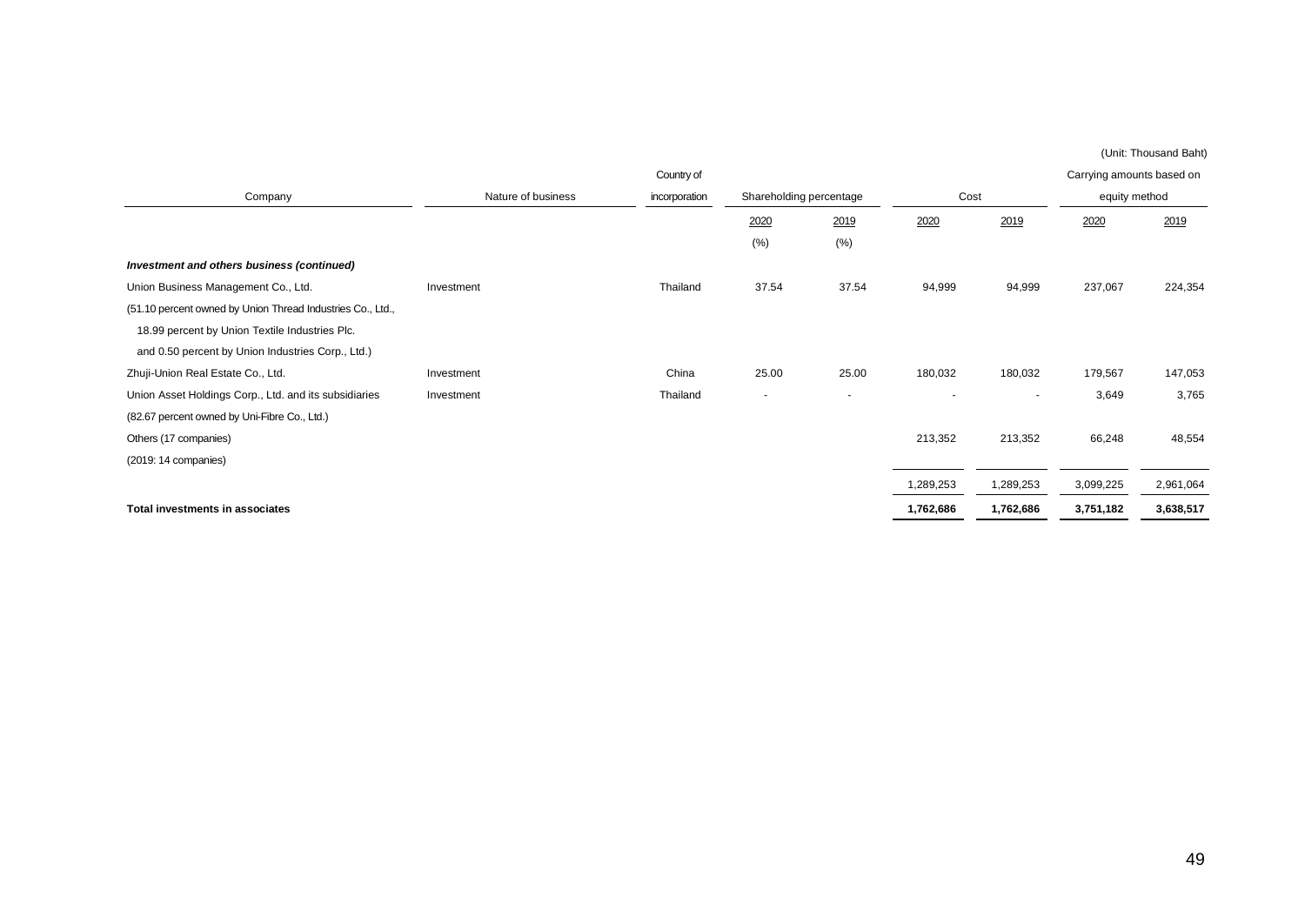## **Separate financial statements**

|                                        |                                       |               |                         |       |           |           |                             |                          |                           | (Unit: Thousand Baht) |
|----------------------------------------|---------------------------------------|---------------|-------------------------|-------|-----------|-----------|-----------------------------|--------------------------|---------------------------|-----------------------|
|                                        |                                       | Country of    |                         |       |           |           | Allowance for impairment of |                          | Carrying amounts based on |                       |
| Company                                | Nature of business                    | incorporation | Shareholding percentage |       | Cost      |           | investments                 |                          | cost method - net         |                       |
|                                        |                                       |               | 2020                    | 2019  | 2020      | 2019      | 2020                        | 2019                     | 2020                      | 2019                  |
|                                        |                                       |               | (%)                     | (% )  |           |           |                             |                          |                           |                       |
| <b>Textile business</b>                |                                       |               |                         |       |           |           |                             |                          |                           |                       |
| Union Micronclean Co., Ltd.            | Manufacture and distribution of       | Thailand      | 25.00                   | 25.00 | 1,251     | 1,251     |                             |                          | 1,251                     | 1,251                 |
|                                        | anti-electrostatic and dust clothing  |               |                         |       |           |           |                             |                          |                           |                       |
| Union Spinning Mills Co., Ltd.         | Manufacture and distribution of       | Thailand      | 25.00                   | 25.00 | 46,563    | 46,563    |                             |                          | 46,563                    | 46,563                |
|                                        | thread                                |               |                         |       |           |           |                             |                          |                           |                       |
|                                        |                                       |               |                         |       | 47,814    | 47,814    |                             |                          | 47,814                    | 47,814                |
| Plastic, rubber and metal business     |                                       |               |                         |       |           |           |                             |                          |                           |                       |
| Union Thai-Nichiban Co., Ltd.          | Manufacture of adhesive paper,        | Thailand      | 40.29                   | 40.29 | 19,320    | 19,320    |                             |                          | 19,320                    | 19,320                |
|                                        | corrugated adhesive paper, clear      |               |                         |       |           |           |                             |                          |                           |                       |
|                                        | tape and OPP tape                     |               |                         |       |           |           |                             |                          |                           |                       |
|                                        |                                       |               |                         |       | 19,320    | 19,320    |                             |                          | 19,320                    | 19,320                |
| <b>Hospital Business</b>               |                                       |               |                         |       |           |           |                             |                          |                           |                       |
| Navavej International Plc.             | Hospital                              | Thailand      | 30.00                   | 30.00 | 405,000   | 405,000   |                             | $\blacksquare$           | 405,000                   | 405,000               |
|                                        |                                       |               |                         |       | 405,000   | 405,000   |                             | $\blacksquare$           | 405,000                   | 405,000               |
| Investment and other business          |                                       |               |                         |       |           |           |                             |                          |                           |                       |
| Taixing Union Zond Chemicals Co., Ltd. | Manufacture of Phthalic anhydride and | China         | 23.85                   | 23.85 | 218,958   | 218,958   | (32, 129)                   | (32, 129)                | 186,829                   | 186,829               |
|                                        | Fumaric acid and associated           |               |                         |       |           |           |                             |                          |                           |                       |
|                                        | products                              |               |                         |       |           |           |                             |                          |                           |                       |
| Jiangsu Zhonglian-Union Carpet         | Manufacture of automotive carpets     | China         | 25.00                   | 25.00 | 249,239   | 249,239   | (57,000)                    | $\overline{\phantom{a}}$ | 192,239                   | 249,239               |
| Co., Ltd.                              |                                       |               |                         |       |           |           |                             |                          |                           |                       |
| Uni-Fibre Co., Ltd.                    | Investment                            | Thailand      | 26.87                   | 26.87 | 56,038    | 56,038    |                             | $\overline{\phantom{a}}$ | 56,038                    | 56,038                |
| Union Thread Industries Co., Ltd.      | Investment                            | Thailand      | 24.90                   | 24.90 | 51,861    | 51,861    |                             | $\overline{\phantom{a}}$ | 51,861                    | 51,861                |
| Union Industries Corp., Ltd.           | Investment and real estate rental     | Thailand      | 24.90                   | 24.90 | 43,328    | 43,328    |                             | $\blacksquare$           | 43,328                    | 43,328                |
| Others (2 companies)                   |                                       |               |                         |       | 20,851    | 20,851    | (547)                       | (547)                    | 20,304                    | 20,304                |
|                                        |                                       |               |                         |       | 640,275   | 640,275   | (89, 676)                   | (32, 676)                | 550,599                   | 607,599               |
| Total investments in associates - net  |                                       |               |                         |       | 1,112,409 | 1,112,409 | (89, 676)                   | (32, 676)                | 1,022,733                 | 1,079,733             |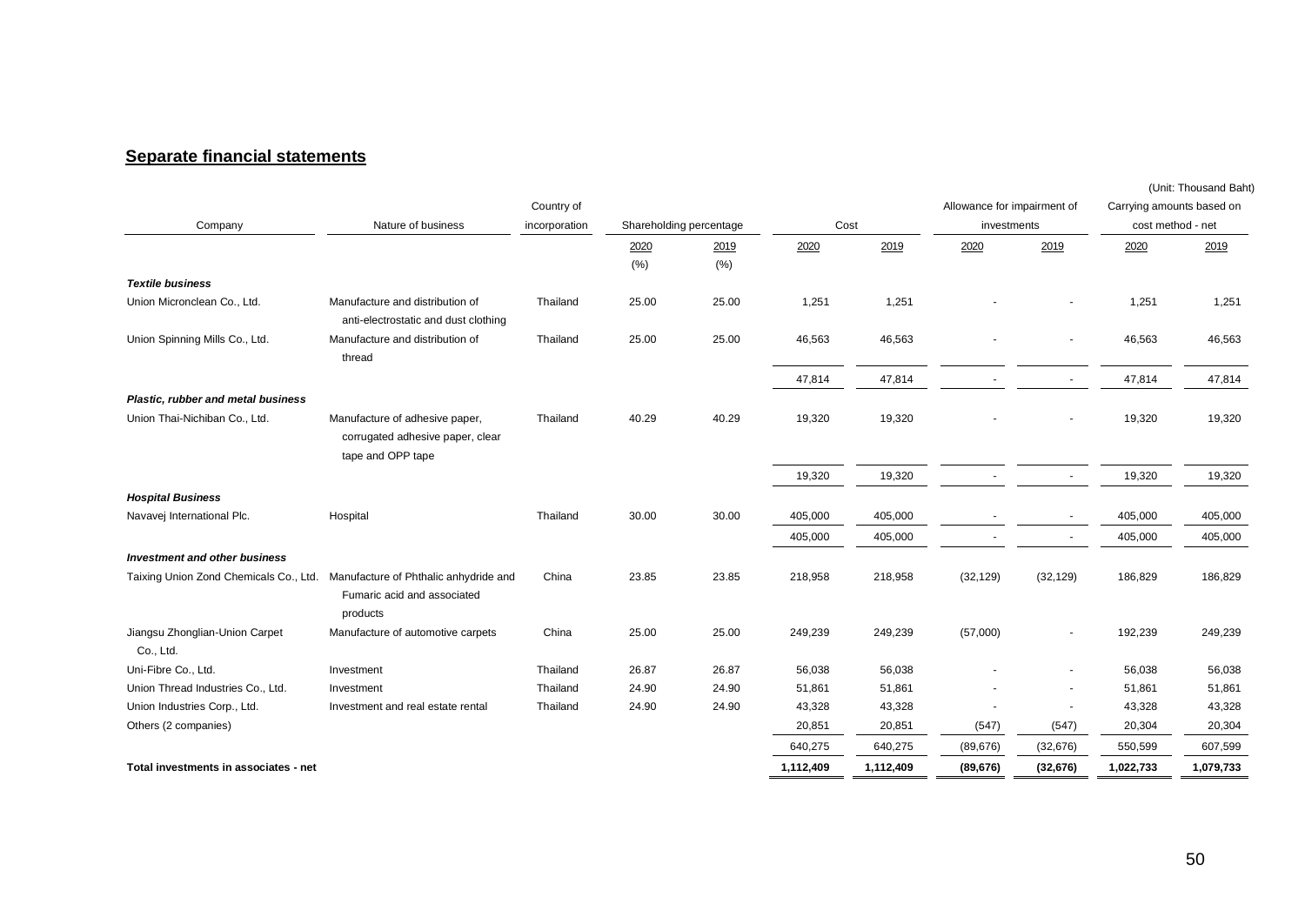## 15.2 Share of comprehensive income and dividend received in material associates

During the years, the Company has recognised its share of profit/loss from investments in associates in the consolidated financial statements and dividend income in the separate financial statements as follows:

|                                          |                                          |                                   |                                           |           |                                   | (Unit: Thousand Baht) |
|------------------------------------------|------------------------------------------|-----------------------------------|-------------------------------------------|-----------|-----------------------------------|-----------------------|
|                                          |                                          | Consolidated financial statements | Separate financial statements             |           |                                   |                       |
|                                          | Share of profit/loss from investments in |                                   | Share of other comprehensive income from  |           |                                   |                       |
| Company                                  | associates during the year               |                                   | investments in associates during the year |           | Dividend received during the year |                       |
|                                          | 2020                                     | 2019                              | 2020                                      | 2019      | 2020                              | 2019                  |
| <b>Textile business</b>                  |                                          |                                   |                                           |           |                                   |                       |
| Union Spinning Mills Co., Ltd.           | (7,920)                                  | (9,797)                           | (1,653)                                   | (58)      |                                   |                       |
| Others (3 companies)                     | 11,915                                   | 5,260                             | (727)                                     | (1, 199)  | 1,250                             | 2,250                 |
|                                          | 3,995                                    | (4, 537)                          | (2,380)                                   | (1, 257)  | 1,250                             | 2,250                 |
| Plastic, rubber and metal business       |                                          |                                   |                                           |           |                                   |                       |
| Union Thai-Nichiban Co., Ltd.            | 30,643                                   | 26,925                            | (1,520)                                   | 79        | 26,952                            | 34,927                |
|                                          | 30,643                                   | 26,925                            | (1,520)<br>79                             |           | 26,952                            | 34,927                |
| <b>Hospital business</b>                 |                                          |                                   |                                           |           |                                   |                       |
| Navavej International Plc.               | (26, 626)                                | (30, 114)                         |                                           |           |                                   |                       |
|                                          | (26, 626)                                | (30, 114)                         | $\overline{\phantom{0}}$                  |           |                                   |                       |
| <b>Investment and others business</b>    |                                          |                                   |                                           |           |                                   |                       |
| Taixing Union Zond Chemicals Co., Ltd.   | (22, 786)                                | (19,626)                          | 13,919                                    | (21, 385) |                                   |                       |
| Jiangsu Zhonglian-Union Carpet Co., Ltd. | 8,443                                    | (48, 241)                         | 16,033                                    | (24, 898) |                                   |                       |
| Uni-Fibre Co., Ltd.                      | (153)                                    | 13,393                            | (362)                                     | (26)      |                                   |                       |
| Union Thread Industries Co., Ltd.        | 49,179                                   | 24,479                            | (1,262)                                   | (2, 456)  | 8,963                             | 8,963                 |
| Union Industries Corp., Ltd.             | 19,825                                   | 11,571                            | (25)                                      | (1, 921)  | 6,723                             | 6,723                 |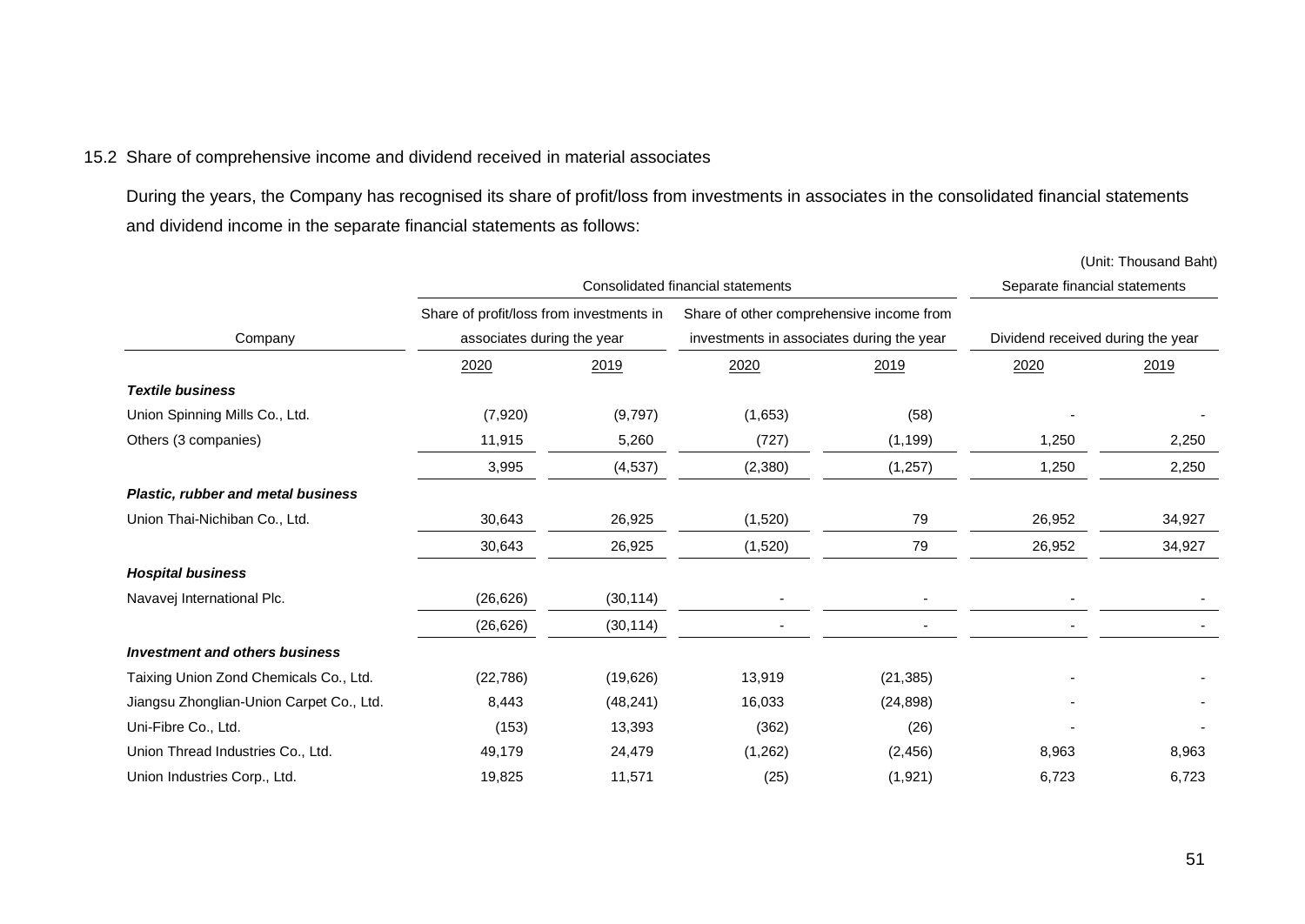#### (Unit: Thousand Baht)

|         |           | Separate financial statements                                                  |                                           |                                                                                               |                                           |  |
|---------|-----------|--------------------------------------------------------------------------------|-------------------------------------------|-----------------------------------------------------------------------------------------------|-------------------------------------------|--|
|         |           |                                                                                |                                           |                                                                                               |                                           |  |
|         |           |                                                                                |                                           |                                                                                               |                                           |  |
|         |           |                                                                                |                                           |                                                                                               | 2019                                      |  |
|         |           |                                                                                |                                           |                                                                                               |                                           |  |
| 12,666  | 23,627    | 48                                                                             | (1, 498)                                  |                                                                                               |                                           |  |
| 22,686  | (10,212)  | 9,828                                                                          | (14, 513)                                 |                                                                                               |                                           |  |
| (1,898) | 2,499     | (264)                                                                          | (270)                                     |                                                                                               |                                           |  |
| 20,063  | (2,505)   | 11,321                                                                         | (14, 856)                                 |                                                                                               |                                           |  |
|         |           |                                                                                |                                           |                                                                                               |                                           |  |
| 108,025 | (5,015)   | 49,236                                                                         | (81, 823)                                 | 15,686                                                                                        | 15,686                                    |  |
| 116,037 | (12, 741) | 45,336                                                                         | (83,001)                                  | 43,888                                                                                        | 52,863                                    |  |
|         | 2020      | Share of profit/loss from investments in<br>associates during the year<br>2019 | Consolidated financial statements<br>2020 | Share of other comprehensive income from<br>investments in associates during the year<br>2019 | Dividend received during the year<br>2020 |  |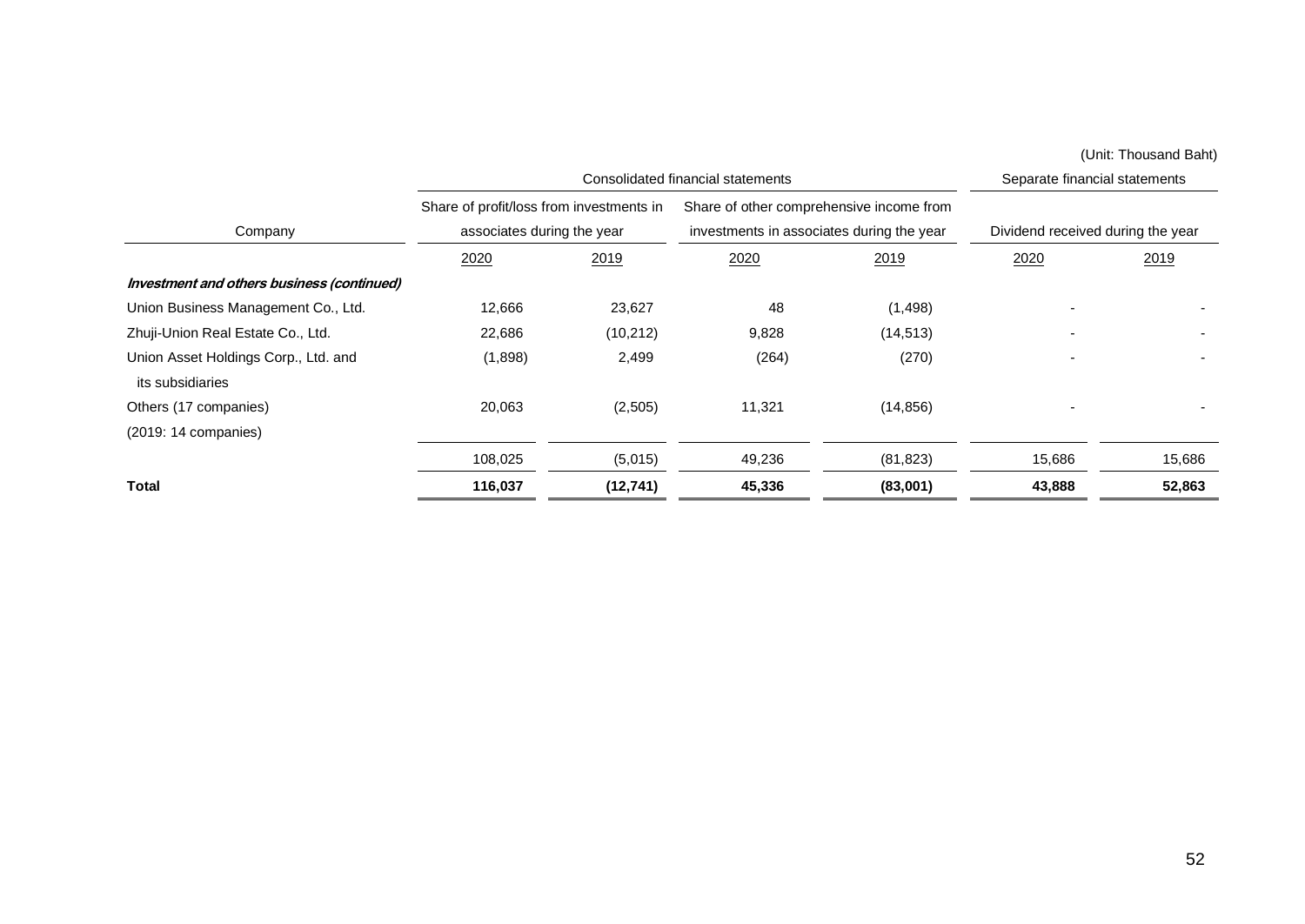## 15.3 Summarised financial information of material associates

# **Summarised information about financial position**

|                                        |      |                       |                |                    |              |                            |                |                |       |            |              |                |       |                     |              |                            |                     | (Unit: Million Baht) |  |
|----------------------------------------|------|-----------------------|----------------|--------------------|--------------|----------------------------|----------------|----------------|-------|------------|--------------|----------------|-------|---------------------|--------------|----------------------------|---------------------|----------------------|--|
|                                        |      |                       |                |                    |              |                            |                |                |       |            |              |                |       | Share of net assets |              |                            | Carrying amounts of |                      |  |
|                                        |      |                       |                |                    |              |                            | Non-current    |                |       |            | Shareholding |                |       | based on equity     |              |                            | associates based on |                      |  |
| Company                                |      | <b>Current assets</b> |                | Non-current assets |              | <b>Current liabilities</b> |                | liabilities    |       | Net assets |              | percentage (%) |       | method              |              | <b>Elimination entries</b> |                     | equity method        |  |
|                                        | 2020 | 2019                  | 2020           | 2019               | 2020         | 2019                       | 2020           | 2019           | 2020  | 2019       | 2020         | 2019           | 2020  | 2019                | 2020         | 2019                       | 2020                | 2019                 |  |
| <b>Textile business</b>                |      |                       |                |                    |              |                            |                |                |       |            |              |                |       |                     |              |                            |                     |                      |  |
| Union Spinning Mills Co., Ltd.         | 218  | 226                   | 60             | 60                 | 28           | 20                         | 16             | 13             | 234   | 253        | 51.99        | 51.99          | 122   | 132                 | (54)         | (54)                       | 68                  | 78                   |  |
| Others (3 companies)                   | 659  | 632                   | 325            | 236                | 75           | 81                         | 130            | 136            | 779   | 651        |              |                | 207   | 174                 | (124)        | (100)                      | 83                  | 74                   |  |
| Plastic, rubber and metal business     |      |                       |                |                    |              |                            |                |                |       |            |              |                |       |                     |              |                            |                     |                      |  |
| Union Thai-Nichiban Co., Ltd.          | 431  | 442                   | 90             | 93                 | 54           | 77                         | 34             | 30             | 433   | 428        | 40.29        | 40.29          | 174   | 172                 |              |                            | 174                 | 172                  |  |
| <b>Hospital business</b>               |      |                       |                |                    |              |                            |                |                |       |            |              |                |       |                     |              |                            |                     |                      |  |
| Navavej International Plc.             | 70   | 90                    | 3,008          | 2,040              | 330          | 14                         | 1,647          | 939            | 1,101 | 1,177      | 30.00        | 30.00          | 330   | 353                 | (4)          |                            | 326                 | 353                  |  |
| <b>Investment and other business</b>   |      |                       |                |                    |              |                            |                |                |       |            |              |                |       |                     |              |                            |                     |                      |  |
| Taixing Union Zond Chemicals Co., Ltd. | 457  | 375                   | 663            | 672                | 427          | 324                        |                |                | 693   | 723        | 29.65        | 29.65          | 205   | 214                 | 3            | 2                          | 208                 | 216                  |  |
| Jiangsu Zhonglian-Union Carpet         | 472  | 472                   | 817            | 777                | 578          | 608                        |                |                | 711   | 641        | 35.00        | 35.00          | 249   | 224                 | $\mathbf{2}$ | 2                          | 251                 | 226                  |  |
| Co., Ltd.                              |      |                       |                |                    |              |                            |                |                |       |            |              |                |       |                     |              |                            |                     |                      |  |
| Uni-Fibre Co., Ltd.                    | 3    | 11                    | 1,252          | 1,252              | 25           | 33                         |                | $\blacksquare$ | 1,230 | 1,230      | 62.35        | 62.35          | 767   | 767                 | (19)         | (19)                       | 748                 | 748                  |  |
| Union Thread Industries Co., Ltd.      | 265  | 383                   | 2,155          | 2,110              | 3            | $\overline{4}$             | 135            | 189            | 2,282 | 2,300      | 36.89        | 35.99          | 842   | 828                 | 65           | 43                         | 907                 | 871                  |  |
| Union Industries Corp., Ltd.           | 313  | 587                   | 1,510          | 1,293              | $\mathbf{1}$ | 37                         | 75             | 110            | 1,747 | 1,733      | 29.46        | 29.46          | 515   | 511                 | (15)         | (35)                       | 500                 | 476                  |  |
| Union Business Management Co., Ltd.    | 3    | $\overline{2}$        | 1,040          | 1,102              | 65           | 100                        | 102            | 158            | 876   | 846        | 37.54        | 37.54          | 329   | 318                 | (92)         | (94)                       | 237                 | 224                  |  |
| Zhuji-Union Real Estate Co., Ltd.      | 983  | 1,169                 | $\overline{2}$ | $\overline{2}$     | 267          | 583                        | $\blacksquare$ |                | 718   | 588        | 25.00        | 25.00          | 180   | 147                 |              |                            | 180                 | 147                  |  |
| Union Asset Holdings Corp., Ltd.       | 345  | 430                   | 2,635          | 2,361              | -1           |                            |                |                | 2,979 | 2,787      |              |                | 1,200 | 1,122               | (1,206)      | (1, 127)                   | (6)                 | (5)                  |  |
| and its subsidiaries                   |      |                       |                |                    |              |                            |                |                |       |            |              |                |       |                     |              |                            |                     |                      |  |
| Others (17 companies)                  | 600  | 638                   | 1,246          | 880                | 297          | 363                        | 23             | 14             | 1,526 | 1,141      |              |                | 473   | 353                 | (410)        | (305)                      | 63                  | 48                   |  |
| (2019: 14 companies)                   |      |                       |                |                    |              |                            |                |                |       |            |              |                |       |                     |              |                            |                     |                      |  |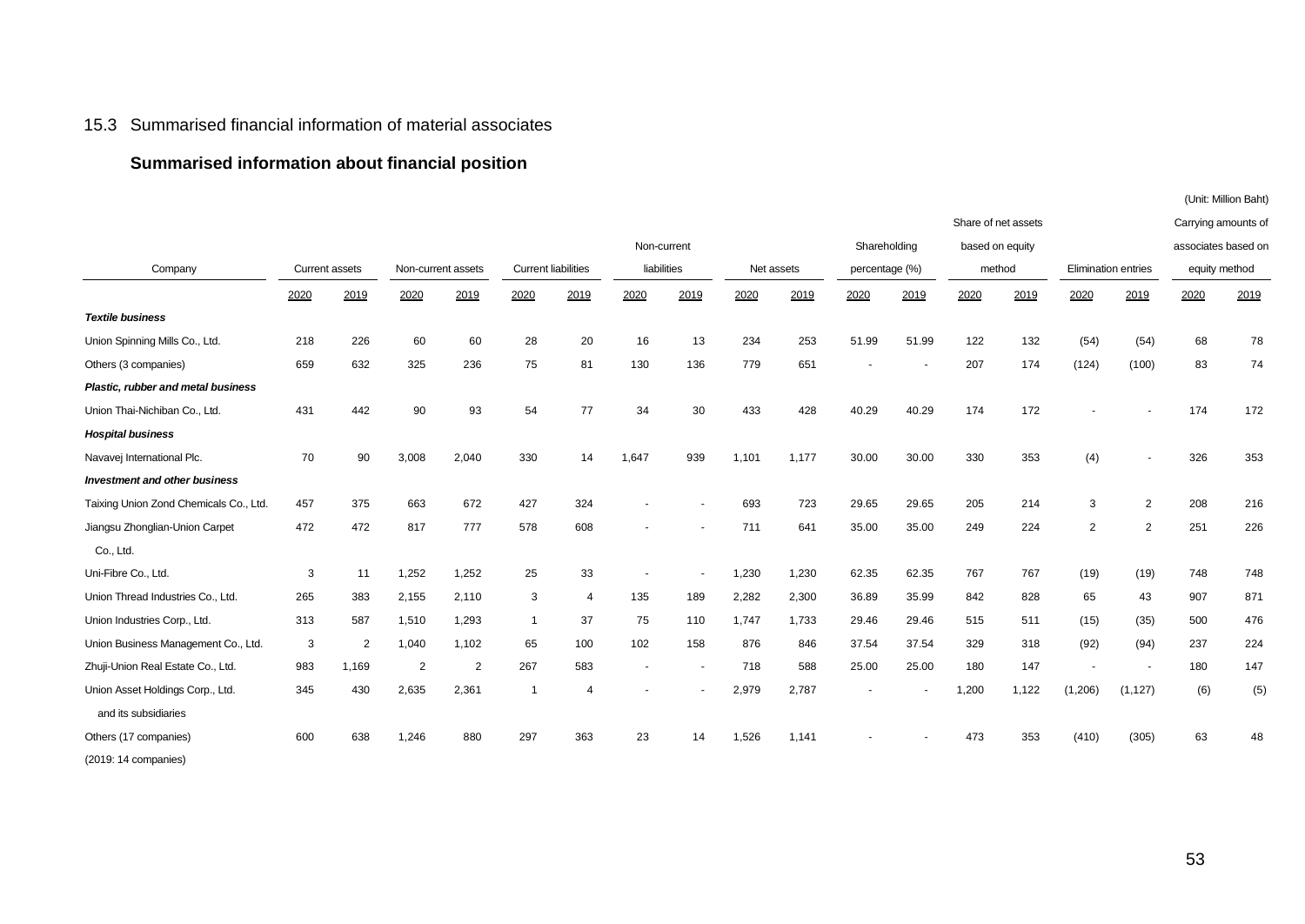## **Summarised information about comprehensive income**

|                                                       |                |                |                          |               |                            |      |                            | (Unit: Million Baht) |
|-------------------------------------------------------|----------------|----------------|--------------------------|---------------|----------------------------|------|----------------------------|----------------------|
| Company                                               |                | Revenue        |                          | Profit (loss) | Other comprehensive income |      | Total comprehensive income |                      |
|                                                       | 2020           | 2019           | 2020                     | 2019          | 2020                       | 2019 | 2020                       | 2019                 |
| <b>Textile business</b>                               |                |                |                          |               |                            |      |                            |                      |
| Union Spinning Mills Co., Ltd.                        | 264            | 355            | (15)                     | (19)          | (3)                        |      | (18)                       | (19)                 |
| Others (3 companies)                                  | 671            | 718            | 34                       | 6             | (1)                        |      | 33                         | 6                    |
| Plastic, rubber and metal business                    |                |                |                          |               |                            |      |                            |                      |
| Union Thai-Nichiban Co., Ltd.                         | 697            | 803            | 76                       | 67            | (4)                        |      | 72                         | 67                   |
| <b>Hospital business</b>                              |                |                |                          |               |                            |      |                            |                      |
| Navavej International Plc.                            | $\overline{2}$ | $\overline{2}$ | (89)                     | (86)          |                            |      | (89)                       | (86)                 |
| <b>Investment and other business</b>                  |                |                |                          |               |                            |      |                            |                      |
| Taixing Union Zond Chemicals Co., Ltd.                | 1,568          | 1,842          | (77)                     | (66)          | 48                         | (72) | (29)                       | (138)                |
| Jiangsu Zhonglian-Union Carpet Co., Ltd.              | 687            | 1,041          | 24                       | (138)         | 46                         | (71) | 70                         | (209)                |
| Uni-Fibre Co., Ltd.                                   | $\mathbf{1}$   | 105            | $\overline{\phantom{a}}$ | 97            | (1)                        | -1   | (1)                        | 98                   |
| Union Thread Industries Co., Ltd.                     | 70             | 87             | 22                       | 49            | (4)                        |      | 18                         | 49                   |
| Union Industries Corp., Ltd.                          | 86             | 410            | 41                       | 33            | $\overline{\phantom{a}}$   |      | 41                         | 33                   |
| Union Business Management Co., Ltd.                   | 44             | 58             | 30                       | 50            | $\overline{\phantom{a}}$   | ÷,   | 30                         | 50                   |
| Zhuji-Union Real Estate Co., Ltd.                     | 1,121          |                | 91                       | (41)          | 39                         | (58) | 130                        | (99)                 |
| Union Asset Holdings Corp., Ltd. and its subsidiaries | 12             | 188            | (5)                      | 139           | (1)                        | (1)  | (6)                        | 138                  |
| Others (17 companies)                                 | 686            | 729            | 11                       | (13)          | (21)                       | (50) | (10)                       | (63)                 |
| (2019: 14companies)                                   |                |                |                          |               |                            |      |                            |                      |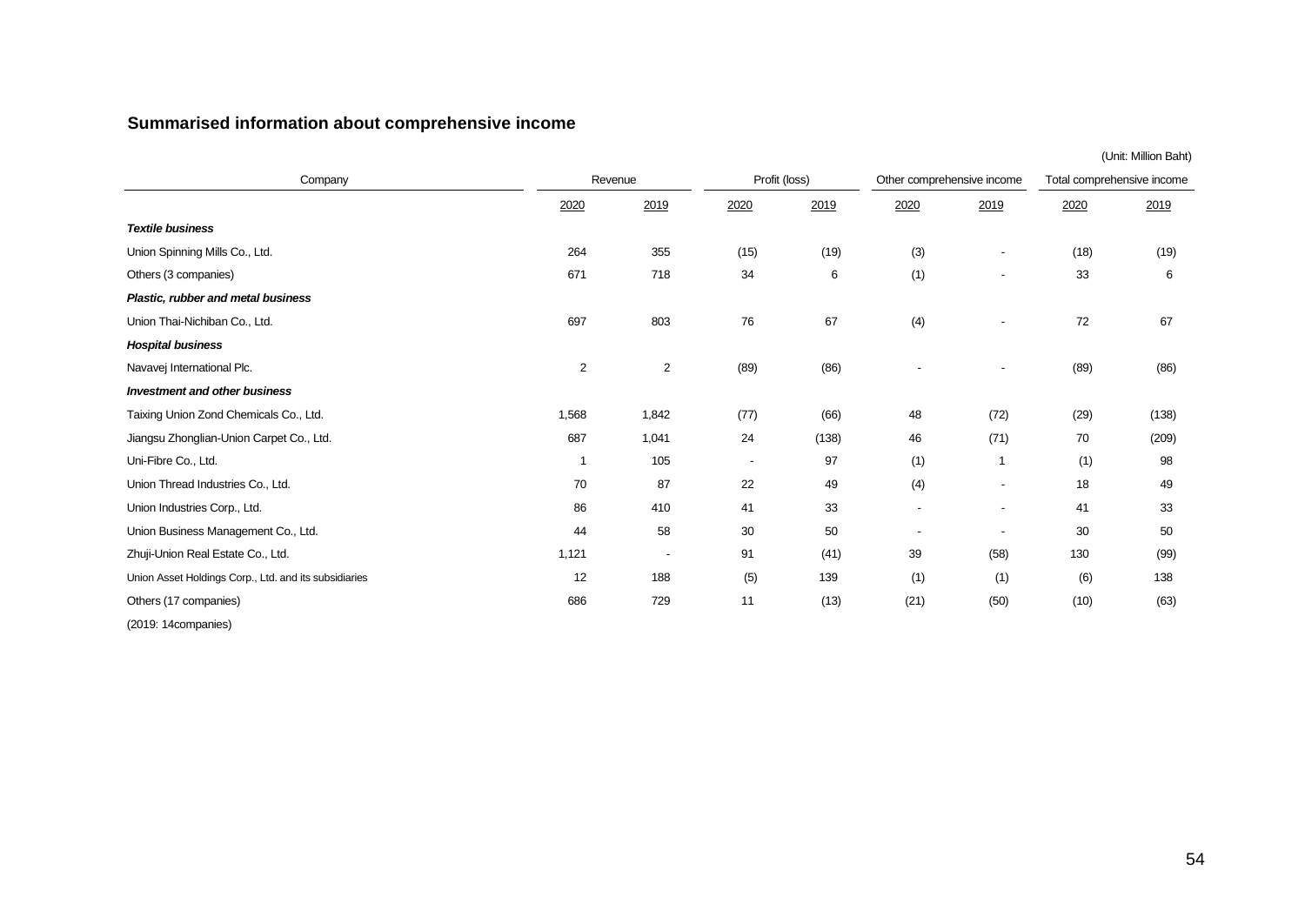### *Increase in registered share capital*

On 24 April 2020, the Annual General Meeting of Navavej International Plc. approved an increase of Baht 450 million in the registered share capital, to Baht 1,800 million, with the additional capital to be offered by Private Placement Method. On 28 January 2021, the Company has subscribed in right offering, amounting to Baht 75 million. As a result, following the increase in share capital the Company's investment in this associate is Baht 480 million and shareholding percentage slightly decreased.

## **16. Other non-current financial assets/Other long-term investments**

16.1 As at 31 December 2020, the balances of other non-current financial assets are as follows:

## **Consolidated financial statements**

|                                              |                  | (Unit: Thousand Baht) |
|----------------------------------------------|------------------|-----------------------|
|                                              | 31 December 2020 |                       |
|                                              | Cost             | Fair value            |
| Equity instruments designated at FVOCI       |                  |                       |
| Quoted equity investments                    |                  |                       |
| Saha Pathana Inter-Holding Plc.              | 27,508           | 616,396               |
| Bangkok Bank Plc.                            | 1,088,334        | 1,172,905             |
| <b>Electricity Generating Plc.</b>           | 30,514           | 54,285                |
| Ratch Group Plc.                             | 33,001           | 42,400                |
| Banyan Tree Indochina Hospitality Fund, L.P. | 271,882          | 119,857               |
| Bangchak Corporation Plc.                    | 48,479           | 32,902                |
| <b>Others</b>                                | 203,384          | 182,207               |
| Non-listed equity instruments                |                  |                       |
| Ratchaburi Power Co., Ltd.                   | 732,500          | 702,500               |
| Value Creation Inc.                          | 328,280          |                       |
| Processing Center Co., Ltd.                  | 10,000           | 290,000               |
| Union Button Corp., Ltd.                     | 14,714           | 38,714                |
| <b>Others</b>                                | 15,850           | 4,182                 |
| Total equity instruments designated at FVOCI | 2,804,446        | 3,256,348             |
| <b>Financial assets at FVTPL</b>             |                  |                       |
| Open-end Fund                                | 30,966           | 31,159                |
| Total financial assets at FVTPL              | 30,966           | 31,159                |
| Total other non-current financial assets     | 2,835,412        | 3,287,507             |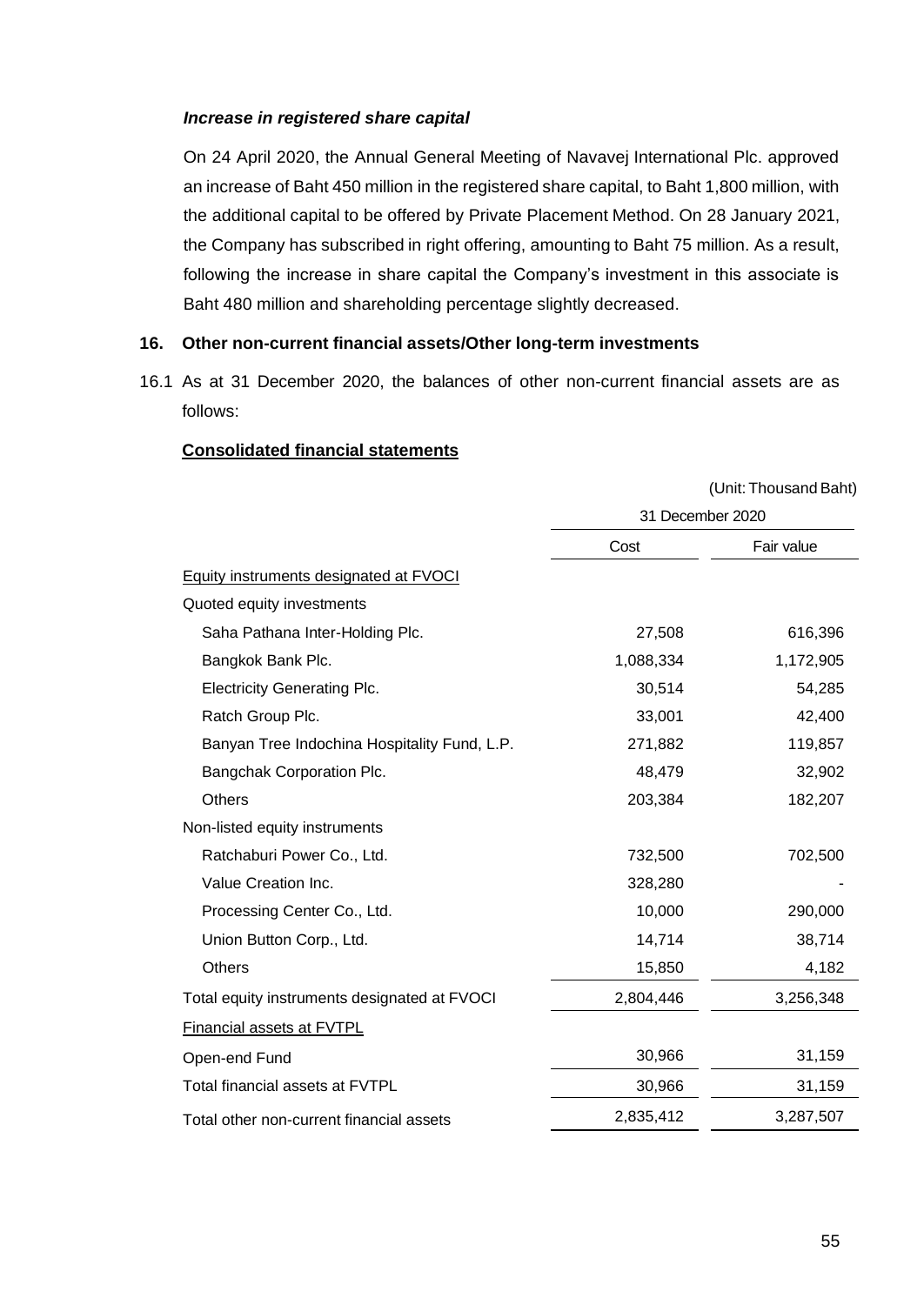## **Separate financial statements**

|                                               |                  | (Unit: Thousand Baht) |
|-----------------------------------------------|------------------|-----------------------|
|                                               | 31 December 2020 |                       |
|                                               | Cost             | Fair value            |
| <b>Equity instruments designated at FVOCI</b> |                  |                       |
| Quoted equity investments                     |                  |                       |
| Saha Pathana Inter-Holding Plc.               | 27,508           | 616,396               |
| Bangkok Bank Plc.                             | 215,885          | 325,689               |
| Banyan Tree Indochina Hospitality Fund, L.P.  | 271,882          | 119,857               |
| Bangchak Corporation Plc.                     | 4,874            | 3,075                 |
| <b>Others</b>                                 | 17,843           | 17,539                |
| Non-listed equity instruments                 |                  |                       |
| Ratchaburi Power Co., Ltd.                    | 732,500          | 702,500               |
| Value Creation Inc.                           | 328,280          |                       |
| Processing Center Co., Ltd.                   | 10,000           | 290,000               |
| Union Button Corp., Ltd.                      | 14,714           | 38,714                |
| <b>Others</b>                                 | 10,900           | 1,811                 |
| Total equity instruments designated at FVOCI  | 1,634,386        | 2,115,581             |
| <b>Financial assets at FVTPL</b>              |                  |                       |
| Open-end Fund                                 | 20,000           | 19,570                |
| Total financial assets at FVTPL               | 20,000           | 19,570                |
| Total other non-current financial assets      | 1,654,386        | 2,135,151             |

During the year 2020, the Company and its subsidiaries received dividends from other non-current financial assets amounting to Baht 345 million and the Company received Baht 294 million.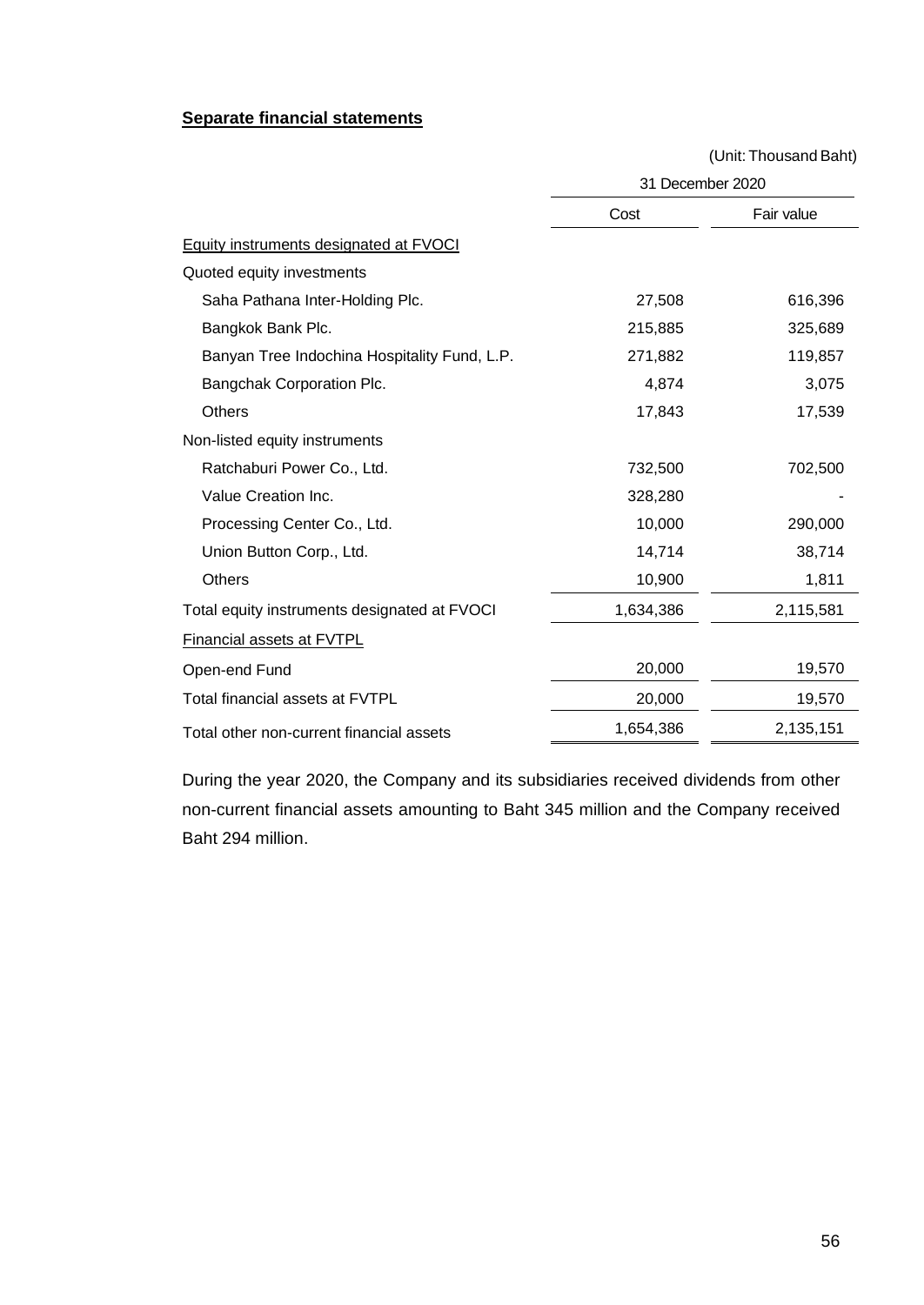## 16.2 As at 31 December 2019, the balances of other long-term investments are as follows:

## **Consolidated financial statements**

## *Investments in ordinary shares*

|                                               |              | (Unit: Thousand Baht) |
|-----------------------------------------------|--------------|-----------------------|
|                                               |              | 31 December 2019      |
|                                               | Shareholding |                       |
| Company                                       | percentage   | Cost method           |
|                                               | (% )         |                       |
| Ratchaburi Power Co., Ltd.                    | 10.00        | 732,500               |
| Value Creation Inc.                           | 0.18         | 328,280               |
| <b>Others</b>                                 |              | 40,565                |
| Total investments in ordinary shares          |              | 1,101,345             |
| Less: Allowance for impairment of investments |              | (339, 824)            |
| Total investments in ordinary shares - net    |              | 761,521               |
|                                               |              |                       |

## *Investments in available-for-sale securities*

|                                                    | 31 December 2019 |                   |            |  |
|----------------------------------------------------|------------------|-------------------|------------|--|
|                                                    |                  | Surplus (deficit) |            |  |
|                                                    |                  | on changes in     |            |  |
|                                                    |                  | value of          |            |  |
| Company                                            | Cost             | investments       | Fair value |  |
| Saha Pathana Inter-Holding Plc.                    | 27,508           | 595,590           | 623,098    |  |
| Bangkok Bank Plc.                                  | 583,257          | 157,928           | 741,185    |  |
| <b>Electricity Generating Plc.</b>                 | 30,514           | 61,982            | 92,496     |  |
| Ratch Group Plc.                                   | 33,001           | 21,999            | 55,000     |  |
| Banyan Tree Indochina Hospitality Fund, L.P.       | 271,882          | (141, 490)        | 130,392    |  |
| Bualuang Thanatavee Fixed Income Fund              | 21,080           | 1,101             | 22,181     |  |
| <b>Buakaew Open-end Fund</b>                       | 20,000           | 1,634             | 21,634     |  |
| Bangchak Corporation Plc.                          | 48,479           | (3,940)           | 44,539     |  |
| <b>Others</b>                                      | 188,937          | 11,230            | 200,167    |  |
| Total investments in available-for-sale securities | 1,224,658        | 706,034           | 1,930,692  |  |
| Total other long-term investments - net            |                  |                   | 2,692,213  |  |

### (Unit: Thousand Baht)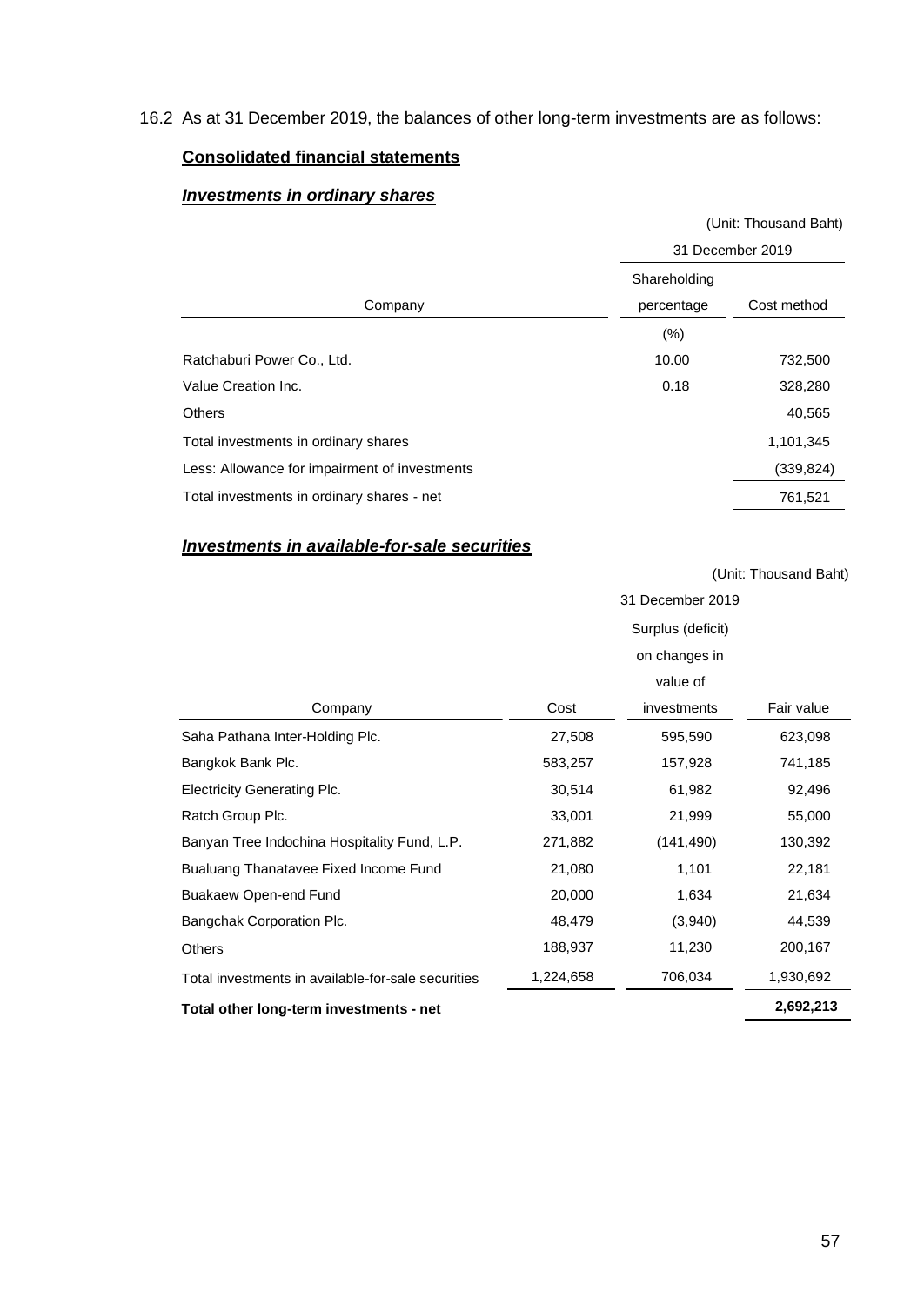## **Separate financial statements**

#### *Investments in ordinary shares*

|                                               |                  | (Unit: Thousand Baht) |
|-----------------------------------------------|------------------|-----------------------|
|                                               | 31 December 2019 |                       |
|                                               | Shareholding     |                       |
| Company                                       | percentage       | Cost method           |
|                                               | (% )             |                       |
| Ratchaburi Power Co., Ltd.                    | 10.00            | 732,500               |
| Value Creation Inc.                           | 0.18             | 328,280               |
| <b>Others</b>                                 |                  | 35,614                |
| Total investments in ordinary shares          |                  | 1,096,394             |
| Less: Allowance for impairment of investments |                  | (337, 369)            |
| Total investments in ordinary shares - net    |                  | 759,025               |
|                                               |                  |                       |

#### *Investments in available-for-sale securities*

|                                                    |               |                   | (Unit: Thousand Baht) |  |  |
|----------------------------------------------------|---------------|-------------------|-----------------------|--|--|
|                                                    |               | 31 December 2019  |                       |  |  |
|                                                    |               | Surplus (deficit) |                       |  |  |
|                                                    | on changes in |                   |                       |  |  |
|                                                    |               | value of          |                       |  |  |
| Company                                            | Cost          | investments       | Fair value            |  |  |
| Saha Pathana Inter-Holding Plc.                    | 27,508        | 595,590           | 623,098               |  |  |
| Bangkok Bank Plc.                                  | 215,885       | 222,490           | 438,375               |  |  |
| Banyan Tree Indochina Hospitality Fund, L.P.       | 271,882       | (141, 490)        | 130,392               |  |  |
| <b>Buakaew Open-end Fund</b>                       | 20,000        | 1,634             | 21,634                |  |  |
| Bangchak Corporation Plc.                          | 4,874         | (712)             | 4,162                 |  |  |
| Others                                             | 15,709        | (96)              | 15,613                |  |  |
| Total investments in available-for-sale securities | 555,858       | 677,416           | 1,233,274             |  |  |
| Total other long-term investments - net            |               |                   | 1,992,299             |  |  |

During the year 2019, the Company and its subsidiaries received dividends from their investments in ordinary shares and available-for-sale securities totaling Baht 208 million, with the Company received Baht 183 million.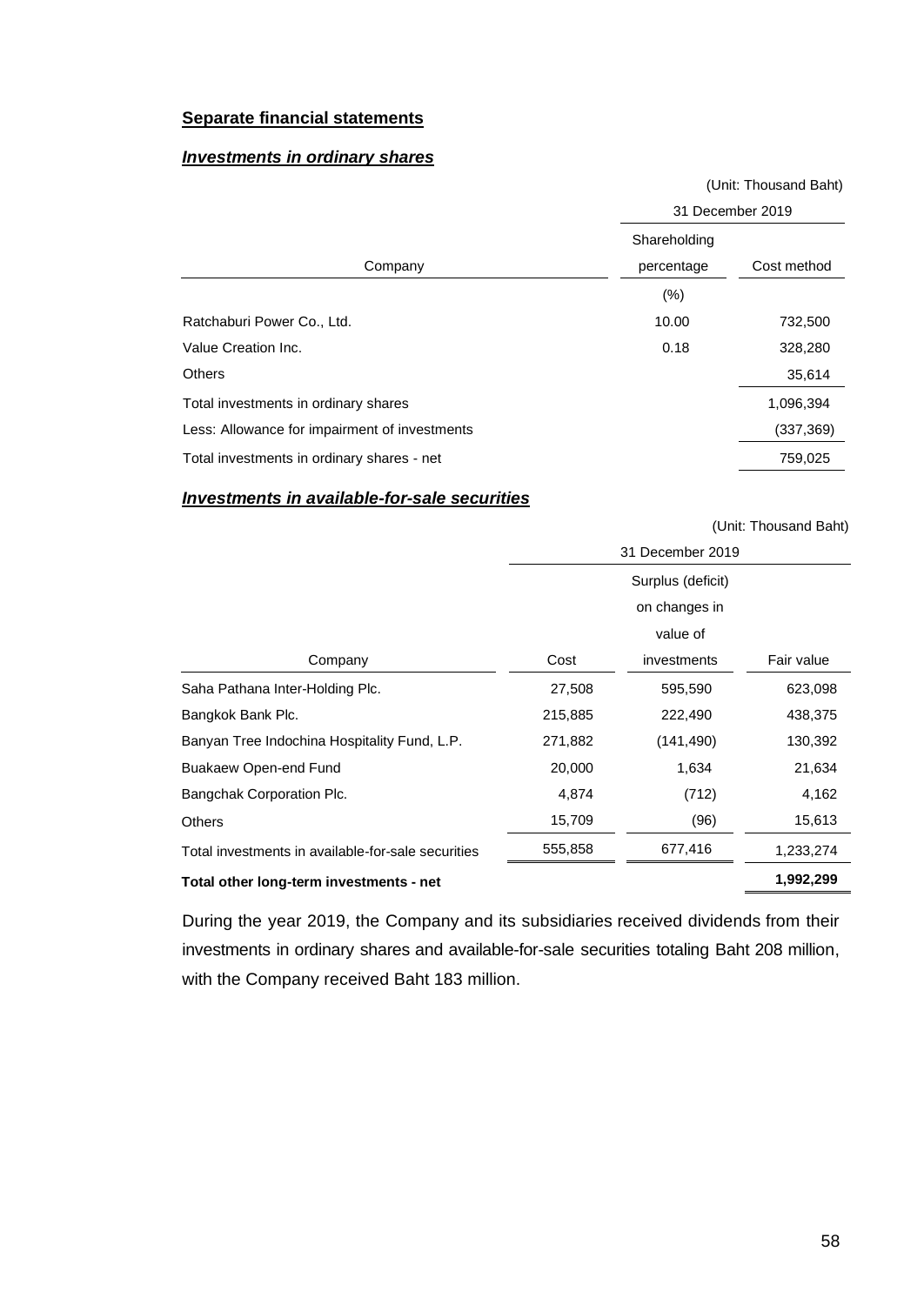## **17. Investment properties**

The net book value of investment properties as at 31 December 2020 and 2019 is presented below.

|      |                               |                                   |                 |                |             |             |                               | (Unit: Thousand Baht) |
|------|-------------------------------|-----------------------------------|-----------------|----------------|-------------|-------------|-------------------------------|-----------------------|
|      |                               | Consolidated financial statements |                 |                |             |             | Separate financial statements |                       |
|      |                               | Land                              |                 |                |             | Land        |                               |                       |
|      |                               | and land                          |                 |                |             | and land    | Factory                       |                       |
|      |                               | improvement                       | Factory and     | Assets         |             | improvement | and office                    |                       |
|      |                               | awaiting                          | office building | under          |             | awaiting    | building                      |                       |
|      |                               | development                       | for rent        | construction   | Total       | development | for rent                      | Total                 |
|      | As at 31 December 2020        |                                   |                 |                |             |             |                               |                       |
| Cost |                               | 2,101,062                         | 2,461,973       | 111,921        | 4,674,956   | 1,545,232   | 1,794,547                     | 3,339,779             |
| Less | Accumulated depreciation      | (72, 619)                         | (2,020,620)     | $\blacksquare$ | (2,093,239) | (61, 993)   | (1,646,918)                   | (1,708,911)           |
| Less | Allowance for impairment loss | (4, 413)                          | (150, 308)      | (25,000)       | (179, 721)  | (4, 413)    | (138, 707)                    | (143, 120)            |
|      | Net book value                | 2,024,030                         | 291,045         | 86,921         | 2,401,996   | 1,478,826   | 8,922                         | 1,487,748             |
|      | As at 31 December 2019        |                                   |                 |                |             |             |                               |                       |
| Cost |                               | 2,100,756                         | 2,592,840       | 93,884         | 4,787,480   | 1,545,124   | 1,794,583                     | 3,339,707             |
| Less | Accumulated depreciation      | (66, 739)                         | (2, 148, 797)   |                | (2,215,536) | (56, 114)   | (1,646,340)                   | (1,702,454)           |
| Less | Allowance for impairment loss | (4, 413)                          | (151, 808)      | (25,000)       | (181, 221)  | (4, 413)    | (138, 707)                    | (143, 120)            |
|      | Net book value                | 2,029,604                         | 292,235         | 68,884         | 2,390,723   | 1,484,597   | 9,536                         | 1,494,133             |

A reconciliation of the net book value of investment properties for the years 2020 and 2019 is presented below.

|  | (Unit: Thousand Baht) |  |
|--|-----------------------|--|
|--|-----------------------|--|

|                                           | Consolidated         |           | Separate             |           |  |
|-------------------------------------------|----------------------|-----------|----------------------|-----------|--|
|                                           | financial statements |           | financial statements |           |  |
|                                           | 2020                 | 2019      | 2020                 | 2019      |  |
| Net book value at beginning of year       | 2,390,723            | 2,072,096 | 1,494,133            | 1,142,178 |  |
| Acquisition of assets                     | 28,963               | 370,322   | 110                  | 358,435   |  |
| Disposals/write-off - net book value      | (3)                  | (7)       | (3)                  | (7)       |  |
| Transferred from property, plant and      |                      |           |                      |           |  |
| equipment - net book value                | 197                  |           |                      |           |  |
| Depreciation for the year                 | (30, 580)            | (30,020)  | (6, 492)             | (6, 473)  |  |
| Decrease in allowance for impairment loss |                      |           |                      |           |  |
| during the year                           | 1,500                |           |                      |           |  |
| <b>Translation adjustments</b>            | 11,196               | (21, 668) |                      |           |  |
| Net book value at end of year             | 2,401,996            | 2,390,723 | 1,487,748            | 1,494,133 |  |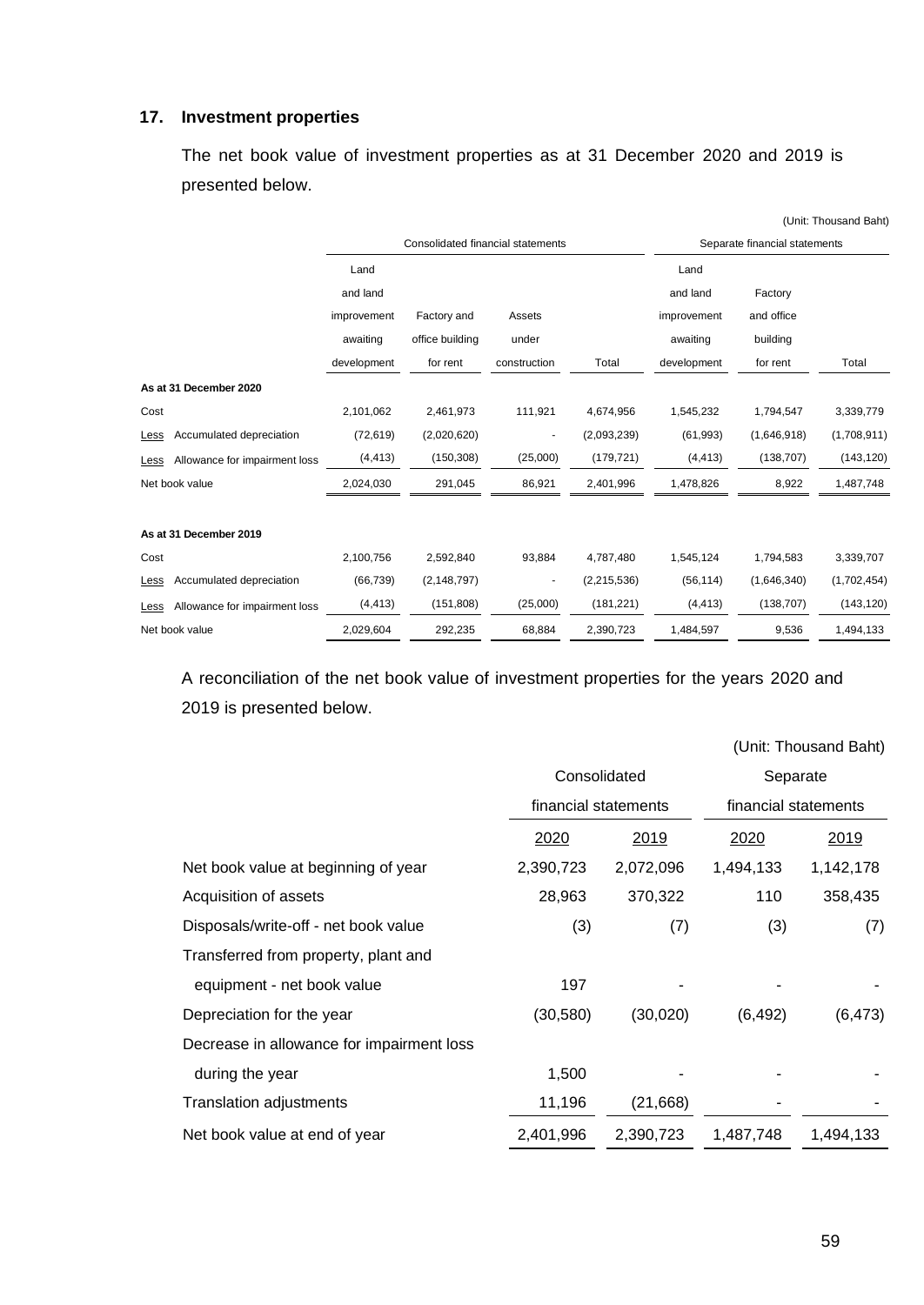The fair value of the investment properties as at 31 December 2020 and 2019 stated below.

|                                      |                      |           |                      | (Unit: Thousand Baht) |  |
|--------------------------------------|----------------------|-----------|----------------------|-----------------------|--|
|                                      | Consolidated         |           | Separate             |                       |  |
|                                      | financial statements |           | financial statements |                       |  |
|                                      | 2020                 | 2019      | <u> 2020</u>         | <u> 2019 </u>         |  |
| Land and land improvement awaiting   | 4,113,742            | 4,010,832 | 2.541.898            | 2,541,788             |  |
| development                          |                      |           |                      |                       |  |
| Factory and office building for rent | 1,530,104            | 1,393,635 | 29,964               | 29,964                |  |

The fair value of the above investment properties has been determined based on valuation performed by an accredited independent valuer. The fair value of the land and land improvement awaiting development has been determined based on market prices, while that of the factory and office building for rent has been determined using the income approach. Key assumptions used in the valuation include yield rate, inflation rate, longterm vacancy rate and long-term growth in real rental rates.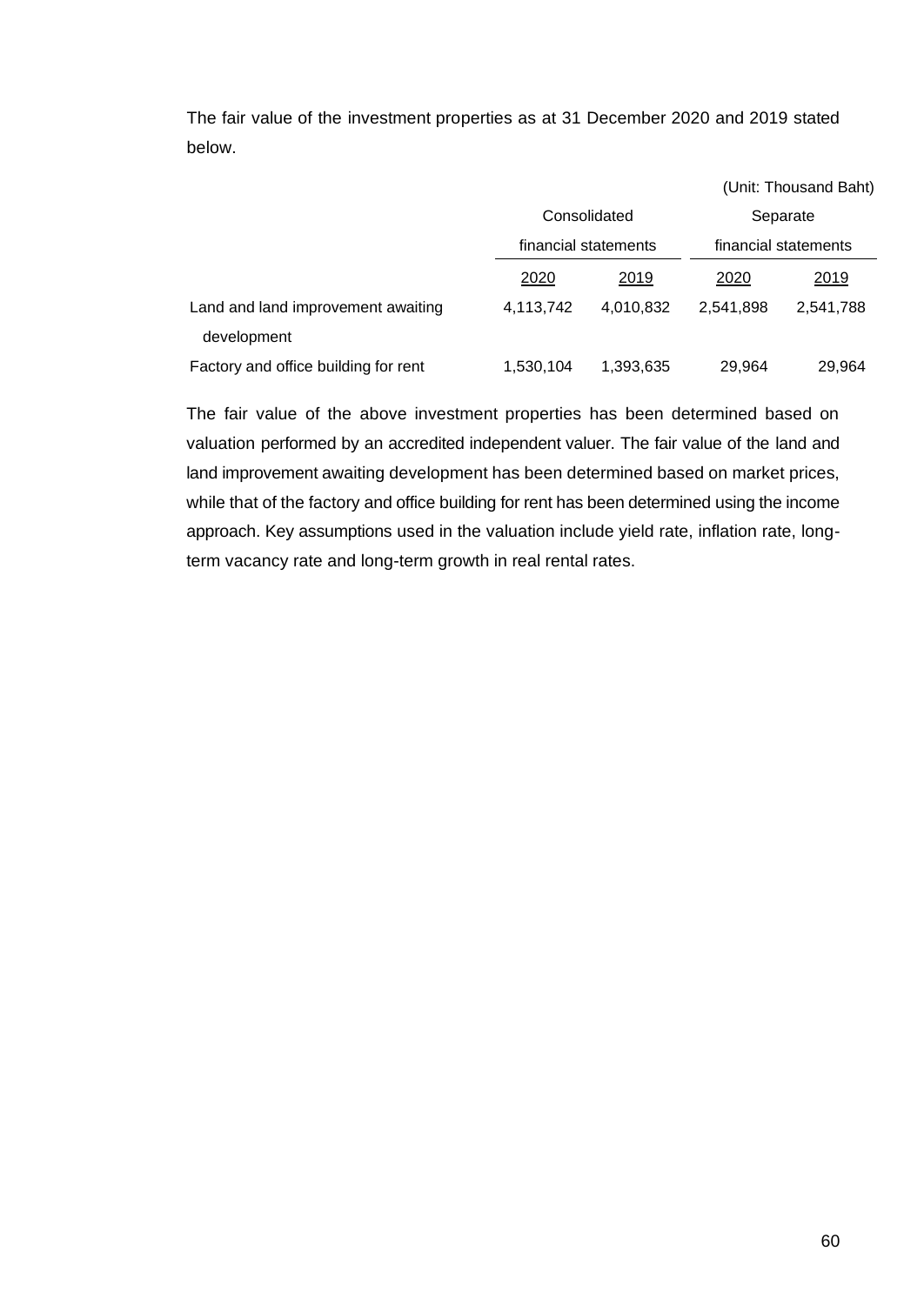# **18. Property, plant and equipment**

(Unit: Thousand Baht)

|                                    |           |             |                     | Consolidated financial statements |              |               |            |
|------------------------------------|-----------|-------------|---------------------|-----------------------------------|--------------|---------------|------------|
|                                    |           |             | Buildings, building |                                   |              |               |            |
|                                    |           | Land        | improvements        | Machinery and                     |              |               |            |
|                                    | Land      | improvement | and facilities      | equipment                         | Power plants | <b>Others</b> | Total      |
| Cost                               |           |             |                     |                                   |              |               |            |
| As at 1 January 2019               | 1,896,985 | 20,571      | 3,496,276           | 6,440,735                         | 2,019,011    | 1,251,652     | 15,125,230 |
| Additions                          |           | 511         | 48,042              | 74,184                            | 247,143      | 365,880       | 735,760    |
| Disposals/write-off                |           |             | (13, 487)           | (149, 243)                        | (89, 188)    | (81, 154)     | (333,072)  |
| Transfers                          |           |             | 1,854               | 33,047                            |              | (34, 901)     |            |
| <b>Translation adjustments</b>     |           |             | (55, 588)           |                                   | (175, 466)   | (3, 147)      | (234, 201) |
| As at 31 December 2019             | 1,896,985 | 21,082      | 3,477,097           | 6,398,723                         | 2,001,500    | 1,498,330     | 15,293,717 |
| Adjustments of right-of-use assets |           |             |                     |                                   |              |               |            |
| due to TFRS 16 (Note 4)            |           |             |                     |                                   |              | (158, 232)    | (158, 232) |
| As at 1 January 2020               | 1,896,985 | 21,082      | 3,477,097           | 6,398,723                         | 2,001,500    | 1,340,098     | 15,135,485 |
| Additions                          |           | 819         | 27,051              | 90,303                            | 156,535      | 122,957       | 397,665    |
| Disposals/write-off                |           |             | (15, 857)           | (320, 540)                        | (47, 925)    | (31,009)      | (415, 331) |
| Transfers to investment properties | (197)     |             | (3, 338)            |                                   |              |               | (3,535)    |
| Transfers                          |           | 491         | 35,899              | 84,139                            |              | (120, 529)    |            |
| Translation adjustments            |           |             | 29,634              |                                   | 140,640      | 1,577         | 171,851    |
| As at 31 December 2020             | 1,896,788 | 22,392      | 3,550,486           | 6,252,625                         | 2,250,750    | 1,313,094     | 15,286,135 |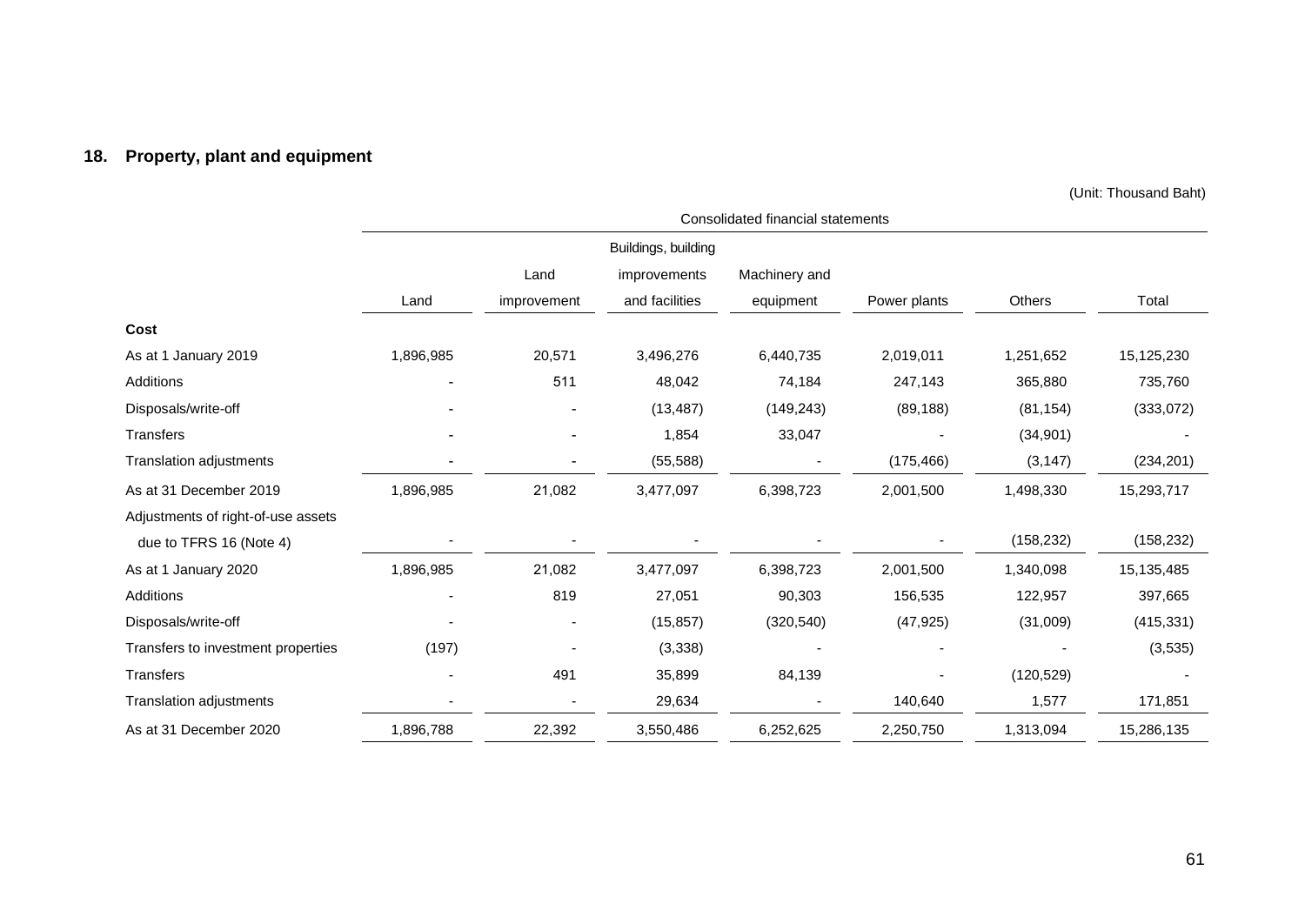|                                     | Consolidated financial statements (continued) |             |                     |               |              |           |            |
|-------------------------------------|-----------------------------------------------|-------------|---------------------|---------------|--------------|-----------|------------|
|                                     |                                               |             | Buildings, building |               |              |           |            |
|                                     |                                               | Land        | improvements        | Machinery and |              |           |            |
|                                     | Land                                          | improvement | and facilities      | equipment     | Power plants | Others    | Total      |
| <b>Accumulated depreciation</b>     |                                               |             |                     |               |              |           |            |
| As at 1 January 2019                |                                               | 7,788       | 1,720,523           | 5,284,096     | 410,234      | 909,099   | 8,331,740  |
| Depreciation for the year           |                                               | 1,194       | 185,408             | 333,642       | 113,935      | 139,708   | 773,887    |
| Depreciation on disposals/write-off |                                               |             | (12, 135)           | (138, 177)    | (69, 823)    | (73, 261) | (293, 396) |
| Translation adjustments             |                                               |             | (18, 392)           |               | (35, 652)    | (2, 845)  | (56, 889)  |
| As at 31 December 2019              |                                               | 8,982       | 1,875,404           | 5,479,561     | 418,694      | 972,701   | 8,755,342  |
| Adjustments of right-of-use assets  |                                               |             |                     |               |              |           |            |
| due to TFRS 16 (Note 4)             |                                               |             |                     |               |              | (69, 964) | (69, 964)  |
| As at 1 January 2020                |                                               | 8,982       | 1,875,404           | 5,479,561     | 418,694      | 902,737   | 8,685,378  |
| Depreciation for the year           |                                               | 1,194       | 185,964             | 304,590       | 143,776      | 110,271   | 745,795    |
| Depreciation on disposals/write-off |                                               |             | (15,601)            | (311, 794)    | (33, 847)    | (28, 474) | (389, 716) |
| Transfers to investment properties  |                                               |             | (3,338)             |               |              |           | (3,338)    |
| Translation adjustments             |                                               |             | 11,379              |               | 29,421       | 1,394     | 42,194     |
| As at 31 December 2020              |                                               | 10,176      | 2,053,808           | 5,472,357     | 558,044      | 985,928   | 9,080,313  |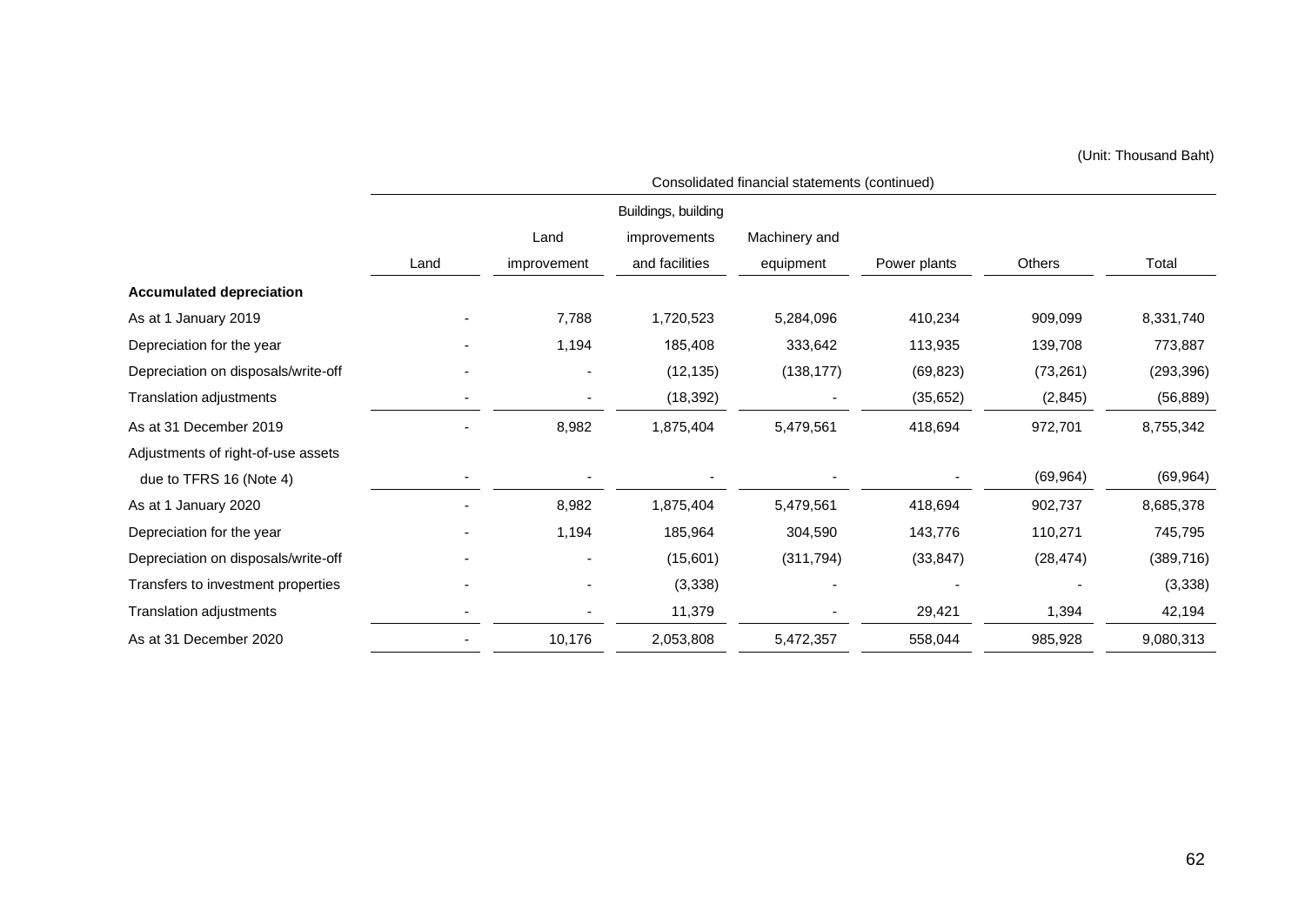|                               | Consolidated financial statements (continued) |                     |                          |                |              |          |           |
|-------------------------------|-----------------------------------------------|---------------------|--------------------------|----------------|--------------|----------|-----------|
|                               |                                               | Buildings, building |                          |                |              |          |           |
|                               |                                               | Land                | improvements             | Machinery and  |              |          |           |
|                               | Land                                          | improvement         | and facilities           | equipment      | Power plants | Others   | Total     |
| Allowance for impairment loss |                                               |                     |                          |                |              |          |           |
| As at 1 January 2019          |                                               |                     |                          | 1,072          |              | 13,346   | 14,418    |
| Decrease from disposals       |                                               |                     | $\overline{\phantom{a}}$ |                |              | (7, 774) | (7, 774)  |
| As at 31 December 2019        |                                               |                     |                          | 1,072          |              | 5,572    | 6,644     |
| Increase during the year      |                                               |                     |                          |                | 45,778       |          | 45,778    |
| Decrease during the year      |                                               |                     |                          |                |              | (487)    | (487)     |
| Translation adjustments       |                                               | ٠                   | $\overline{\phantom{a}}$ | $\blacksquare$ | (196)        |          | (196)     |
| As at 31 December 2020        |                                               |                     |                          | 1,072          | 45,582       | 5,085    | 51,739    |
| Net book value                |                                               |                     |                          |                |              |          |           |
| As at 31 December 2019        | 1,896,985                                     | 12,100              | 1,601,693                | 918,090        | 1,582,806    | 520,057  | 6,531,731 |
| As at 31 December 2020        | 1,896,788                                     | 12,216              | 1,496,678                | 779,196        | 1,647,124    | 322,081  | 6,154,083 |
| Depreciation for the year     |                                               |                     |                          |                |              |          |           |
|                               |                                               |                     |                          |                |              |          |           |

2019 (Baht 721 million included in manufacturing cost, and the balance in selling and distribution and administrative expenses) 773,887 2020 (Baht 745 million included in manufacturing cost, and the balance in selling and distribution and administrative expenses) 745,795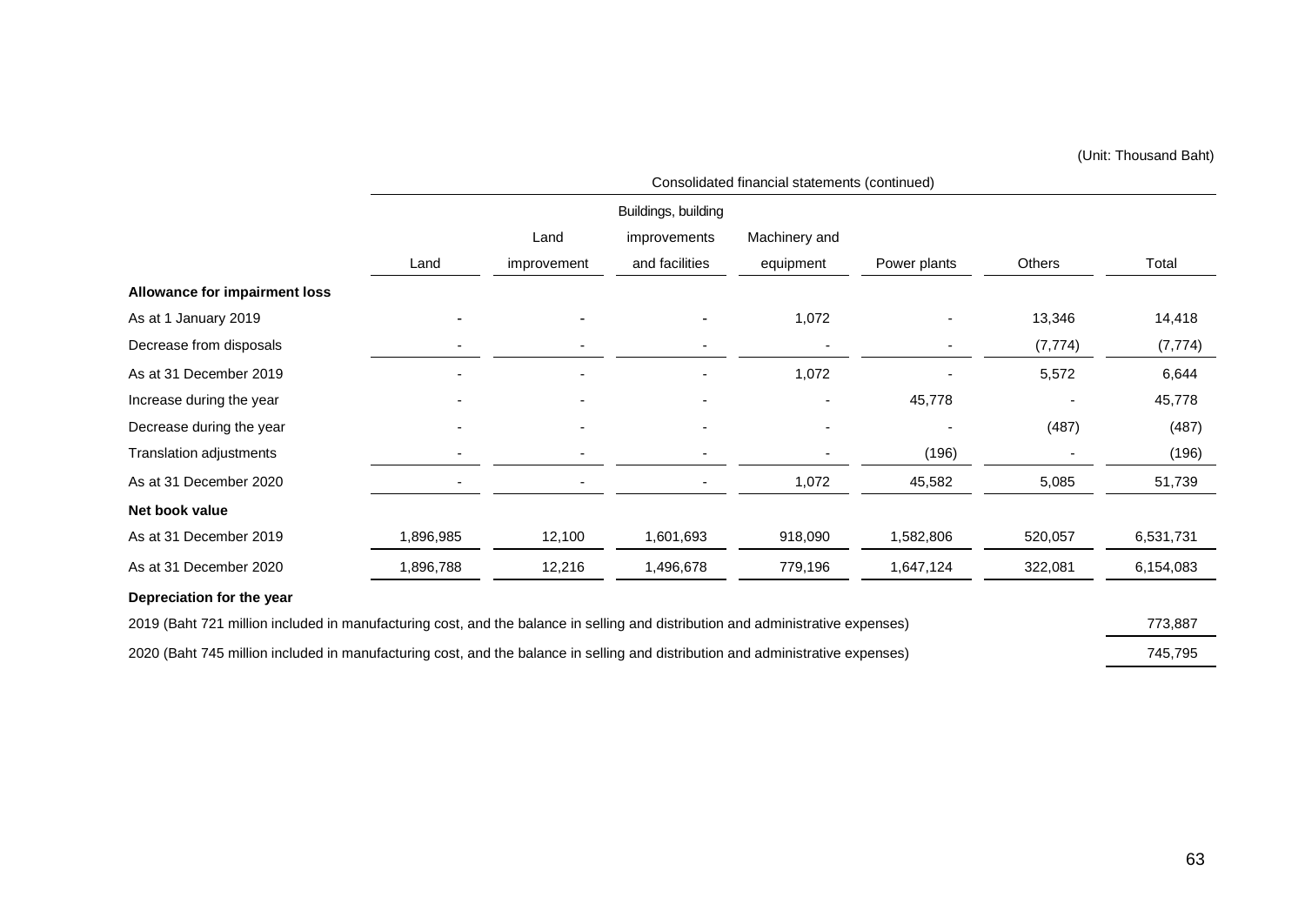|                                     | Separate financial statements |                                 |                |          |          |  |
|-------------------------------------|-------------------------------|---------------------------------|----------------|----------|----------|--|
|                                     | Machinery and                 |                                 |                |          |          |  |
|                                     | Land                          | <b>Buildings and facilities</b> | equipment      | Others   | Total    |  |
| Cost                                |                               |                                 |                |          |          |  |
| As at 1 January 2019                | 18,550                        | 143,061                         | 84,498         | 296,158  | 542,267  |  |
| Additions                           |                               |                                 |                | 1,885    | 1,885    |  |
| Disposals/write-off                 |                               | (26)                            | (180)          | (3,380)  | (3,586)  |  |
| As at 31 December 2019              | 18,550                        | 143,035                         | 84,318         | 294,663  | 540,566  |  |
| Additions                           |                               |                                 |                | 1,906    | 1,906    |  |
| Disposals                           |                               |                                 |                | (3, 287) | (3, 287) |  |
| As at 31 December 2020              | 18,550                        | 143,035                         | 84,318         | 293,282  | 539,185  |  |
| <b>Accumulated depreciation</b>     |                               |                                 |                |          |          |  |
| As at 1 January 2019                |                               | 134,093                         | 84,032         | 272,964  | 491,089  |  |
| Depreciation for the year           |                               | 2,626                           |                | 5,979    | 8,605    |  |
| Depreciation on disposals/write-off |                               | (26)                            | (180)          | (3,379)  | (3, 585) |  |
| As at 31 December 2019              |                               | 136,693                         | 83,852         | 275,564  | 496,109  |  |
| Depreciation for the year           |                               | 2,367                           | $\blacksquare$ | 5,599    | 7,966    |  |
| Depreciation on disposals           | -                             |                                 |                | (3, 287) | (3,287)  |  |
| As at 31 December 2020              |                               | 139,060                         | 83,852         | 277,876  | 500,788  |  |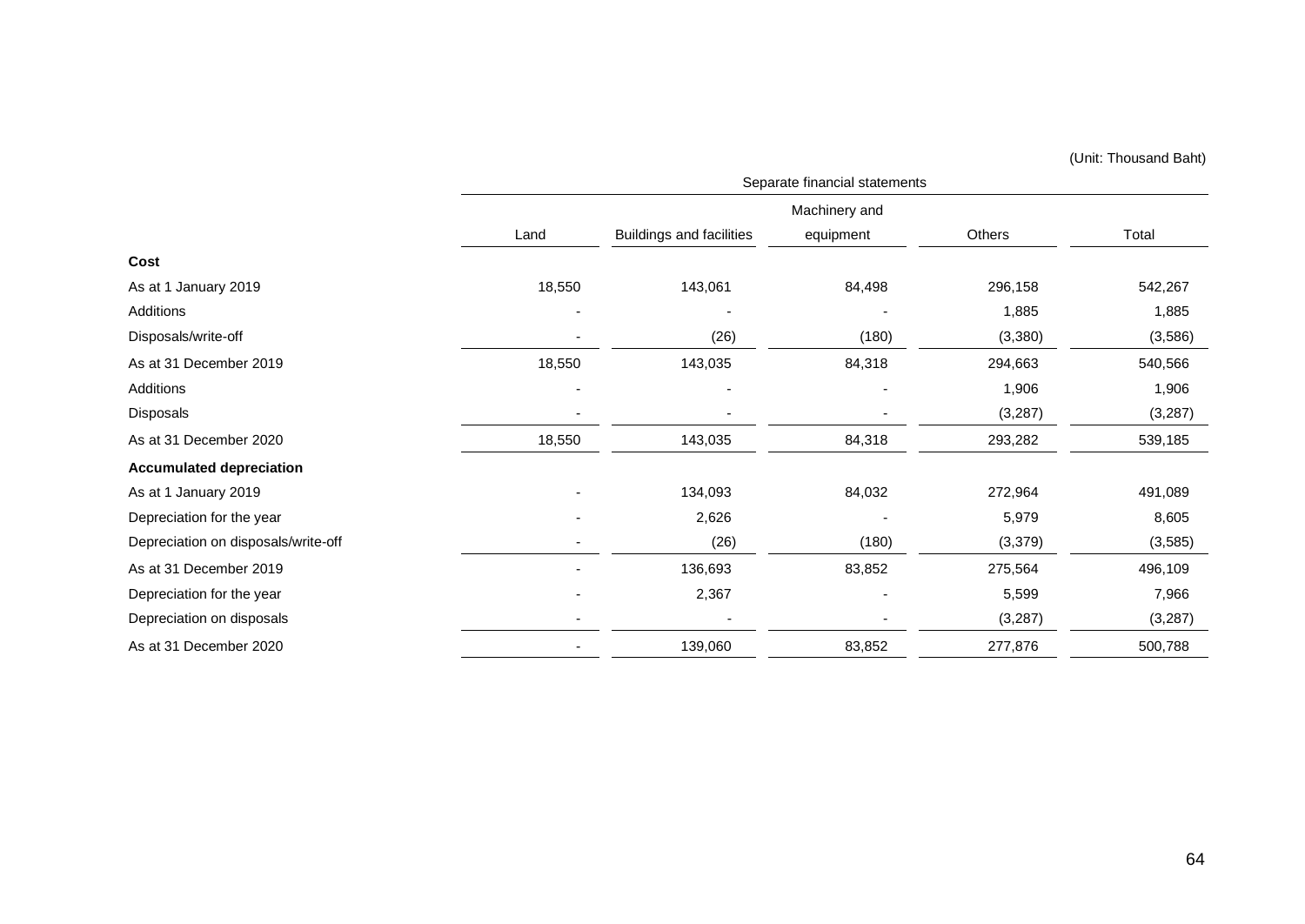|                                            | Separate financial statements (continued) |                          |                |        |        |  |
|--------------------------------------------|-------------------------------------------|--------------------------|----------------|--------|--------|--|
|                                            | Machinery and                             |                          |                |        |        |  |
|                                            | Land                                      | Buildings and facilities | equipment      | Others | Total  |  |
| Allowance for impairment loss              |                                           |                          |                |        |        |  |
| As at 1 January 2019                       |                                           |                          | 464            | 4,922  | 5,386  |  |
| As at 31 December 2019                     |                                           |                          | 464            | 4,922  | 5,386  |  |
| As at 31 December 2020                     |                                           |                          | 464            | 4,922  | 5,386  |  |
| Net book value                             |                                           |                          |                |        |        |  |
| As at 31 December 2019                     | 18,550                                    | 6,342                    | $\overline{2}$ | 14,177 | 39,071 |  |
| As at 31 December 2020                     | 18,550                                    | 3,975                    |                | 10,484 | 33,011 |  |
| Depreciation for the year                  |                                           |                          |                |        |        |  |
| 2019 (included in administrative expenses) |                                           |                          |                |        | 8,605  |  |
| 2020 (included in administrative expenses) |                                           |                          |                |        | 7,966  |  |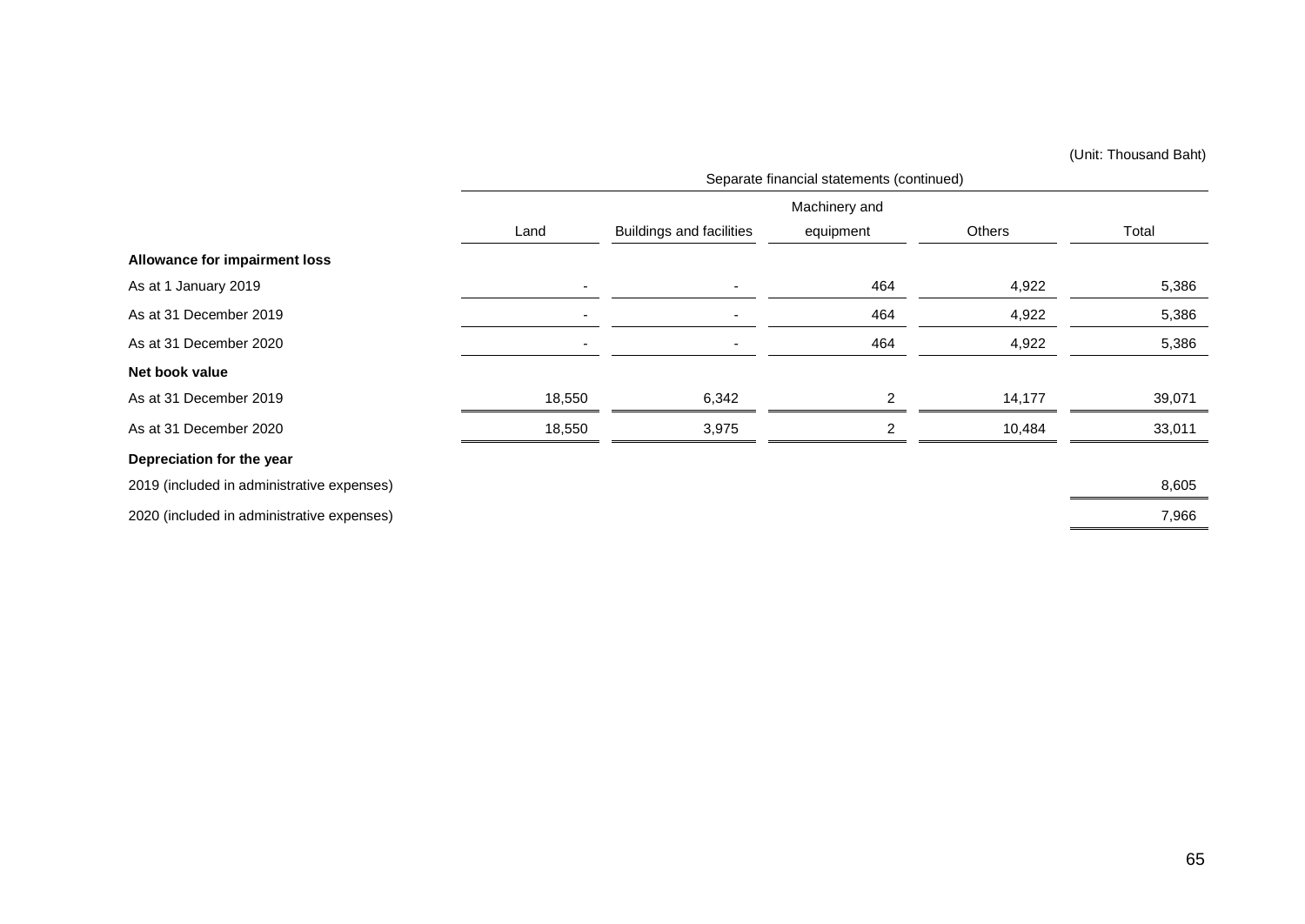As at 31 December 2020, certain plant and equipment items of the Company and its subsidiaries have been fully depreciated but are still in use. The gross carrying amount before deducting accumulated depreciation of those assets amounted to approximately Baht 5,143 million (2019: Baht 5,198 million) and the Company only Baht 233 million (2019: Baht 222 million).

During the year 2020, a subsidiary recognises an impairment loss for machinery in part of electric factory amounting to Baht 46 million (2019: Nil) to reduce the carrying amount of the assets to their recoverable amounts due to the out of date of technology and resulted in the production efficiency decrease. In this regard, the subsidiary considers to set the allowance of impairment in fully amount.

#### **19. Leases**

#### **19.1 The subsidiaries as a lessee**

The subsidiaries have lease contracts for various items of property, plant, and equipment used in its operations. Leases generally have lease terms between 1 - 14 years.

#### **a) Right-of-use assets**

Movement of right-of-use assets for the year ended 31 December 2020 are summarised below.

|                                |                                   |                  |           |                | (Unit: Thousand Baht) |  |  |
|--------------------------------|-----------------------------------|------------------|-----------|----------------|-----------------------|--|--|
|                                | Consolidated financial statements |                  |           |                |                       |  |  |
|                                | Land                              | <b>Buildings</b> | Equipment | Motor vehicles | Total                 |  |  |
| As at 1 January 2020           |                                   |                  |           |                |                       |  |  |
| (Note 4)                       | 70,615                            | 25,221           | 88,268    | 7,895          | 191,999               |  |  |
| Additions                      |                                   |                  | 115,269   | 1,739          | 117,008               |  |  |
| Depreciation for the year      | (3, 175)                          | (5,045)          | (53, 904) | (3,019)        | (65, 143)             |  |  |
| <b>Translation adjustments</b> | 1,923                             |                  |           |                | 1,923                 |  |  |
| As at 31 December 2020         | 69,363                            | 20,176           | 149,633   | 6,615          | 245,787               |  |  |

#### **b) Lease liabilities**

|                                            | (Unit: Thousand Baht) |
|--------------------------------------------|-----------------------|
|                                            | Consolidated          |
|                                            | financial statements  |
|                                            | 2020                  |
| Lease payments                             | 221,310               |
| Less: Deferred interest expenses           | (15, 319)             |
| Total                                      | 205,991               |
| Less: Current portion                      | (57, 892)             |
| Lease liabilities - net of current portion | 148,099               |

A maturity analysis of lease payments is disclosed in Note 38.2 under the liquidity risk.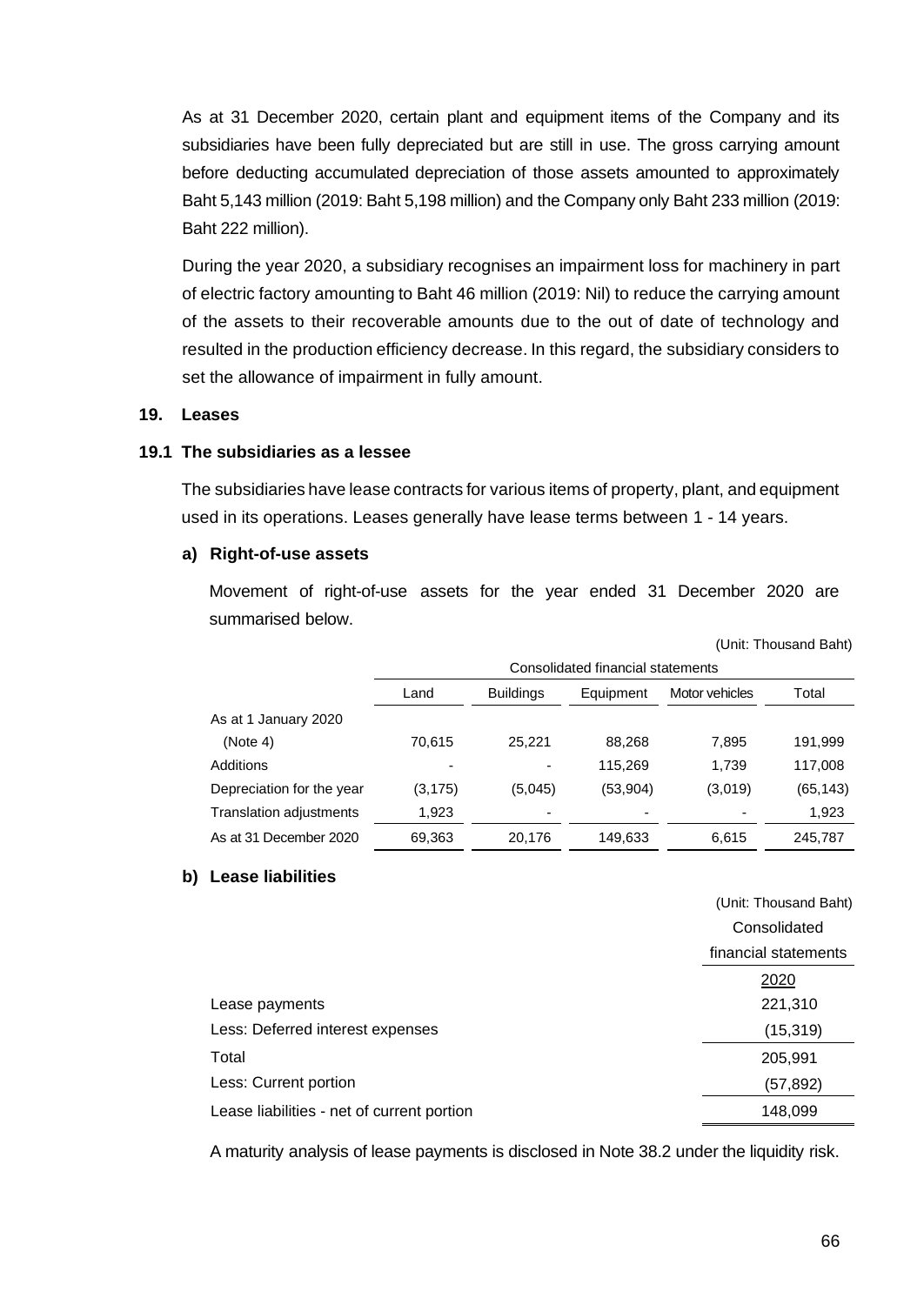## **c) Expenses relating to leases that are recognised in profit or loss**

|                                                | (Unit: Thousand Baht) |
|------------------------------------------------|-----------------------|
|                                                | For the year ended    |
|                                                | 31 December 2020      |
|                                                | Consolidated          |
|                                                | financial statements  |
| Depreciation expense of right-of-use assets    | 65,143                |
| Interest expense on lease liabilities          | 7,864                 |
| Expense relating to short-term leases          | 9,726                 |
| Expense relating to leases of low-value assets | 639                   |

### **d) Others**

The subsidiaries had total cash outflows for leases for the year ended 31 December 2020 of Baht 73 million, including the cash outflow related to short-term leases and leases of low-value assets. Moreover, the subsidiaries had non-cash additions to right-of-use assets and lease liabilities of Baht 117 million.

#### **20. Goodwill**

Goodwill of the Royal Hotel Co., Ltd. (subsidiary) ("The Royal Hotel") from business acquisition amounting to Baht 522 million consisted of the business opportunity provided by the acquisition of a five star hotel (Hilton Hua Hin Resort and Spa Hotel) ready to operate immediately from the acquisition date, as well as various physical features are viewed as significant distinctive point of The Royal Hotel when compares with the business competitors in Hua Hin.

The recoverable amount of the CGUs have been determined based on value in use calculation using cash flow projections from financial budgets approved by the subsidiary's management covering a five-year period.

Key assumptions used in value in use calculation are summarised below:

|                     | (Unit: percent per annum) |
|---------------------|---------------------------|
|                     | The Royal Hotel           |
| <b>Growth rates</b> | 2.5                       |
| Discount rates      | 8.5                       |

The subsidiary's management determined growth rates based on historical operation results and expected market growth and discount rates is the rate that reflects the risks specific to each CGU.

The management believes that there is no impairment loss for goodwill.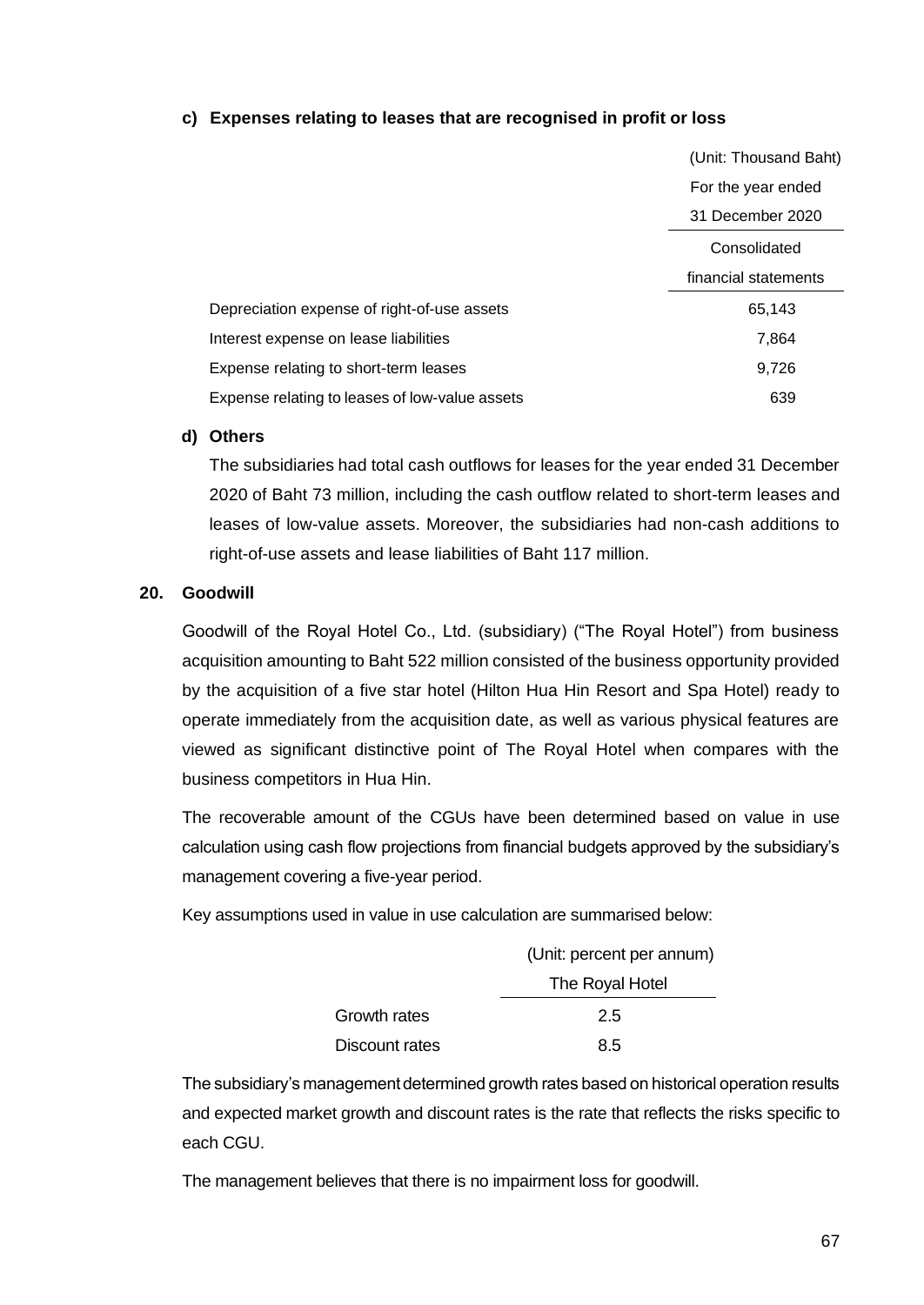#### **21. Other non-current assets**

|                                      |                      |         |                      | (Unit: Thousand Baht) |
|--------------------------------------|----------------------|---------|----------------------|-----------------------|
|                                      | Consolidated         |         | Separate             |                       |
|                                      | financial statements |         | financial statements |                       |
|                                      | 2020                 | 2019    | 2020                 | 2019                  |
| Withholding tax                      | 63,829               | 40,410  | 3,148                | 4,861                 |
| Leasehold - net of accumulated       |                      |         |                      |                       |
| amortisation                         |                      | 56,510  |                      |                       |
| Advance for purchase of fixed assets | 12,847               | 7,324   |                      |                       |
| Others                               | 85,938               | 82,212  | 2,114                | 2,151                 |
| Total other non-current assets       | 162,614              | 186,456 | 5,262                | 7,012                 |

The balances of other non-current assets in the consolidated financial statements above include account receivables, Ten Cate-Union Protective Fabrics Asia Ltd. ("TCUA"), amounting to Baht 39 million. There is uncertainty about the recoverable amount of this receivable because TCUA has filed for deregistration with the Ministry of Commerce and is in the process of liquidation. At present, it still not finalised the net asset value. For prudent reasons, the allowance for doubtful debts for this receivable is fully set aside.

## **22. Short-term loans from financial institutions**

|                             |                                                                 |                      | (Unit: Thousand Baht) |
|-----------------------------|-----------------------------------------------------------------|----------------------|-----------------------|
|                             |                                                                 | Consolidated         |                       |
|                             | Interest rate                                                   | financial statements |                       |
|                             | (percent per annum)                                             | 2020                 | 2019                  |
| Short-term loans from local | MLR minus discount rate as                                      | 19,300               | 178,900               |
| financial institutions      | defined in contract                                             |                      |                       |
|                             | Short-term loans from financial Reference from interest rate of | 65,172               | 53,029                |
| institutions in China       | bank in China                                                   |                      |                       |
| Total short-term loans from |                                                                 |                      |                       |
| financial institutions      |                                                                 | 84,472               | 231,929               |
|                             |                                                                 |                      |                       |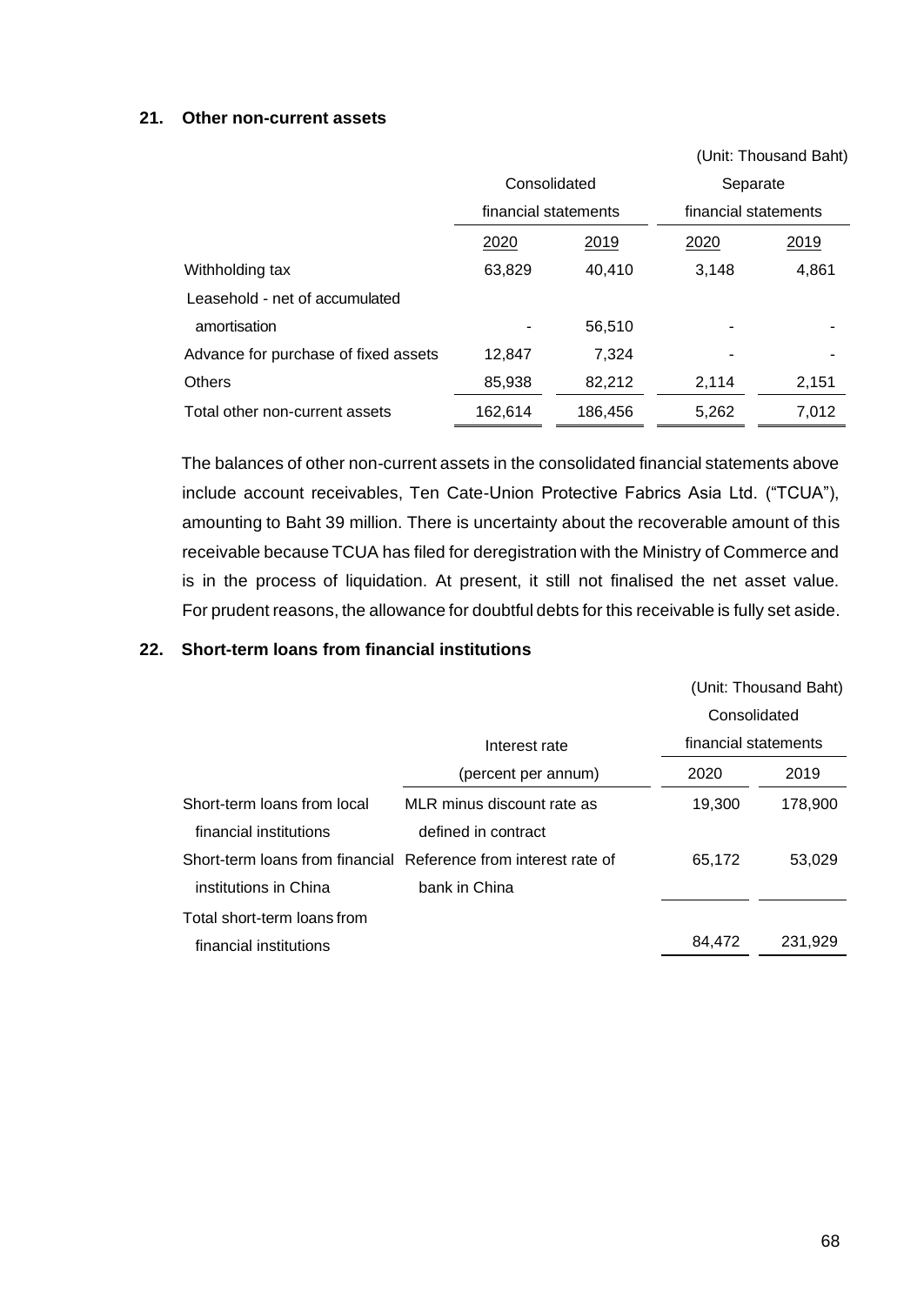## **23. Trade and other payables**

|                                           |              |                      |                      | (Unit: Thousand Baht) |
|-------------------------------------------|--------------|----------------------|----------------------|-----------------------|
|                                           | Consolidated |                      | Separate             |                       |
|                                           |              | financial statements | financial statements |                       |
|                                           | 2020         | 2019                 | 2020                 | 2019                  |
| Trade payables - related parties (Note 8) | 32,609       | 37,367               | 27,955               | 32,591                |
| Trade payables - unrelated parties        | 1,032,560    | 992,610              | 6.096                | 12,447                |
| Other payables                            | 67,892       | 90,986               |                      | 882                   |
| Accrued expenses                          | 334,195      | 345,304              | 16,551               | 20,094                |
| <b>Others</b>                             | 11,739       | 13,331               | 274                  | 275                   |
| Total trade and other payables            | 1,478,995    | 1,479,598            | 50,876               | 66,289                |

## **24. Long-term loans**

| (Unit: Thousand Baht) |
|-----------------------|
|-----------------------|

|       |                                         |                         |                        | Consolidated         |            |
|-------|-----------------------------------------|-------------------------|------------------------|----------------------|------------|
|       |                                         | Interest rate           |                        | financial statements |            |
|       | Loan                                    | $(\%)$                  | Repayment schedule     | 2020                 | 2019       |
| 1.    | Loan from local bank                    | Based on MLR minus      | Six-month installments | 44,000               | 133,000    |
|       |                                         | discount rate as        | from 2017 to 2021      |                      |            |
|       |                                         | defined in contract     |                        |                      |            |
| 2.    | Loan from local bank                    | Market rate minus       | Six-month installments | 75,000               | 125,000    |
|       |                                         | discount rate as        | from 2019 to 2022      |                      |            |
|       |                                         | defined in contract     |                        |                      |            |
| 3.    | Loan from local bank                    | Reference from interest | Six-month installments | 358,444              | 448,413    |
|       | in China                                | rate of bank in China   | from 2019 to 2022      |                      |            |
| Total |                                         |                         |                        | 477,444              | 706,413    |
|       | Less: Current portion                   |                         |                        | (314, 867)           | (428, 621) |
|       | Long-term loans, net of current portion |                         |                        | 162,577              | 277,792    |

Movement of the long-term loan account during the year ended 31 December 2020 are summarised below:

|                                | (Unit: Thousand Baht) |
|--------------------------------|-----------------------|
|                                | Consolidated          |
|                                | financial statements  |
| Balance as at 1 January 2020   | 706,413               |
| Add: Additional borrowings     | 17,215                |
| Less: Repayment                | (278, 205)            |
| <b>Translation adjustments</b> | 32,021                |
| Balance as at 31 December 2020 | 477,444               |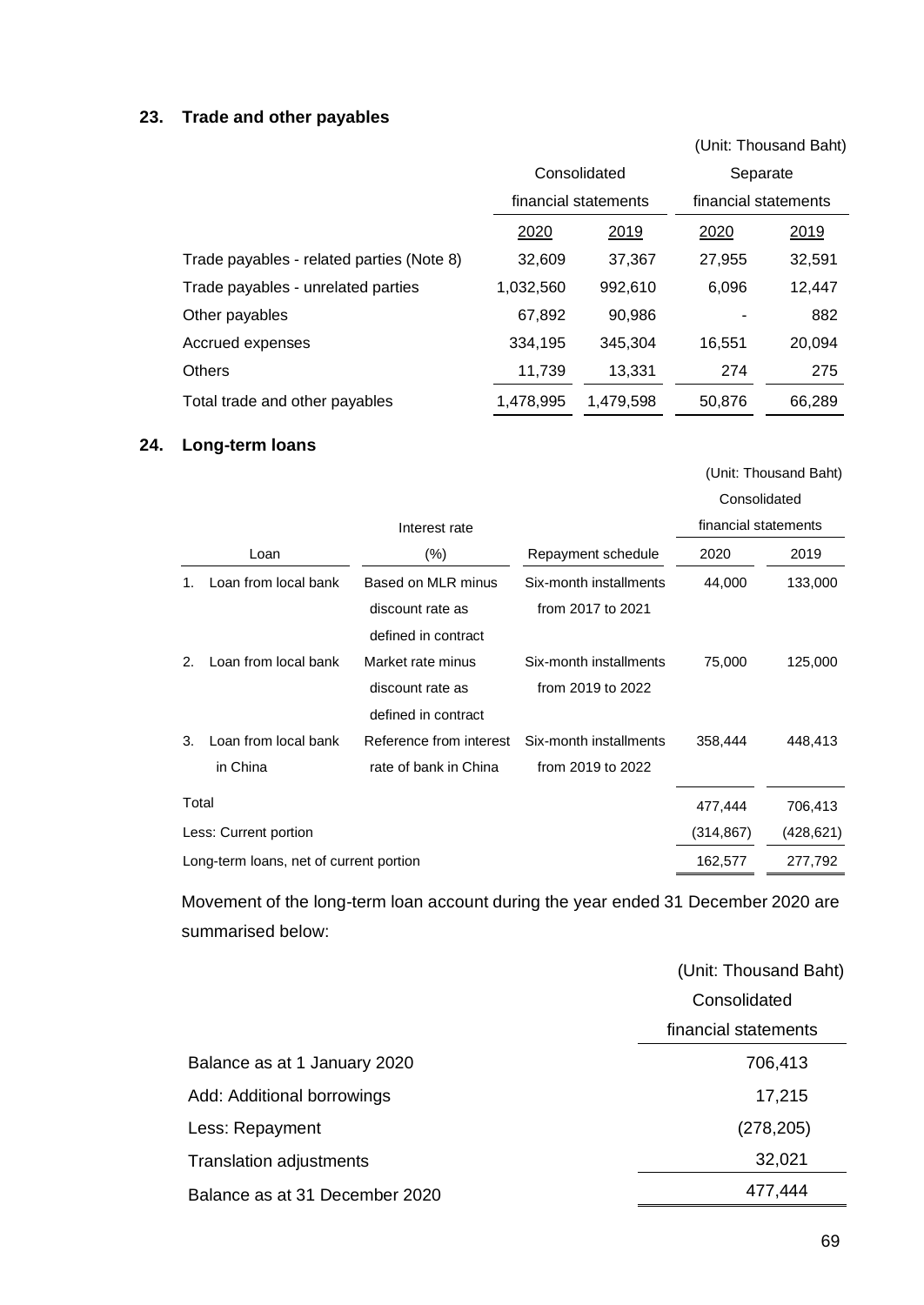The loan agreements contain several covenants which, among other things, require the subsidiaries to maintain debt-to-equity ratio and negative pledges on certain assets that are essential for the subsidiaries' operations.

As at 31 December 2020 and 2019, there are no long-term credit facilities of the subsidiaries which have not yet been drawn down.

## **25. Provision for long-term employee benefits**

Provision for long-term employee benefits, which represents the cash which will be paid to employees after they retire as at 31 December 2020 and 2019, were as follows:

|                                             |                      |              |                      | (Unit: Thousand Baht) |  |
|---------------------------------------------|----------------------|--------------|----------------------|-----------------------|--|
|                                             |                      | Consolidated |                      | Separate              |  |
|                                             | financial statements |              | financial statements |                       |  |
|                                             | 2020                 | 2019         | <u>2020</u>          | <u>2019</u>           |  |
| Present value of defined benefit obligation | 419,125              | 478.218      | 31.965               | 27,369                |  |
| Fair value of plan assets                   | (117, 394)           | (181, 386)   | (8, 143)             | (8,860)               |  |
| Net defined benefit liability               | 301,731              | 296,832      | 23,822               | 18,509                |  |

Changes in present value of defined benefit obligation and fair value of plan assets were as follows:

|                                                  |                      |           | (Unit: Thousand Baht) |         |
|--------------------------------------------------|----------------------|-----------|-----------------------|---------|
|                                                  | Consolidated         |           | Separate              |         |
|                                                  | financial statements |           | financial statements  |         |
|                                                  | 2020                 | 2019      | 2020                  | 2019    |
| Defined benefit obligation at beginning of year  | 478,218              | 397,015   | 27,369                | 25,790  |
| Current service cost                             | 30,306               | 25,908    | 1,081                 | 1,090   |
| Interest cost                                    | 9,048                | 10,129    | 604                   | 577     |
| Past service cost                                | (68, 610)            | 65,747    |                       | 4,377   |
| Transferred from related companies               |                      | 925       |                       | 1,122   |
| Actuarial (gain) loss arising from               |                      |           |                       |         |
| Demographic assumptions changes                  | (14,078)             |           |                       |         |
| Financial assumptions changes                    | 42,536               | 4,686     | 6,028                 | (142)   |
| Experience adjustments                           | 3,245                | 2,128     | (1,899)               | (1,775) |
| Benefits paid during the year                    | (61, 540)            | (28, 320) | (1,218)               | (3,670) |
| Defined benefit obligation at end of year        | 419,125              | 478,218   | 31,965                | 27,369  |
| Fair value of plan assets at beginning of year   | 181,386              | 173,157   | 8,860                 | 8,680   |
| Change in fair value                             | (57, 143)            | (1,234)   | (834)                 | (592)   |
| Contribution by the Company and its subsidiaries | 13,874               | 27,083    | 631                   | 858     |
| Benefits paid during the year                    | (20, 723)            | (17, 620) | (514)                 | (86)    |
| Fair value of plan assets at end of year         | 117,394              | 181,386   | 8,143                 | 8,860   |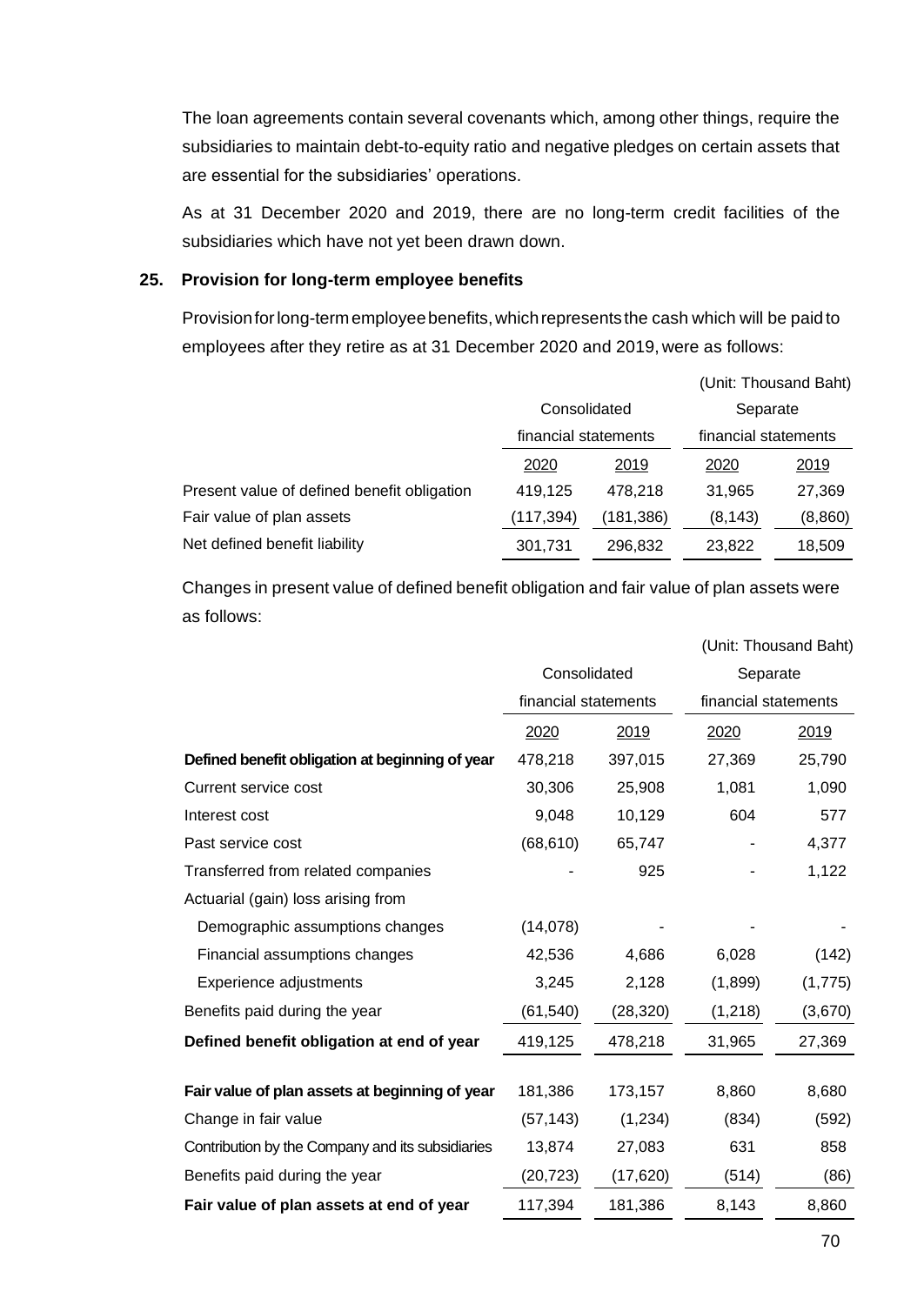Plan assets comprise bank deposits, bonds, and equity and local debt instruments in active market.

The Company and its subsidiaries expect to pay Baht 26 million (2019: Baht 44 million) of long-term employee benefits during the next year and the Company only amounting to Baht 1 million (2019: Baht 1 million).

As at 31 December 2020, the weighted average duration of the liabilities for long-term employee benefit is 11 years (2019: 11 years) and the Company only is 11 years (2019: 11 years).

Key actuarial assumptions used for the valuation are as follows:

|                                 |                      |              |                      | (Unit: percent per annum) |  |
|---------------------------------|----------------------|--------------|----------------------|---------------------------|--|
|                                 |                      | Consolidated | Separate             |                           |  |
|                                 | financial statements |              | financial statements |                           |  |
|                                 | 2020                 | <u>2019</u>  | <u> 2020</u>         | 2019                      |  |
| Discount rate                   | 1.4                  | $1.1 - 1.7$  | 1.4                  | 1.5                       |  |
| Future salary increase rate     | $3.0 - 7.0$          | $3.5 - 5.5$  | $5.0 - 7.0$          | $3.5 - 5.5$               |  |
| (depending on age of employees) |                      |              |                      |                           |  |
| Turnover rate                   | $0.0 - 45.0$         | $0.0 - 40.0$ | $0.0 - 30.0$         | $0.0 - 30.0$              |  |

The result of sensitivity analysis for significant assumptionsthat affect the present value of the long-term employee benefit obligation as at 31 December 2020 are summarised below.

|                             |       |                     |          |          | (Unit: Million Baht) |
|-----------------------------|-------|---------------------|----------|----------|----------------------|
|                             |       | Consolidated        |          |          | Separate             |
|                             |       | financial statement |          |          | financial statement  |
|                             | %     | Increase            | Decrease | Increase | Decrease             |
| Discount rate               | 1.00  | (33)                | 34       | (2)      | 2                    |
| Future salary increase rate | 1.00  | 36                  | (32)     | 2        | (2)                  |
| Turnover rate               | 20.00 | (16)                | 20       | (1)      | 1                    |

## **26. The Company's shares held by its subsidiaries**

This represents the acquisition cost of the 9,213,994 ordinary shares (3.07 percent of the total number of shares in issue) of the Company acquired and held by Saha-Union Holding Co., Ltd., Union Equity Co., Ltd. and Union Textile Industries Plc., subsidiaries.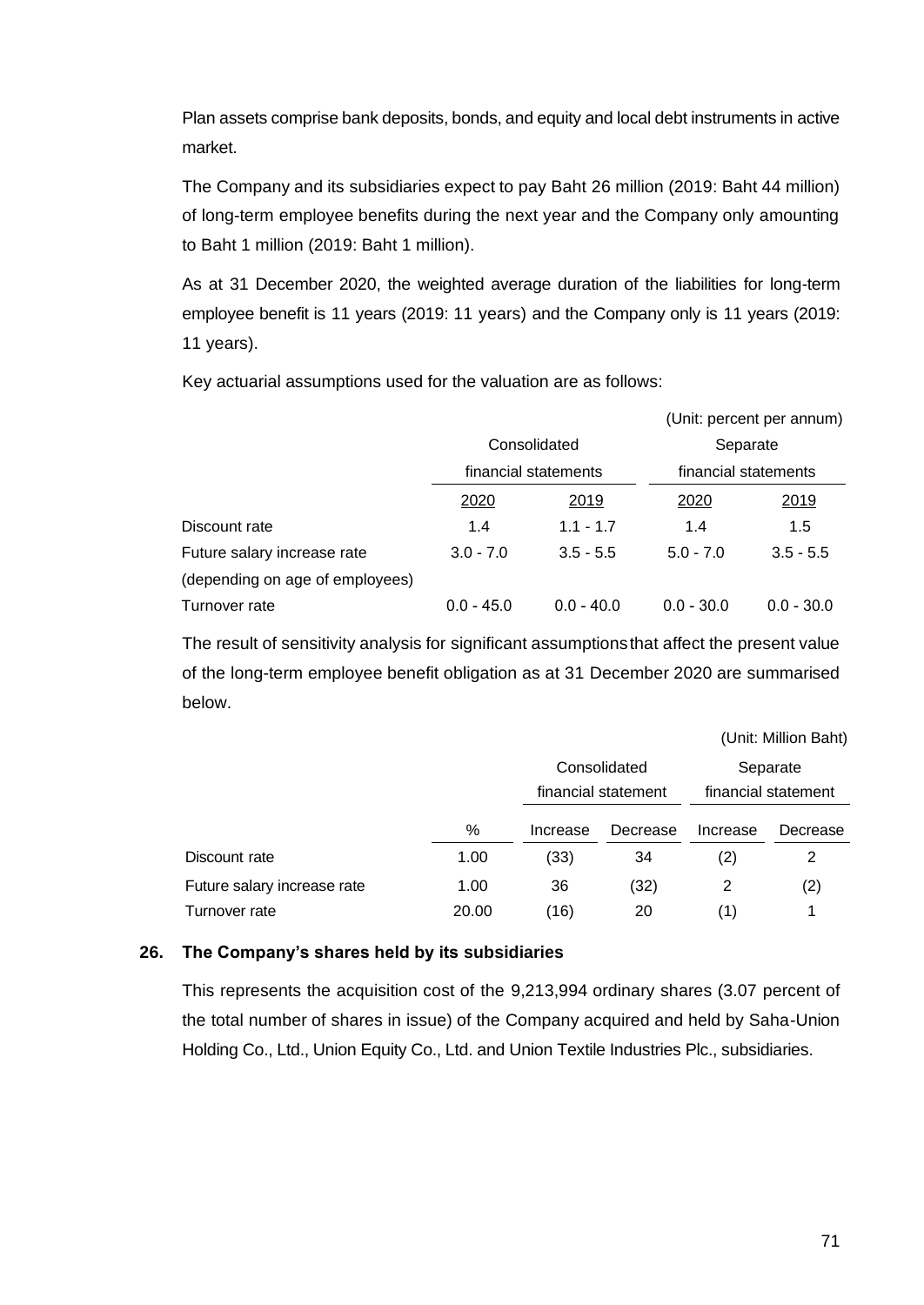#### **27. Statutory reserve**

Pursuant to Section 116 of the Public Limited Companies Act B.E. 2535, the Company is required to set aside to a statutory reserve at least 5 percent of its net profit after deducting accumulated deficit brought forward (if any), until the reserve reaches 10 percent of the registered capital. The statutory reserve is not available for dividend distribution.

However, the Company's regulations require the Company to set aside to the statutory reserve at least 10 percent of its net profit after deducting accumulated deficit brought forward (if any), until such reserve reaches at least 25 percent of the registered capital.

### **28. Finance cost**

|                                        |        |                                      |       | (Unit: Thousand Baht) |
|----------------------------------------|--------|--------------------------------------|-------|-----------------------|
|                                        |        | Consolidated<br>financial statements |       | Separate              |
|                                        |        |                                      |       | financial statements  |
|                                        | 2020   | 2019                                 | 2020  | 2019                  |
| Interest expenses on borrowings        | 35,297 | 25,818                               | 2,539 | 2,374                 |
| Interest expenses on lease liabilities | 7,864  | 3,223                                |       |                       |
| Total                                  | 43,161 | 29.041                               | 2.539 | 2,374                 |

#### **29. Expenses by nature**

Significant expenses classified by nature are as follows:

|                                                 |              |                      |                      | (Unit: Thousand Baht) |
|-------------------------------------------------|--------------|----------------------|----------------------|-----------------------|
|                                                 | Consolidated |                      | Separate             |                       |
|                                                 |              | financial statements | financial statements |                       |
|                                                 | 2020         | 2019                 | 2020                 | <u> 2019</u>          |
| Salary and wages and other employee benefits    | 1,608,714    | 1,872,286            | 60,254               | 63,255                |
| Depreciation and amortisation expenses          | 858,990      | 820,598              | 15,434               | 15,122                |
| Rental expenses from operating lease agreements | 10,365       | 22,651               |                      |                       |
| <b>Transportation expenses</b>                  | 19,722       | 30,378               | 738                  | 1,911                 |
| Raw materials and consumables used              | 1,773,187    | 2,284,234            |                      |                       |
| Purchase of finished goods and raw materials    |              |                      |                      |                       |
| for sales                                       | 3,007,579    | 3,127,771            | 566,215              | 879,641               |
| Changes in inventories of finished goods        |              |                      |                      |                       |
| and work in process                             | (152, 755)   | 15,631               |                      | 39,410                |
|                                                 |              |                      |                      |                       |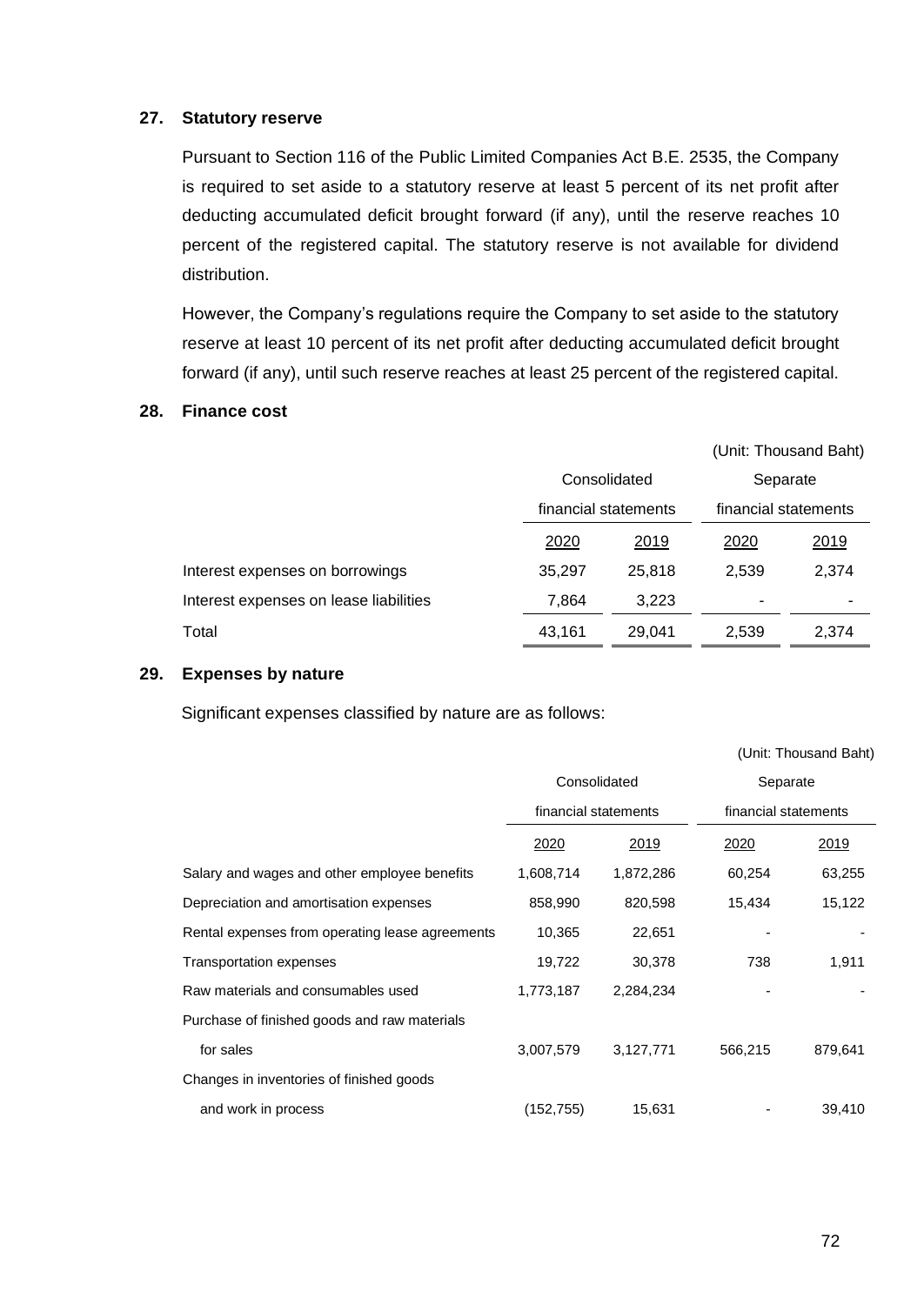#### **30. Income tax**

Income tax expenses for the years ended 31 December 2020 and 2019 are made up as follows:

|                                          |              |                      | (Unit: Thousand Baht) |       |
|------------------------------------------|--------------|----------------------|-----------------------|-------|
|                                          | Consolidated |                      | Separate              |       |
|                                          |              | financial statements | financial statements  |       |
|                                          | 2020         | 2019                 | 2020                  | 2019  |
| Current income tax:                      |              |                      |                       |       |
| Current income tax charge                | 132,989      | 166,115              |                       |       |
| Deferred tax:                            |              |                      |                       |       |
| Relating to origination and reversal of  |              |                      |                       |       |
| temporary differences                    | (7, 815)     | (4,578)              | (323)                 | (859) |
| Income tax expenses (income) reported in |              |                      |                       |       |
| the income statements                    | 125,174      | 161,537              | (323)                 | (859) |

The amounts of income tax relating to each component of other comprehensive income for the years ended 31 December 2020 and 2019 are as follows:

|                                             |        |                      |        | (Unit: Thousand Baht) |
|---------------------------------------------|--------|----------------------|--------|-----------------------|
|                                             |        | Consolidated         |        | Separate              |
|                                             |        | financial statements |        | financial statements  |
|                                             | 2020   | 2019                 | 2020   | 2019                  |
| Deferred tax on loss from the change in     |        |                      |        |                       |
| value of financial assets measured at FVOCI | 37,350 |                      | 25,770 |                       |
| Deferred tax on actuarial loss (gain)       | 9,301  | 943                  | 826    | (383)                 |
| Deferred tax on losses from the change in   |        |                      |        |                       |
| value of available-for-sale investments     |        | 41,528               |        | 29,458                |
| Total                                       | 46,651 | 42,471               | 26,596 | 29,075                |
|                                             |        |                      |        |                       |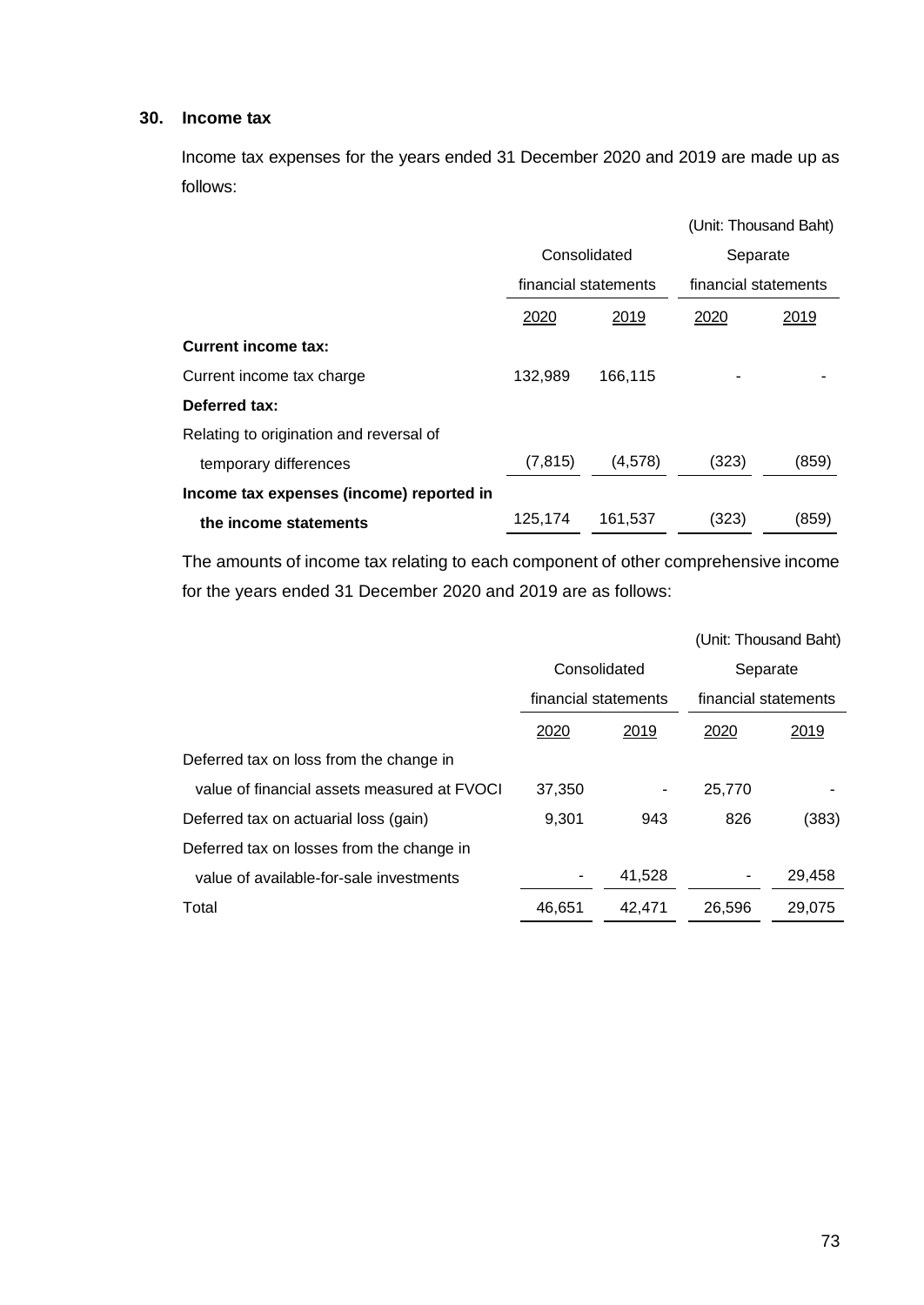The reconciliation between accounting profit and income tax expenses is shown below.

|                                                       |                      |            |                      | (Unit: Thousand Baht) |
|-------------------------------------------------------|----------------------|------------|----------------------|-----------------------|
|                                                       | Consolidated         |            | Separate             |                       |
|                                                       | financial statements |            | financial statements |                       |
|                                                       | 2020                 | 2019       | 2020                 | 2019                  |
| Accounting profit before tax                          | 992,465              | 1,336,515  | 822,359              | 837,895               |
|                                                       |                      |            |                      |                       |
| The separation of accounting profit before tax of     |                      |            |                      |                       |
| the Company and its subsidiaries to each              |                      |            |                      |                       |
| applicable tax rate are as follows:                   |                      |            |                      |                       |
| Applicable tax rate 5.00 percent                      | 172                  | 270        |                      |                       |
| Applicable tax rate 16.50 percent                     | (2,991)              | 148,381    |                      |                       |
| Applicable tax rate 20.00 percent                     | 698,968              | 656,626    | 822,359              | 837,895               |
| Applicable tax rate 25.00 percent                     | 296,316              | 531,238    |                      |                       |
| Accounting profit before tax multiplied by            |                      |            |                      |                       |
| income tax rate                                       | 213,388              | 288,631    | 164,472              | 167,579               |
| Effects of:                                           |                      |            |                      |                       |
| Tax exempt dividend revenue                           | (64, 755)            | (42, 496)  | (184, 354)           | (174, 864)            |
| Share of profit from investments in joint ventures    | (99,056)             | (107, 055) |                      |                       |
| Share of loss (profit) from investments in associates | (23, 207)            | 2,548      |                      |                       |
| Additional expense deductions allowed                 | (39, 163)            | (33,620)   | (1,255)              | (1,346)               |
| Non-deductible expenses                               | 23,074               | 25,223     | 5,277                | 4,233                 |
| Losses on impairment of assets                        | 11,145               | 7          | 15,600               |                       |
| Losses on disposals of investments under              |                      |            |                      |                       |
| equity method                                         |                      | 8,656      |                      |                       |
| Unrecognised deferred tax on deductible               |                      |            |                      |                       |
| temporary differences and unused tax losses           | 113,403              | 30,873     | (210)                | 3,392                 |
| Others                                                | (9,655)              | (11, 230)  | 147                  | 147                   |
| Total                                                 | (88,214)             | (127, 094) | (164, 795)           | (168, 438)            |
| Income tax expenses (income) reported in the          |                      |            |                      |                       |
| income statements                                     | 125,174              | 161,537    | (323)                | (859)                 |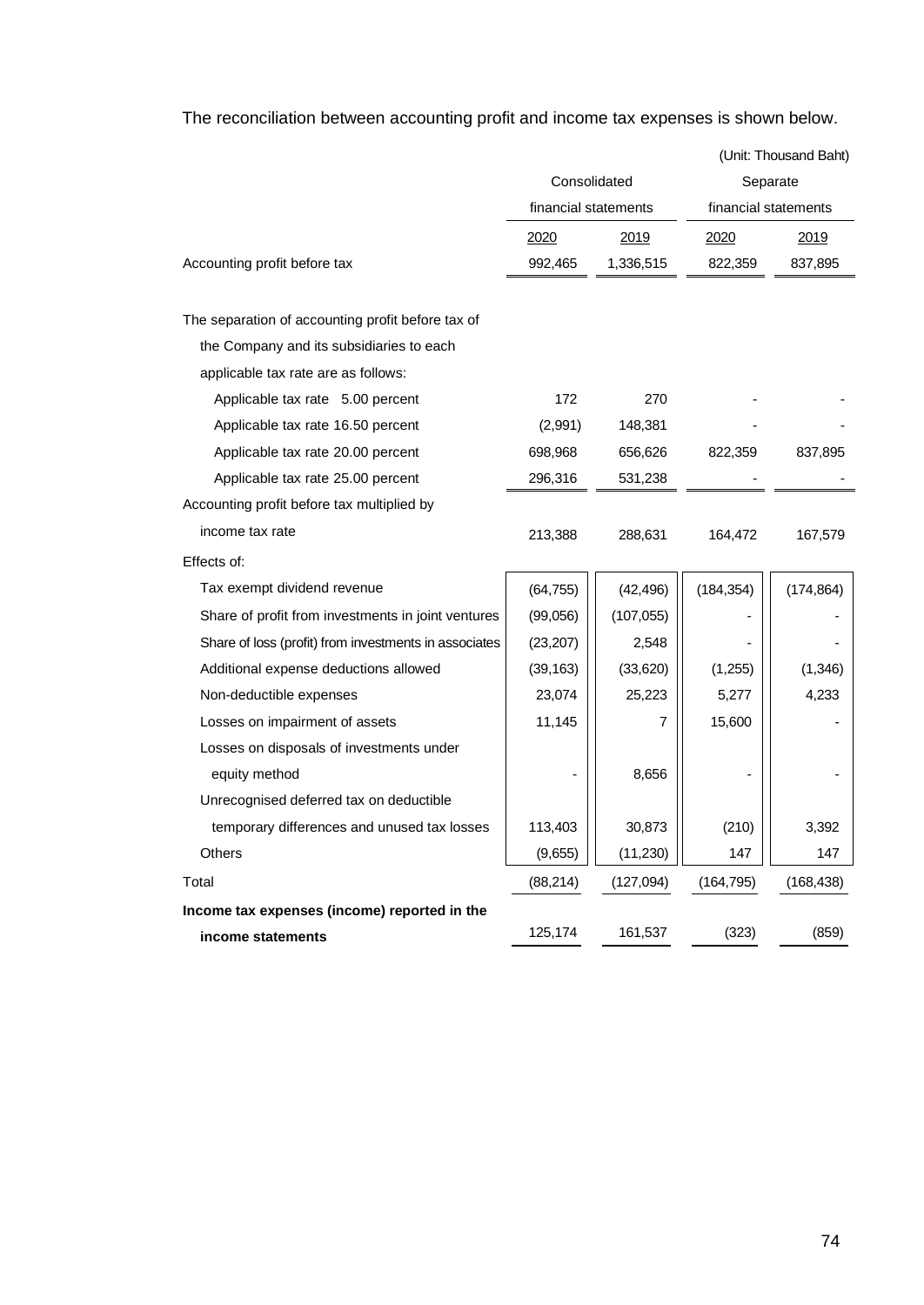|                                                  |                            |         |                        | (Unit: Thousand Baht) |
|--------------------------------------------------|----------------------------|---------|------------------------|-----------------------|
|                                                  | Consolidated statements of |         | Separate statements of |                       |
|                                                  | financial position         |         | financial position     |                       |
|                                                  | 2020                       | 2019    | 2020                   | 2019                  |
| Deferred tax assets                              |                            |         |                        |                       |
| Allowance for diminution in value of inventories | 11,451                     | 13,318  |                        |                       |
| Accumulated depreciation - Plant and equipment   | 7,915                      | 8,811   |                        |                       |
| Provision for long-term employee benefits        | 58,683                     | 47,129  | 3,988                  | 2,925                 |
| Deferred income                                  | 7,446                      | 5,723   |                        |                       |
| <b>Others</b>                                    | 5,964                      | 1,606   |                        |                       |
| Total                                            | 91,459                     | 76,587  | 3,988                  | 2,925                 |
| Deferred tax liabilities                         |                            |         |                        |                       |
| Gain on change in fair value of investments      | 158,596                    | 141,207 | 163,627                | 135,483               |
| <b>Others</b>                                    |                            | 651     |                        |                       |
| Total                                            | 158,596                    | 141,858 | 163,627                | 135,483               |

#### The components of deferred tax assets and deferred tax liabilities are as follows:

As at 31 December 2020, the Company and its subsidiaries have deductible temporary differences and unused tax losses totaling Baht 693 million (2019: Baht 322 million) and the Company only amounting to Baht 28 million (2019: Baht 33 million) no deferred tax assets have been recognised on these amount as the Company and its subsidiaries believe future taxable profits may not be sufficient to allow utilisation of the temporary differences and unused tax losses and the unused tax losses will expire within 2025.

### **31. Earnings per share**

Basic earnings per share is calculated by dividing profit for the year attributable to equity holders of the Company (excluding other comprehensive income) by the weighted average number of ordinary shares held by outside shareholders in issue during the year.

|                                          | For the years ended 31 December |               |                      |             |  |  |
|------------------------------------------|---------------------------------|---------------|----------------------|-------------|--|--|
|                                          | Consolidated                    |               | Separate             |             |  |  |
|                                          | financial statements            |               | financial statements |             |  |  |
|                                          | 2020                            | 2019          | 2020                 | 2019        |  |  |
| Profit attributable to equity holders of |                                 |               |                      |             |  |  |
| the Company (Baht)                       | 845,089,726                     | 1,111,991,978 | 822.681.984          | 838,753,269 |  |  |
| Weighted average number of ordinary      |                                 |               |                      |             |  |  |
| shares (shares)                          | 290.783.025                     | 290.138.993   | 300.000.000          | 300.000.000 |  |  |
| Basic earnings per share (Baht/share)    | 2.91                            | 3.83          | 2.74                 | 2.80        |  |  |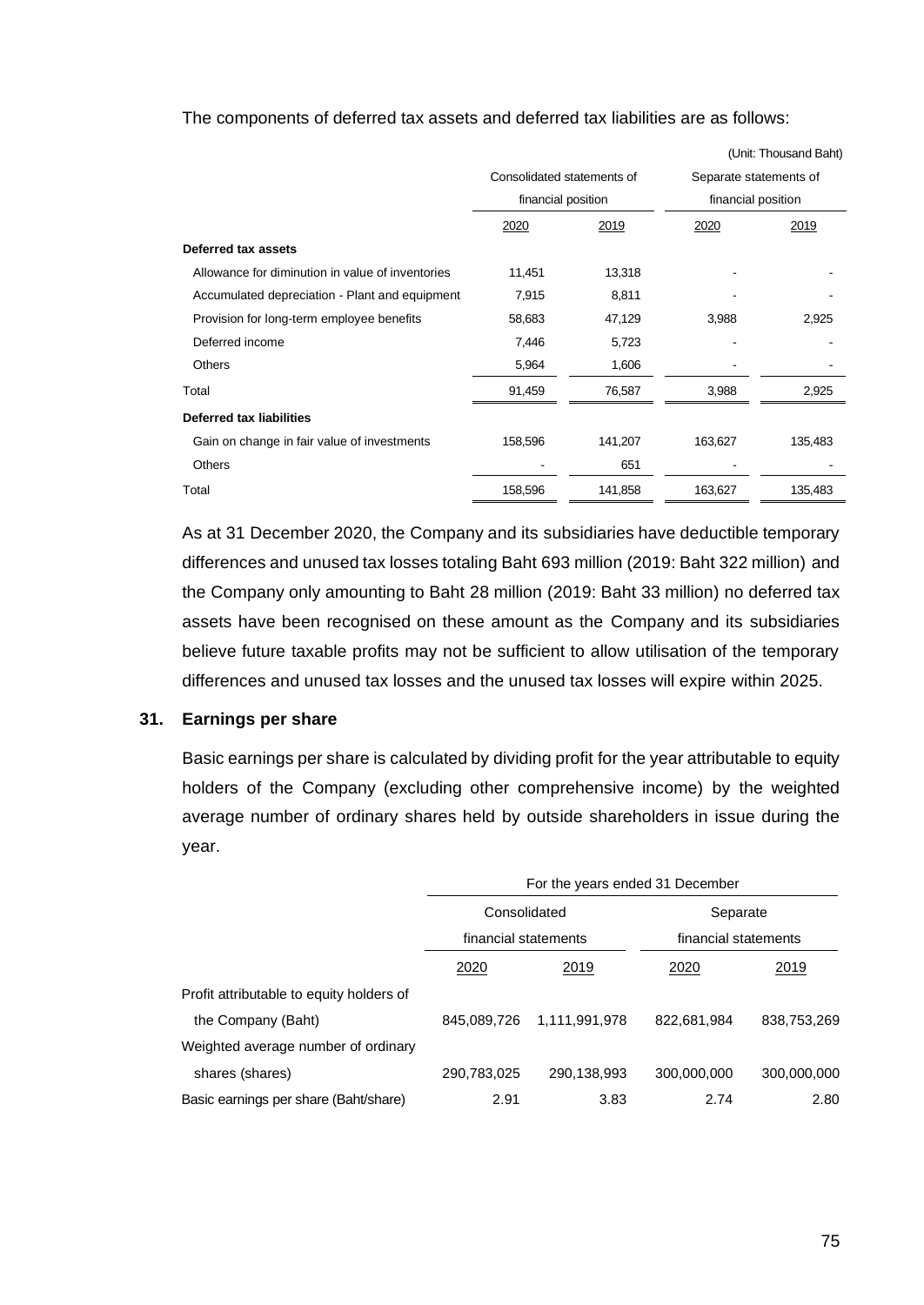#### **32. Discontinued operation**

By resolution of the meeting of Board of Directors of Union Textile Industries Public Company Limited ("Union Textile") on 22 December 2020 was authorized to cease its textile business (spinning and weaving) within 2021, as mentioned in Note 1.3 to the financial statement. As of 31 December 2020, textile segment of Union Textile was classified as a discontinued operation.

Operating results and cash flows of the discontinued and continuing operations presented in the consolidated financial statements for the year ended 31 December 2020 and 2019 are as follows:

|                                               | (Unit: Million Baht) |                                     |              |  |  |  |
|-----------------------------------------------|----------------------|-------------------------------------|--------------|--|--|--|
|                                               |                      | For the year ended 31 December 2020 |              |  |  |  |
|                                               |                      |                                     | Consolidated |  |  |  |
|                                               | Continuing           | Discontinued                        | financial    |  |  |  |
|                                               | operation            | operation                           | statements   |  |  |  |
| <b>Operating result</b>                       |                      |                                     |              |  |  |  |
| Sales and service income                      | 8,295                | 433                                 | 8,728        |  |  |  |
| Other income                                  | 622                  | 18                                  | 640          |  |  |  |
| Total revenues                                | 8,917                | 451                                 | 9,368        |  |  |  |
| Cost of sales and services                    | 7,300                | 436                                 | 7,736        |  |  |  |
| Selling and distribution expenses             | 259                  | 10                                  | 269          |  |  |  |
| Administrative expenses                       | 880                  | 59                                  | 939          |  |  |  |
| Total expenses                                | 8,439                | 505                                 | 8,944        |  |  |  |
| Operating profit (loss)                       | 478                  | (54)                                | 424          |  |  |  |
| Share of profit from investments in joint     |                      |                                     |              |  |  |  |
| ventures                                      | 495                  |                                     | 495          |  |  |  |
| Share of profit from investments in associate | 116                  |                                     | 116          |  |  |  |
| Finance cost                                  | (42)                 | (1)                                 | (43)         |  |  |  |
| Profit (loss) before income tax income        |                      |                                     |              |  |  |  |
| (expenses)                                    | 1,047                | (55)                                | 992          |  |  |  |
| Income tax income (expenses)                  | (131)                | 6                                   | (125)        |  |  |  |
| Profit (loss) for the year                    | 916                  | (49)                                | 867          |  |  |  |
| <b>Cash flows</b>                             |                      |                                     |              |  |  |  |
| Net cash flows from operating activities      | 906                  | 178                                 | 1,084        |  |  |  |
| Net cash flows from investing activities      | ÷,                   | 3                                   | 3            |  |  |  |
| Net cash flows from (used in) financing       |                      |                                     |              |  |  |  |
| activities                                    | (1, 136)             | 181                                 | (955)        |  |  |  |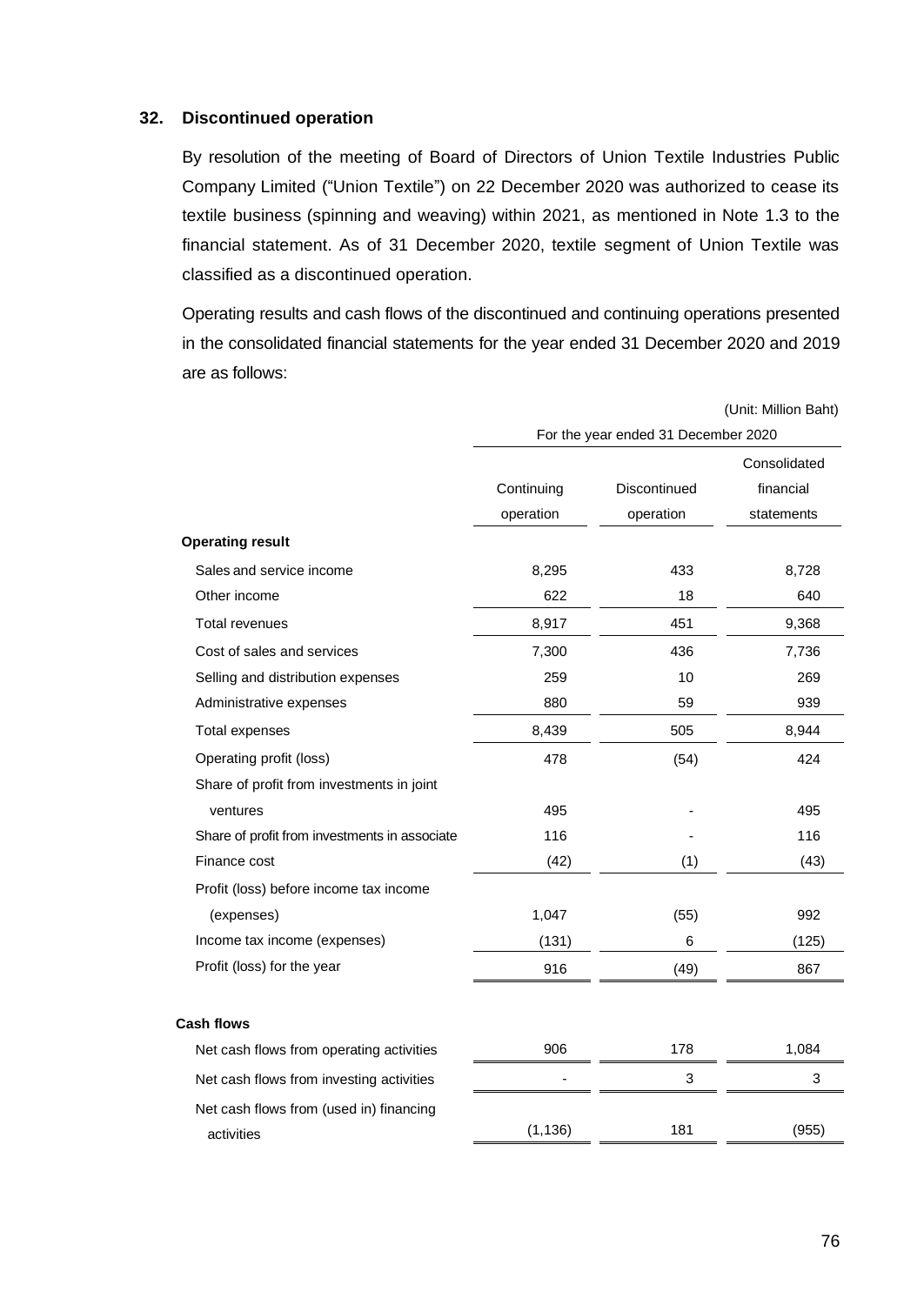(Unit: Million Baht)

|                                             | For the year ended 31 December 2019 |              |              |  |  |  |  |
|---------------------------------------------|-------------------------------------|--------------|--------------|--|--|--|--|
|                                             |                                     |              | Consolidated |  |  |  |  |
|                                             | Continuing                          | Discontinued | financial    |  |  |  |  |
|                                             | operation                           | operation    | statements   |  |  |  |  |
| <b>Operating result</b>                     |                                     |              |              |  |  |  |  |
| Sales and service income                    | 9,640                               | 511          | 10,151       |  |  |  |  |
| Other income                                | 563                                 | 32           | 595          |  |  |  |  |
| <b>Total revenues</b>                       | 10,203                              | 543          | 10,746       |  |  |  |  |
| Cost of sales and services                  | 8,227                               | 554          | 8,781        |  |  |  |  |
| Selling and distribution expenses           | 271                                 | 8            | 279          |  |  |  |  |
| Administrative expenses                     | 797                                 | 45           | 842          |  |  |  |  |
| Total expenses                              | 9,295                               | 607          | 9,902        |  |  |  |  |
| Operating profit (loss)                     | 908                                 | (64)         | 844          |  |  |  |  |
| Share of profit from investments in joint   |                                     |              |              |  |  |  |  |
| ventures                                    | 535                                 |              | 535          |  |  |  |  |
| Share of loss from investments in associate | (13)                                |              | (13)         |  |  |  |  |
| Finance cost                                | (28)                                | (1)          | (29)         |  |  |  |  |
| Profit (loss) before income tax expenses    | 1,402                               | (65)         | 1,337        |  |  |  |  |
| Income tax expenses                         | (162)                               |              | (162)        |  |  |  |  |
| Profit (loss) for the year                  | 1,240                               | (65)         | 1,175        |  |  |  |  |
| <b>Cash flows</b>                           |                                     |              |              |  |  |  |  |
| Net cash flows from (used in) operating     |                                     |              |              |  |  |  |  |
| activities                                  | 1,460                               | (45)         | 1,415        |  |  |  |  |
| Net cash flows used in investing activities | (713)                               | (2)          | (715)        |  |  |  |  |
| Net cash flows used in financing activities | (1,063)                             | (47)         | (1, 110)     |  |  |  |  |

## **33. Segment information**

Operating segment information is reported in a manner consistent with the internal reports that are regularly reviewed by the chief operating decision maker in order to make decisions about the allocation of resources to the segment and assess its performance. The chief operating decision maker has been identified as the Company's Board of Directors.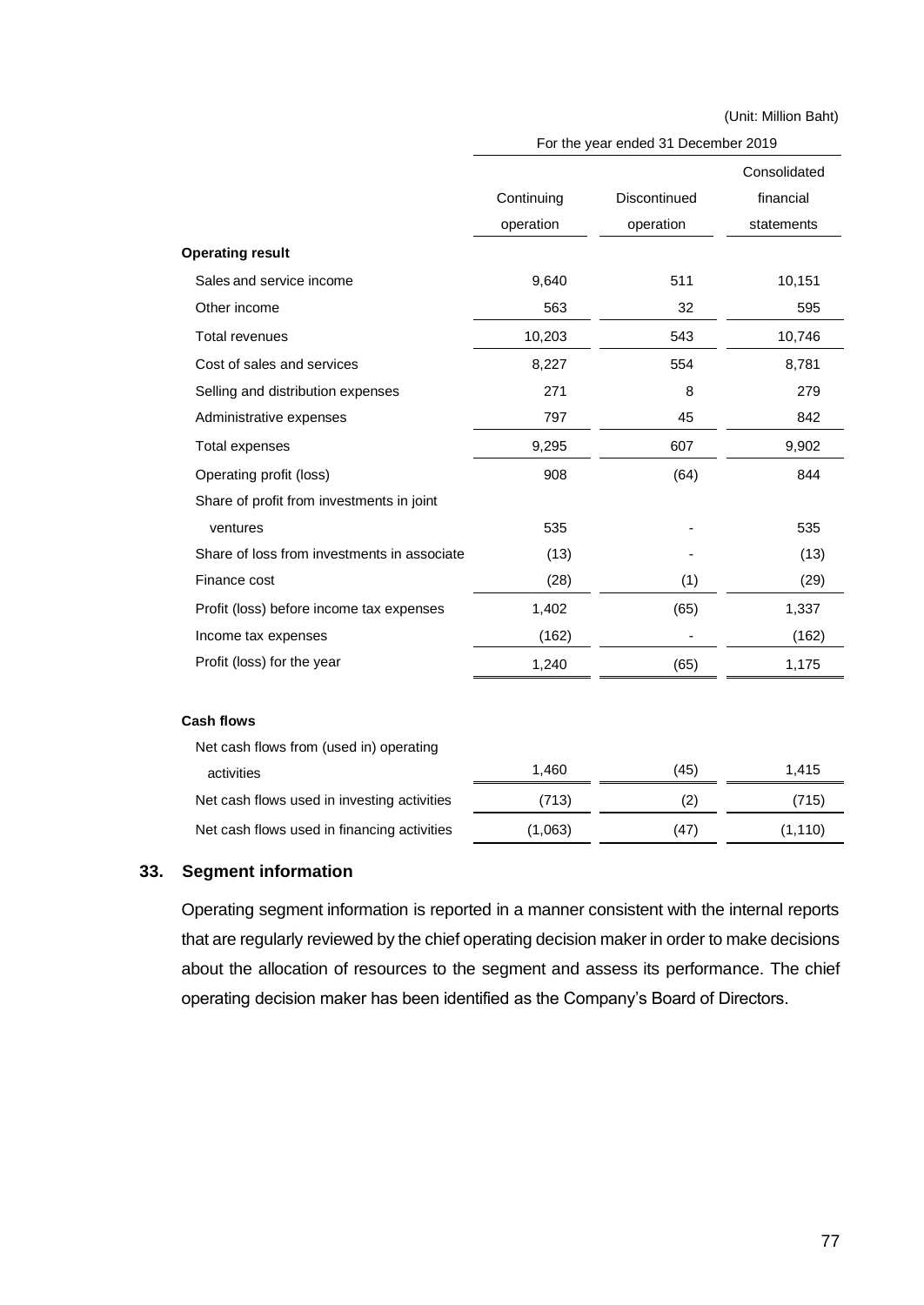For management purposes, the Company and its subsidiaries are organised into business units based on its products and services and have six reportable segments as follows:

- Textile segment, which is the contract manufacture and distribution of textile products and garments
- Plastic, rubber and metal segment, which is the manufacture and distribution of rubber, elastic products, finished elastic products, plastic products, vacuum bottles and stainless steel kitchenware
- Trading segment, which is the operation of a computer and equipment dealership
- Energy segment, which is power generation
- Hotel segment, which is the operation of hotel
- Investment and others segment, which is principally the operation of an investment business

No other operating segments have been aggregated to form the above reportable operating segments.

The chief operating decision maker monitors the operating results of the business units separately for the purpose of making decisions about resource allocation and assessing performance. Segment performance is measured based on operating profit or loss and total assets and on a basis consistent with that used to measure operating profit or loss and total assets in the financial statements. However, the Company and its subsidiaries' central administrative activities, financing activities (including finance costs and finance income) and income taxes are managed on a group basis. Therefore, these income and expenses are not allocated to operating segments.

The basis of accounting for any transactions between reportable segments is consistent with that for third party transactions.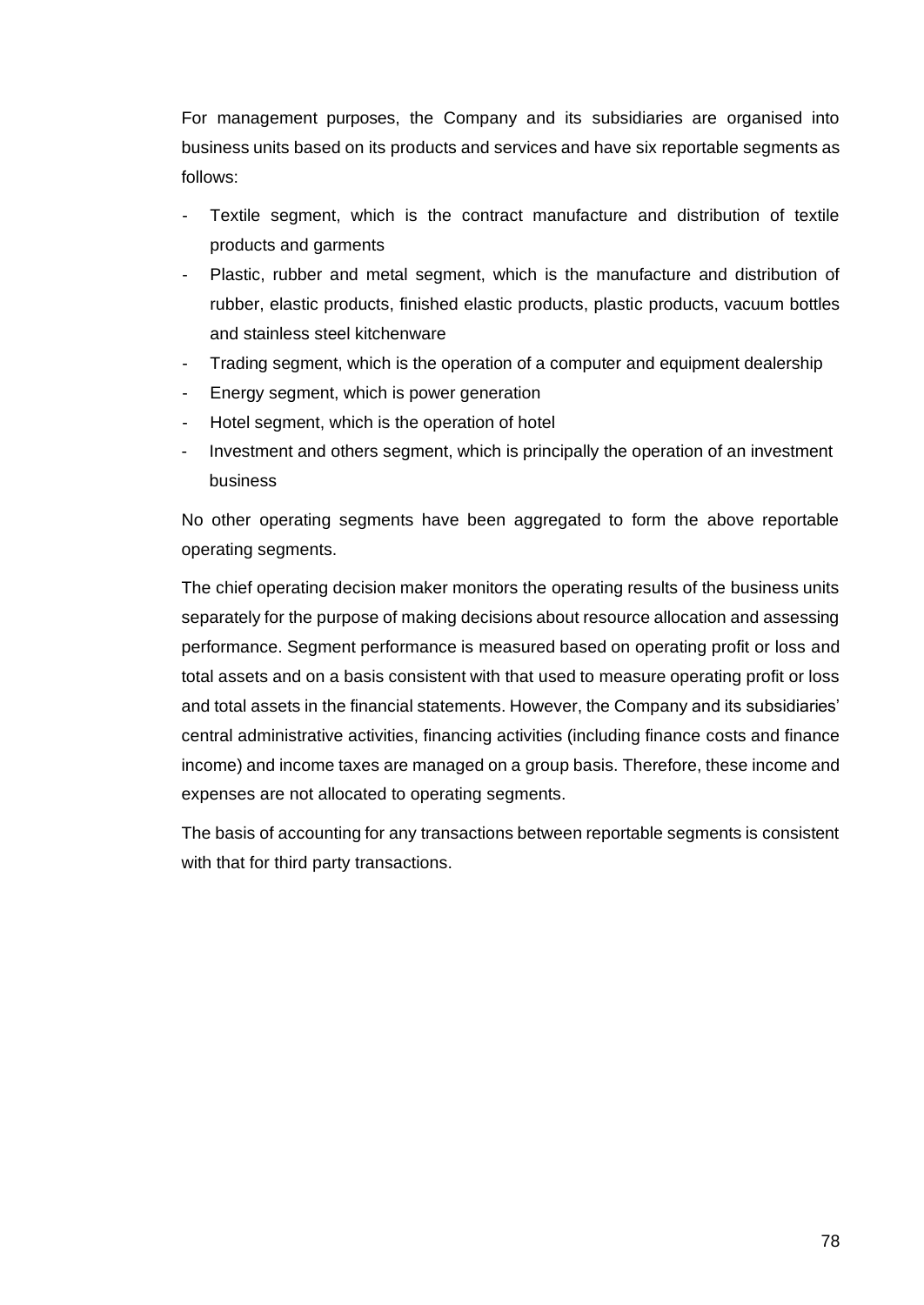The following tables present revenue, profit and total assets information regarding the Company and its subsidiaries' operating segments for the years ended 31 December 2020 and 2019, respectively.

(Unit: Million Baht)

|                                                       | For the years ended 31 December  |      |                     |                                   |                |               |       |                |      |                  |                |      |                       |      |                |              |
|-------------------------------------------------------|----------------------------------|------|---------------------|-----------------------------------|----------------|---------------|-------|----------------|------|------------------|----------------|------|-----------------------|------|----------------|--------------|
|                                                       |                                  |      | Plastic, rubber and |                                   |                |               |       |                |      |                  | Investment and |      | Elimination of inter- |      |                | Consolidated |
|                                                       | Textile segment<br>metal segment |      |                     | Trading segment<br>Energy segment |                | Hotel segment |       | others segment |      | segment revenues |                |      | financial statements  |      |                |              |
|                                                       | 2020                             | 2019 | 2020                | 2019                              | 2020           | 2019          | 2020  | 2019           | 2020 | 2019             | 2020           | 2019 | 2020                  | 2019 | 2020           | 2019         |
| <b>Revenues</b>                                       |                                  |      |                     |                                   |                |               |       |                |      |                  |                |      |                       |      |                |              |
| Revenue from external customers                       | 480                              | 608  | 3,751               | 4,565                             | 3,039          | 2,847         | 1,211 | 1,585          | 227  | 523              | 20             | 23   |                       |      | 8,728          | 10,151       |
| Inter-segment revenues                                | $\overline{7}$                   | 4    | $\blacksquare$      | $\overline{\phantom{a}}$          | $\overline{a}$ | -1            |       |                |      |                  | 18             | 24   | (25)                  | (29) |                |              |
| <b>Total revenues</b>                                 | 487                              | 612  | 3,751               | 4,565                             | 3,039          | 2,848         | 1,211 | 1,585          | 227  | 523              | 38             | 47   | (25)                  | (29) | 8,728          | 10,151       |
| Segment operating profit                              | 19                               | (19) | 310                 | 358                               | 282            | 286           | 377   | 538            | (35) | 176              | 39             | 31   |                       |      | 992            | 1,370        |
| Unallocated income and expenses:                      |                                  |      |                     |                                   |                |               |       |                |      |                  |                |      |                       |      |                |              |
| Dividend income                                       |                                  |      |                     |                                   |                |               |       |                |      |                  |                |      |                       |      | 376            | 245          |
| Rental income                                         |                                  |      |                     |                                   |                |               |       |                |      |                  |                |      |                       |      | 36             | 36           |
| Interest income                                       |                                  |      |                     |                                   |                |               |       |                |      |                  |                |      |                       |      | 29             | 50           |
| Gain on derivatives designated at FVTPL               |                                  |      |                     |                                   |                |               |       |                |      |                  |                |      |                       |      | $\overline{7}$ | $\sim$       |
| Other income                                          |                                  |      |                     |                                   |                |               |       |                |      |                  |                |      |                       |      | 192            | 264          |
| Selling and distribution expenses                     |                                  |      |                     |                                   |                |               |       |                |      |                  |                |      |                       |      | (269)          | (279)        |
| Administrative expenses                               |                                  |      |                     |                                   |                |               |       |                |      |                  |                |      |                       |      | (743)          | (842)        |
| Loss on investments designated at FVTPL               |                                  |      |                     |                                   |                |               |       |                |      |                  |                |      |                       |      | (196)          |              |
| Share of profit from investments in joint ventures    |                                  |      |                     |                                   |                |               |       |                |      |                  |                |      |                       |      | 495            | 535          |
| Share of profit (loss) from investments in associates |                                  |      |                     |                                   |                |               |       |                |      |                  |                |      |                       |      | 116            | (13)         |
| Finance cost                                          |                                  |      |                     |                                   |                |               |       |                |      |                  |                |      |                       |      | (43)           | (29)         |
| Profit before income tax expenses                     |                                  |      |                     |                                   |                |               |       |                |      |                  |                |      |                       |      | 992            | 1,337        |
| Income tax expenses                                   |                                  |      |                     |                                   |                |               |       |                |      |                  |                |      |                       |      | (125)          | (162)        |
| Non-controlling interests of the subsidiaries         |                                  |      |                     |                                   |                |               |       |                |      |                  |                |      |                       |      | (22)           | (63)         |
| Profit for the year - equity holders of the Company   |                                  |      |                     |                                   |                |               |       |                |      |                  |                |      |                       |      | 845            | 1,112        |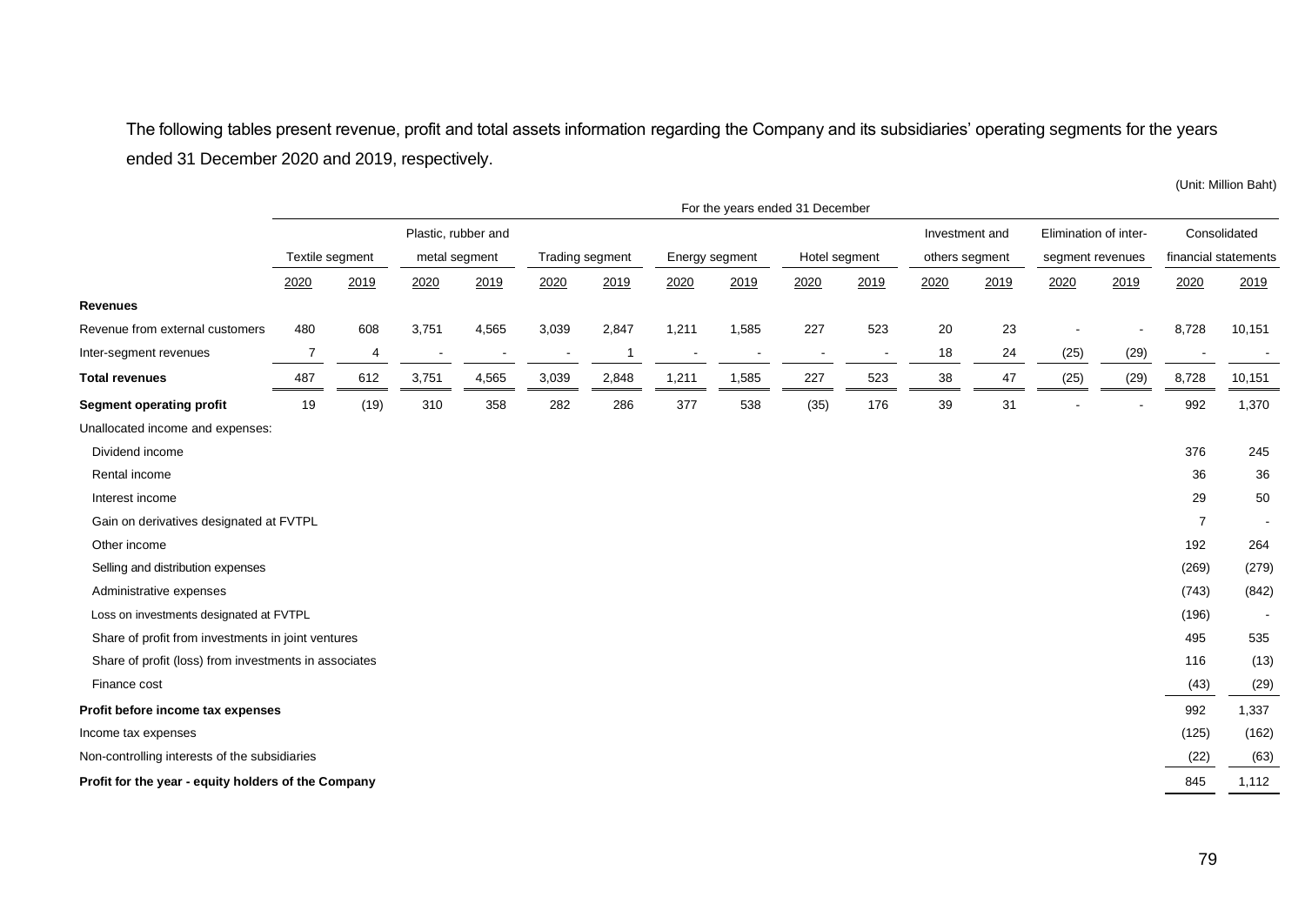Below is the segment assets of the Company and its subsidiaries' operating segment as at 31 December 2020 and 2019.

(Unit: Million Baht)

|                               |                | As at 31 December        |                |                     |                 |       |                |                |       |                |                |                       |          |                  |                |                      |  |
|-------------------------------|----------------|--------------------------|----------------|---------------------|-----------------|-------|----------------|----------------|-------|----------------|----------------|-----------------------|----------|------------------|----------------|----------------------|--|
|                               |                |                          |                | Plastic, rubber and |                 |       |                |                |       |                | Investment and | Elimination of inter- |          |                  | Consolidated   |                      |  |
|                               |                | Textile segment          | metal segment  |                     | Trading segment |       | Energy segment |                |       | Hotel segment  |                | others segment        |          | segment revenues |                | financial statements |  |
|                               | 2020           | 2019                     | 2020           | 2019                | 2020            | 2019  | 2020           | 2019           | 2020  | 2019           | 2020           | 2019                  | 2020     | 2019             | 2020           | 2019                 |  |
| <b>Current investments</b>    |                |                          | $\blacksquare$ | 144                 |                 |       |                |                |       |                |                | 1,437                 |          |                  |                | 1,581                |  |
| Trade and other receivables   | 84             | 125                      | 400            | 544                 | 785             | 719   | 174            | 243            | 6     | 15             | 92             | 193                   | (51)     | (131)            | 1,490          | 1,708                |  |
| Inventories                   | 67             | 218                      | 429            | 506                 | 423             | 285   | 21             | $\overline{7}$ | -1    | $\overline{2}$ |                |                       |          |                  | 941            | 1,018                |  |
| Other current finance assets  | 199            | $\overline{\phantom{a}}$ | 202            | $\blacksquare$      | (2)             |       |                |                |       |                | 1,061          |                       |          |                  | 1,460          | $\sim$               |  |
| Investments in subsidiaries   |                |                          |                |                     |                 |       |                |                |       |                | 5,925          | 5,980                 | (5,925)  | (5,980)          | $\blacksquare$ |                      |  |
| Investments in joint ventures |                |                          | 87             | 98                  |                 |       |                |                |       |                | 1,845          | 1,568                 |          |                  | 1,932          | 1,666                |  |
| Investments in associates     | 414            | 406                      | 11             | 11                  |                 |       |                |                |       |                | 3,326          | 3,222                 |          |                  | 3,751          | 3,639                |  |
| Other non-current finance     |                |                          |                |                     |                 |       |                |                |       |                |                |                       |          |                  |                |                      |  |
| assets                        | $\overline{2}$ |                          |                |                     |                 |       |                |                |       |                | 3,286          |                       |          |                  | 3,288          |                      |  |
| Other long-term investments   |                | $\overline{2}$           |                |                     |                 |       |                |                |       |                |                | 2,690                 |          |                  |                | 2,692                |  |
| Investment properties         | 41             | 41                       | 4              | 4                   |                 |       |                |                |       |                | 2,357          | 2,346                 |          |                  | 2,402          | 2,391                |  |
| Property, plant and equipment | 96             | 128                      | 1,315          | 1,573               | 27              | 120   | 1,647          | 1,583          | 2,633 | 2,677          | 436            | 451                   |          |                  | 6,154          | 6,532                |  |
| Unallocated assets            | 145            | 176                      | 418            | 381                 | 602             | 391   | 445            | 456            | 600   | 714            | 2,846          | 2,498                 | (757)    | (639)            | 4,299          | 3,977                |  |
| <b>Total assets</b>           | 1,048          | 1,096                    | 2,866          | 3,261               | 1,835           | 1,515 | 2,287          | 2,289          | 3,240 | 3,408          | 21,174         | 20,385                | (6, 733) | (6, 750)         | 25,717         | 25,204               |  |

Transfer prices between business segments are set out in Note 8 to the financial statements.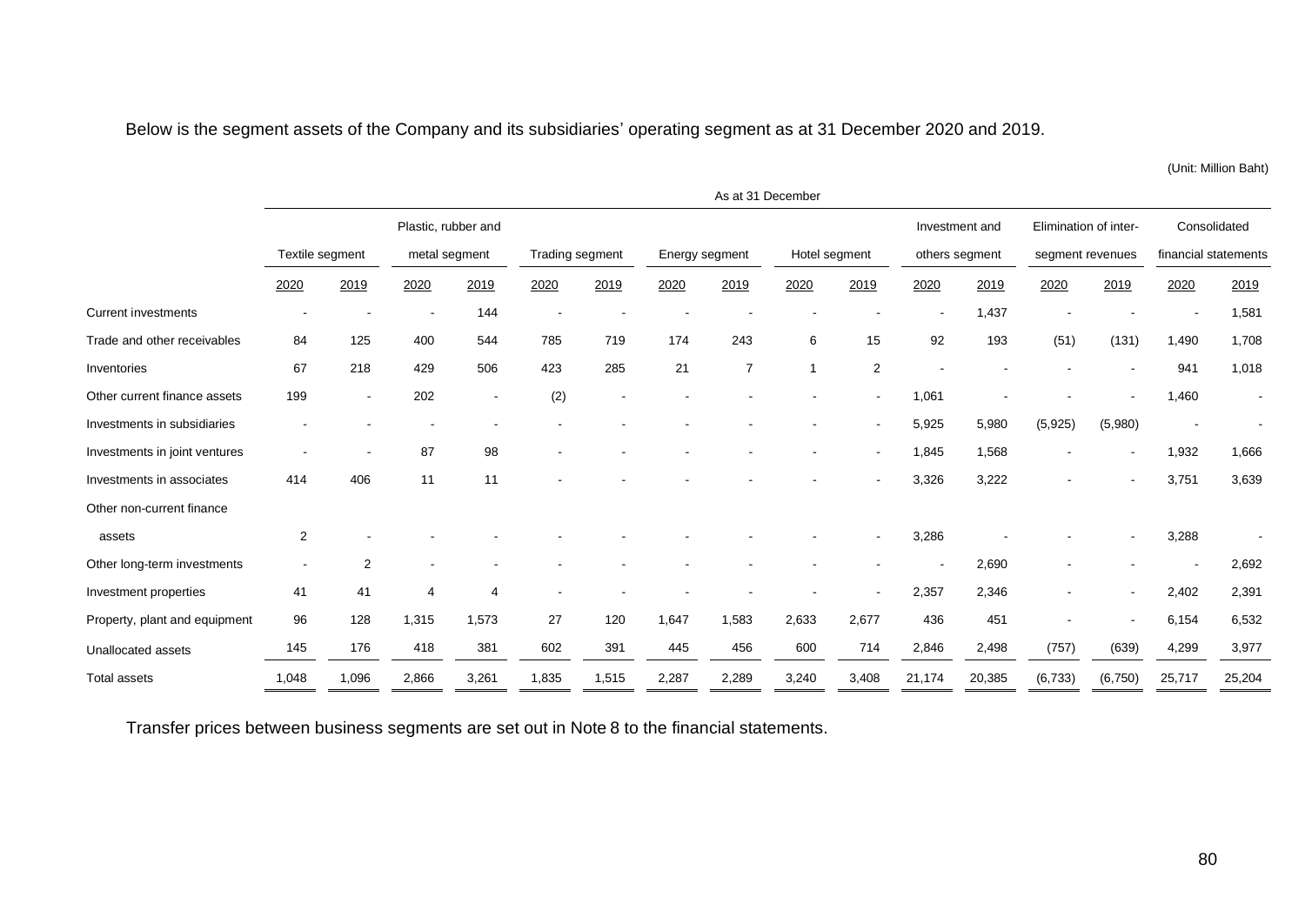### Geographic information

Revenue from external customers is based on locations of the customers.

|                                 | (Unit: Million Baht) |                                 |  |  |  |  |
|---------------------------------|----------------------|---------------------------------|--|--|--|--|
|                                 |                      | For the years ended 31 December |  |  |  |  |
|                                 | 2020                 | 2019                            |  |  |  |  |
| Revenue from external customers |                      |                                 |  |  |  |  |
| Thailand                        | 4,343                | 4,708                           |  |  |  |  |
| Asia                            | 3,770                | 4,899                           |  |  |  |  |
| Europe                          | 328                  | 356                             |  |  |  |  |
| America                         | 283                  | 185                             |  |  |  |  |
| <b>Others</b>                   | 4                    | 3                               |  |  |  |  |
| Total                           | 8,728                | 10,151                          |  |  |  |  |

### Major customer

For the year 2020,a subsidiary has revenue from one major customer in amount of Baht 1,982 million, arising from sales by the plastic, rubber and metal segment (2019: Baht 2,652 million derived from one major customer, arising from sales by the plastic, rubber and metal segment).

### **34. Provident fund**

The Company and its employees have jointly established a provident fund in accordance with the Provident Fund Act B.E. 2530. The Company contributes to the fund monthly at the rate of 3 percent of basic salary while the employees contribute to the fund monthly at the rate of 3 - 15 percent of basic salary (2019: the Company contributes to the fund monthly at the rate of 3 percent of basic salary while the employees contribute to the fund monthly at the rate of 3 - 15 percent of basic salary). The fund, which is managed by BBL Asset Management Company Limited, will be paid to employee upon termination in accordance with the fund rules. The contributions for the year 2020 amounting to Baht 1 million (2019: Baht 1 million).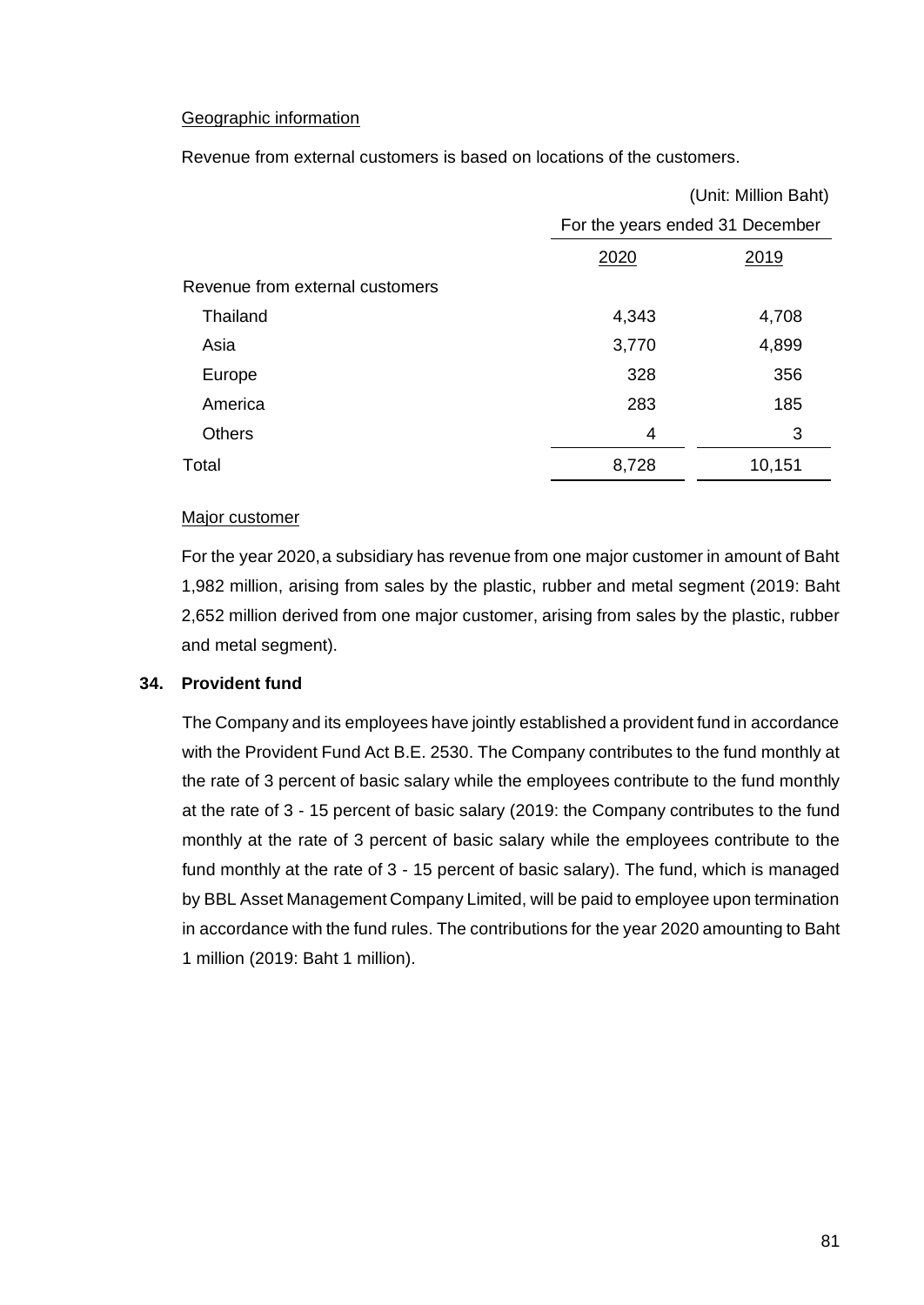#### **35. Dividends**

|                          |                                                                |                 | OTIIL. Daniy       |
|--------------------------|----------------------------------------------------------------|-----------------|--------------------|
| <b>Dividends</b>         | Approved by                                                    | Total dividends | Dividend per share |
| Final dividends for 2018 | Annual General Meeting of the<br>shareholders on 25 April 2019 | 600,000,000     | 2.00               |
| Total for 2019           |                                                                | 600,000,000     | 2.00               |
| Final dividends for 2019 | Annual General Meeting of the<br>shareholders on 23 April 2020 | 450,000,000     | 1.50               |
| Total for 2020           |                                                                | 450,000,000     | 1.50               |

#### **36. Commitments and contingent liabilities**

#### **36.1 Capital commitments**

As at 31 December 2020, the Company and its subsidiaries had capital commitments of Baht 37 million (2019: Baht 59 million) and the Company only Baht 0.1 million (2019: Nil), relating to the purchases of machinery and equipment, factory buildings and office buildings.

#### **36.2 Operating lease commitments**

The subsidiaries have entered into several lease agreements in respect of the lease of vehicles, equipment and other services. The terms of the agreements are generally between 1 and 3 years. Future minimum lease payments required under these non-cancellable operating leases contracts and services agreements which have not recorded under lease liabilities were Baht 17 million.

#### **36.3 Long-term service agreements**

The Royal Hotel Co., Ltd. (subsidiary) entered into a management agreement with a non-related company in respect of managing its hotel business, The Hilton Hua Hin Resort and Spa Hotel. The subsidiary has to pay the related management fee at the rate stated in the agreement.

#### **36.4 Commitment to purchase raw materials**

- 36.4.1 As at 31 December 2020, the Company had commitments to purchase raw materials with overseas companies amounting to 767 Metric tons (2019: 390 Metric tons) with reference to contract prices. Deliveries of raw materials will occur within January 2021.
- 36.4.2 As at 31 December 2020, a subsidiary had commitments to purchase raw materials with overseas companies amounting to 121 Metric tons (2019: 101 Metric tons) with reference to contract prices. Deliveries of raw materials will occur during March 2021.

(Unit: Baht)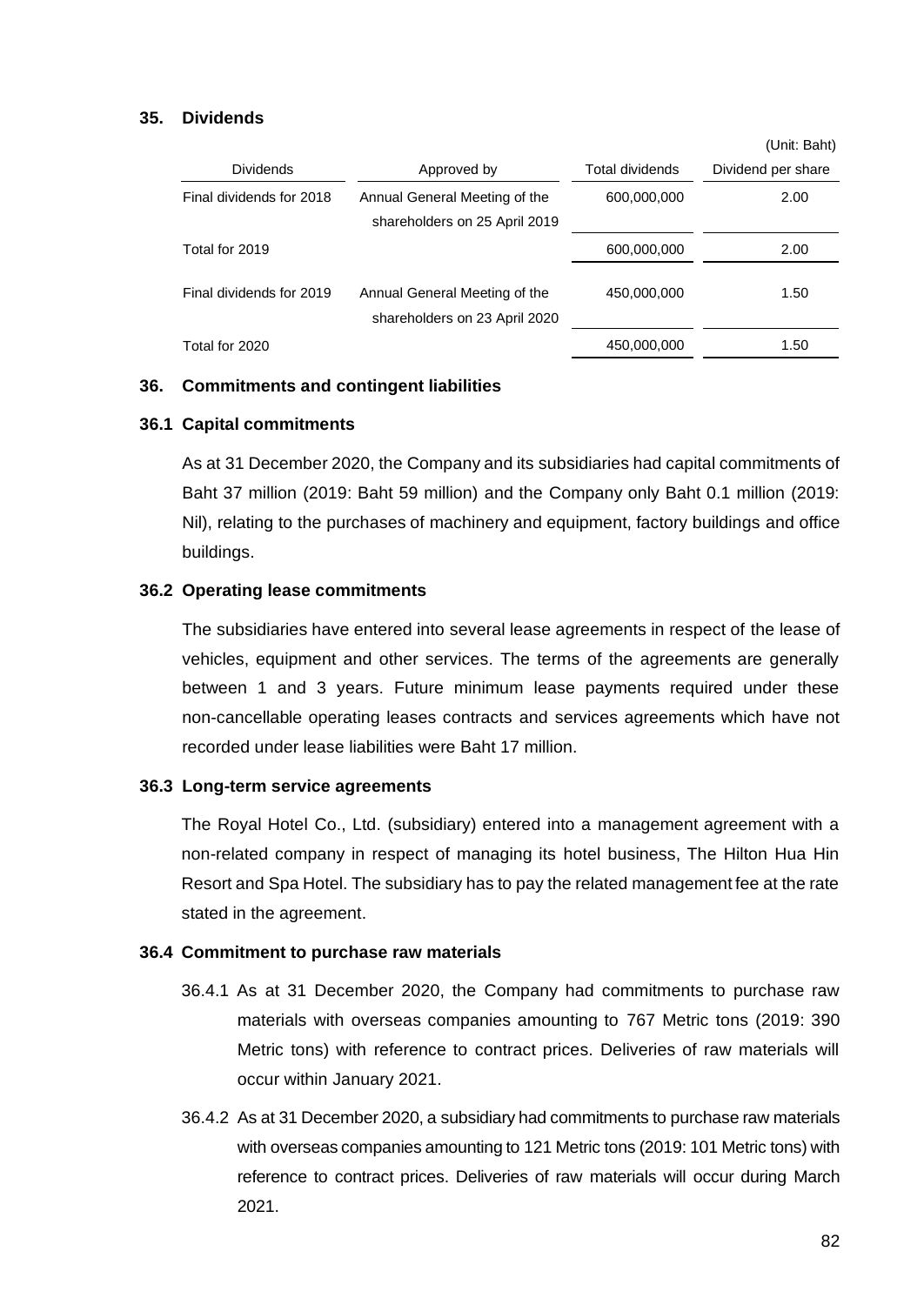#### **36.5 Guarantees**

As at 31 December 2020, there were outstanding bank guarantees amounting to Baht 165 million (2019: Baht 167 million) issued by banks on behalf of the Company and its subsidiaries and the Company only amounting to Baht 1 million (2019: Baht 1 million) in respect of certain performance bonds as required in the normal course of business. These included letters of guarantee amounting to Baht 145 million (2019: Baht 149 million) to guarantee contractual performance, Baht 15 million (2019: Baht 13 million) to guarantee electricity use and Baht 5 million (2019: Baht 5 million) to guarantee others.

#### **37. Fair value hierarchy**

As at 31 December 2020 and 2019, the Company and its subsidiaries had the assets that were measured at fair value using different levels of inputs as follows:

|                                           | (Unit: Million Baht)             |         |         |       |  |  |  |  |
|-------------------------------------------|----------------------------------|---------|---------|-------|--|--|--|--|
|                                           | Consolidated financial statement |         |         |       |  |  |  |  |
|                                           | As at 31 December 2020           |         |         |       |  |  |  |  |
|                                           | Level 1                          | Level 2 | Level 3 | Total |  |  |  |  |
| Assets measured at fair value             |                                  |         |         |       |  |  |  |  |
| Financial assets measured at FVTPL        |                                  |         |         |       |  |  |  |  |
| Oversea listed equity investments         | 1,044                            |         |         | 1,044 |  |  |  |  |
| Open-end Fund                             | 31                               |         |         | 31    |  |  |  |  |
| Foreign currency forward contracts        |                                  | 9       |         | 9     |  |  |  |  |
| Financial assets measured at FVOCI        |                                  |         |         |       |  |  |  |  |
| <b>Equity investments</b>                 | 2,221                            |         | 1,035   | 3,256 |  |  |  |  |
| Assets for which fair value are disclosed |                                  |         |         |       |  |  |  |  |
| Investment properties                     |                                  |         | 5,644   | 5,644 |  |  |  |  |

(Unit: Million Baht)

|                                           | Consolidated financial statement       |   |       |       |  |  |  |
|-------------------------------------------|----------------------------------------|---|-------|-------|--|--|--|
|                                           | As at 31 December 2019                 |   |       |       |  |  |  |
|                                           | Level 1<br>Level 2<br>Total<br>Level 3 |   |       |       |  |  |  |
| Assets measured at fair value             |                                        |   |       |       |  |  |  |
| Held for trade investments                | 1.196                                  | ۰ | ۰     | 1,196 |  |  |  |
| Available-for-sale investments            | 1,931                                  | ۰ | ۰     | 1,931 |  |  |  |
| Assets for which fair value are disclosed |                                        |   |       |       |  |  |  |
| Investment properties                     | -                                      |   | 5.404 | 5.404 |  |  |  |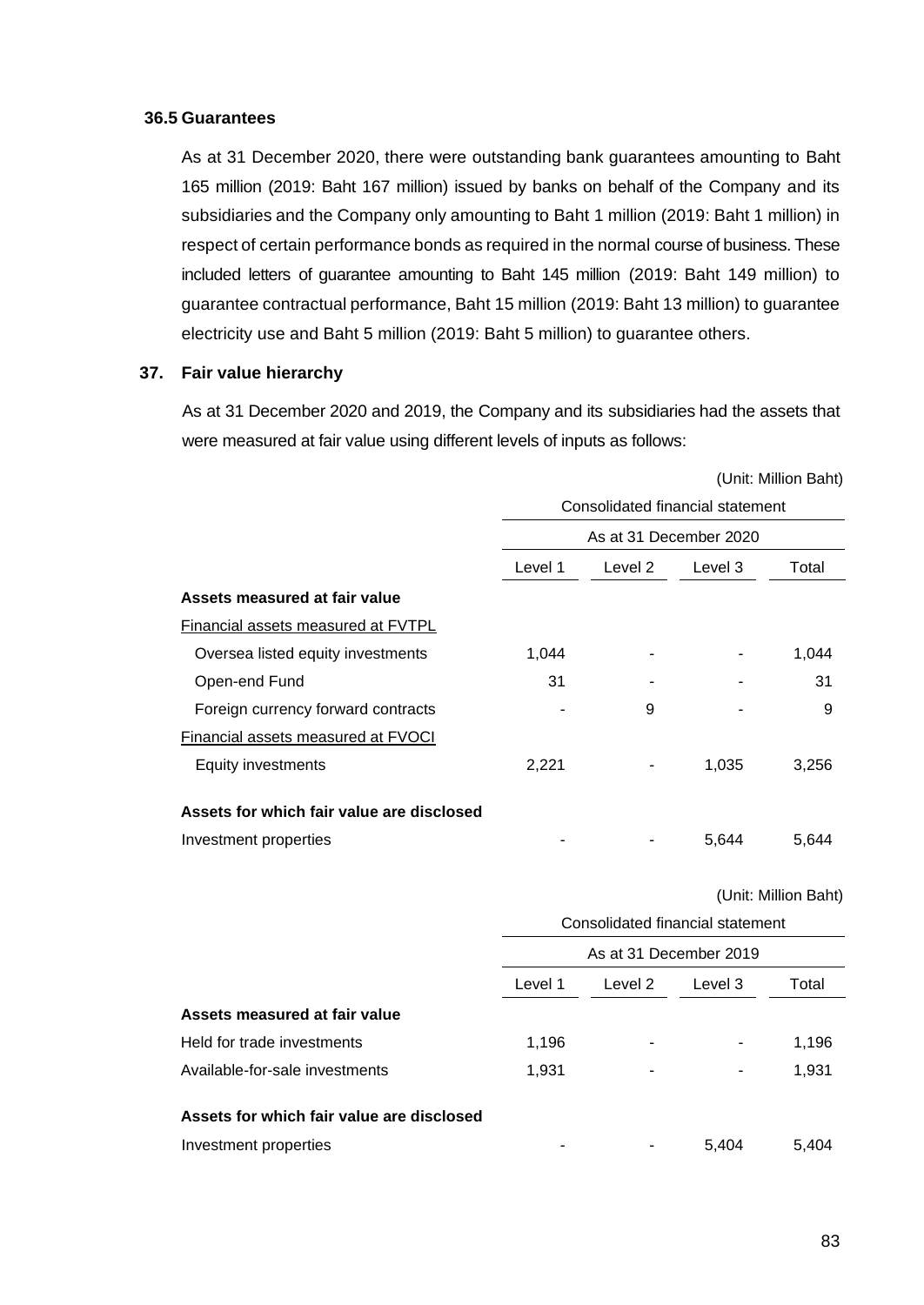(Unit: Million Baht)

|                                           | Separate financial statement           |   |       |       |  |  |  |  |
|-------------------------------------------|----------------------------------------|---|-------|-------|--|--|--|--|
|                                           | As at 31 December 2020                 |   |       |       |  |  |  |  |
|                                           | Level 1<br>Level 2<br>Total<br>Level 3 |   |       |       |  |  |  |  |
| Assets measured at fair value             |                                        |   |       |       |  |  |  |  |
| Financial assets measured at FVTPL        |                                        |   |       |       |  |  |  |  |
| Open-end Fund                             | 20                                     |   |       | 20    |  |  |  |  |
| Foreign currency forward contracts        |                                        | 2 |       | 2     |  |  |  |  |
| Financial assets measured at FVOCI        |                                        |   |       |       |  |  |  |  |
| <b>Equity investments</b>                 | 1,083                                  |   | 1.033 | 2,116 |  |  |  |  |
| Assets for which fair value are disclosed |                                        |   |       |       |  |  |  |  |
| Investment properties                     |                                        |   | 2.572 | 2.572 |  |  |  |  |

(Unit: Million Baht)

|     |                                           | Separate financial statement |         |         |       |  |  |  |  |
|-----|-------------------------------------------|------------------------------|---------|---------|-------|--|--|--|--|
|     |                                           | As at 31 December 2019       |         |         |       |  |  |  |  |
|     |                                           | Level 1                      | Level 2 | Level 3 | Total |  |  |  |  |
|     | Assets measured at fair value             |                              |         |         |       |  |  |  |  |
|     | Available-for-sale investments            | 1,233                        | ۰       | ۰       | 1,233 |  |  |  |  |
|     | Assets for which fair value are disclosed |                              |         |         |       |  |  |  |  |
|     | Investment properties                     |                              | ۰       | 2,572   | 2,572 |  |  |  |  |
| 38. | <b>Financial instruments</b>              |                              |         |         |       |  |  |  |  |

### **38.1 Derivatives**

|                                                         | (Unit: Thousand Baht)    |            |  |  |
|---------------------------------------------------------|--------------------------|------------|--|--|
|                                                         | 31 December 2020         |            |  |  |
|                                                         | Consolidated<br>Separate |            |  |  |
|                                                         | financial                | financial  |  |  |
|                                                         | statements               | statements |  |  |
| <b>Derivative assets</b>                                |                          |            |  |  |
| Derivative assets not designated as hedging instruments |                          |            |  |  |
| Foreign exchange forward contracts                      | 9,483                    | 1,545      |  |  |
| <b>Total derivative assets</b>                          | 9,483                    | 1,545      |  |  |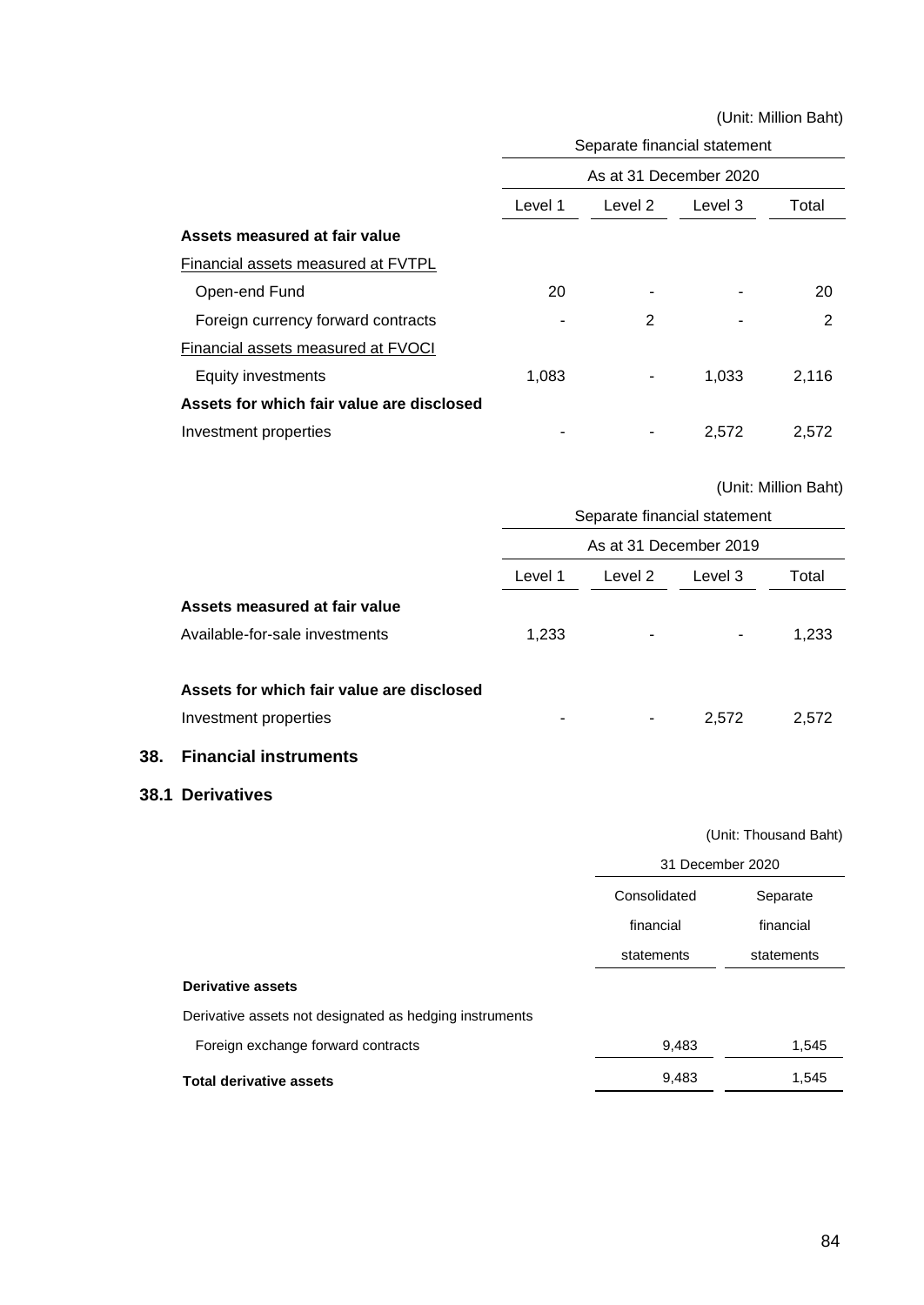### **Derivatives not designated as hedging instruments**

The Company and its subsidiaries use foreign exchange forward contracts to manage some of its transaction exposures. The contracts are entered into for periods consistent with foreign currency exposure of the underlying transactions, generally within one year.

#### **38.2 Financial risk management objectives and policies**

The Company and its subsidiaries' financial instruments principally comprise cash and cash equivalents, trade and other receivables, short-term loans to related parties, other current financial assets, restricted investments, short-term loans from financial institutions and related party, trade and other payables, deposits from related parties, lease liabilities and long-term loans. The financial risks associated with these financial instruments and how they are managed is described below.

#### **Credit risk**

The Company and its subsidiaries are exposed to credit risk primarily with respect to trade accounts receivable, loans, deposits with banks and financial institutions and other financial instruments. The maximum exposure to credit risk is limited to the carrying amounts as stated in the statement of financial position. Except for derivatives, the Company and its subsidiaries' maximum exposure relating to derivatives is noted in the liquidity risk topic.

### **Trade receivables**

The Company and its subsidiaries manage the risk by adopting appropriate credit control policies and procedures and therefore does not expect to incur material financial losses. In addition, the Company and its subsidiaries does not have high concentrations of credit risk.

An impairment analysis is performed at each reporting date to measure expected credit losses. The provision rates are based on days past due for groupings of various customer segments with similar credit risks. The calculation reflects the probabilityweighted outcome, the time value of money and reasonable and supportable information that is available at the reporting date about past events, current conditions and forecasts of future economic conditions.

### **Financial instruments and cash deposits**

The credit risk on debt instruments and derivatives is limited because the counterparties are banks with high credit-ratings assigned by international credit-rating agencies.

### **Market risk**

There are 2 types of market risk comprising currency risk and interest rate risk.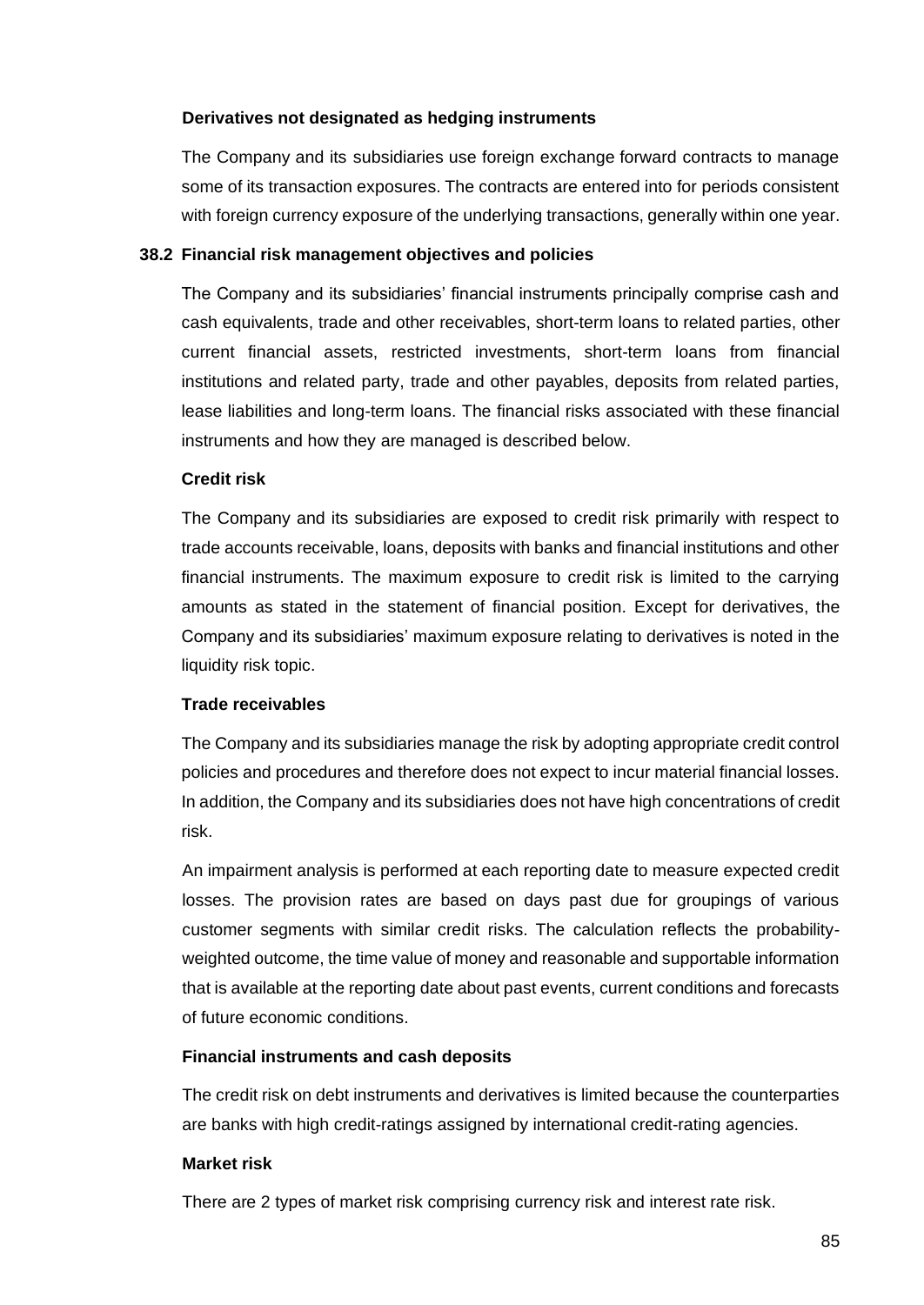#### **Foreign currency risk**

The Company and its subsidiaries' exposure to the foreign currency risk relates primarily to its trading transactions and borrowings that are denominated in foreign currencies. The Company and its subsidiaries seek to reduce this risk by entering into foreign exchange forward contracts when it considers appropriate. Generally, the forward contracts mature within one year.

As at 31 December 2020 and 2019, the balances of financial assets and liabilities denominated in foreign currencies are summarised below.

|                  | <b>Financial assets</b> |           |           | <b>Financial liabilities</b> | Average exchange rate              |         |  |
|------------------|-------------------------|-----------|-----------|------------------------------|------------------------------------|---------|--|
| Foreign currency | as at 31 December       |           |           | as at 31 December            | as at 31 December                  |         |  |
|                  | 2020                    | 2019      | 2020      | 2019                         | 2020                               | 2019    |  |
|                  | (Million)               | (Million) | (Million) | (Million)                    | (Baht per 1 foreign currency unit) |         |  |
| US dollar        | 33                      | 34        | 23        | 5                            | 30.0371                            | 30.1540 |  |
| Japanese yen     | 3                       | 7         |           | 15                           | 0.2907                             | 0.2759  |  |
| Euro             |                         |           |           |                              | 36.8764                            | 33.7311 |  |
| Hong Kong        | 3                       | 2         |           |                              | 3.8335                             | 3.8328  |  |

#### **Interest rate risk**

The Company and its subsidiaries' exposure to interest rate risk relates primarily to their loans to related parties, short-term borrowings, deposits from related parties, lease liabilities and long-term borrowings. Most of the Company and its subsidiaries' financial assets and liabilities bear floating interest rates or fixed interest rates which are close to the market rate.

As at 31 December 2020 and 2019, significant financial assets and liabilities classified by type of interest rate are summarised in the table below, with those financial assets and liabilities that carry fixed interest rates further classified based on the maturity date, or the repricing date if this occurs before the maturity date.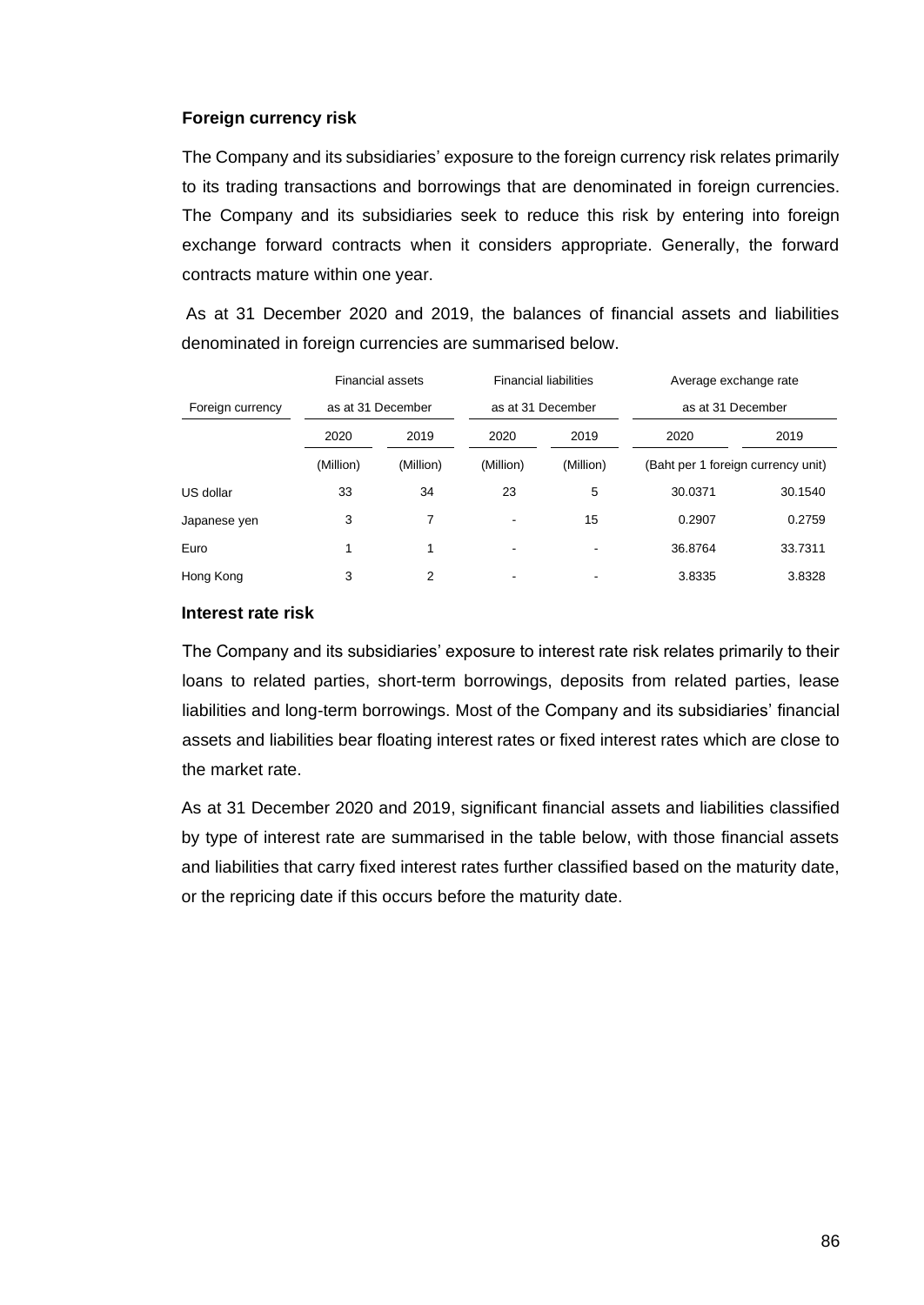(Unit: Million Baht)

|                                              | Consolidated financial statements |         |               |              |       |  |
|----------------------------------------------|-----------------------------------|---------|---------------|--------------|-------|--|
|                                              | As at 31 December 2020            |         |               |              |       |  |
|                                              | <b>Fixed interest rates</b>       |         |               |              |       |  |
|                                              | Within                            | $1 - 5$ | Floating      | Non-interest |       |  |
|                                              | 1 year                            | years   | interest rate | bearing      | Total |  |
| <b>Financial assets</b>                      |                                   |         |               |              |       |  |
| Cash and cash equivalents                    | 769                               | ٠       | 2,107         | 1            | 2,877 |  |
| Trade and other receivables                  |                                   |         |               | 1,490        | 1,490 |  |
| Other current financial assets               | 407                               |         |               | 1,053        | 1,460 |  |
| <b>Restricted investments</b>                | 11                                | 21      |               |              | 32    |  |
|                                              | 1,187                             | 21      | 2,107         | 2,544        | 5,859 |  |
| <b>Financial liabilities</b>                 |                                   |         |               |              |       |  |
| Short-term loans from financial institutions |                                   |         | 84            |              | 84    |  |
| Short-term loan from related party           |                                   |         | 10            |              | 10    |  |
| Trade and other payables                     |                                   |         |               | 1,479        | 1,479 |  |
| Long-term loans                              | 50                                | 25      | 402           |              | 477   |  |
| Lease liabilities                            | 58                                | 148     |               |              | 206   |  |
|                                              | 108                               | 173     | 496           | 1,479        | 2,256 |  |

(Unit: Million Baht)

|                                              | Consolidated financial statements |         |               |              |       |  |
|----------------------------------------------|-----------------------------------|---------|---------------|--------------|-------|--|
|                                              | As at 31 December 2019            |         |               |              |       |  |
|                                              | <b>Fixed interest rates</b>       |         |               |              |       |  |
|                                              | Within                            | $1 - 5$ | Floating      | Non-interest |       |  |
|                                              | 1 year                            | years   | interest rate | bearing      | Total |  |
| <b>Financial assets</b>                      |                                   |         |               |              |       |  |
| Cash and cash equivalents                    | 947                               |         | 1,751         | 2            | 2,700 |  |
| <b>Current investments</b>                   | 385                               |         |               | 1,196        | 1,581 |  |
| Trade and other receivables                  |                                   |         |               | 1,708        | 1,708 |  |
| Short-term loans to related parties          |                                   |         |               |              | 1     |  |
| <b>Restricted investments</b>                | 11                                | 24      |               |              | 35    |  |
| Long-term loans to related party             |                                   | 172     |               |              | 172   |  |
|                                              | 1,344                             | 196     | 1,751         | 2,906        | 6,197 |  |
| <b>Financial liabilities</b>                 |                                   |         |               |              |       |  |
| Short-term loans from financial institutions |                                   |         | 232           |              | 232   |  |
| Trade and other payables                     |                                   |         |               | 1,480        | 1,480 |  |
| Long-term loans                              | 50                                | 75      | 581           |              | 706   |  |
| Liabilities under finance lease agreements   | 37                                | 60      |               |              | 97    |  |
|                                              | 87                                | 135     | 813           | 1,480        | 2,515 |  |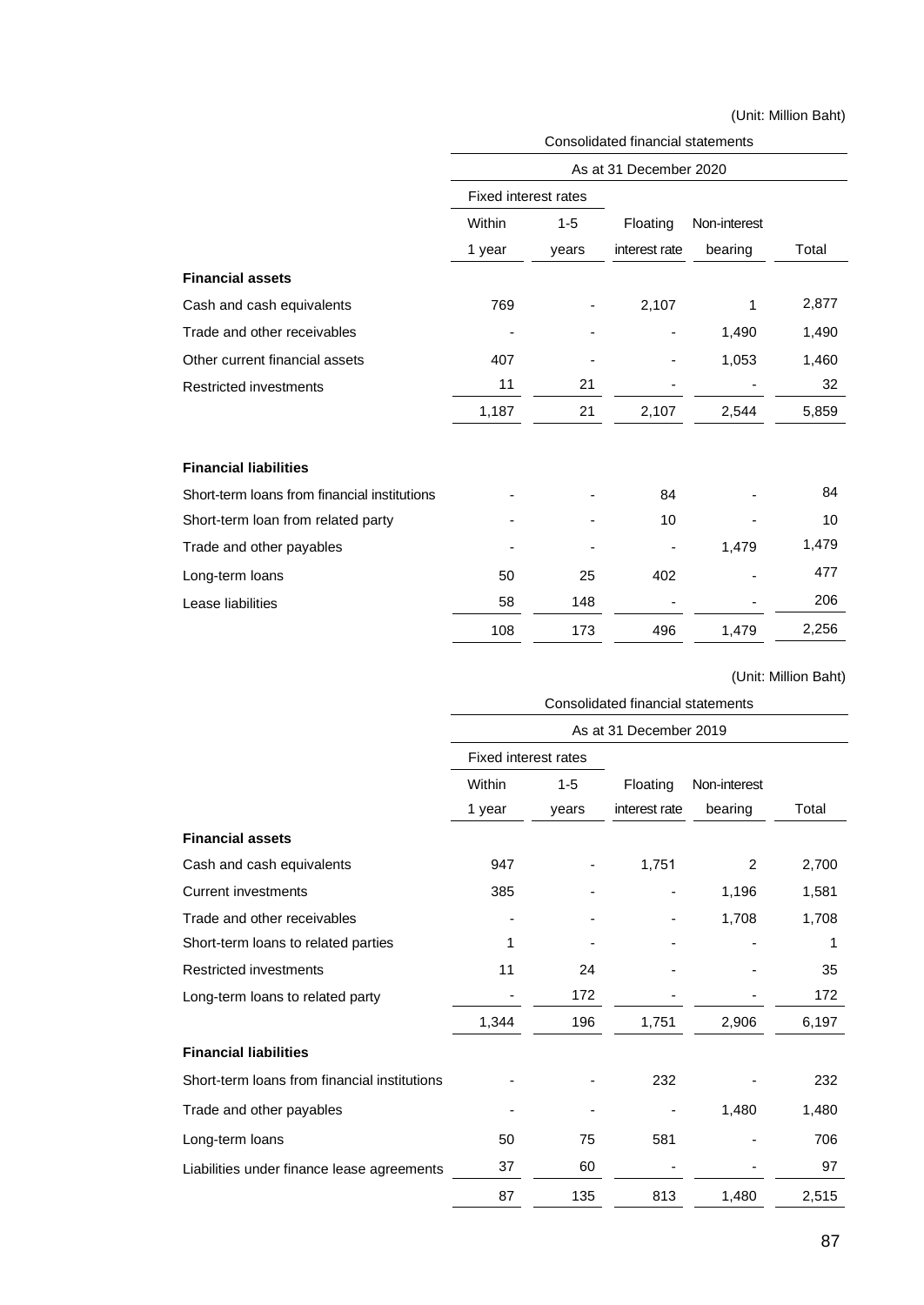(Unit: Million Baht)

| Separate financial statements       |                            |               |                |       |  |
|-------------------------------------|----------------------------|---------------|----------------|-------|--|
|                                     | As at 31 December 2020     |               |                |       |  |
|                                     | <b>Fixed interest rate</b> | Floating      | Non-interest   |       |  |
|                                     | 1 - 5 years                | interest rate | bearing        | Total |  |
| <b>Financial assets</b>             |                            |               |                |       |  |
| Cash and cash equivalents           |                            | 489           |                | 489   |  |
| Trade and other receivables         |                            |               | 81             | 81    |  |
| Short-term loans to related parties |                            | 568           |                | 568   |  |
| Other current financial assets      |                            |               | $\overline{2}$ | 2     |  |
| Restricted investments              | 1                          |               |                |       |  |
|                                     | 1                          | 1,057         | 83             | 1,141 |  |
| <b>Financial liabilities</b>        |                            |               |                |       |  |
| Trade and other payables            |                            |               | 51             | 51    |  |
| Deposits from related parties       |                            | 422           |                | 422   |  |
|                                     |                            | 422           | 51             | 473   |  |

(Unit: Million Baht)

|                                     | Separate financial statements<br>As at 31 December 2019 |               |              |       |  |
|-------------------------------------|---------------------------------------------------------|---------------|--------------|-------|--|
|                                     |                                                         |               |              |       |  |
|                                     | <b>Fixed interest rate</b>                              | Floating      | Non-interest |       |  |
|                                     | 1 - 5 years                                             | interest rate | bearing      | Total |  |
|                                     |                                                         |               |              |       |  |
| <b>Financial assets</b>             |                                                         |               |              |       |  |
| Cash and cash equivalents           |                                                         | 306           |              | 306   |  |
| Trade and other receivables         |                                                         |               | 156          | 156   |  |
| Short-term loans to related parties |                                                         | 463           |              | 463   |  |
| <b>Restricted investments</b>       | 1                                                       |               |              | 1     |  |
|                                     | 1                                                       | 769           | 156          | 926   |  |
| <b>Financial liabilities</b>        |                                                         |               |              |       |  |
| Trade and other payables            |                                                         |               | 66           | 66    |  |
| Deposits from related parties       |                                                         | 357           |              | 357   |  |
|                                     |                                                         | 357           | 66           | 423   |  |